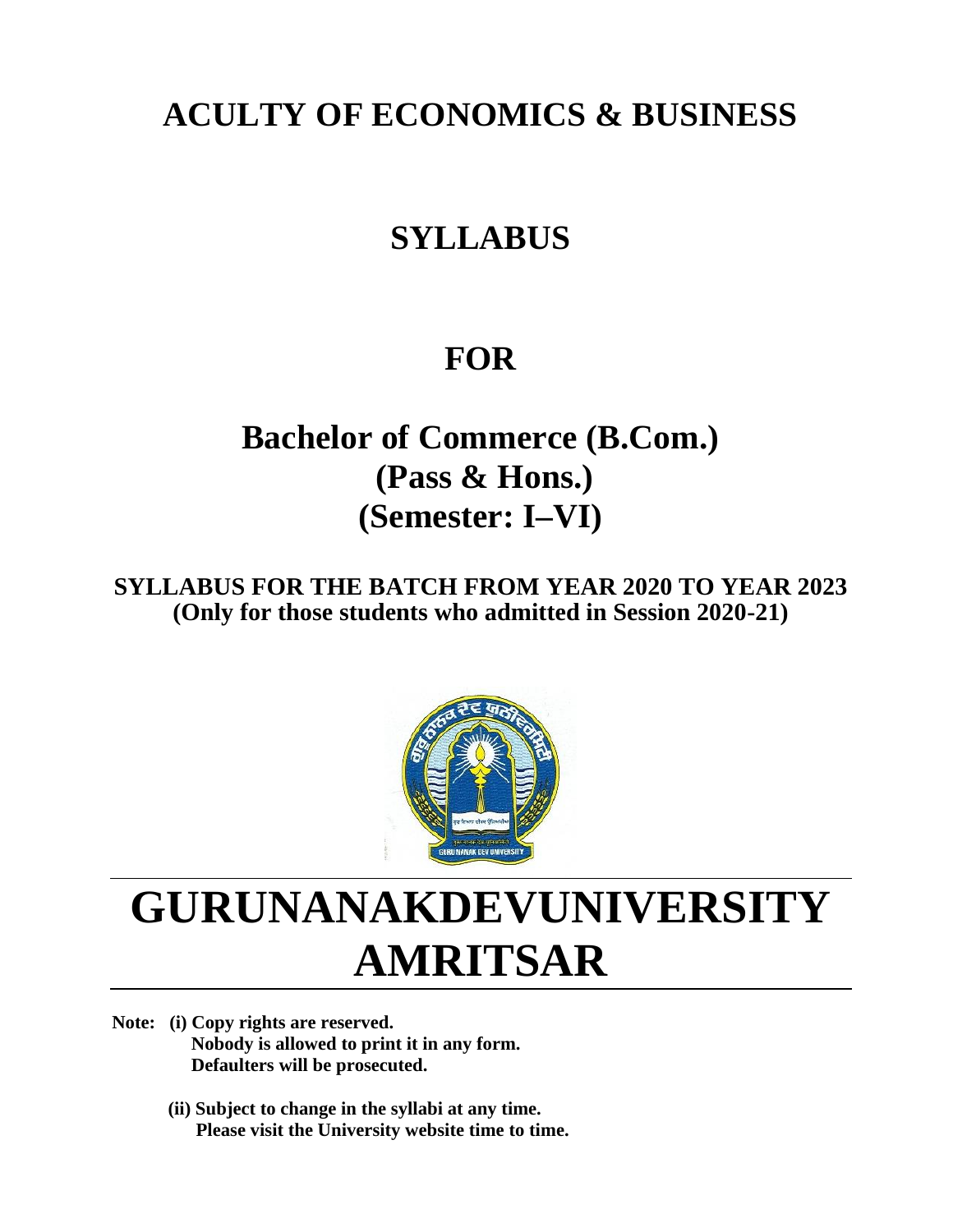### **Scheme of Examination**

### **SEMESTER–I:**

| <b>Course</b> | <b>Course Title</b>                       | <b>Maximum</b> | Number of      | Tutorials (T) |
|---------------|-------------------------------------------|----------------|----------------|---------------|
| Code          |                                           | <b>Marks</b>   | Lectures $(L)$ | per week      |
| $BCG-101$     | English (Compulsory)                      | 50             | 6              |               |
| $BCG-102$     | Punjabi (Compulsory)<br><b>OR</b>         | 50             | 6              |               |
|               | ਮੱਢਲੀ ਪੰਜਾਬੀ<br><b>OR</b>                 |                |                |               |
|               | <b>Punjab History &amp; Culture (From</b> |                |                |               |
|               | <b>Earliest Times to C 320)</b>           |                |                |               |
|               | (Special Paper in lieu of Punjabi         |                |                |               |
|               | Compulsory)                               |                |                |               |
| $BCG-103$     | <b>Financial Accounting</b>               | 50             | 6              | 2             |
| $BCG-104$     | <b>Business Organisation</b>              | 50             | 6              |               |
| $BCG-105$     | <b>Business Communication</b>             | 50             | 6              |               |
| $BCG-106$     | <b>BusinessStatistics</b>                 | 50             | 6              |               |
| $BCG-107$     | <b>Computer Fundamentals</b>              | 50             | 4              |               |

| <b>SEMESTER-II:</b>   |                                                                                                                                                                                                                                                      |     |     |                                |                                                      |                                     |  |
|-----------------------|------------------------------------------------------------------------------------------------------------------------------------------------------------------------------------------------------------------------------------------------------|-----|-----|--------------------------------|------------------------------------------------------|-------------------------------------|--|
| <b>Course</b><br>Code | <b>Course Title</b>                                                                                                                                                                                                                                  | Th. | Pr. | <b>Maximum</b><br><b>Marks</b> | <b>Number</b><br><b>of</b><br><b>Lectures</b><br>(L) | <b>Tutorials</b><br>(T)<br>per week |  |
| <b>BCG-201</b>        | English(Compulsory)                                                                                                                                                                                                                                  |     |     | 50                             | 6                                                    |                                     |  |
| <b>BCG-202</b>        | Punjabi (Compulsory)<br><b>OR</b><br>ਮੱਢਲੀ ਪੰਜਾਬੀ<br><b>OR</b><br>Punjab History & Culture<br>(C 320 to 1000 B.C.)<br>(Special Paper in lieu of<br><b>Punjabi Compulsory</b> )<br>*Drug Abuse: Problem,<br>Management and Prevention<br>(Compulsory) | 100 |     | 50<br>100                      | 6                                                    |                                     |  |
| $BCG-203$             | <b>Advanced Financial</b><br>Accounting                                                                                                                                                                                                              | 40  | 10  | 50                             | 6                                                    | $\overline{2}$<br>(Practical)       |  |
| $BCG-204$             | <b>Commercial Laws</b>                                                                                                                                                                                                                               |     |     | 50                             | 6                                                    |                                     |  |
| <b>BCG-205</b>        | <b>BusinessEconomics</b>                                                                                                                                                                                                                             |     |     | 50                             | 6                                                    |                                     |  |
| <b>BCG-206</b>        | <b>Functional Management</b>                                                                                                                                                                                                                         |     |     | 50                             | $\overline{4}$                                       | $\overline{2}$                      |  |
| $BCG-207$             | Seminar                                                                                                                                                                                                                                              |     |     | 50                             |                                                      |                                     |  |

**\*Note: The marks of Paper will not be added in the total marks.**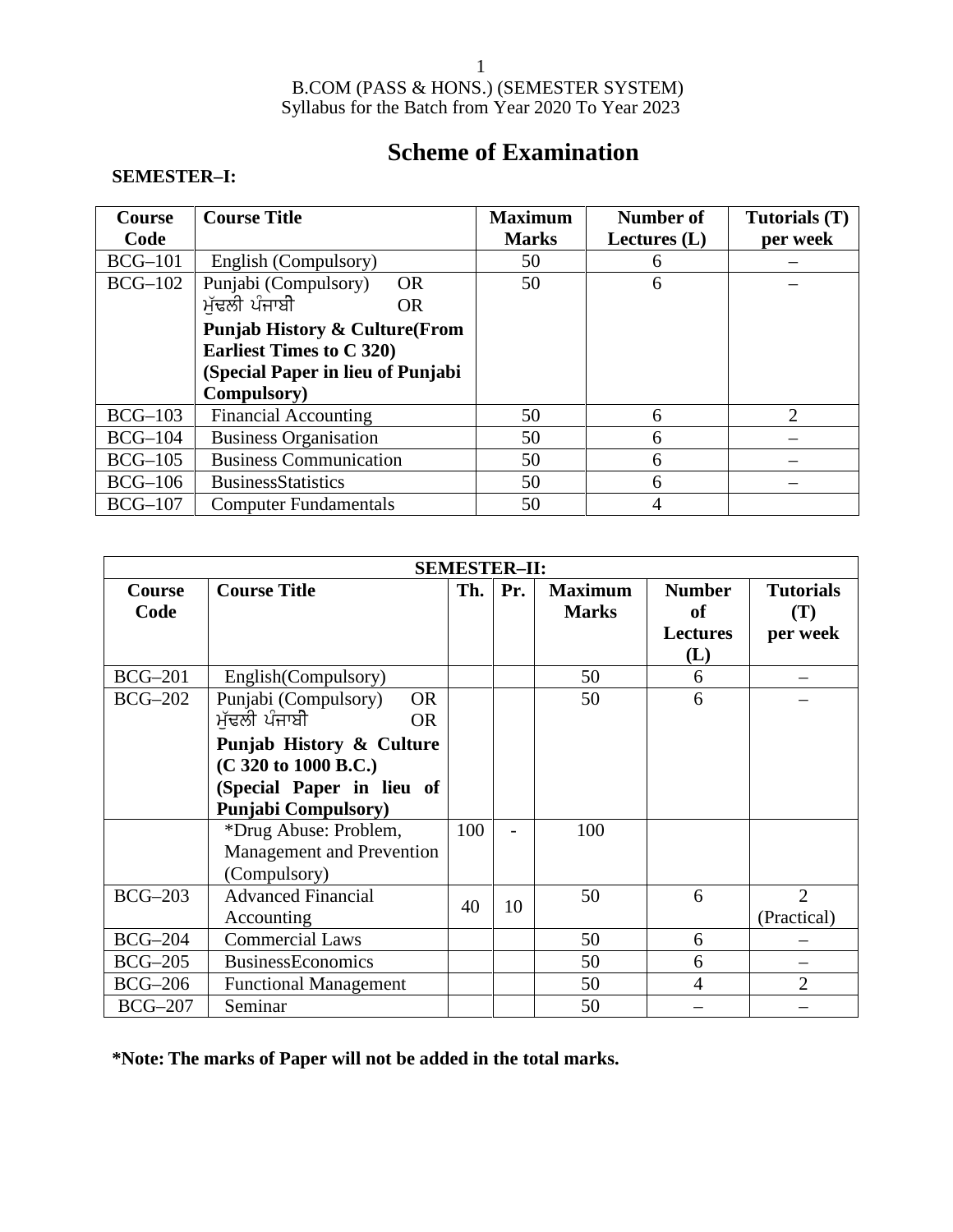### **SEMESTER–III:**

|                | <b>CourseCode</b>   Course Title | <b>MaximumMarks</b> | Number of<br>Lectures $(L)$ | Tutorials (T)<br>per week |
|----------------|----------------------------------|---------------------|-----------------------------|---------------------------|
| $BCG-301$      | English (Compulsory)             | 50                  | 6                           |                           |
| <b>BCG-302</b> | ਪੰਜਾਬੀ ਲਾਜ਼ਮੀ / ਮੁੱਢਲੀ ਪੰਜਾਬੀ    | 50                  | 6                           |                           |
|                | (Punjab History & Culture        |                     |                             |                           |
|                | (From 1000 to 1605 A.D.)         |                     |                             |                           |
|                | (Special Paper in lieu of        |                     |                             |                           |
|                | <b>Punjabi Compulsory</b> )      |                     |                             |                           |
| $BCG-303$      | Corporate Accounting             | 50                  | 6                           | 2                         |
| $BCG-304$      | Company Law                      | 50                  | 6                           |                           |
| $BCG-305$      | <b>Financial Management</b>      | 50                  | 6                           | $\blacksquare$            |
| $BCG-306$      | <b>International Business</b>    | 50                  | 6                           |                           |
| $BCG-307$      | <b>Business Environment</b>      | 50                  | 6                           |                           |

### **SEMESTER–IV:**

| <b>CourseCode</b> | <b>Course Title</b>         | <b>MaximumMarks</b> | <b>Number of</b><br>Lectures $(L)$ | Tutorials (T)<br>per week |
|-------------------|-----------------------------|---------------------|------------------------------------|---------------------------|
| <b>BCG-401</b>    | English (Compulsory)        | 50                  | 6                                  |                           |
| <b>BCG-402</b>    | ਪੰਜਾਬੀ ਲਾਜਮੀ /              | 50                  | 6                                  |                           |
| <b>BCG -402</b>   | ਮੱਢਲੀ ਪੰਜਾਬੀ (ਪੰਜਾਬ ਦਾ      |                     |                                    |                           |
|                   | ਇਤਿਹਾਸ ਤੇ ਸਭਿਆਚਾਰ)          |                     |                                    |                           |
|                   | Punjab History & Culture    |                     |                                    |                           |
|                   | (From 1605 to 1849 A.D.)    |                     |                                    |                           |
|                   | (Special Paper in lieu of   |                     |                                    |                           |
|                   | <b>Punjabi Compulsory</b> ) |                     |                                    |                           |
| <b>BCG-403</b>    | Goods and Services Tax      | 50                  | 6                                  | $\overline{2}$            |
| <b>BCG-404</b>    | <b>Industrial Laws</b>      | 50                  | 6                                  |                           |
| <b>BCG-405</b>    | Principles and Practices of | 50                  | 6                                  |                           |
|                   | Banking and Insurance       |                     |                                    |                           |
| <b>BCG-406</b>    | <b>Cost Accounting</b>      | 50                  | 6                                  | $\overline{2}$            |
| <b>BCG-407</b>    | Seminar                     | 50                  |                                    |                           |
| $ESL-221$         | * Environmental Studies     | 100 (Qualifying)    |                                    |                           |

**\*Note :-Environmental Studies Paper whether marks are not included in the total marks.**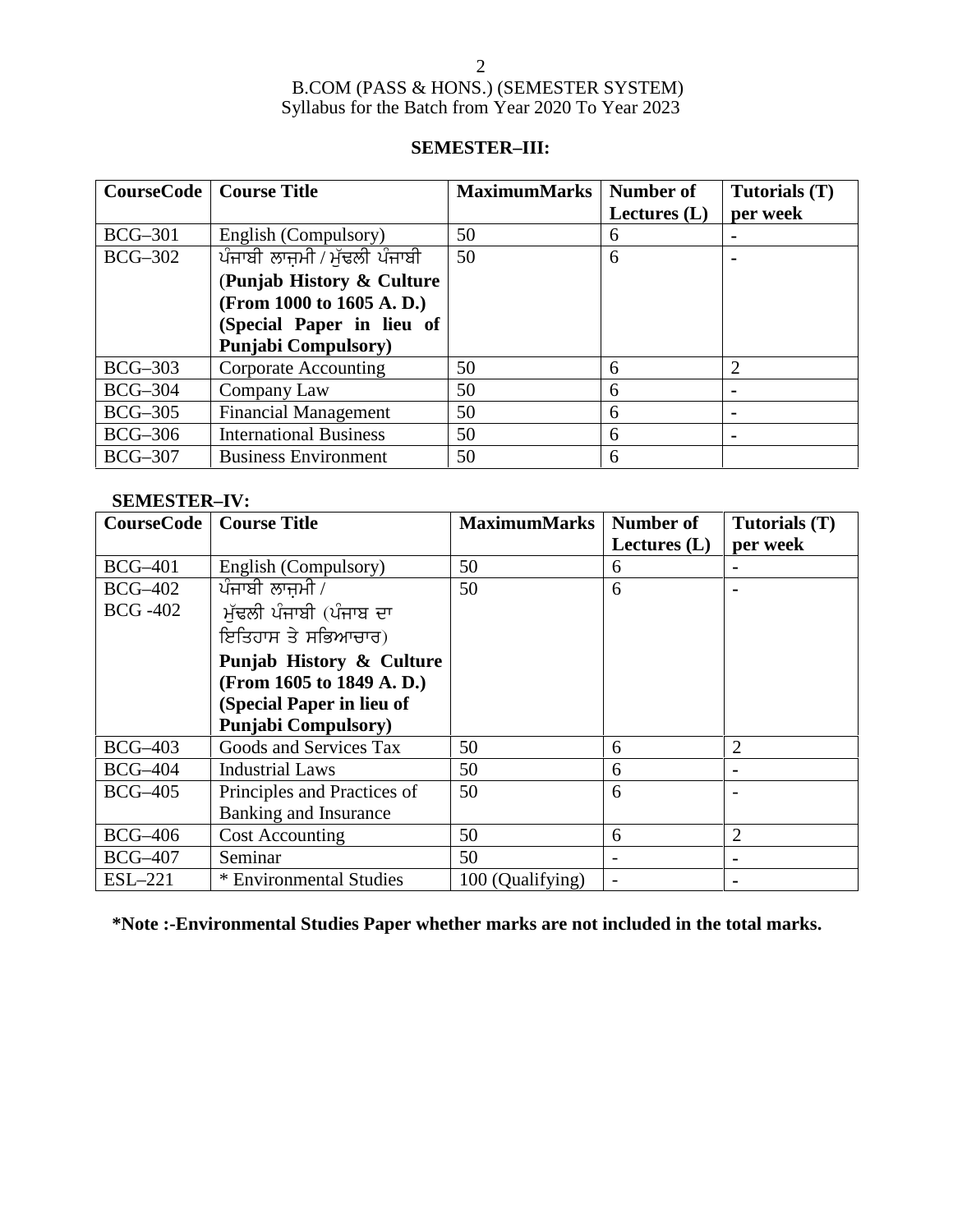### **SEMESTER–V:**

| <b>Course</b><br>Code            | <b>Course Title</b>                                                                                                        | <b>Maximum</b><br><b>Marks</b> | Number of<br>Lectures $(L)$ | Tutorials (T)<br>per week |
|----------------------------------|----------------------------------------------------------------------------------------------------------------------------|--------------------------------|-----------------------------|---------------------------|
| <b>BCG-501</b>                   | English(Compulsory)                                                                                                        | 50                             | 6                           |                           |
| <b>BCG-502</b><br><b>BCG-502</b> | PunjabiCompulsory/<br>ਮੁੱਢਲੀ ਪੰਜਾਬੀ (ਪੰਜਾਬ ਦਾ ਇਤਿਹਾਸ ਤੇ<br>ਸੱਭਿਆਚਾਰ)/<br>Punjab History & Culture (From<br>1849-1947 A.D.) | 50                             | 6                           |                           |
| $BCG-503$                        | ManagementAccounting                                                                                                       | 50                             | 6                           |                           |
| <b>BCG-504</b>                   | Direct Tax Law                                                                                                             | 50                             | 6                           | 2                         |
| $BCG-505$                        | <b>Auditing</b>                                                                                                            | 50                             | 6                           |                           |
|                                  | Specialisation Course 1                                                                                                    | 50                             | 6                           |                           |
|                                  | Specialisation Course 2                                                                                                    | 50                             | 6                           |                           |

### **SPECIALISATIONS**

Any of the following groups each having two papers in Semester V can be chosen as specialization by the students.

### **1. ACCOUNTING & FINANCE**

| $\vert$ BCG-511 $\vert$ | Contemporary Accounting            |  |  |
|-------------------------|------------------------------------|--|--|
| $ BCG-512 $             | <b>Financial Market Operations</b> |  |  |

### **2. BANKING & INSURANCE**

|                         | BCG–521   Banking Services Management |  |  |
|-------------------------|---------------------------------------|--|--|
| $\vert$ BCG-522 $\vert$ | <b>Insurance Services Management</b>  |  |  |

### **3. COMPUTER APPLICATIONS & E–BUSINESS**

| BCG–531   Computer Based Accounting |  |  |
|-------------------------------------|--|--|
| $\vert$ BCG-532 $\vert$ E-Commerce  |  |  |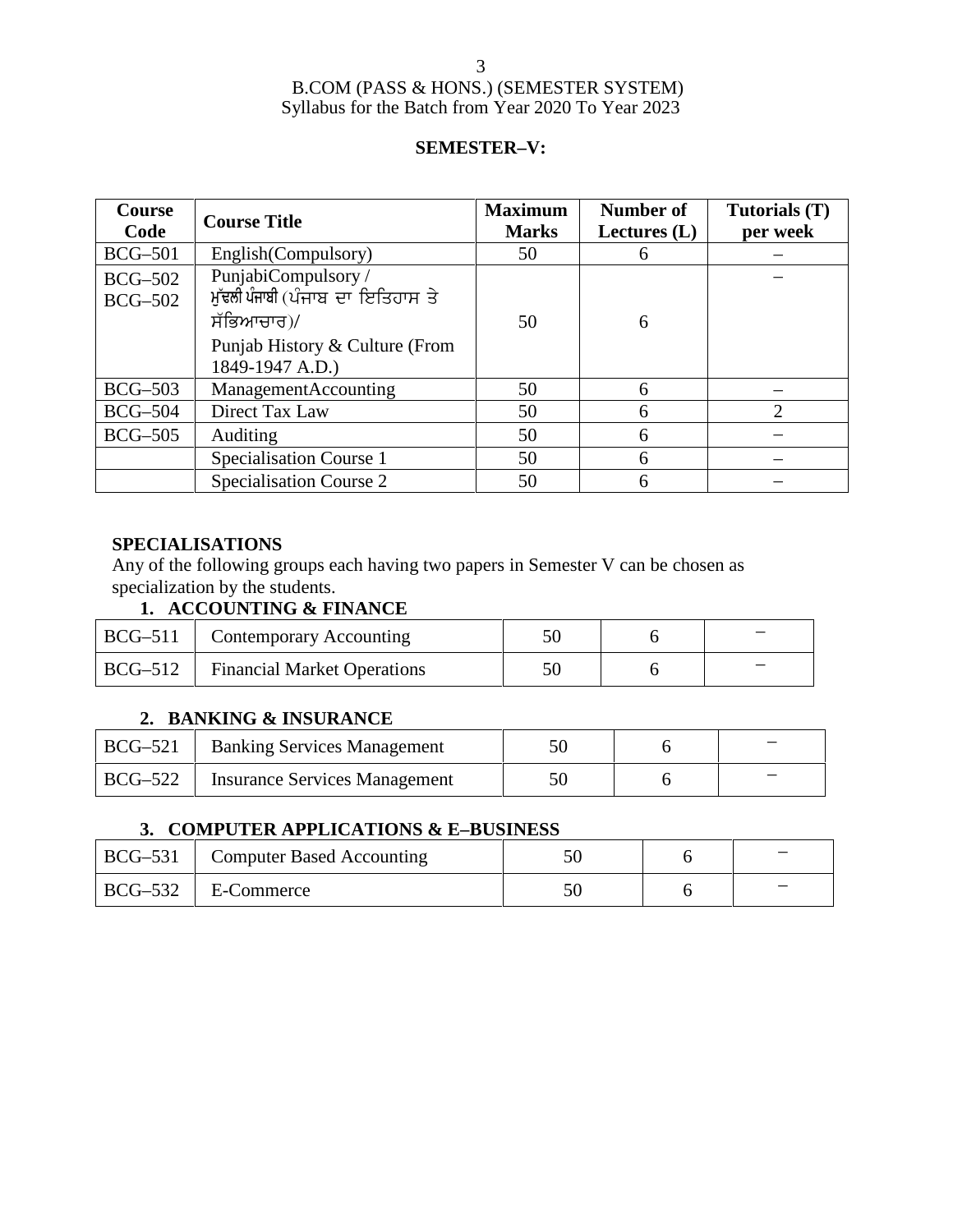### **SEMESTER–VI:**

| <b>Course</b><br>Code            | <b>Course Title</b>                                                                                                   | <b>Maximum</b><br><b>Marks</b> | Number of<br>Lectures $(L)$ | Tutorials (T)<br>per week |
|----------------------------------|-----------------------------------------------------------------------------------------------------------------------|--------------------------------|-----------------------------|---------------------------|
| $BCG-601$                        | English(Compulsory)                                                                                                   | 50                             | 6                           |                           |
| <b>BCG-602</b><br><b>BCG-602</b> | PunjabiCompulsory /<br>ਮੱਢਲੀ ਪੰਜਾਬੀ (ਪੰਜਾਬ ਦਾ ਇਤਿਹਾਸ ਤੇ<br>ਸੱਭਿਆਚਾਰ)<br>Punjab History & Culture (1947)<br>2000 A.D.) | 50                             | 6                           |                           |
| $BCG-603$                        | <b>Operations Research</b>                                                                                            | 50                             | 6                           |                           |
| <b>BCG-604</b>                   | <b>Corporate Governance</b>                                                                                           | 50                             | 6                           |                           |
| <b>BCG-605</b>                   | Workshop                                                                                                              | 50                             | 6                           |                           |
|                                  | Specialisation Course 1                                                                                               | 50                             | 6                           |                           |
|                                  | Specialisation Course 2                                                                                               | 50                             | 6                           |                           |

### **SPECIALISATIONS:**

Any of the following groups each having two papers in Semester VI can be chosen as specialization by the students.

### **1. ACCOUNTING & FINANCE**

| $BCG-611$ | Portfolio Management      |  |  |
|-----------|---------------------------|--|--|
| $BCG-612$ | <b>Financial Services</b> |  |  |

### **2. BANKING & INSURANCE**

| BCG-621 | Foreign Exchange Management          |  |  |
|---------|--------------------------------------|--|--|
| BCG-622 | <b>Risk Management and Insurance</b> |  |  |

### **3. COMPUTER APPLICATIONS & E–BUSINESS**

| $\vert$ BCG-631 | Windows and Networking              |  |   |
|-----------------|-------------------------------------|--|---|
|                 | $\vert$ BCG-632 $\vert$ E-Marketing |  | _ |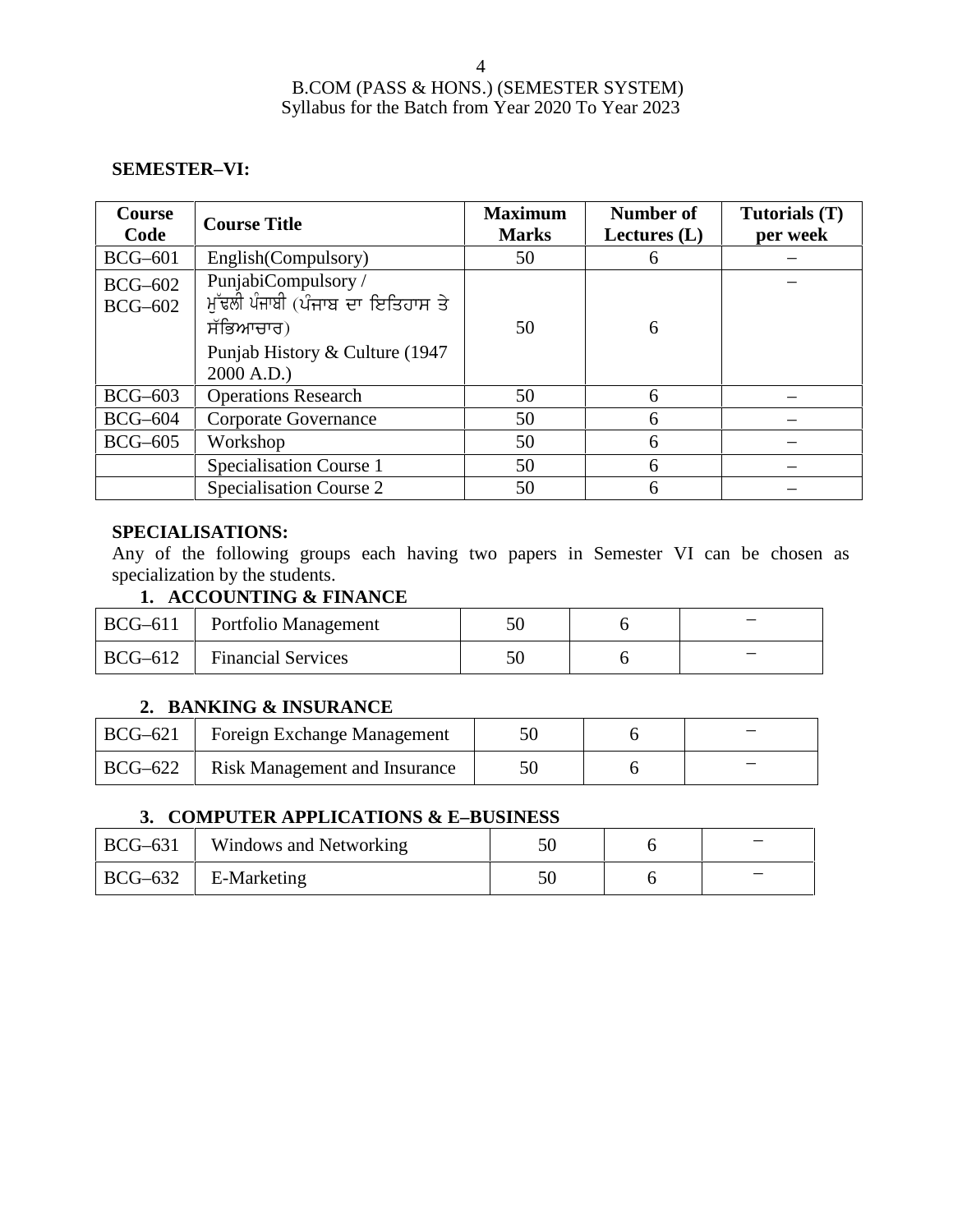### **B.Com. (Honours) (Semester III – VI)**

### **(Two Years Course)**

The students will have to select one of the following groups having four papers each, of which Paper–I shall be offered in B.Com. (Hons.) Semester– III, Paper II in B.Com. (Hons.) Semester– IV, Paper III in B.Com. (Hons.), Semester–V & Paper IV in B.Com. (Hons.) Semester–VI.

### **Each paper shall carry 50 marks. Total Marks will be 200.**

### **Group I: Banking**

Paper I: Banking and Financial System Paper II: Electronic Banking and Risk Management Paper III: Accounting for bankers Paper IV: Bank Marketing

### **Group II: Project and production Management**

Paper I: Production Management Paper II: Quality Management Paper III: Project Evaluation and Management Paper IV: Logistics and Supply Chain Management

### **Group III: Insurance**

Paper I : Principles and Practices of Life Insurance Paper II: Principles and Practices of General Insurance Paper III: Accounting for Insurers Paper IV: Insurance Marketing

### **Group IV: International Business**

Paper I: Management of International Business Operations Paper II: India's Foreign Trade Paper III: International Financial Management Paper IV: International Marketing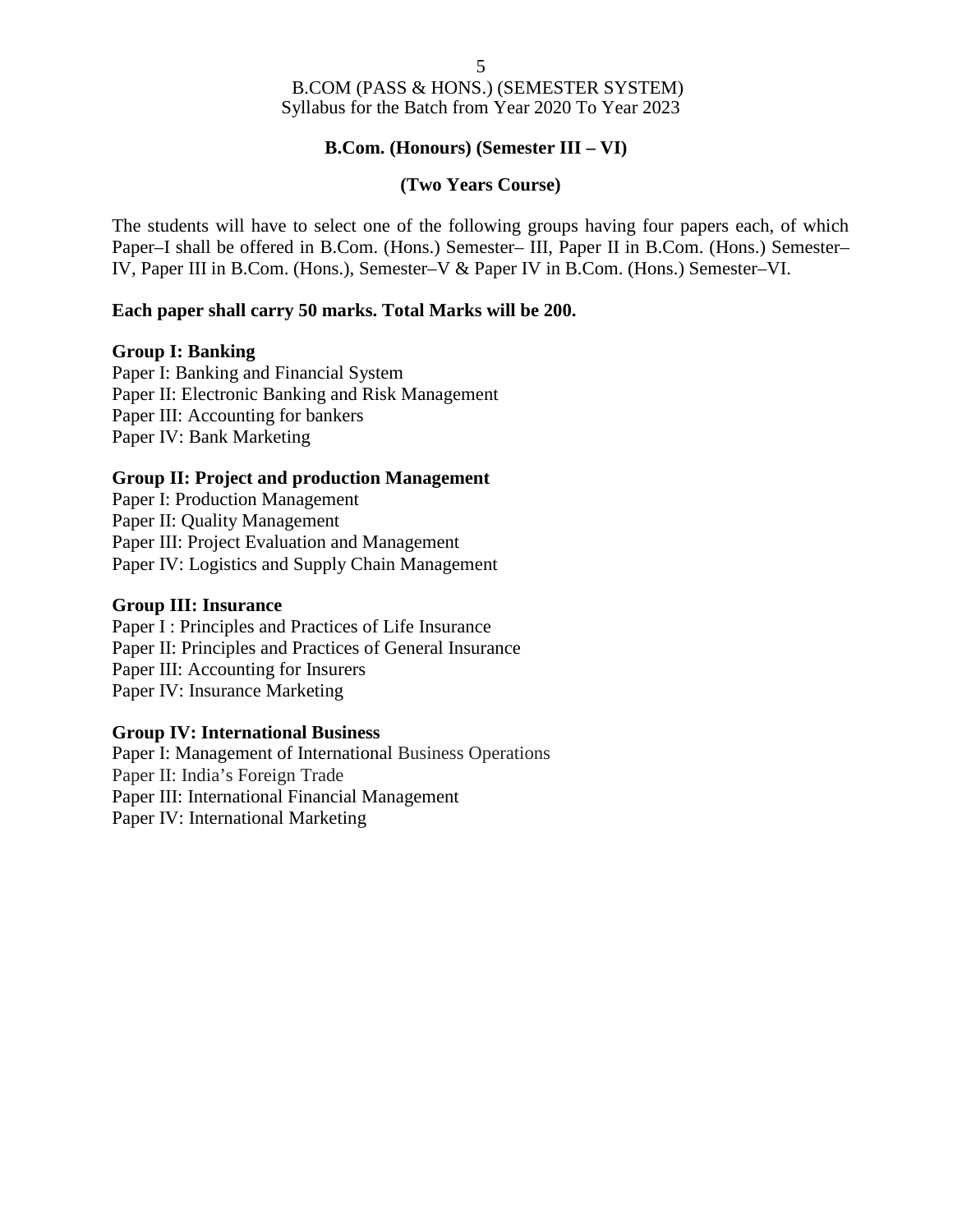### **BCG-101 ENGLISH (COMPULSORY)**

### **Time: 3 Hours Max. Marks: 50**

### **Instructions for the Paper Setters:-**

Eight questions of equal marks (Specified in the syllabus) are to be set, two in each of the four Sections (A-D). Questions may be subdivided into parts (not exceeding four). Candidates are required to attempt five questions, selecting at least one question from each Section. The fifth question may be attempted from any Section.

### **Texts Prescribed:-**

- *Tales of Life* (Guru Nanak Dev University, Amritsar) Stories at Sr.No.1, 2, 3, 5 and 6
- *Prose for Young Learners* (Guru Nanak Dev University, Amritsar) Essays at Sr. No. 1, 2, 3, 5 and 6
- *English Grammar in Use* (Fourth Edition) by Raymond Murphy, CUP

### **The syllabus is divided in four sections as mentioned below.**

### **SECTION–A**

English Grammar in Use, 4<sup>th</sup> Edition by Raymond Murphy, CUP (Units: 1-37)

### **SECTION–B**

Paragraph Writing and *English Grammar in Use* (Units: 38-48)

### **SECTION–C**

*Tales of Life* (Guru Nanak Dev University, Amritsar): Stories at Sr. No. 1, 2, 3, 5 and 6

### **SECTION–D**

*Prose for Young Learners*: Essays at Sr. No. 1, 2, 3, 5 and 6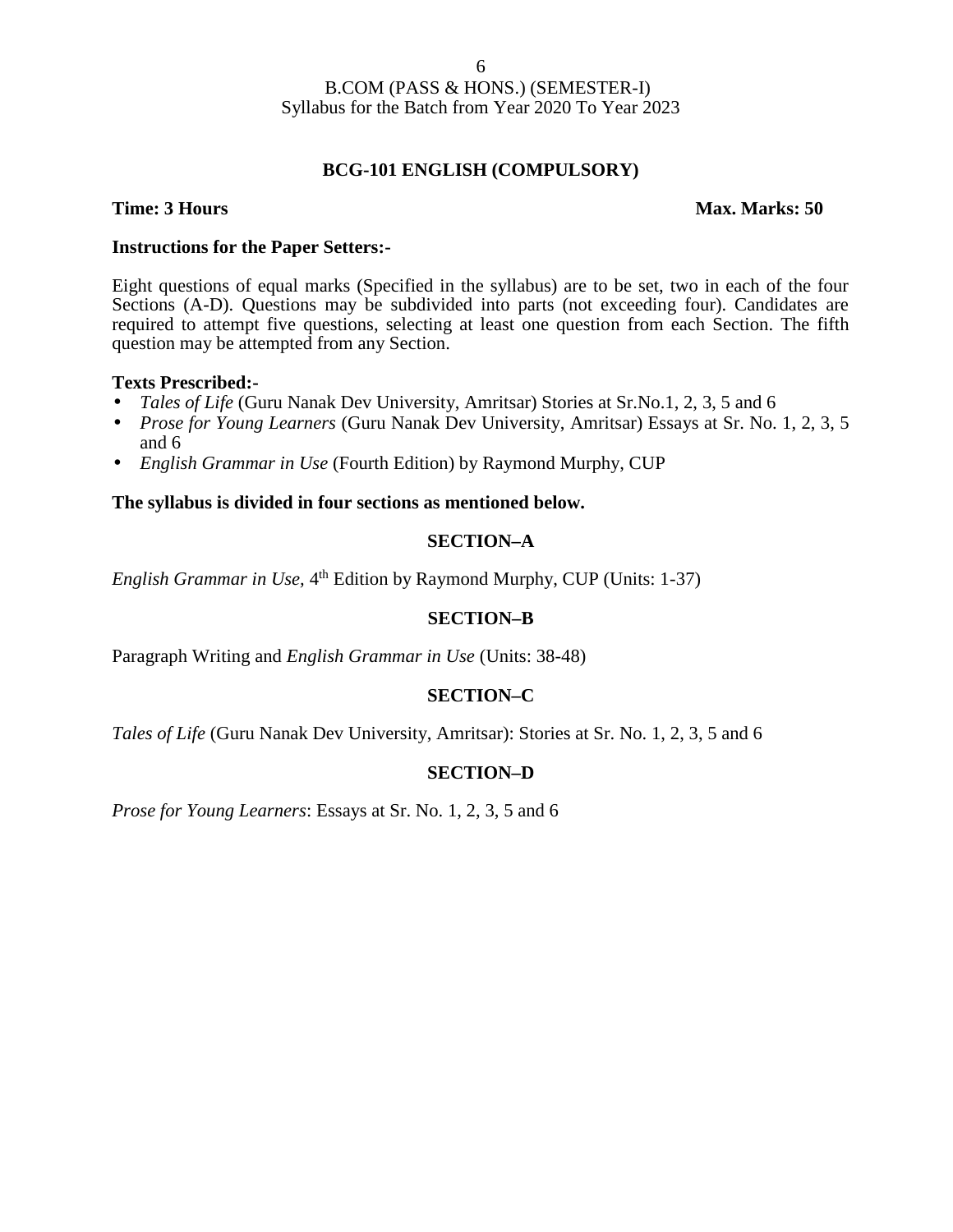# B.COM (PASS & HONS.) (SEMESTER-I) Syllabus for the Batch from Year 2020 To Year 2023 B.COM (PASS & HONS.) (SEMESTER-I)<br>Syllabus for the Batch from Year 2020 To Year 2023<br>**BCG-102 Punjabi (Compulsory) ਪੰਜਾਬੀ (ਲਾਜ਼ਮੀ)**<br>ਕੁਲ ਅੰਕ : 50

# Syllabus for the Batch from Year 2020 To Year 2023<br>**BCG-102 Punjabi (Compulsory) ਪੰਜਾਬੀ (ਲਾਜ਼ਮੀ)**<br>ਸਮਾਂ : 3 ਘੰਟੇ ਕੁਲ ਅੰਕ : 50<br>Instructions for the Paper Setters:-

### **Instructions for the Paper Setters:-**

Eight questions of equal marks (Specified in the syllabus) are to be set, two in each of the four Sections (A-D). Questions may be subdivided into parts (not exceeding four). Candidates are required to attempt five questions, selecting at least one question from each Section. The fifth question may be attempted from any Section. ified in the syllabus) are to be set, two is<br>
ubdivided into parts (not exceeding four<br>
electing at least one question from each<br>
section.<br> **ਪਾਠ-ਕ੍ਰਮ ਅਤੇ ਪਾਠ-ਪੁਸਤਕਾਂ**<br> **ਸੈਕਸ਼ਨ - ਏ** Sections (A-D). Questions may be subdivided into parts (not exceeding four). Candidates are<br>required to attempt five questions, selecting at least one question from each Section. The fifth<br>question may be attempted from

# **ਸੈਕਸ਼ਨ - ਏ**

(ਲਖਕ ਦਾ ਜੀਵਨ ਤ ਰਚਨਾ /ਪ੍ਰਸਗ ਸੀਹਤ ਵਿਆਬਿਆ/ਕੀਵਤਾ ਦਾ ਵਿਸ਼ਾ-ਵਸਤੂ)

### **ਸੈਕਸ਼ਨ - ਬੀ**

**ਦੋ ਰੰਗ** (ਕਵਿਤਾ ਭਾਗ) (ਸੰਪਾ ਹਰਜਿੰਦਰ ਸਿੰਘ ਢਿੱਲੋਂ ਅਤੇ ਪ੍ਰੀਤਮ ਸਿੰਘ ਸਰਗੋਧੀਆ), ਗੁਰੂ<br>ਨਾਨਕ ਦੇਵ ਯੂਨੀਵਰਸਿਟੀ, ਅੰਮ੍ਰਿਤਸਰ।<br>(ਲਖਕ ਦਾ ਜਾਵਨ ਤ ਰਚਨਾ /ਪ੍ਰਸਗ ਸਾਹਤ ਵਿਆ।ਖਆ/ਕਾਵਤਾ ਦਾ ਵਿਸ਼ਾ-ਵਸਤੂ)<br>ਸੰਸਾਰ ਦੀਆਂ ਪ੍ਰਸਿੱਧ ਹਸਤੀਆਂ (ਜੀਵਨੀ ਨੰ 1 ਤੋਂ 9 ਤੱਕ) **ਦੋ ਰੰਗ** (ਕਵਿਤਾ ਭਾਗ)<br>ਨਾਨਕ ਦੇਵ ਯੂਨੀਵਰਸਿਟੀ,<br>(ਲਖਕ ਦਾ ਜਾਵਨ ਤ ਰਚਨਾ*।*<br>ਸੰਸਾਰ ਦੀਆਂ ਪ੍ਰਸਿੱਧ ਹਸ<br>ਸਿੰਘ ਸ਼ਾਨ),<br>ਪੰਜਾਬੀ ਸਾਹਿਤ ਪ੍ਰਕਾਸ਼ਨ, <sup>,</sup><br>ਪੰਜਾਬੀ ਸਾਹਿਤ ਪ੍ਰਕਾਸ਼ਨ, <sup>,</sup> **ਸੰਸਾਰ ਦੀਆਂ ਪ੍ਰਸਿੱਧ ਹਸਤੀਆਂ (**ਜੀਵਨੀ ਨੰ 1 ਤੋਂ 9 ਤੱਕ) (ਸੰਪਾ ਪ੍ਰਿੰ ਤੇਜਾ ਸਿੰਘ, ਹਰਨਾਮ<br>ਸਿੰਘ ਸ਼ਾਨ),<br>ਪੰਜਾਬੀ ਸਾਹਿਤ ਪ੍ਰਕਾਸ਼ਨ, ਅੰਮ੍ਰਿਤਸਰ।<br>(**ਵਿਸ਼ਾ-ਵਸਤੂ/ਸਾਰ/ਨਾਇਕ ਬਿੰਬ)**<br>(ੳ) ਪੈਰ੍ਹਾ ਰਚਨਾ **(T)** g?o Qk ouBk **(n)** g?o Qk gV Q e/ gqFBK d / T[`so.

ਪੰਜਾਬੀ ਸਾਹਿਤ ਪ੍ਰਕਾਸ਼ਨ, ਅੰਮ੍ਰਿਤਸਰ।

### **ਸੈਕਸ਼ਨ - ਸੀ**

- 
- 

### **ਸੈਕਸ਼ਨ - ਡੀ**

- **(ਵਿਸ਼ਾ-ਵਸਤੂ/ਸਾਰ/ਨਾਇਕ ਬਿਬ)**<br>(ੳ) ਪੈਰ੍ਹਾ ਰਚਨਾ<br>(ਅ) ਪੈਰ੍ਹਾ ਪੜ੍ਹ ਕੇ ਪ੍ਰਸ਼ਨਾਂ ਦੇ ਉੱਤਰ।<br>(ੳ) ਭਾਸ਼ਾ ਵੰਨਗੀਆਂ : ਭਾਸ਼ਾ ਦਾ ਟਕਸਾਲੀ ਰੂਪ, ਭਾਸ਼ਾ ਅਤੇ ਉਪ–ਭਾਸ਼ਾ ਵਿਚ ਅੰਤਰ, ਪੰਜਾਬੀ<br>ਉਪਭਾਸ਼ਾਵਾਂ ਦੇ ਪਛਾਣ-ਚਿੰਨ੍ਹ।<br>(ਅ) ਪੰਜਾਬੀ ਭਾਸ਼ਾ : ਨਿਕਾਸ ਤੇ ਵਿਕਾਸ ਪੈਰ੍ਹਾ ਰਚਨਾ<br>ਪੈਰ੍ਹਾ ਪੜ੍ਹ ਕੇ ਪ੍ਰਸ਼ਨਾਂ ਦੇ ਉੱਤਰ।<br>**ਸੈਕਸ਼ਨ - ਡੀ**<br>ਭਾਸ਼ਾ ਵੰਨਗੀਆਂ : ਭਾਸ਼ਾ ਦਾ ਟਕਸਾਲੀ ਰੂਪ, ਭਾ<br>ਉਪਭਾਸ਼ਾਵਾਂ ਦੇ ਪਛਾਣ-ਚਿੰਨ੍ਹ।<br>ਪੰਜਾਬੀ ਭਾਸ਼ਾ : ਨਿਕਾਸ ਤੇ ਵਿਕਾਸ **(ੳ)** ਪੈਰ੍ਹਾ ਰਚਨਾ<br>(ਅ) ਪੈਰ੍ਹਾ ਪੜ੍ਹ ਕੇ ਪ੍ਰਸ਼ਨਾਂ ਦੇ ਉੱਤਰ।<br>**(ੳ) ਭਾਸ਼ਾ ਵੰਨਗੀਆਂ** : ਭਾਸ਼ਾ ਦਾ ਟਕਸਾਲੀ ਰੂਪ, ਭ<br>ਉਪਭਾਸ਼ਾਵਾਂ ਦੇ ਪਛਾਣ-ਚਿੰਨ੍ਹ।<br>(ਅ) ਪੰਜਾਬੀ ਭਾਸ਼ਾ : ਨਿਕਾਸ ਤੇ ਵਿਕਾਸ<br>ਸਹਾਇਕ ਪਸਤਕਾਂ **(ੳ) ਭਾਸ਼ਾ ਵੰਨਗੀਆਂ** : ਭਾਸ਼ਾ ਦਾ ਟਕਸਾਲੀ ਰੂਪ, ਭਾਸ਼ਾ ਅਤੇ ਉਪ–ਭਾਸ਼ਾ ਵਿਚ ਅੰਤਰ, ਪੰਜਾਬੀ<br>(ਅ) ਪੰਜਾ**ਬੀ ਭਾਸ਼ਾ : ਨਿਕਾਸ ਤੇ ਵਿਕਾਸ**<br>ਸਹਾ<mark>ਇਕ ਪੁਸਤਕਾਂ</mark><br>ਸਹਾਇਕ ਪੁਸਤਕਾਂ<br>1. ਬ੍ਰਹਮਜਗਦੀਸ਼ ਸਿੰਘ, **ਆਧੁਨਿਕ ਪੰਜਾਬੀ ਕਾਵਿ : ਪ੍ਰਮੁੱਖ ਪ੍ਰਵਿਰਤੀਆਂ**, ਵਾਰਿਸ ਸ਼
- 

### ਸਹਾਇਕ ਪੁਸਤਕਾ<u>ਂ</u>

- **(ਅ) ਪੰਜਾਬੀ ਭਾਸ਼ਾ : ਨਿਕਾਸ ਤੇ ਵਿਕਾਸ**<br>ਸਹਾਇਕ ਪੁਸਤਕਾਂ<br>1. ਬ੍ਰਹਮਜਗਦੀਸ਼ ਸਿੰਘ, **ਆਧੁਨਿਕ ਪੰਜਾਬੀ ਕਾਵਿ : ਪ੍ਰਮੁੱਖ ਪ੍ਰਵਿਰਤੀਆਂ**, ਵਾਰਿਸ ਸ਼ਾਹ ਫਾਉਂਡੇਸ਼ਨ,<br>ਅੰਮ੍ਰਿਤਸਰ।<br>2. ਜਸਵਿੰਦਰ ਸਿੰਘ, **ਨਵੀਂ ਪੰਜਾਬੀ ਕਵਿਤਾ : ਪਛਾਣ ਚਿੰਨ੍ਹ**, ਚੇਤਨਾ ਪ੍ਰਕਾਸ਼ਨ, <sup>ੇ ⁄</sup><br>ਸਹਾਇਕ ਪੁਸਤਕਾਂ<br>1. ਬ੍ਰਹਮਜਗਦੀਸ਼ ਸਿੰਘ, **ਆਧੁਨਿਕ ਪੰਜਾਬੀ ਕਾਵਿ : ਪ੍ਰਮੁੱਖ ਪ੍ਰਵਿਰਤੀਆਂ**, ਵਾਰਿਸ ਸ਼ਾਹ ਫਾਉਂਡੇਸ਼ਨ,<br>2. ਗਾਜਿੰਦਰਪਾਲ ਬਰਾੜ, **ਆਧੁਨਿਕ ਪੰਜਾਬੀ ਕਵਿਤਾ ਦਾ ਇਤਿਹਾਸ**, ਪੰਜਾਬੀ ਅਕਾਦਮੀ, ਦਿੱਲੀ।<br>3. ਜਸਵਿੰਦਰ ਸਿੰਘ, **ਨਵੀ ਪੰਜਾਬੀ**
- ਅੰਮ੍ਰਿਤਸਰ।<br>ਰਾਜਿੰਦਰਪਾਲ ਬਰਾੜ, **ਆਧੁਨਿਕ ਪੰਜਾਬੀ ਕਵਿਤਾ ਦਾ ਇਤਿਹਾਸ**, ਪੰਜਾਬੀ ਅਕਾਦਮੀ, ਦਿੱਲੀ।
- 
- 
- **ਸਹਾਇਕ ਪੁਸਤਕਾਂ**<br>1. ਬ੍ਰਹਮਜਗਦੀਸ਼ ਸਿੰਘ, **ਆਧੁਨਿਕ ਪੰਜਾਬੀ ਕਾਵਿ : ਪ੍ਰਮੁੱਖ ਪ੍ਰਵਿਰਤੀਆਂ**, ਵਾਰਿਸ ਸ਼ਾਹ ਫਾਉਂਡੇਸ਼ਨ,<br>ਅੰਮ੍ਰਿਤਸਰ।<br>3. ਜਸਵਿੰਦਰ ਸਿੰਘ, **ਨਵੀਂ ਪੰਜਾਬੀ ਕਵਿਤਾ : ਪਛਾਣ ਚਿੰਨ੍ਹ**, ਚੇਤਨਾ ਪ੍ਰਕਾਸ਼ਨ, ਲੁਧਿਆਣਾ।<br>4. ਧਰਮਪਾਲ ਸਿੰਗਲ, **ਪੰ** 1. ਬ੍ਰਹਮਜਗਦੀਸ਼ ਸਿੰਘ, **ਆਧੁਨਿਕ ਪੰਜਾਬੀ ਕਾਵਿ** : **ਪ੍ਰਮੁੱਖ ਪ੍ਰਵਿਰਤੀਆਂ**, ਵਾਰਿਸ ਸ਼ਾਹ ਫਾਉਂਡੇਸ਼ਨ,<br>ਅੰਮ੍ਰਿਤਸਰ।<br>2. ਰਾਜਿੰਦਰਪਾਲ ਬਰਾੜ, **ਆਧੁਨਿਕ ਪੰਜਾਬੀ ਕਵਿਤਾ ਦਾ ਇਤਿਹਾਸ**, ਪੰਜਾਬੀ ਅਕਾਦਮੀ, ਦਿੱਲੀ।<br>3. ਜਸਵਿੰਦਰ ਸਿੰਘ, **ਨਵੀਂ ਪੰਜਾਬੀ ਕਵਿਤਾ : ਪ** 2. ਯਸਿੰਦਰਪਾਲ ਬਰਾੜ, **ਆਧੁਨਿਕ ਪੰਜਾਬੀ ਕਵਿਤਾ ਦਾ ਇਤਿਹਾਸ**, ਪੰਜਾਬੀ ਅਕਾਦਮੀ, ਦਿੱਲੀ।<br>3. ਜਸਵਿੰਦਰ ਸਿੰਘ, **ਨਵੀ ਪੰਜਾਬੀ ਕਵਿਤਾ : ਪਛਾਣ ਚਿੰਨ੍ਹ**, ਚੇਤਨਾ ਪ੍ਰਕਾਸ਼ਨ, ਲੁਧਿਆਣਾ।<br>4. ਪਰਮਪਾਲ ਸਿੰਗਲ, **ਪੰਜਾਬੀ ਜੀਵਨੀ : ਸਰੂਪ ਸਿਧਾਂਤ ਤੇ ਵਿਕਾਸ**, ਪੰਜਾਬੀ ਯੂਨੀਵਰ 2. ਰਾਜਿੰਦਰਪਾਲ ਬਰਾੜ, **ਆਧੁਨਿਕ ਪੰਜਾਬੀ ਕਵਿਤਾ ਦਾ ਇਤਿਹਾਸ**, ਪੰਜਾਬੀ ਅਕਾਦਮੀ, ਦਿੱਲੀ।<br>3. ਜਸਵਿੰਦਰ ਸਿੰਘ, **ਨਵੀਂ ਪੰਜਾਬੀ ਕਵਿਤਾ : ਪਛਾਣ ਚਿੰਨ੍ਹ**, ਚੇਤਨਾ ਪ੍ਰਕਾਸ਼ਨ, ਲੁਧਿਆਣਾ।<br>4. ਧਰਮਪਾਲ ਸਿੰਗਲ, **ਪੰਜਾਬੀ ਜੀਵਨੀ : ਸਰੂਪ ਸਿਧਾਂਤ ਤੇ ਵਿਕਾਸ**, ਪੰਜਾਬੀ ਯੂਨੀਵ 3. ਜਸਵਿੰਦਰ ਸਿੰਘ, **ਨਵੀਂ ਪੰਜਾਬੀ ਕਵਿਤਾ : ਪਛਾਣ ਚਿੰਨ੍ਹ**, ਚੇਤਨਾ ਪ੍ਰਕਾਸ਼ਨ, ਲੁਧਿਆਣਾ।<br>4. ਧਰਮਪਾਲ ਸਿੰਗਲ, **ਪੰਜਾਬੀ ਜੀਵਨੀ : ਸਰੂਪ ਸਿਧਾਂਤ ਤੇ ਵਿਕਾਸ**, ਪੰਜਾਬੀ ਯੂਨੀਵਰਸਿਟੀ, ਪਟਿਆਲਾ।<br>5. ਜ਼ੀਤ ਸਿੰਘ ਸੀਤਲ, **ਵਾਰਤਕ ਤੇ ਵਾਰਤਕ ਸ਼ੈਲੀ**, ਪੰਜਾਬ ਸਟੇਟ 9H **g zikph GkFk p'X**, e;s{oh bkb n?\_v ;zB}, nzfwqs;o.
- 
- 
- 
-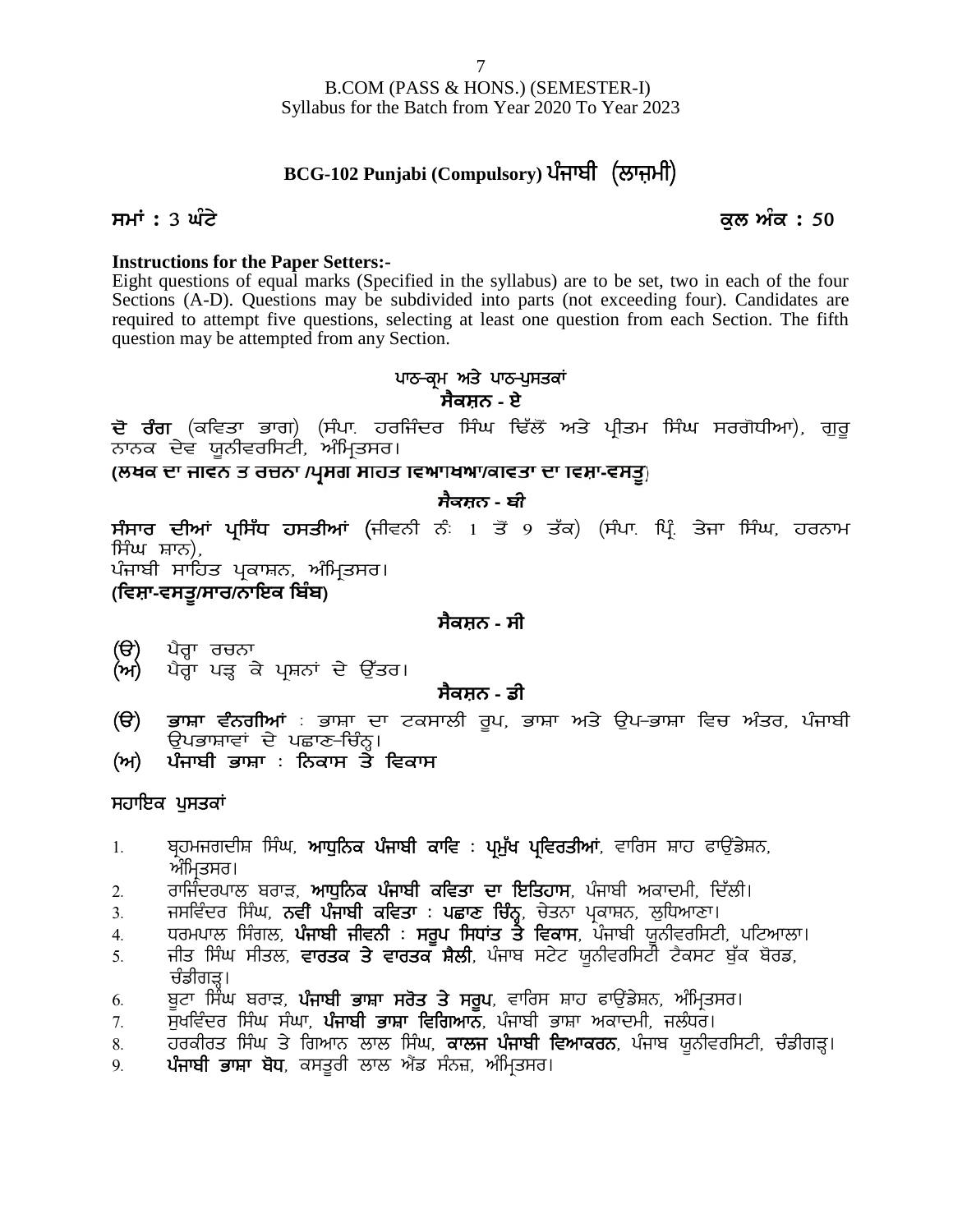B.COM (PASS & HONS.) (SEMESTER-I) Syllabus for the Batch from Year 2020 To Year 2023 8<br>**BCG-102 ਮੁੱਢਲੀ ਪੰਜਾਬੀ**<br>BCG-102 ਮੁੱਢਲੀ ਪੰਜਾਬੀ<br>lieu of Compulsory Punjabi) B.COM (PASS & HONS.) (SEMESTER-I)<br>Syllabus for the Batch from Year 2020 To Year 2023<br>**BCG-102 ਮੁੱਢਲੀ ਪੰਜਾਬੀ**<br>(In lieu of Compulsory Punjabi)<br>Between the Paper Setters:-<br>Eight questions of equal marks (Specified in the syl

# **(In lieu of Compulsory Punjabi)**

### **Instructions for the Paper Setters:-**

Eight questions of equal marks (Specified in the syllabus) are to be set, two in each of the four Sections (A-D). Questions may be subdivided into parts (not exceeding four). Candidates are required to attempt five questions, selecting at least one question from each Section. The fifth question may be attempted from any Section. n the syllabus) are to be set, two in earded into parts (not exceeding four).<br><u>i</u>g at least one question from each Sec<br>.<br>**ਪਾਠ-ਕ੍ਰਮ**<br>ਸੈਕਸ਼ਨ-ਏ<br>ਵਾਲੇ ਵਰਣ ਅਤੇ ਪੈਰ ਵਿਚ ਪੈਣ<br>ਣ-ਪਛਾਣ)

### ਪਾਠ<del>-</del>ਕ੍ਰਮ

ਪੈਂਤੀ ਅੱਖਰੀ, ਅੱਖਰ ਕਮ, ਪੈਰ ਬਿੰਦੀ ਵਾਲੇ ਵਰਣ ਅਤੇ ਪੈਰ ਵਿਚ ਪੈਣ ਵਾਲੇ ਵਰਣ ਅਤੇ ਮਾਤੰਵਾਂ (ਮੁੱਢਲੀ ਜਾਣ-ਪਛਾਣ) ਲਗਾਖਰ (ਬਿੰਦੀ, ਟਿੱਪੀ, ਅੱਧਕ) : ਪਛਾਣ ਅਤੇ ਵਰਤੋਂ

### <u>ਸੈਕਸ਼ਨ–ਬੀ</u>

ਪੰਜਾਬੀ ਸ਼ਬਦ-ਬਣਤਰ : ਮੱਢਲੀ ਜਾਣ-ਪਛਾਣ (ਸਾਧਾਰਨ ਸ਼ਬਦ, ਸੰਯਕਤ ਸ਼ਬਦ, ਮਿਸ਼ਰਤ ਸ਼ਬਦ, ਮਲ ਸ਼ਬਦ, ਅਗੇਤਰ ਅਤੇ ਪਿਛੇਤਰ)

### ਸੈਕਸ਼ਨ<del>-</del>ਸੀ

fਨੱਤ ਵਰਤੋਂ ਦੀ ਪੰਜਾਬੀ ਸ਼ਬਦਾਵਲੀ : ਬਾਜ਼ਾਰ, ਵਪਾਰ, ਰਿਸ਼ਤੇ–ਨਾਤੇ, ਖੇਤੀ ਅਤੇ ਹੋਰ ਧੰਦਿਆਂ ਆਦਿ ਨਾਲ ਸੰਬੰਧਤ। ਂ<br>ਨਿੱਤ ਵਰਤੋਂ ਦੀ ਪੰਜਾਬੀ ਸਬਦਾਵਲੀ : ਬਾਜ਼ਾਰ, ਵਪਾਰ, ਰਿਸ਼ਤੇ-ਨਾਤੇ, ਖੇਤੀ ਅਤੇ ਹੋਰ ਧੰਦਿਆਂ<br>ਆਦਿ ਨਾਲ ਸੰਬੰਧਤ।<br>ਹਫ਼ਤੇ ਦੇ ਸੱਤ ਦਿਨਾਂ ਦੇ ਨਾਂ, ਬਾਰ੍ਹਾਂ ਮਹੀਨਿਆਂ ਦੇ ਨਾਂ, ਰੁੱਤਾਂ ਦੇ ਨਾਂ, ਇਕ ਤੋਂ ਸੌ ਤਕ<br>ਗਿਣਤੀ ਸ਼ਬਦਾਂ ਵਿਚ

**, ਜੋਕਸ਼ਨ-ਡੀ**<br>ਹਫ਼ਤੇ ਦੇ ਸੱਤ ਦਿਨਾਂ ਦੇ ਨਾਂ, ਬਾਰ੍ਹਾਂ ਮਹੀਨਿਆਂ ਦੇ ਨਾਂ, ਰੱਤਾਂ ਦੇ ਨਾਂ, ਇਕ ਤੋਂ ਸੋ ਤਕ ਗਿਣਤੀ ਸ਼ਬਦਾਂ ਵਿਚ ਸਕਸ਼ਨ-ਡਾ<br>ਸਫ਼ਤੇ ਦੇ ਸੱਤ ਦਿਨਾਂ ਦੇ ਨਾਂ, ਬਾਰ੍ਹਾਂ ਮਹੀਨਿਆਂ ਦੇ ਨਾਂ, ਰੁੱਤਾਂ ਦੇ ਨਾਂ, ਇਕ ਤੋਂ ਸੋ ਤਕ<br>ਗਣਤੀ ਸ਼ਬਦਾਂ ਵਿਚ<br>1. ਕਸਤੂਰੀ ਲਾਲ ਅੱਡ ਸੰਨਜ਼, ਮੁੱ**ਢਲੀ ਪੰਜਾਬੀ**, ਗੁਰੂ ਨਾਨਕ ਦੇਵ ਯੂਨੀਵਰਸਿਟੀ,ਅਮ੍ਰਿਤਸਰ।<br>2. ਸਿੰਨੀ ਸਲਵਾਨ, **ਪੰਜਾਬੀ ਵਿਆਕਰਨ : ਮੁ** ਸ਼ੁਤ ਦ ਸਤ ਦਿਨਾ ਦ ਨਾ, ਬਾਰ੍ਹਾ ਮਹੀਨਿਆ ਦ ਨਾ, ਰੁਤਾ ਦ ਨਾ, ਇਕ ਤ ਸ ਤਕ<br>ਗਣਤੀ ਸ਼ਬਦਾਂ ਵਿਚ<br>ਹਾਇਕ <mark>ਪੁਸਤਕਾਂ</mark><br>1. ਕਸਤੂਰੀ ਲਾਲ ਐਂਡ ਸੰਨਜ਼, ਮੁੱ**ਢਲੀ ਪੰਜਾਬੀ**, ਗੁਰੂ ਨਾਨਕ ਦੇਵ ਯੂਨੀਵਰਸਿਟੀ,ਅਮ੍ਰਿਤਸਰ।<br>2. ਮਿੰਨੀ ਸਲਵਾਨ, **ਪੰਜਾਬੀ ਵਿਆਕਰਨ : ਮੁੱਢਲੇ ਸੰਕਲਪ**,

### ਸਹਾਇਕ ਪੁਸਤਕਾ<u>ਂ</u>

- 
- 
- ਗਣਤੀ ਸ਼ਬਦਾ ਵਿਚ<br>**1ਹਾਇਕ ਪੁਸਤਕਾਂ**<br>1. ਕਸਤੂਰੀ ਲਾਲ ਐਂਡ ਸੰਨਜ਼, **ਮੁੱਢਲੀ ਪੰਜਾਬੀ**, ਗੁਰੂ ਨਾਨਕ ਦੇਵ ਯੂਨੀਵਰਸਿਟੀ,ਅਮ੍ਰਿਤਸਰ।<br>2. ਸਿੰਨੀ ਸਲਵਾਨ, **ਪੰਜਾਬੀ ਵਿਆਕਰਨ : ਸਿਧਾਂਤ ਅਤੇ ਵਿਹਾਰ**, ਚੇਤਨਾ ਪ੍ਰਕਾਸ਼ਨ, ਲੁਧਿਆਣਾ।<br>3. ਬੂਟਾ ਸਿੰਘ ਬਰਾੜ, **ਪੰਜਾਬੀ ਵਿ**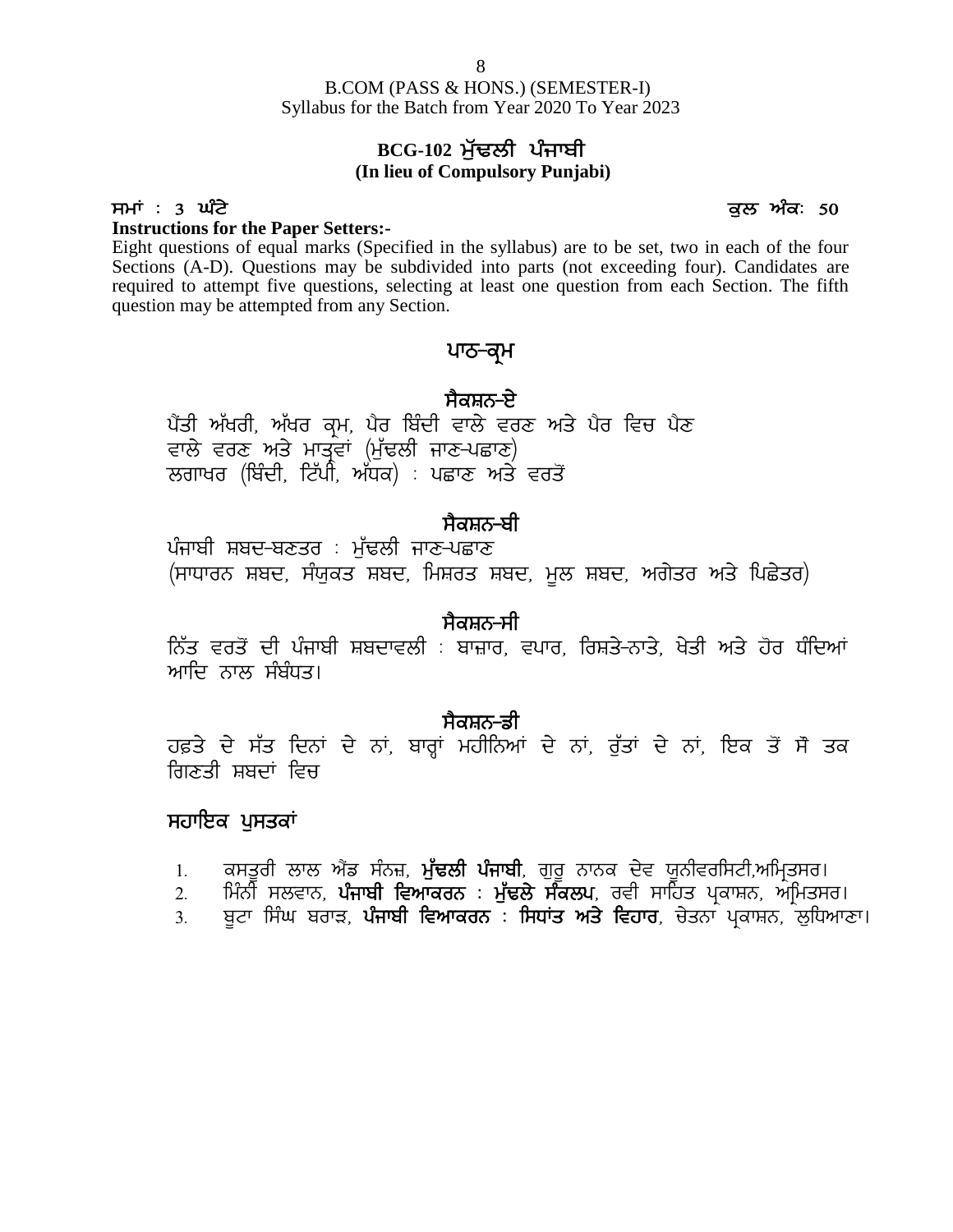### **BCG-102 Punjab History & Culture (From Earliest Times to C 320) (Special Paper in lieu of Punjabi compulsory)**

### **Time: 3 Hours Max. Marks: 50**

### **Instructions for the Paper Setters**

Eight questions of equal marks (Specified in the syllabus) are to be set, two in each of the four Sections (A-D). Questions may be subdivided into parts (not exceeding four). Candidates are required to attempt five questions, selecting at least one question from each Section. The fifth question may be attempted from any Section.

### **SECTION- A**

- 1. Physical features of the Punjab and its impact on history.
- 2. Sources of the ancient history of Punjab

### **SECTION- B**

- 3. Harappan Civilization: Town planning; social, economic and religious life of the Indus Valley People.
- 4. The Indo-Aryans: Original home and settlements in Punjab.

### **SECTION- C**

- 5. Social, Religious and Economic life during *Rig* Vedic Age.
- 6. Social, Religious and Economic life during Later Vedic Age.

### **SECTION- D**

- 7. Teachings and impact of Buddhism
- 8. Jainism in the Punjab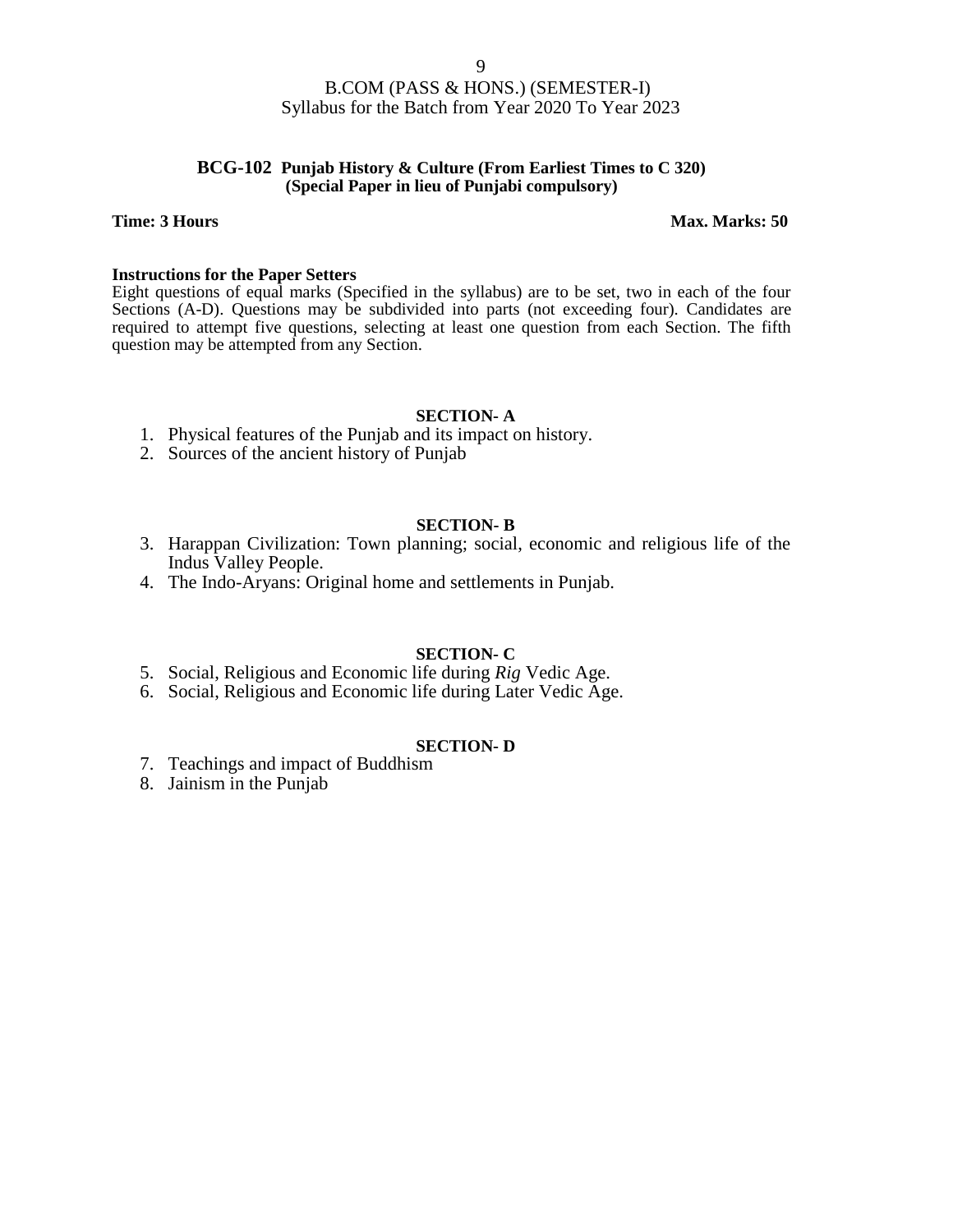### **Suggested Readings**

- 1. L. M Joshi (ed.), *History and Culture of the Punjab*, Art-I, Patiala, 1989 (3rd edition)
- 2. L.M. Joshi and Fauja Singh (ed.), *History of Punjab*, Vol.I, Patiala 1977.
- 3. Budha Parkash, *Glimpses of Ancient Punjab*, Patiala, 1983.
- 4. B.N. Sharma, *Life in Northern India*, Delhi. 1966.
- *5.* Chopra, P.N., Puri, B.N., & Das, M.N.(1974). *A Social, Cultural & Economic History of India,* Vol. I, New Delhi: Macmillan India.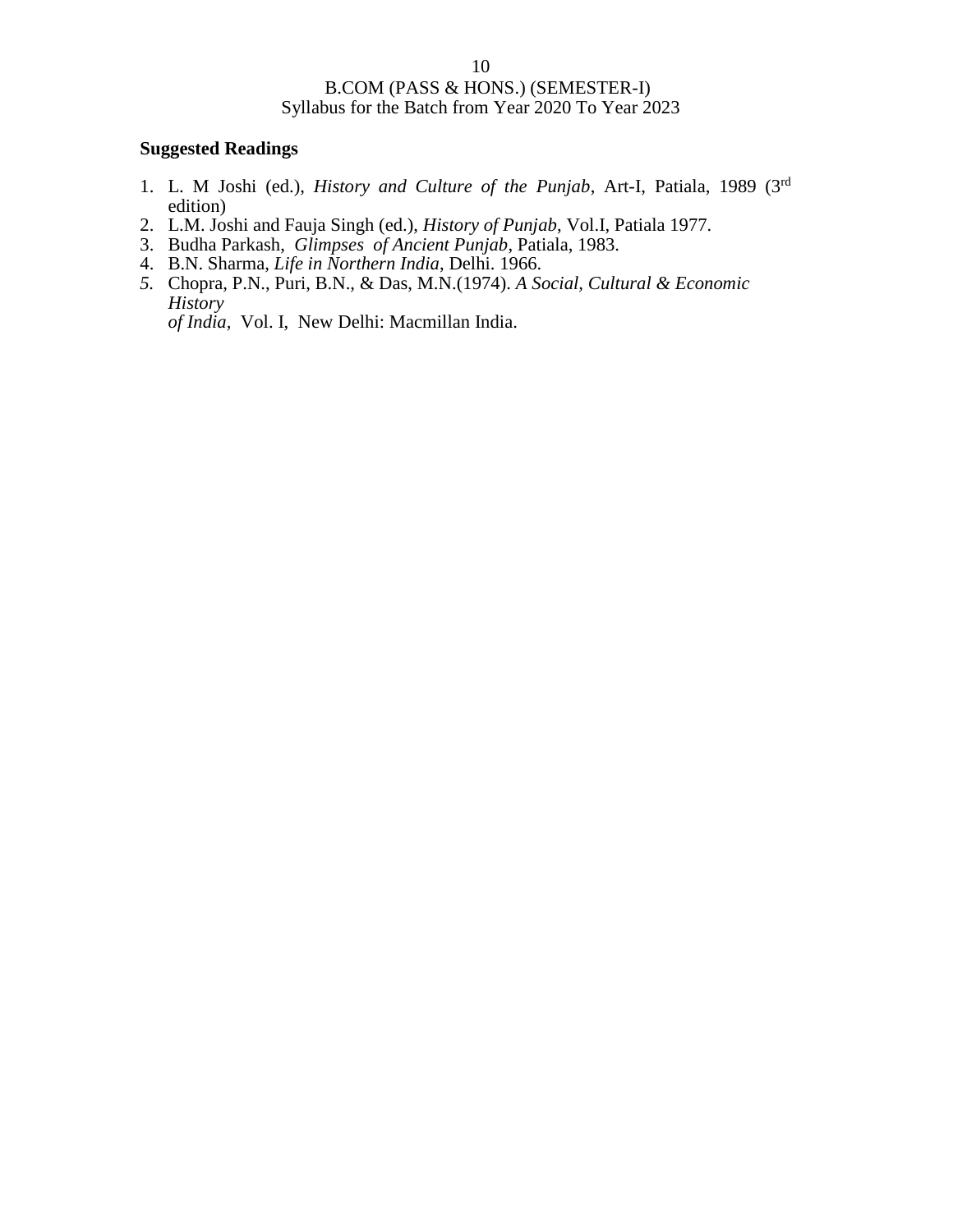### **BCG–103: FINANCIAL ACCOUNTING**

### **Time: 3 Hours Max. Marks: 50**

### **Instructions for the Paper Setters:-**

Eight questions of equal marks (Specified in the syllabus) are to be set, two in each of the four Sections (A-D). Questions may be subdivided into parts (not exceeding four). Candidates are required to attempt five questions, selecting at least one question from each Section. The fifth question may be attempted from any Section.

### **SECTION-A**

**Introduction** –Nature of financial Accounting–scope–objects–limitations–Accountingconcepts and conventions

**Conceptual Frame Work** for preparation and presentation of financial statements– Capital,Revenue and deferred revenue expenditure – Capital and revenue receipts

### **SECTION-B**

### **Final Accounts of Sole Proprietor**

**Voyage Accounts–** Meaning, accounting treatment in case of complete voyage & incompletevoyage.

### **SECTION-C**

**Joint Venture** – Meaning, types, determination of profits under different methods. **Consignment Accounts**–Meaning, features,consignee'scommission, account sales, distinctionbetween joint venture & consignment, accounting treatment in the books of consignor & consignee

### **SECTION-D**

**Departmental Accounts –** Meaning–Objects–Advantages–Accounting procedure–Allocation of expenses and incomes – Interdepartmental transfers – Provision for unrealized profit. **Branch Accounts** –Features–Objects–Types of branches–Dependent branches–AccountSystems – Stock and Debtors System –Independent branch –Features – Preparation of Consolidated Profit and Loss Account and Balance sheet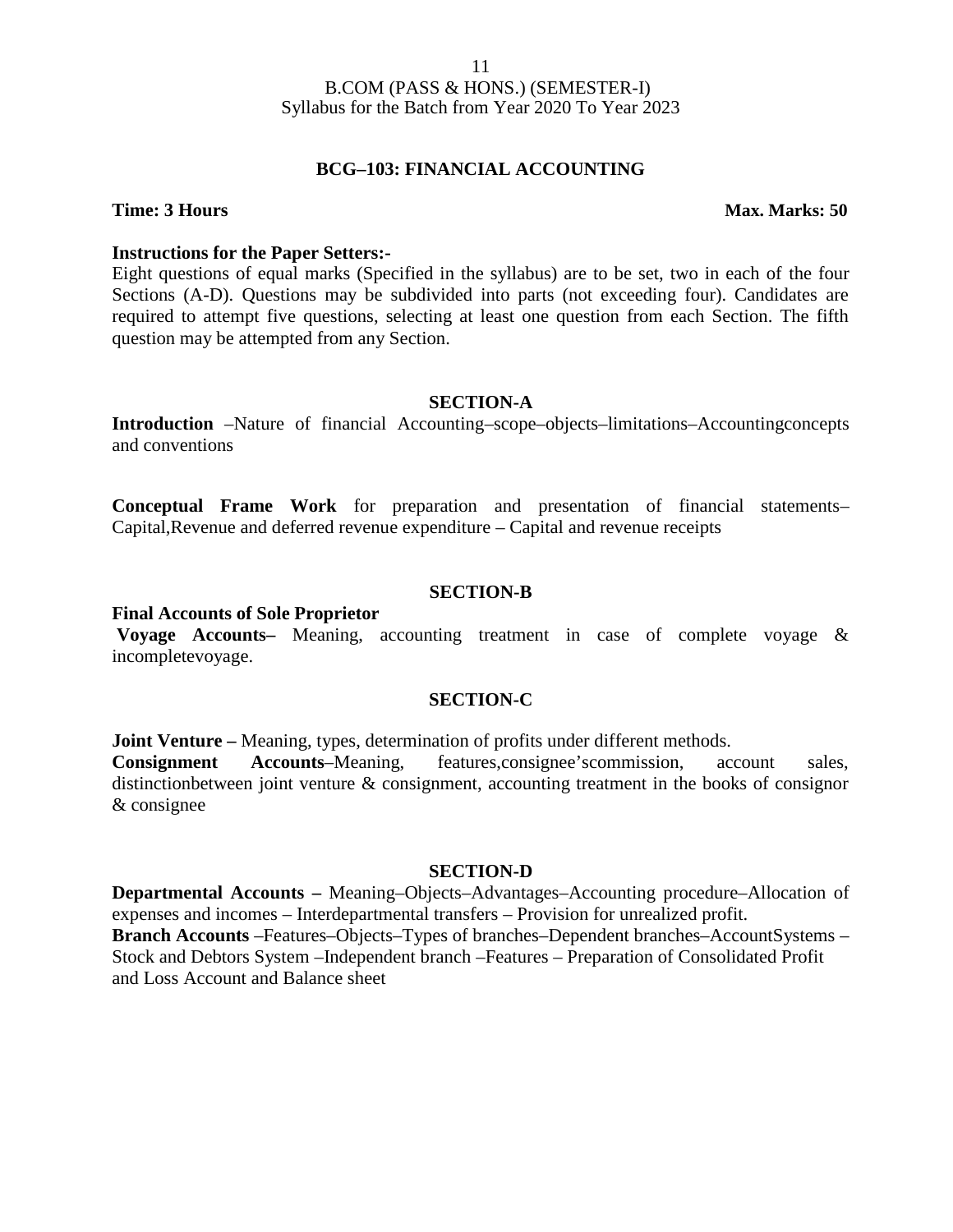### **Suggested Readings:**

- 1. Maheshwari, S.N. and Maheshwari, S.K, "*Financial Accounting*", 2009, Vikas Publishing House, New Delhi.
- 2. Narayanswami, R., "*Financial Accounting*: *A Managerial Perspective*", 3rd Edition, 2008, Prentice Hall of India, New Delhi.
- 3. Mukherjee, A. and Hanif, M., "*Financial Accounting*", 1st Edition, 2003, Tata McGraw Hill.
- 4. Ramchandran, N. and Kakani, R.K., "*Financial Accounting for Management*", 2nd Edition, 2007, Tata McGraw Hill.

### **Note: Latest edition of text book may be used.**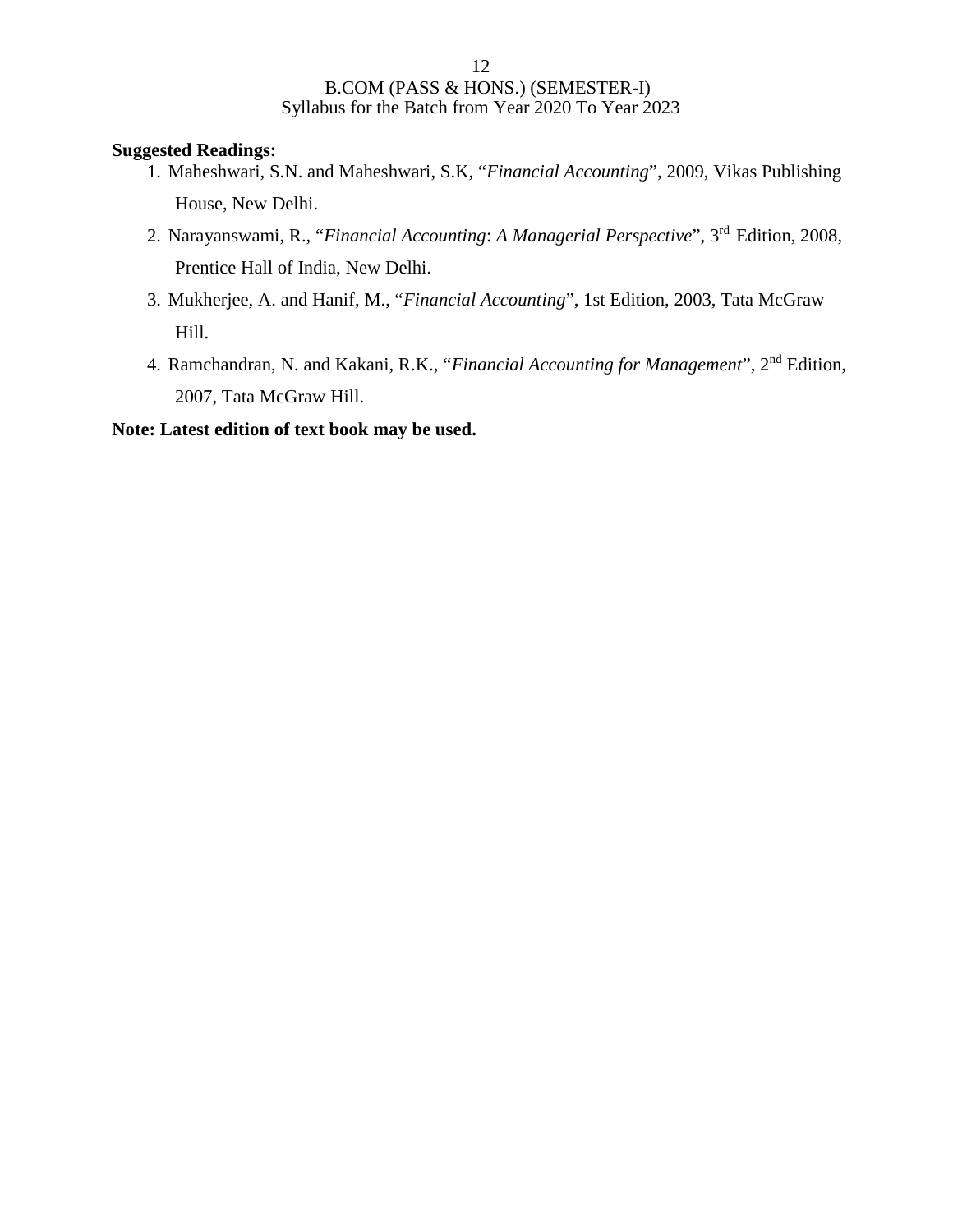### **BCG–104: BUSINESS ORGANISATION**

**Time: 3 Hours Max. Marks: 50** 

### **Instructions for the Paper Setters:-**

Eight questions of equal marks (Specified in the syllabus) are to be set, two in each of the four Sections (A-D). Questions may be subdivided into parts (not exceeding four). Candidates are required to attempt five questions, selecting at least one question from each Section. The fifth question may be attempted from any Section.

### **SECTION-A**

Business: Meaning and types – profession – meaning and importance of business organization. Social Responsibilities of Business – Business Ethics.

### **SECTION-B**

Forum of Business organization – sole trader – partnership – joint Hindu family – joint stock companies – co–operative societies – public utilities and public enterprises. Public Sector vs. Private sector

### **SECTION-C**

Location of industry – factors influencing location – size of industry – optimum firm – advantages of large – scale operation – limitation of small scale operation – Industrial estates – District Industries Centres.

### **SECTION-D**

Stock Exchange – Function – Types – Working – Regulation of Stock Exchange in India. Business Combination – Causes – Types – Effects of Combination in India. Trade association –Chamber of commerce – Function – Objectives Working in – India.

### **Suggested Readings:**

- 1. Bhusan, Y.K. "*Fundamentals of Business Organisation and Management*", 1980, Sultan Chand & Sons, New Delhi.
- 2. Tulsian, P.C.and Pandey V., "*Business Organisation and Management*", 2009, Pearson Education, New Delhi
- 3. Talloo, T.J., "*Business Organisation and Management*", 2008, Tata McGraw Hill Company, New Delhi
- 4. Basu, C.R., "*Business Organisation and Management*", 2010, Tata McGraw Hill Company, New Delhi
- 5. Singla, R.K., "*Business Organisation & Management*", 2011, VK (India) Enterprises, New Delhi.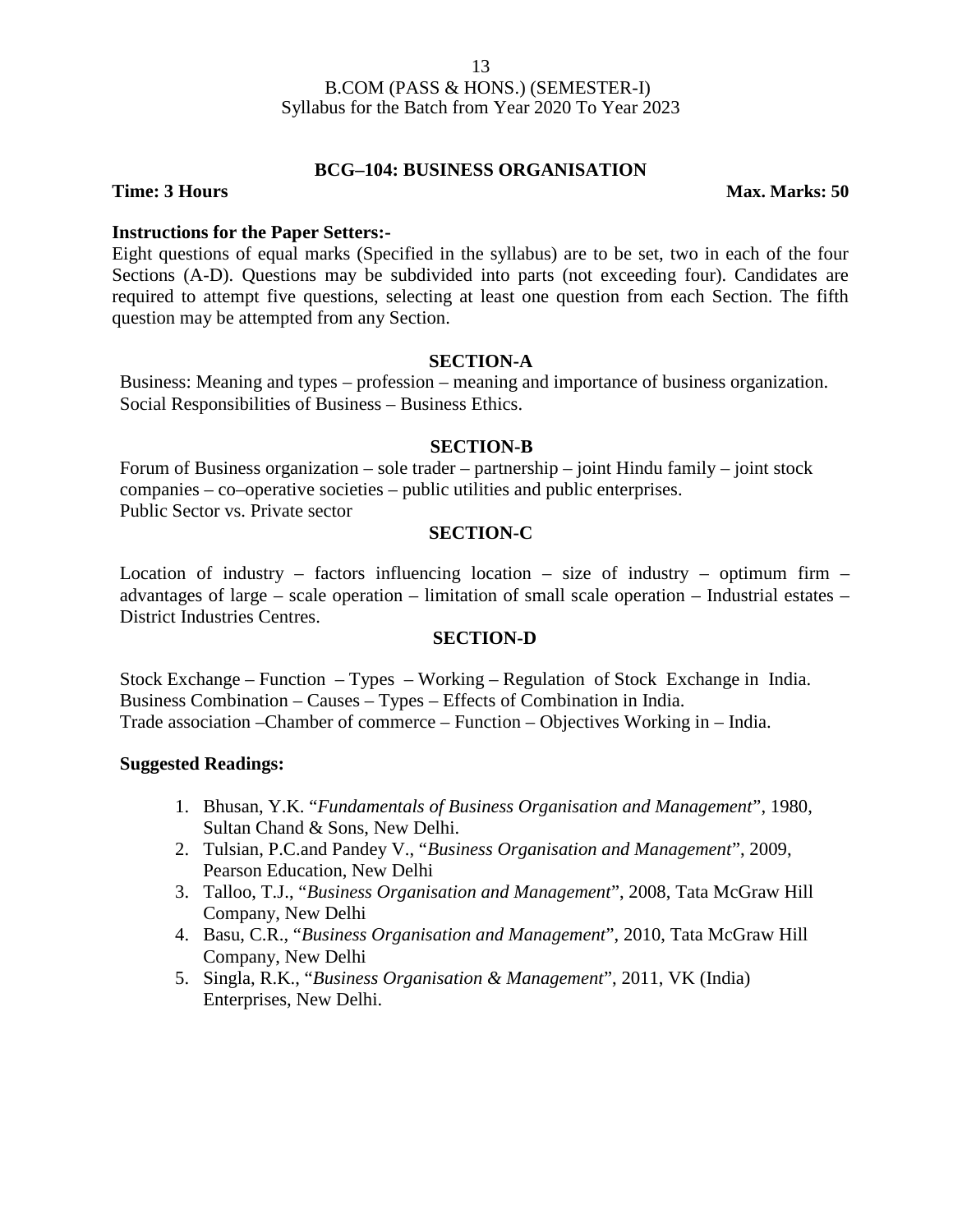### **BCG–105: BUSINESS COMMUNICATION**

### **Time: 3 Hours Max. Marks: 50**

### **Instructions for the Paper Setters:-**

Eight questions of equal marks (Specified in the syllabus) are to be set, two in each of the four Sections (A-D). Questions may be subdivided into parts (not exceeding four). Candidates are required to attempt five questions, selecting at least one question from each Section. The fifth question may be attempted from any Section.

### **SECTION-A**

Business Communication – Meaning & Importance, Communication Purpose, Process, Elements, Barriers to Communication and Conditions for Successful Communication. Forms of Communication, Basic Models of Communication, 7C's of Effective Business Communication. Organizational Communication: Importance of Communication in Management, Formal and Informal Communication, Internal and external communication

### **SECTION-B**

Presentation Skills: Presentation on any Chosen Topic, Oral Presentations, Principles of Oral Presentations, Factors affecting presentations. Business Etiquette: Understanding Etiquette, Cross–Cultural Etiquette, Business manners. Business to Business Etiquette.

### **SECTION-C**

Internal Correspondence: Memos, Circulars, Notices, Office Orders Correspondence with banks– Regarding overdrafts, Cash credits, Loans; Drafting of sales letters, Circulars, Preparation of sales reports, Customers' Correspondence– Complaints, Regarding dues, follow up letters

### **SECTION-D**

Secretarial Correspondence: Correspondence with shareholders, debenture holders regarding dividend, interest, transfer–transmission. Communicating with statutory authorities and bodies lke Stock exchange, RBI, SEBI Preparation of Resume, Job application, Drafting of interview letters, Call letters, Final appointment orders.

### **Suggested Readings:**

- 1. Taylor, S. and Chandra, V., "*Communication for Business: A Practical Approach*", Fourth Edition, 2011, Pearson Education.
- 2. Bovee, C. and Thill, J., "*Business Communication Today*", 2011, Prentice Hall.
- 3. Sethi, A and Adhikari, B. "*Business Communication*", 2009, McGraw Hill Education.
- 4. Kaul, A., "*Business Communication*", 2004, Prentice Hall of India, New Delhi.
- 5. Dulek, R. and Fielden, J., "*Principles of Business Communication*", 1990, Macmillan Publishing Co., New York.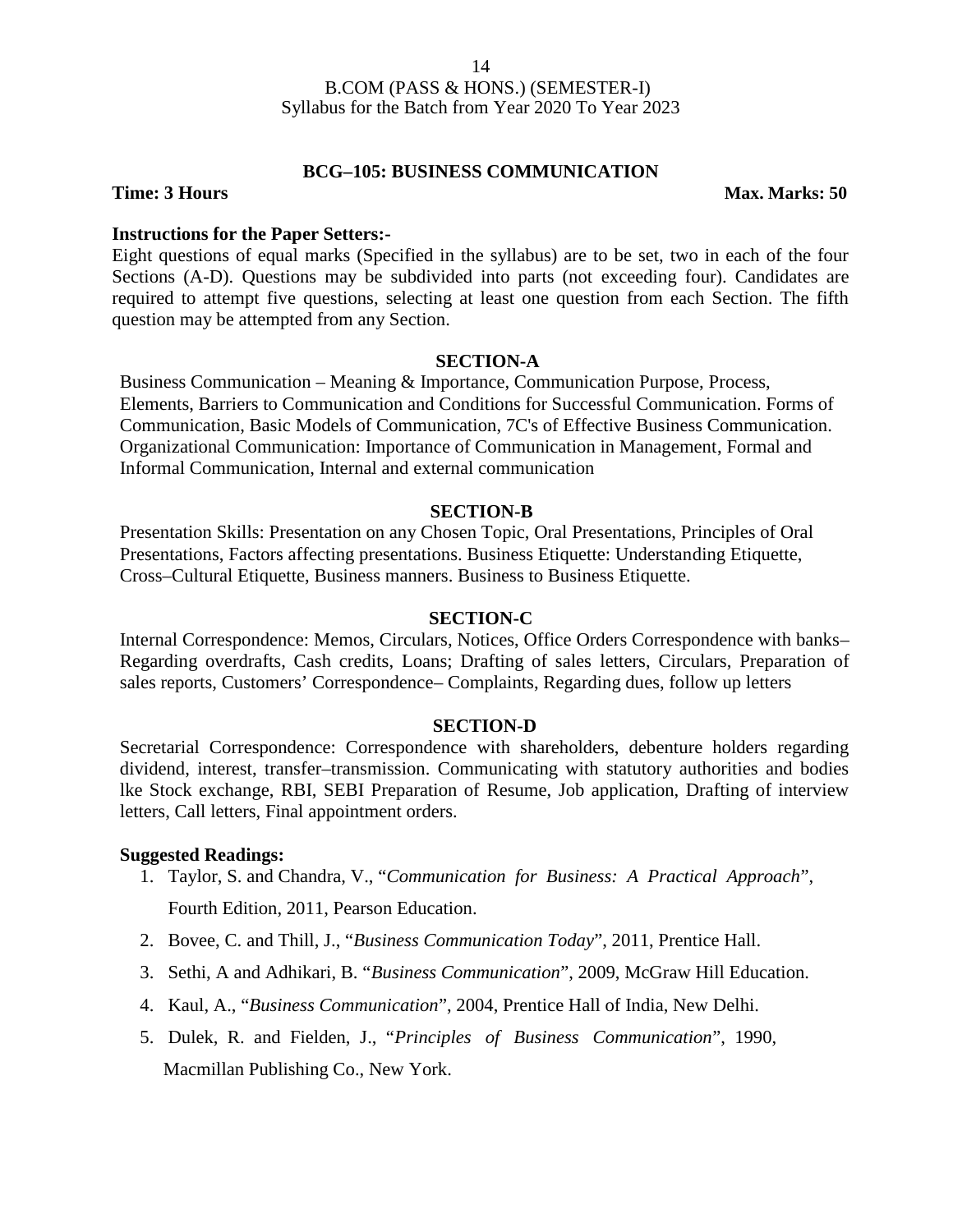- 6. Sharma, R.C. & Mohan, K: "*Business Communication & Report Writing*", 4/e, 2010, Tata McGraw Hill Pvt Ltd, New Delhi.
- 7. Ramesh, M.S. & C. Pattanashetti, "*Effective Business English and Communication*", New Delhi, Published by G.S. Sharma, Prop. R. Chand & Co.
- 8. Majumdar, M., "Commercial Correspondence", 11<sup>th</sup> Edition, Bookland, Calcutta.
- 9. Rai, U. & Rai, S.M., "*Commercial Correspondence and Report Writing*", 2009, Himalaya Publishing House, New Delhi
- 10. Pal, R. & Korlahalli, J.S., "*Essentails of Business Communication*", 2008, Sultan Chand & Sons, New Delhi.

### **Note: Latest edition of text book may be used.**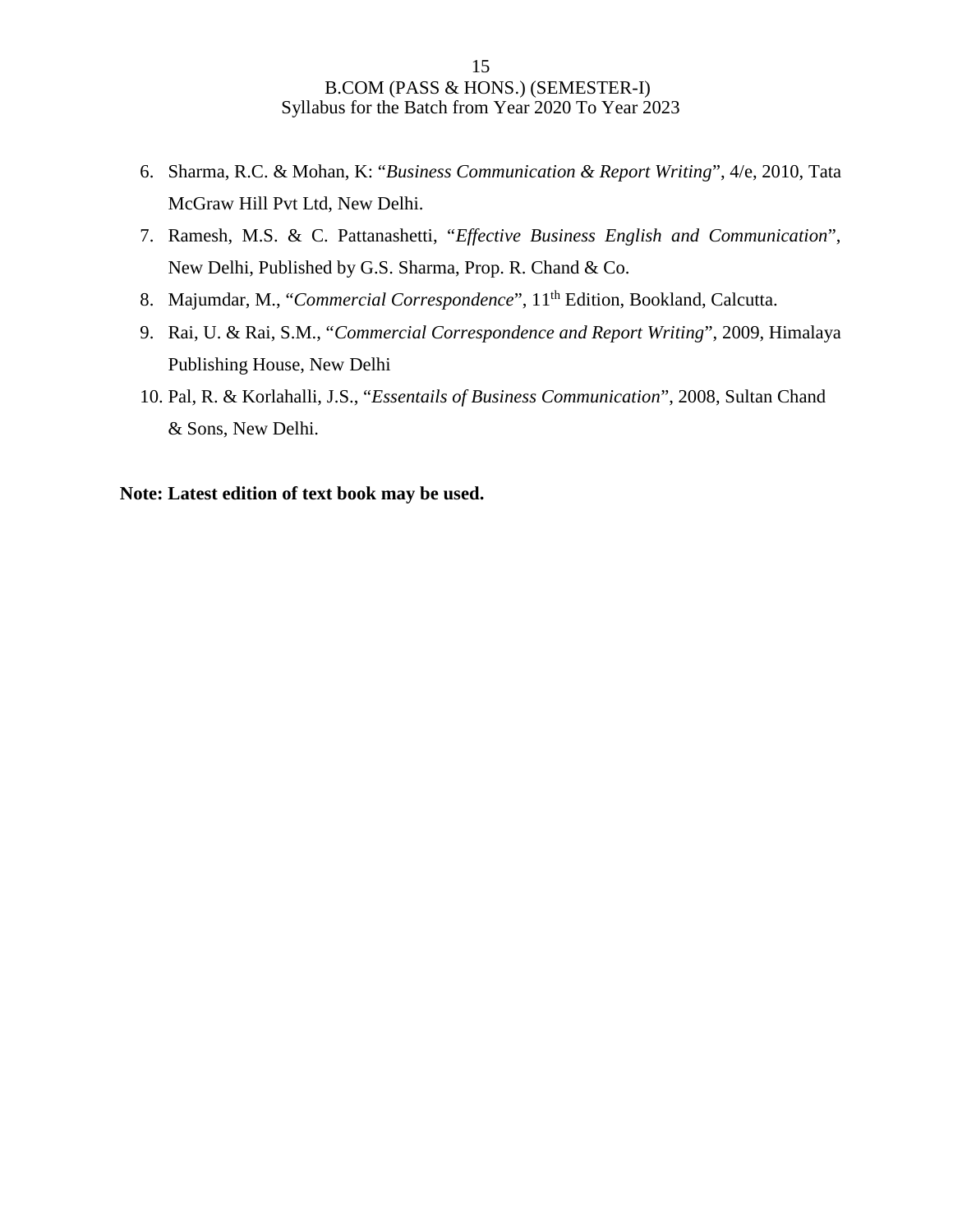### **BCG–106: BUSINESS STATISTICS**

**Time: 3 Hours Max. Marks: 50** 

### **Instructions for the Paper Setters:-**

Eight questions of equal marks (Specified in the syllabus) are to be set, two in each of the four Sections (A-D). Questions may be subdivided into parts (not exceeding four). Candidates are required to attempt five questions, selecting at least one question from each Section. The fifth question may be attempted from any Section.

### **SECTION-A**

**Definition**, Functions, Scope and Limitations of Statistics.

**Measures of Central Tendency:** Types of averages–Arithmetic Mean (Simple andWeighted), Median and Mode.

### **SECTION-B**

**Measures of Dispersion:** Range, Quartile Deviation, Mean Deviation, Standard Deviationand Coefficient of Variation.

**Simple Correlation and Regression:** Meaning, Types, Karl Pearsons & RankCorrelation (Excluding grouped data), Probable error.

### **SECTION-C**

**Index Numbers:** Meaning and importance, Methods of construction of Index Numbers:

Weighted and unweighted; Simple Aggregative Method, Simple Average of Price Relative Method,

Weighted index method: Laspeyres method, Pascals method and Fishers Ideal method including Time and Factor Reversal tests, Consumer Price Index.

### **SECTION-D**

**Time Series Analysis:** Components, Estimation of Trends (Graphical method, Average Method, Semi Moving Averages method and Method of Least Squares for linear path).

**Probability:** Conceptual meaning and definition of probability, Theorems of probability– addition and multiplication theorem of probability and concept of conditional probability (simple applications only).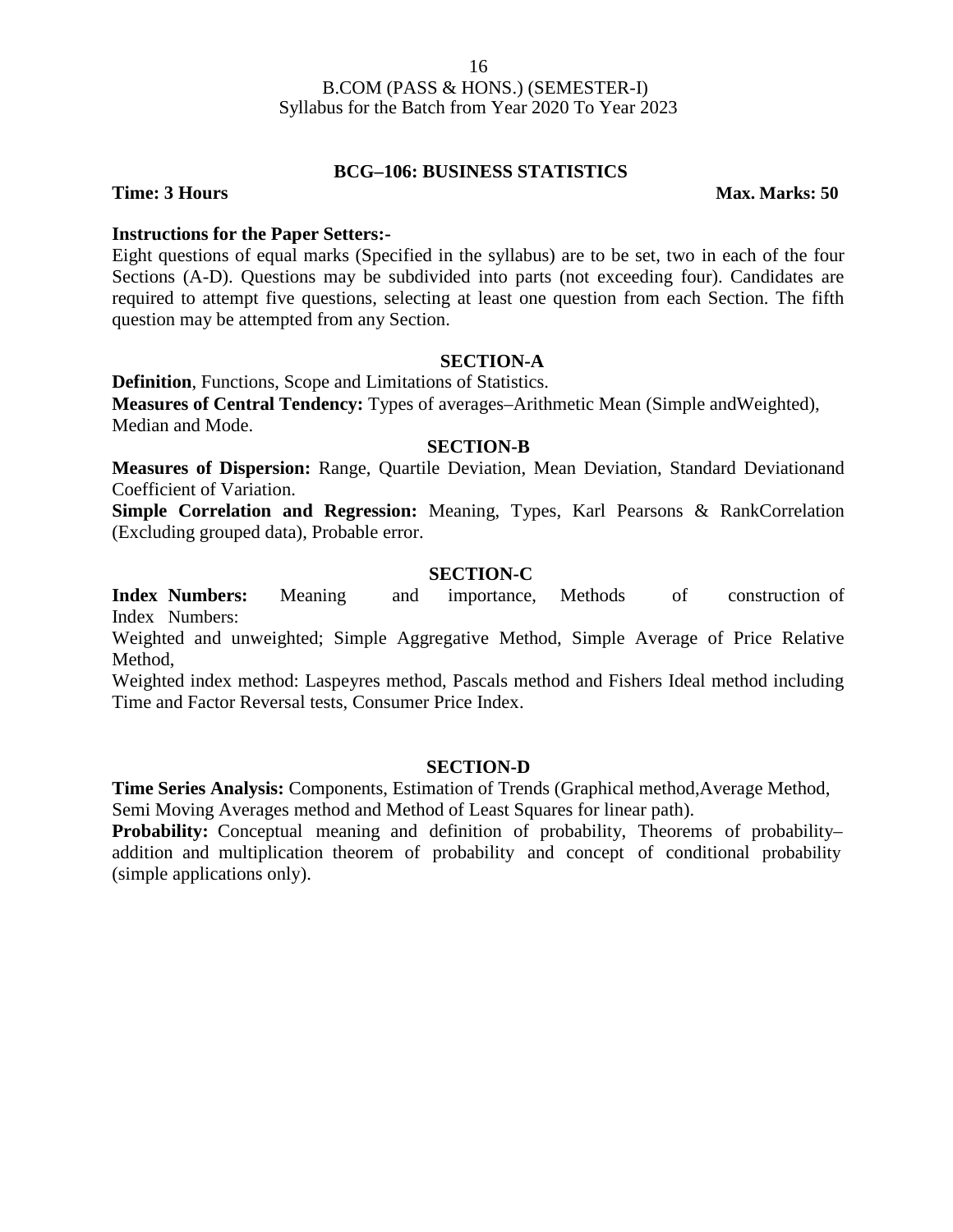### **Suggested Readings:**

- 1. Levin, Richard and David S. Rubin. "*Statistics for Management*". 7th Edition, Prentice Hall of India, New Delhi.
- 2. Chandan, J.S., "*Statistics for Business and Economics*", Ist Edition, (1998), Vikas Publishing House Pvt. Ltd.
- 3. Render, B. and Stair, R. M. Jr., "*Quantitative Analysis for Management*", 7th Edition, Prentice–Hall of India, New Delhi.
- 4. Gupta C B, Gupta V, "*An Introduction to Statistical Methods*", 23rd Edition (1995), Vikas Publications.
- 5. Siegel, Andrew F, *Practical Business Statistics.* International Edition, 5th Edition (2001), McGraw Hill Irwin.
- 6. Berenson, L.M., Krehbiel, T.C., Vishwanathan, P.K. and Levine, D.M., "Business Statistics: A First Course", 4<sup>th</sup> Edition (2008), Pearson Education.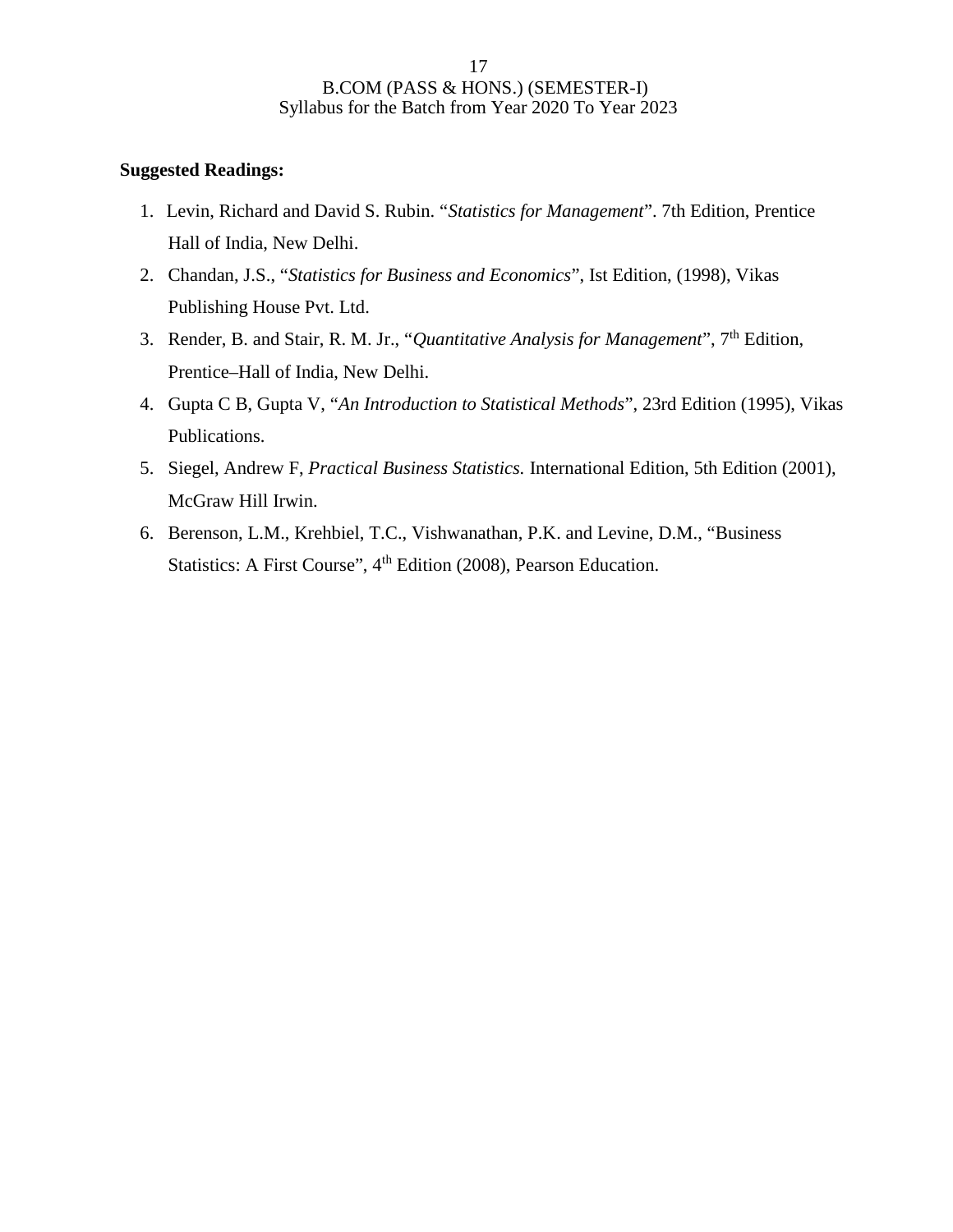### **BCG–107 COMPUTER FUNDAMENTALS**

**Time: 3 Hours Max. Marks: 50** 

### **Instructions for the Paper Setters:-**

Eight questions of equal marks (Specified in the syllabus) are to be set, two in each of the four Sections (A-D). Questions may be subdivided into parts (not exceeding four). Candidates are required to attempt five questions, selecting at least one question from each Section. The fifth question may be attempted from any Section.

### **SECTION-A**

General Features of Computers, Generations of Computer, Workstation, Mainframe Computer and Supercomputers, Computer Software and Hardware–System

### **SECTION-B**

Computer Applications – Data Processing, Information Processing, Commercial, Office Automation, Industry and Engineering, Healthcare, Education, Graphics and Multimedia.

### **SECTOPM-C**

Computer memory: primary and secondary memory Secondary storage devices – magnetic and optical media input and output writs – printer, plotter, sconner–OMR, OCR, MICR, Mouse, Keyboard, Modem.

### **SECTION-D**

Application, Service Software, Machine and Assembly Language, High Level Language, Operating System – Basic, Functions and Types. Fundamentals of DOS, Internal and External Commands of DOS, Batch Files, Booting and its Types.

### **Suggested Readings:**

- 1. Hunt, R., J. Shelley, *Computers and Commonsense*, Prentice Hall of India.
- 2. Sinha, Pradeep K. and Preeti Sinha, *Foundation of Computing*, BPB Publication.
- 3. Saxena, Sanjay, *A First Course in Computers*, Vikas Publishing House.
- 4. Leon A. & Leon M., *Introduction to Computers*, Leon Vikas Publications.
- 5. Leon, *Fundamentals of Information Technology*, Vikas Publications.
- 6. Kakkar D.N., Goyal R., *Computer Applications in Management*, New Age.
- 7. Basandra S.K., *Computers Today*, Galgotia.

### **Note: Latest edition of text book may be used.**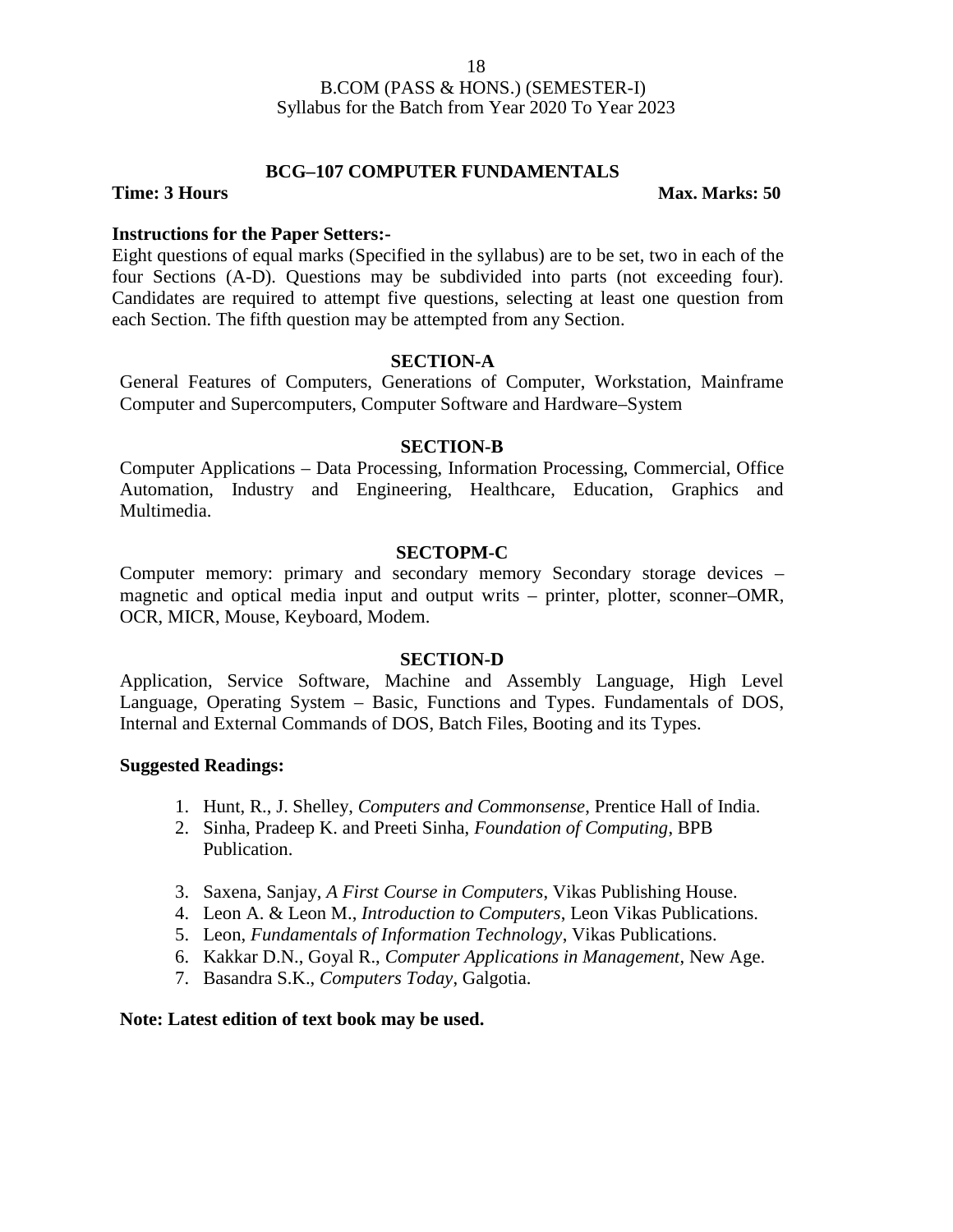### **BCG-201 ENGLISH (COMPULSORY)**

### **Time: 3 Hours Max. Marks: 50**

### **Instructions for the Paper Setters:-**

Eight questions of equal marks (Specified in the syllabus) are to be set, two in each of the four Sections (A-D). Questions may be subdivided into parts (not exceeding four). Candidates are required to attempt five questions, selecting at least one question from each Section. The fifth question may be attempted from any Section.

### **Texts Prescribed:**

- 1. *Tales of Life* (Guru Nanak Dev University, Amritsar) Stories at Sr. No. 7, 9, 10, 11, 12
- 2. *Prose for Young Learners* (Guru Nanak Dev University, Amritsar) Essays at Sr. No. 7, 8, 9, 10, 11
- 3. *English Grammar in Use* (Fourth Edition) by Raymond Murphy, CUP (Units: 49-97)

### **The syllabus is divided in four sections as mentioned below.**

### **SECTION–A**

*English Grammar in Use*, 4<sup>th</sup> Edition by Raymond Murphy, CUP (Units: 49-81)

### **SECTION–B**

Personal letter Writing and *English Grammar in Use* (Units: 82-97)

### **SECTION–C**

*Tales of Life* (Guru Nanak Dev University, Amritsar) 7, 9, 10, 11, 12

### **SECTION–D**

*Prose for Young Learners* (Fourth Edition) by Raymond Murphy, CUP 7, 8, 9, 10 and 11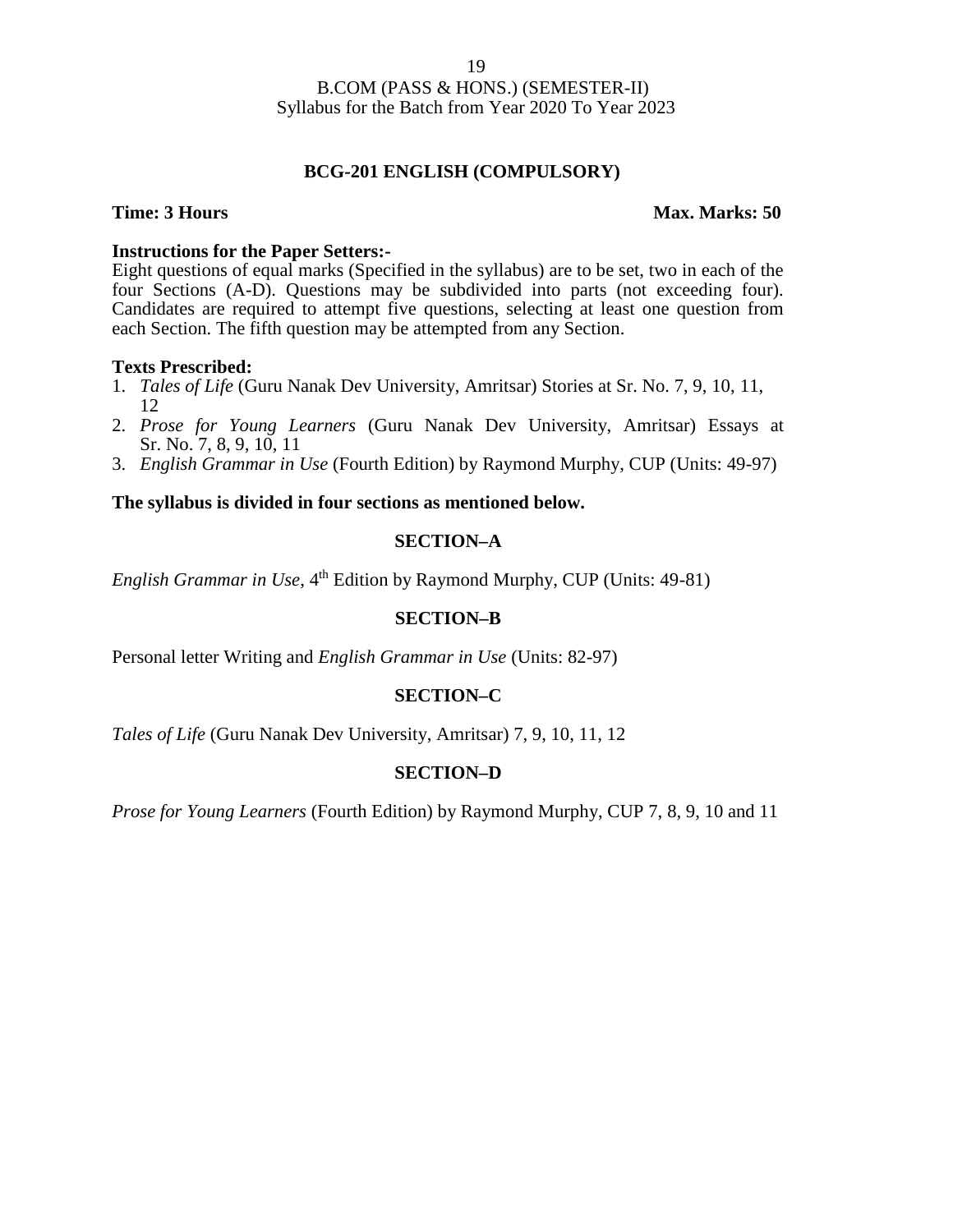B.COM (PASS & HONS.) (SEMESTER-II) Syllabus for the Batch from Year 2020 To Year 2023 <u>20</u><br>20 COM (PASS & HONS.) (SEMESTER-II)<br>s for the Batch from Year 2020 To Year 2023<br>**BCG-202** ਪੰਜਾਬੀ (ਲਾਜ਼ਮੀ) R.COM (PASS & HONS.) (SEMESTER-II)<br>Syllabus for the Batch from Year 2020 To Year 2023<br>**BCG-202** ਪੰਜਾਬੀ (ਲਾਜ਼ਮੀ)<br>ਸਮਾਂ: 3 ਘੰਟੇ<br>Instructions for the Paper Setters:-

### **Instructions for the Paper Setters:-**

Eight questions of equal marks (Specified in the syllabus) are to be set, two in each of the four Sections (A-D). Questions may be subdivided into parts (not exceeding four). Candidates are required to attempt five questions, selecting at least one question from each Section. The fifth question may be attempted from any Section. Specified in the syllabus) are to be set,<br>
is may be subdivided into parts (no<br>
mpt five questions, selecting at least<br>
may be attempted from any Section.<br> **PRACE ARCE ARCE PRACE PRACE PRACE PRACE PRACE PRACE PRACE PRACE** 

### **ਸੈਕਸ਼ਨ - ਏ**

each Section. The fifth question may be attempted from any Section.<br>**ਪਾਠ-ਕ੍ਰਮ ਅਤੇ ਪਾਠ-ਪੁਸਤਕਾਂ**<br>**ਸੈਕਸ਼ਨ - ਏ**<br>ਦੇਵ ਯੂਨੀਵਰਸਿਟੀ, ਅੰਮ੍ਰਿਤਸਰ।<br>(ਵਿਸ਼ਾ-ਵਸਤ<sub>⁄</sub>ਸਾਰ ⁄ਲੇਖਕ ਦਾ ਜੀਵਨ ਤੇ ਰਚਨਾ) ਪਾਠ-ਕ੍ਰਮ ਅਤੇ ਪ<br>ਸੈਕਸ਼ਨ<br>ਦੋਵ ਯੂਨੀਵਰਸਿਟੀ, ਅੰਮ੍ਰਿਤਸਰ।<br>ਦੋਵ ਯੂਨੀਵਰਸਿਟੀ, ਅੰਮ੍ਰਿਤਸਰ।<br>(ਵਿਸ਼ਾ-ਵਸਤੂ ਸਾਰ ਲੇਖਕ ਦਾ ਜੀਵਨ ਤੇ ਰਚਨਾ)<br>ਸੈਕਸ਼ਨ - ਇਮਾਂ ਮਾਇੰਸ ਜਾਈਆਂ (ਹੀਤਾਰੇ ਹੀ ਪਾਰੋਂ ।<br>ਇਸਤ ਤੀਆਂ ਮਾਇੰਸ ਜਾਈਆਂ (ਹੀਤਾਰੇ ਹੀ ਪਾਰੋਂ ।

### **ਸੈਕਸ਼ਨ - ਬੀ**

**ਦੋ ਰੰਗ** (ਕਹਾਣੀ ਭਾਗ) (ਸੰਪਾ. ਹਰਜਿੰਦਰ ਸਿੰਘ ਢਿੱਲੌਂ ਅਤੇ ਪ੍ਰੀਤਮ ਸਿੰਘ ਸਰਗੋਧੀਆ)<br>ਦੇਵ ਯੂਨੀਵਰਸਿਟੀ, ਅੰਮ੍ਰਿਤਸਰ।<br>(ਵਿਸ਼ਾ-ਵਸਤੂ*ਮ*ਸਾਰ ਲੇਖਕ ਦਾ ਜੀਵਨ ਤੇ ਰਚਨਾ)<br>ਸੰਸਾਰ ਦੀਆਂ **ਪ੍ਰਸਿੱਧ ਹਸਤੀਆਂ** (ਜੀਵਨੀ ਨੰ: 10 ਤੋਂ 18 ਤੱਕ)<br>(ਸੰਪਾ. ਪ੍ਰਿੰ. ਤੇਜਾ ਸਿੰਘ, ਹ ਦ ਰਗ (ਕਹਾਣਾ ਭਾਗ) (ਸਪਾ ਹਰਜਿਦਰ ਸਿਘ ਢਿਲ ਅਤ ਪ੍ਰਾਤਮ ਸਿਘ ਸਰਗਧਾਆ), ਗੁਰੂ<br>ਦੇਵ ਯੂਨੀਵਰਸਿਟੀ, ਅੰਮ੍ਰਿਤਸਰ।<br>(ਵਿਸ਼ਾ–ਵਸਤੂ ਸਾਰ ਲੇਖਕ ਦਾ ਜੀਵਨ ਤੇ ਰਚਨਾ)<br>**- ਸੈਕਸ਼ਨ - ਬੀ**<br>(ਸੰਪਾ ਪ੍ਰਿੰ ਤੇਜਾ ਸਿੰਘ, ਹਰਨਾਮ ਸਿੰਘ ਸ਼ਾਨ), ਪੰਜਾਬੀ ਸਾਹਿਤ ਪ੍ਰਕਾਸ਼ਨ, ਅੰਮ੍ਰਿਤਸਰ। (ਵਿਸ਼ਾ-ਵਸਤ∠ਸਾਰ∠ਨਾਇਕ ਬਿੰਬ) (ਦਿਸ ਦਸਭੂਸਾ ਝਾਲਾਬਜ ਦਾ ਜਿਵਨਾ ਤਾਂ ਤ**ਾਨ ਸੈਕਸ਼ਨ - ਬੀ**<br>ਸੰਸਾਰ ਦੀਆਂ ਪ੍ਰਸਿੱਧ ਹਸਤੀਆਂ (ਜੀਵਨੀ ਨੰ: 10 ਤੋਂ 18 ਤੱਕ)<br>(ਸੰਪਾ: ਪ੍ਰਿੰ: ਤੇਜਾ ਸਿੰਘ, ਹਰਨਾਮ ਸਿੰਘ ਸ਼ਾਨ), ਪੰਜਾਬੀ ਸਾਹਿਤ ਪ੍ਰਕਾਸ਼ਨ, ਅੰਮ੍ਰਿਤਸਰ।<br>(ਵਿਸ਼ਾ-ਵਸਤੂ ਸਾਰ ਨਾਇਕ ਬਿੰਬ)<br>(ੳ) ਸ਼ਬਦ-ਬਣਤਰ

### **ਸੈਕਸ਼ਨ - ਸੀ**

- (ਦਿਸ਼ਾ ਦਸਤੂਸਾ ਝਾਲਾ ਦਿਖਾ ਜਿਖੋਸ਼)<br>(ੳ) ਸ਼ਬਦ-ਬਣਤਰ ਅਤੇ ਸ਼ਬਦ-ਰਚਨਾ : ਪਰਿਭ<br>(ਅ) ਸ਼ਬਦ ਸ਼੍ਰੇਣੀਆਂ<br>(ੳ) ਦਫ਼ਤਰੀ ਚਿੱਠੀ ਪੱਤਰ<br>(ਅ) ਅਖਾਣ ਅਤੇ ਮੁਹਾਵਰੇ<br>ਸਹਾਇਕ ਪਸਤਕਾਂ
- (ਅ) ਸ਼ਬਦ ਸ਼ੇਣੀਆਂ

### **ਸੈਕਸ਼ਨ - ਡੀ**

- (ੳ) ਦਫ਼ਤਰੀ ਚਿੱਠੀ ਪੱਤਰ
- 

### ਸਹਾਇਕ ਪੁਸਤਕਾਂ

- **1 ਦ**ਫ਼ਤਰੀ ਚਿੱਠੀ ਪੱਤਰ<br>(ਅ) ਅਖਾਣ ਅਤੇ ਮੁਹਾਵਰੇ<br>ਸਹਾਇਕ ਪੁਸਤਕਾਂ<br>1. ਬ੍ਰਹਮਜਗਦੀਸ਼ ਸਿੰਘ, **ਪੰਜਾਬੀ ਕਹਾਣੀ : ਸਿਧਾਂਤ, ਇਤਿਹਾਸ ਤੇ ਪ੍ਰਵਿਰਤੀਆਂ**, ਵਾਰਿਸ ਸ਼ਾਹ<br>ਫਾਉਂਡੇਸ਼ਨ, ਅੰਮ੍ਰਿਤਸਰ।<br>2. ਬਲਦੇਵ ਸਿੰਘ ਧਾਲੀਵਾਲ, **ਪੰਜਾਬੀ ਕਹਾਣੀ ਦਾ ਇਤਿਹਾਸ**, ਪੰਜਾਬੀ ਦਫ਼ਤਰੀ ਚਿੱਠੀ ਪੱਤਰ<br>ਅਖਾਣ ਅਤੇ ਮੁਹਾਵਰੇ<br>**ਪੁਸਤਕਾਂ**<br>ਬ੍ਰਹਮਜਗਦੀਸ਼ ਸਿੰਘ, **ਪੰਜਾਬੀ ਕਹਾਣੀ**<br>ਫਾਉਂਡੇਸ਼ਨ, ਅੰਮ੍ਰਿਤਸਰ।<br>ਬਲਦੇਵ ਸਿੰਘ ਧਾਲੀਵਾਲ, **ਪੰਜਾਬੀ ਕਹਾ**ਰ<br>ਸਵਿੰਦਰ ਸਿੰਘ ਓੱਪਲ, **ਪੰਜਾਬੀ ਕਹਾ**ਰ (ਅ) ਅਖਾਣ ਅਤੇ ਮੁਹਾਵਰੇ<br>**ਸਹਾਇਕ ਪੁਸਤਕਾਂ**<br>1. ਬ੍ਰਹਮਜਗਦੀਸ਼ ਸਿੰਘ, **ਪੰਜਾਬੀ ਕਹਾਣੀ : ਸਿਧਾਂਤ, ਇਤਿਹਾਸ ਤੇ ਪ੍ਰਵਿਰਤੀਆਂ**, ਵਾਰਿਸ ਸ਼ਾਹ<br>ਫਾਉਂਡੇਸ਼ਨ, ਅੰਮ੍ਰਿਤਸਰ।<br>2. ਬਲਦੇਵ ਸਿੰਘ ਧਾਲੀਵਾਲ, **ਪੰਜਾਬੀ ਕਹਾਣੀ ਦਾ ਇਤਿਹਾਸ**, ਪੰਜਾਬੀ ਅਕਾਦਮੀ, ਦਿੱਲੀ।<br>3. ਮ**ਹਾਇਕ ਪੁਸਤਕਾਂ**<br>1. ਬ੍ਰਹਮਜਗਦੀਸ਼ ਸਿੰਘ, **ਪੰਜਾਬੀ ਕਹਾਣੀ : ਸਿਧਾਂਤ, ਇਤਿਹਾਸ ਤੇ ਪ੍ਰਵਿਰਤੀਆਂ**, ਵਾਰਿਸ ਸ<br>2. ਬਲਦੇਵ ਸਿੰਘ ਧਾਲੀਵਾਲ, **ਪੰਜਾਬੀ ਕਹਾਣੀ ਦਾ ਇਤਿਹਾਸ**, ਪੰਜਾਬੀ ਅਕਾਦਮੀ, ਦਿੱਲੀ।<br>3. ਸਵਿੰਦਰ ਸਿੰਘ ਉੱਪਲ, **ਪੰਜਾਬੀ ਕਹਾਣੀ ਦਾ ਇਤਿਹਾਸ**
- 
- 
- 
- **ਸਹਾਇਕ ਪੁਸਤਕਾਂ**<br>1. ਬ੍ਰਹਮਜਗਦੀਸ਼ ਸਿੰਘ, **ਪੰਜਾਬੀ ਕਹਾਣੀ : ਸਿਧਾਂਤ, ਇਤਿਹਾਸ ਤੇ ਪ੍ਰਵਿਰਤੀਆਂ**, ਵਾਰਿਸ ਸ਼ਾਹ<br>2. ਬਲਦੇਵ ਸਿੰਘ ਧਾਲੀਵਾਲ, **ਪੰਜਾਬੀ ਕਹਾਣੀ ਦਾ ਇਤਿਹਾਸ**, ਪੰਜਾਬੀ ਅਕਾਦਮੀ, ਦਿੱਲੀ।<br>3. ਸਵਿੰਦਰ ਸਿੰਘ ਉੱਪਲ, **ਪੰਜਾਬੀ ਕਹਾਣੀ ਦਾ ਇਤਿਹਾਸ** 1. ਬ੍ਰਹਮਜਗਦੀਸ਼ ਸਿੰਘ, **ਪੰਜਾਬੀ ਕਹਾਣੀ : ਸਿਧਾਂਤ, ਇਤਿਹਾਸ ਤੇ ਪ੍ਰਵਿਰਤੀਆਂ**, ਵਾਰਿਸ ਸ਼ਾਹ<br>ਫਾਉਂਡੇਸ਼ਨ, ਅੰਮ੍ਰਿਤਸਰ।<br>2. ਬਲਦੇਵ ਸਿੰਘ ਧਾਲੀਵਾਲ, **ਪੰਜਾਬੀ ਕਹਾਣੀ ਦਾ ਇਤਿਹਾਸ**, ਪੰਜਾਬੀ ਅਕਾਦਮੀ, ਦਿੱਲੀ।<br>4. ਸਵਿੰਦਰ ਸਿੰਘ ਉੱਪਲ, **ਪੰਜਾਬੀ ਕਹਾਣੀ : ਸਰੂਪ ਤੇ ਸਿਧ** ਫਾਉਂਡੇਸ਼ਨ, ਅੰਮ੍ਰਿਤਸਰ।<br>ਬਲਦੇਵ ਸਿੰਘ ਧਾਲੀਵਾਲ, **ਪੰਜਾਬੀ ਕਹਾਣੀ ਦਾ ਇਤਿਹਾਸ**, ਪੰਜਾਬੀ ਅਕਾਦਮੀ, ਦਿੱਲੀ।<br>ਸਵਿੰਦਰ ਸਿੰਘ ਉੱਪਲ, **ਪੰਜਾਬੀ ਕਹਾਣੀ : ਸਰੂਪ ਤੇ ਸਿਧਾਂਤ**, ਪੰਜਾਬੀ ਯੂਨੀਵਰਸਿਟੀ, ਪਟਿਆਲਾ।<br>ਗੁਰਬਖ਼ਸ਼ ਸਿੰਘ ਫ਼ੁਰੈਂਕ, **ਨਿੱਕੀ ਕਹਾਣੀ ਅਤੇ ਪੰਜਾਬੀ ਨਿੱਕੀ** - ਕਾਉਂਡੇਸ਼ਨ, ਅੰਮ੍ਰਿਤਸਰ।<br>2. ਬਲਦੇਵ ਸਿੰਘ ਧਾਲੀਵਾਲ, **ਪੰਜਾਬੀ ਕਹਾਣੀ ਦਾ ਇਤਿਹਾਸ**, ਪੰਜਾਬੀ ਅਕਾਦਮੀ, ਦਿੱਲੀ।<br>3. ਸਵਿੰਦਰ ਸਿੰਘ ਉੱਪਲ, **ਪੰਜਾਬੀ ਕਹਾਣੀ : ਸਰੂਪ ਤੇ ਸਿਧਾਂਤ**, ਪੰਜਾਬੀ ਯੂਨੀਵਰਸਿਟੀ, ਪਟਿਆਲਾ।<br>5. ਗੁਰਬਖ਼ਸ਼ ਸਿੰਘ ਫੁਰੈਂਕ, **ਨਿੱਕੀ ਕਹਾਣੀ : ਸਰੂਪ** 3. ਸਵਿੰਦਰ ਸਿੰਘ ਉੱਪਲ, **ਪੰਜਾਬੀ ਕਹਾਣੀਕਾਰ**, ਨੈਸ਼ਨਲ ਬੁੱਕ ਸ਼ਾਪ, ਦਿੱਲੀ।<br>4. ਸਵਿੰਦਰ ਸਿੰਘ ਉੱਪਲ, **ਪੰਜਾਬੀ ਕਹਾਣੀ : ਸਰੂਪ ਤੇ ਸਿਧਾਂਤ**, ਪੰਜਾਬੀ ਯੂਨੀਵਰਸਿਟੀ, ਪਟਿਆਲਾ।<br>5. ਗੁਰਬਖ਼ਸ਼ ਸਿੰਘ ਫ਼ਰੈਂਕ, **ਨਿੱਕੀ ਕਹਾਣੀ ਅਤੇ ਪੰਜਾਬੀ ਨਿੱਕੀ ਕਹਾਣੀ**, ਪੰਜਾਬੀ ਰਾਈਟ 4. ਸਵਿੰਦਰ ਸਿੰਘ ਉੱਪਲ, **ਪੰਜਾਬੀ ਕਹਾਣੀ : ਸਰੂਪ ਤੇ ਸਿਧਾਂਤ**, ਪੰਜਾਬੀ ਯੂਨੀਵਰਸਿਟੀ, ਪਟਿਆਲਾ।<br>5. ਗੁਰਬਖ਼ਸ ਸਿੰਘ ਫ਼ਰੈਂਕ, **ਨਿੱਕੀ ਕਹਾਣੀ ਅਤੇ ਪੰਜਾਬੀ ਨਿੱਕੀ ਕਹਾਣੀ**, ਪੰਜਾਬੀ ਰਾਈਟਰਜ਼ ਕੋਆਪਰੇਟਿਵ<br>6. ਧਰਮਪਾਲ ਸਿੰਗਲ, **ਪੰਜਾਬੀ ਜੀਵਨੀ : ਸਰੂਪ ਸਿਧਾਂਤ ਤ** 5. ਗੁਰਬਖ਼ਸ ਸਿੰਘ ਫ਼ਰੈਂਕ, **ਨਿੱਕੀ ਕਹਾਣੀ ਅਤੇ ਪੰਜਾਬੀ ਨਿੱਕੀ**<br>6. ਧਰਮਪਾਲ ਸਿੰਗਲ, **ਪੰਜਾਬੀ ਜੀਵਨੀ : ਸਰੂਪ ਸਿਧਾਂਤ ਤੇ ਵਿ**ਕ<br>(ਜੀਵਨੀ ਨੰ: 10 ਤੋਂ 18)।<br>7. ਸੁਖਵਿੰਦਰ ਸਿੰਘ ਸੰਘਾ, **ਪੰਜਾਬੀ ਭਾਸ਼ਾ ਵਿਗਿਆਨ**, ਪੰਜਾਬੀ ਭ<br>8. ਬੂਟਾ ਸਿੰਘ ਬਰਾੜ, **ਪੰ**
- (ਜੀਵਨੀ ਨੰਂ 10 ਤੋਂ 18)।<br>ਸਖਵਿੰਦਰ ਸਿੰਘ ਸੰਘਾ, **ਪੰਜਾਬੀ ਭਾਸ਼ਾ ਵਿਗਿਆਨ**, ਪੰਜਾਬੀ ਭਾਸ਼ਾ ਅਕਾਦਮੀ, ਜਲੰਧਰ।
- 
- 
-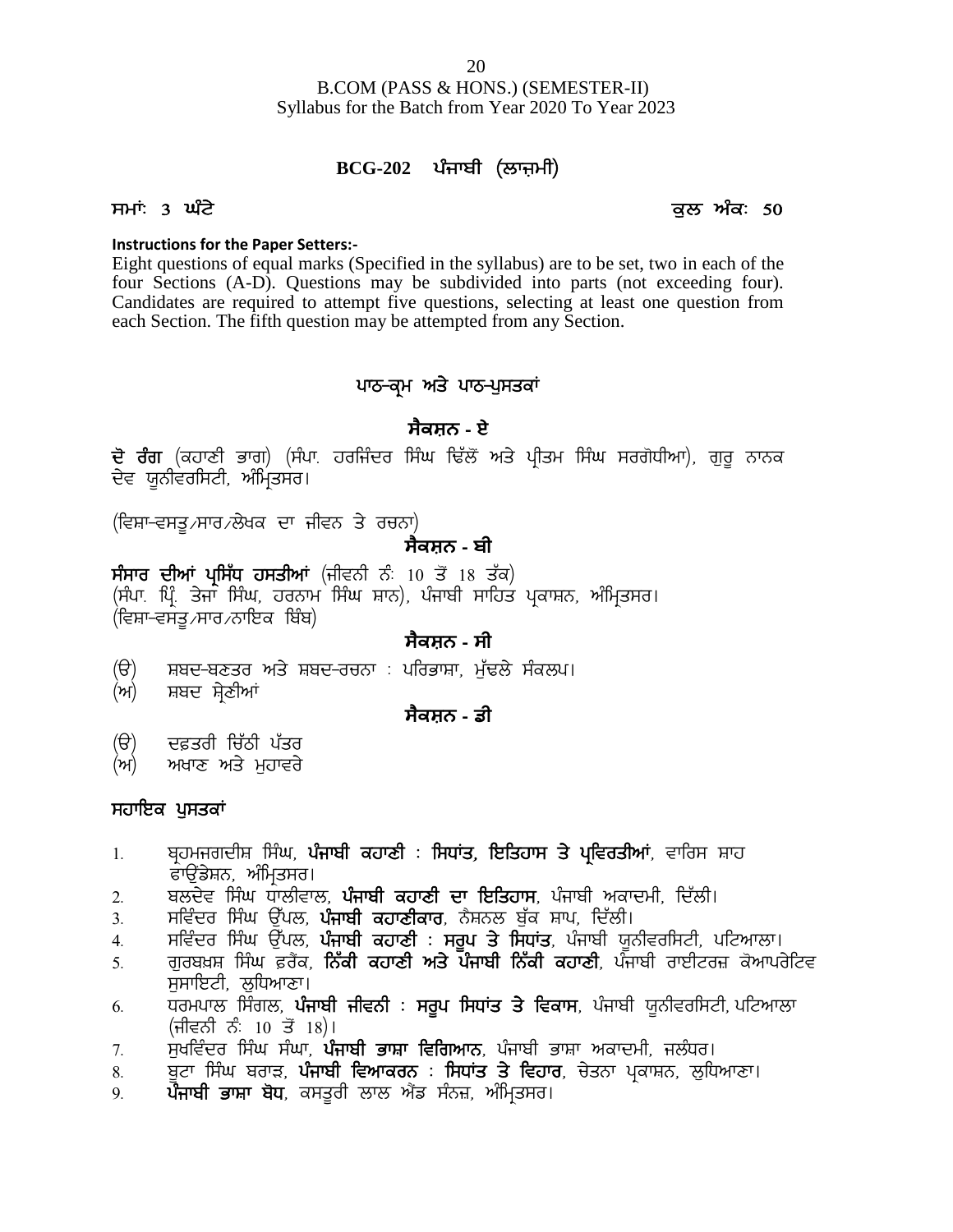B.COM (PASS & HONS.) (SEMESTER-II) Syllabus for the Batch from Year 2020 To Year 2023 <u>21</u><br>
COM (PASS & HONS.) (SEMESTER-II)<br>
for the Batch from Year 2020 To Year 2023<br> **BCG-202 ਮੁੱਢਲੀ ਪੰਜਾਬੀ**<br>
lieu of Compulsory Punjabi)

### **(In lieu of Compulsory Punjabi)**

### **smath: 3 ਘੰਟੇ** ਕਲ ਅੰਕ: 50

### **Instructions for the Paper Setters:-**

Eight questions of equal marks (Specified in the syllabus) are to be set, two in each of the four Sections (A-D). Questions may be subdivided into parts (not exceeding four). Candidates are required to attempt five questions, selecting at least one question from each Section. The fifth question may be attempted from any Section. ay be subdivided into parts (not of<br>five questions, selecting at least on<br>be attempted from any Section.<br>**ਪਾਠ–ਕ੍ਰਮ**<br>ਸੈਕਸ਼ਨ–ਏ<br>ਰਿਆ ਵਿਸ਼ੇਸ਼ਣ, ਸਬੰਧਕ, ਯੋਜਕ ਅਤੇ <sup>1</sup>

### ਪਾਠ<del>-</del>ਕ੍ਰਮ

cach section. The firm question may be attempted from any section.<br>PHO-**ਕ੍ਰਮ**<br>ਸ਼ਬਦ ਸ਼੍ਰੇਣੀਆਂ : ਪਛਾਣ ਅਤੇ ਵਰਤੋਂ<br>(ਨਾਂਵ, ਪੜਨਾਂਵ, ਕਿਰਿਆ, ਵਿਸ਼ੇਸ਼ਣ, ਕਿਰਿਆ ਵਿਸ਼ੇਸ਼ਣ, ਸਬੰਧਕ, ਯੋਜਕ ਅਤੇ ਵਿਸਮਿਕ)<br>ਸੈਕਸ਼ਨ<del>-ਬੀ</del> **ਸੰਬਦ ਸ਼੍ਰੇ**ਣੀਆਂ : ਪਛਾਣ ਅਤੇ ਵਰਤੋਂ<br>(ਨਾਂਵ, ਪੜਨਾਂਵ, ਕਿਰਿਆ, ਵਿਸ਼ੇਸ਼ਣ, ਕਿਰਿਆ ਵਿਸ਼ੇਸ਼ਣ, ਸ<br>ਪੰਜਾਬੀ ਵਾਕ ਬਣਤਰ : ਮੁੱਢਲੀ ਜਾਣ-ਪਛਾਣ<br>(ੳ) ਸਾਧਾਰਨ ਵਾਕ, ਸੰਯੁਕਤ ਵਾਕ ਅਤੇ ਮਿਸ਼ਰਤ ਵਾਕ<br>(ਅ) ਬਿਆਨੀਆ ਵਾਕ, ਪਸ਼ਨਵਾਚਕ ਵਾਕ ਅਤੇ ਹਕਮੀ ਵ ਸਬਦ ਸ੍ਰੇਣੀਆਂ : ਪਛਾਣ ਅਤੇ ਵਰਤੌਂ<br>(ਨਾਂਵ, ਪੜਨਾਂਵ, ਕਿਰਿਆ, ਵਿਸ਼ੇਸ਼ਣ, ਕਿਰਿਆ ਵਿਸ਼ੇਸ਼ਣ, ਸਬੰਧਕ, ਯੋਜਕ ਅਤੇ ਵਿਸਮਿ<br>ਪੰਜਾਬੀ ਵਾਕ ਬਣਤਰ : ਮੁੱਢਲੀ ਜਾਣ-ਪਛਾਣ<br>(ੳ) ਸਾਧਾਰਨ ਵਾਕ, ਸੰਯੁਕਤ ਵਾਕ ਅਤੇ ਮਿਸ਼ਰਤ ਵਾਕ (ਪਛਾਣ ਅਤੇ ਵਰਤੌਂ)<br>(ਅ) ਬਿਆਨੀਆ ਵਾਕ, ਪ੍ਰਸ਼ਨਵਾਚਕ

**: ਸੈਕਸ਼ਨ<del>-</del>ਬੀ<br>ਪੰਜਾਬੀ ਵਾਕ ਬਣਤਰ : ਮੱਢਲੀ ਜਾਣ-ਪਛਾਣ** 

ਪੰਜਾਬੀ ਵਾਕ ਬਣਤਰ : ਮੁੱਢਲੀ <sup>;</sup><br>(ੳ) ਸਾਧਾਰਨ ਵਾਕ, ਸੰਯੁਕਤ ਵਾ<br>(ਅ) ਬਿਆਨੀਆ ਵਾਕ, ਪ੍ਰਸ਼ਨਵਾਚ<br>ਪੈਰ੍ਹਾ ਰਚਨਾ<br>ਸੰਖੇਪ ਰਚਨਾ

(ਅ) ਬਿਆਨੀਆ ਵਾਕ, ਪਸ਼ਨਵਾਚਕ ਵਾਕ ਅਤੇ ਹਕਮੀ ਵਾਕ (ਪਛਾਣ ਅਤੇ ਵਰਤੋਂ)

### ਸੈਕਸ਼ਨ<del>-</del>ਸੀ

ਪੈਰ੍ਹਾ ਰਚਨਾ

### <u>ਸੈਕਸ਼ਨ–</u>ਡੀ

ੱ<sup>ਜ</sup>ਾ<br>ਪੈਰ੍ਹਾ ਰਚਨਾ<br>ਸੰਖੇਪ ਰਚਨਾ<br>ਚਿੱਠੀ ਪੱਤਰ (ਘਰੇਲੂ ਅਤੇ ਦਫ਼ਤਰੀ)<br>ਅਖਾਣ ਅਤੇ ਮੁਹਾਵਰੇ ਪੈਰ੍ਹਾ ਰਚਨਾ<br>ਸੰਖੇਪ ਰਚਨਾ<br>ਚਿੱਠੀ ਪੱਤਰ (ਘਰੇਲੂ ਅਤੇ ਦਫ਼ਤਰੀ)<br>ਅਖਾਣ ਅਤੇ ਮੁਹਾਵਰੇ

- ਚਿੱਠੀ ਪੱਤਰ (ਘਰੇਲੂ ਅਤੇ ਦਫ਼ਤਰੀ)<br>ਅਖਾਣ ਅਤੇ ਮੁਹਾਵਰੇ<br>- **ਸਹਾਇਕ ਪੁਸਤਕਾਂ**<br>1. ਕਸਤੁਰੀ ਲਾਲ ਐਂਡ ਸੰਨਜ਼, **ਮੁੱਢਲੀ ਪੰਜਾਬੀ**, ਗੁਰੁ ਨਾਨਕ ਦੇਵ ਯੁਨੀਵਰਸਿਟੀ, ਅਮਿ੍ਤਸਰ। **ਸੈਕਸ਼ਨ-ਡੀ**<br>ਸਹਾਇਕ ਪੁਸਤਕਾਂ<br>ਖਾਣ ਅਤੇ ਮੁਹਾਵਰੇ<br>1. ਕਸਤੂਰੀ ਲਾਲ ਐਂਡ ਸੰਨਜ਼, **ਮੁੰਢਲੀ ਪੰਜਾਬੀ**, ਗੁਰੂ ਨਾਨਕ ਦੇਵ ਯੂਨੀਵਰਸਿਟੀ, ਅਮ੍ਰਿਤਸਰ।<br>2. ਸਿੰਨੀ ਸਲਵਾਨ, **ਪੰਜਾਬੀ ਵਿਆਕਰਨ : ਮੁੱਢਲੇ ਸੰਕਲਪ**, ਰਵੀ ਸਾਹਿਤ ਪ੍ਰਕਾਸ਼ਨ, ਅਮਿਤਸਰ।<br>3. ਬਟਾ ਸਿੰਘ ਬਰਾੜ, **ਪੰ** 
	-
	- ੱਠੀ ਪੱਤਰ (ਘਰੇਲੂ ਅਤੇ ਦਫ਼ਤਰੀ)<br>ਖਾਣ ਅਤੇ ਮੁਹਾਵਰੇ<br>1. ਕਸਤੂਰੀ ਲਾਲ ਐਂਡ ਸੰਨਜ਼, **ਮੁੱਢਲੀ ਪੰਜਾਬੀ**, ਗੁਰੂ ਨਾਨਕ ਦੇਵ ਯੂਨੀਵਰਸਿਟੀ, ਅਮ੍ਰਿਤਸਰ।<br>2. ਸਿੰਨੀ ਸਲਵਾਨ, **ਪੰਜਾਬੀ ਵਿਆਕਰਨ : ਮੁੱਢਲੇ ਸੰਕਲਪ**, ਰਵੀ ਸਾਹਿਤ ਪ੍ਰਕਾਸ਼ਨ, ਅਮਿਤਸਰ।<br>3. ਭੂਟਾ ਸਿੰਘ ਬਰਾੜ, 1. ਕਸਤੂਰੀ ਲਾਲ ਐਂਡ ਸੰਨਜ਼, ਮੁੱ**ਢਲੀ ਪੰਜਾਬੀ**, ਗੁਰੂ ਨਾਨਕ ਦੇਵ ਯੂਨੀਵਰਸਿਟੀ, ਅਮ੍ਰਿਤਸਰ।<br>2. ਮਿੰਨੀ ਸਲਵਾਨ, **ਪੰਜਾਬੀ ਵਿਆਕਰਨ : ਮੁੱਢਲੇ ਸੰਕਲਪ**, ਰਵੀ ਸਾਹਿਤ ਪ੍ਰਕਾਸ਼ਨ, ਅਮਿਤਸਰ।<br>3. ਬੂਟਾ ਸਿੰਘ ਬਰਾੜ, **ਪੰਜਾਬੀ ਵਿਆਕਰਨ : ਸਿਧਾਂਤ ਅਤੇ ਵਿਹਾਰ**, ਚੇਤਨਾ ਪ੍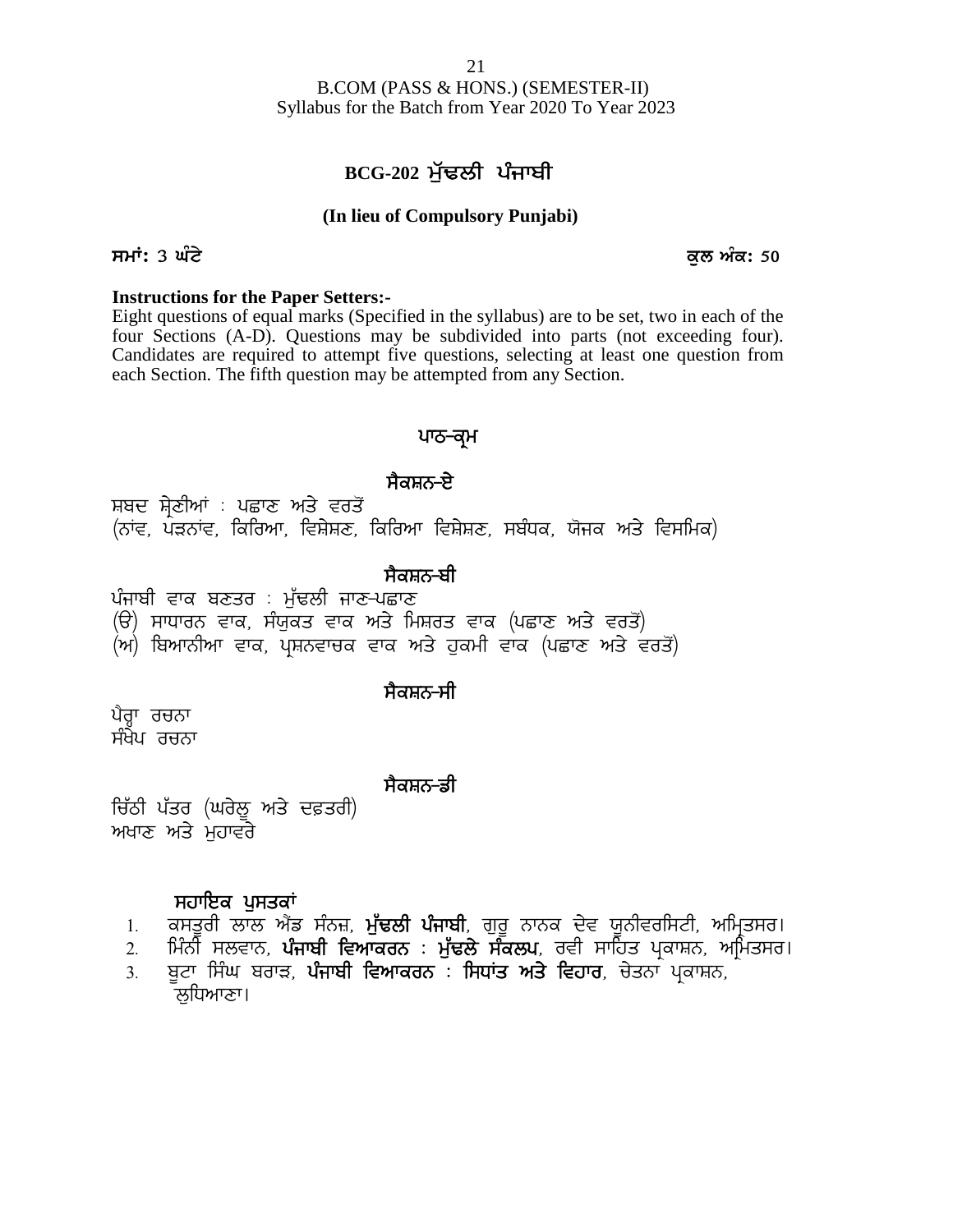### **BCG-202 Punjab History & Culture (C. 320 to 1000 B. C) (Special Paper in lieu of Punjabi compulsory)**

### **Time: 3 Hours Max. Marks :50**

### **Instructions for the Paper Setters**

Eight questions of equal marks (Specified in the syllabus) are to be set, two in each of the four Sections (A-D). Questions may be subdivided into parts (not exceeding four). Candidates are required to attempt five questions, selecting at least one question from each Section. The fifth question may be attempted from any Section.

### **SECTION- A**

1. Alexander's Invasion and its Impact Punjab under Chandragupta Maurya and Ashoka.

### **SECTION- B**

- 2. The Kushans and their Contribution to the Punjab.<br>3. The Panjab under the Gupta Empire.
- The Panjab under the Gupta Empire. 4.

### **SECTION- C**

- 5. The Punjab under the Vardhana Emperors
- 6. Socio-cultural History of Punjab from  $7<sup>th</sup>$  to 1000 A.D.
- 7.

### **SECTION- D**

- 8. Development of languages and Education with Special reference to Taxila
- 9. Development of Art & Architecture

### **Suggested Readings**

- 1. L. M Joshi (ed), *History and Culture of the Punjab*, Art-I, Punjabi University, Patiala, 1989 (3<sup>rd</sup> edition)
- 2. L.M. Joshi and Fauja Singh (ed.), *History of Punjab* , Vol.I, Punjabi University, Patiala, 1977.
- 3. Budha Parkash, *Glimpses of Ancient Punjab*, Patiala, 1983.
- 4. B.N. Sharma: *Life in Northern India*, Delhi. 1966.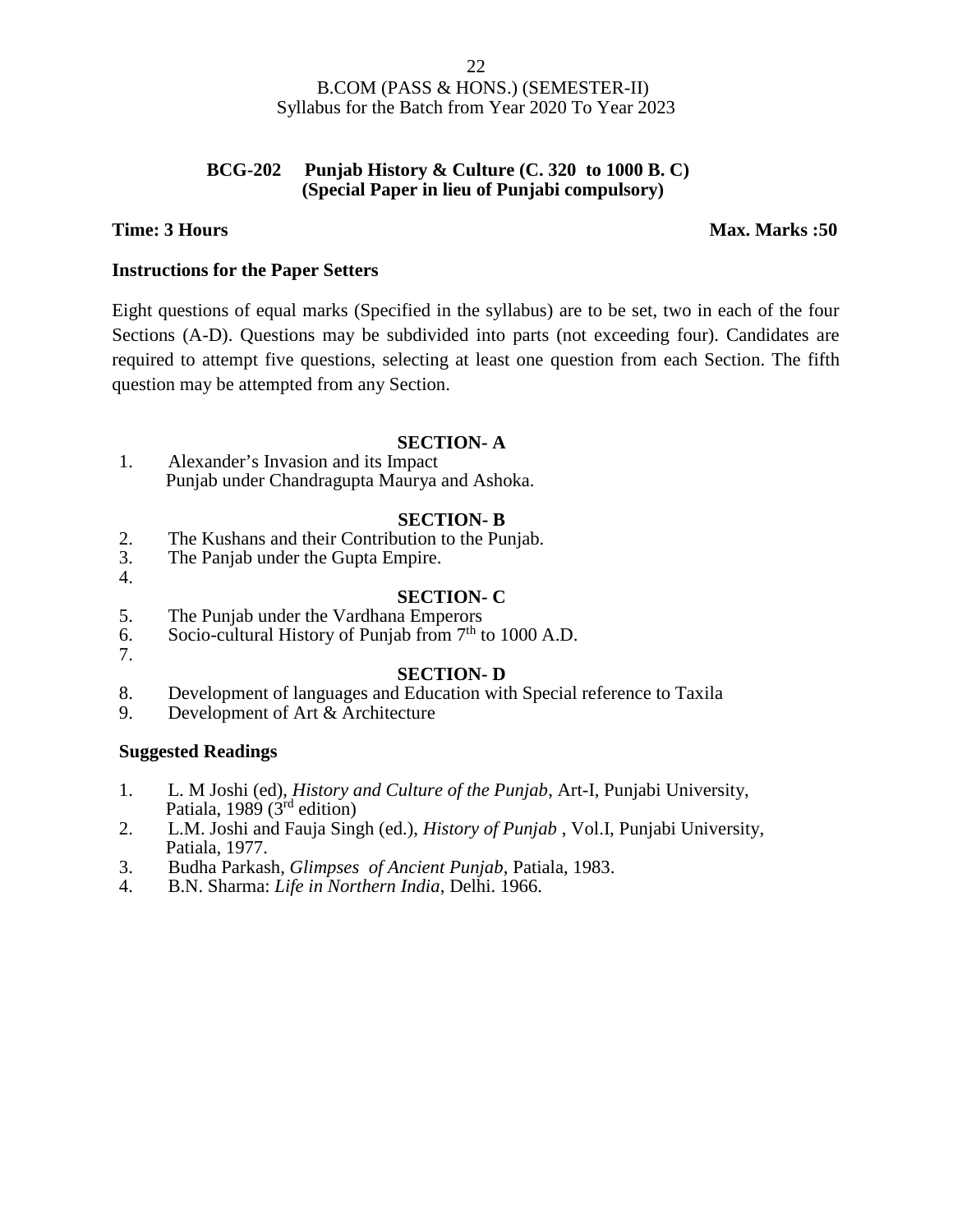### **BCG-202 DRUG ABUSE: PROBLEM, MANAGEMENT AND PREVENTION (Compulsory For All UG Classes in College)**

### **Time: 3 Hours Max.** Marks: 100

**Instructions for the Paper Setters:-** Eight questions of equal marks (Specified in the syllabus) are to be set, two in each of the four Sections (A-D). Questions may be subdivided into parts (not exceeding four). Candidates are required to attempt five questions, selecting at least one question from each Section. The fifth question may be attempted from any Section.

### **Section – A**

- **Meaning of Drug Abuse:**<br>1) Meaning, Nature a<br>2) Consequences of L **1)** Meaning, Nature and Extent of Drug Abuse in India and Punjab.
	-
- **2)** Consequences of Drug Abuse for:<br>
Individual : Education, En Individual : Education, Employment, Income.<br>Family : Violence. Violence.<br>Crime. Society<br>Nation Law and Order problem.

### **Section – B**

### **Management of Drug Abuse:**

- Medical Management: Medication for treatment and to reduce withdrawal effects.
- (ii) Psychiatric Management: Counselling, Behavioural and Cognitive therapy.<br>
(iii) Social Management: Family, Group therapy and Environmental Interventio
- Social Management: Family, Group therapy and Environmental Intervention.

### **Section – C**

- **Prevention of Drug abuse:**<br>(i) Role of family: Pare Role of family: Parent child relationship, Family support, Supervision, Shaping values, Active Scrutiny.
- (ii) School: Counselling, Teacher as role-model. Parent-teacher-Health Professional Coordination, Random testing on students.

### **Section – D**

### **Controlling Drug Abuse:**

- (i) Media: Restraint on advertisements of drugs, advertisements on bad effects of drugs, Publicity and media, Campaigns against drug abuse, Educational and awareness program
- (ii) Legislation: NDPs act, Statutory warnings, Policing of Borders, Checking Supply/Smuggling of Drugs, Strict enforcement of laws, Time bound trials.

### **References:**

- 1. Ahuja, Ram (2003), *Social Problems in India*, Rawat Publication, Jaipur.
- 2. Extent, Pattern and Trend of Drug Use in India, Ministry of Social Justice and Empowerment, Government of India, 2004.
- 3. Inciardi, J.A. 1981. *The Drug Crime Connection.* Beverly Hills: Sage Publications.
- 4. Kapoor. T. (1985) *Drug epidemic among Indian Youth*, New Delhi: Mittal Pub.
- 5. Kessel, Neil and Henry Walton. 1982, *Alcohalism. Harmond Worth:* Penguin Books.
- 6. Modi, Ishwar and Modi, Shalini (1997) *Drugs: Addiction and Prevention*, Jaipur: Rawat Publication.
- 7. National Household Survey of Alcohol and Drug abuse. (2003) New Delhi, Clinical Epidemiological Unit, All India Institute of Medical Sciences, 2004.
- 8. Ross Coomber and Others. 2013, *Key Concept in Drugs and Society.* New Delhi: Sage Publications.
- 9. Sain, Bhim 1991, *Drug Addiction Alcoholism,* Smoking obscenity New Delhi: Mittal Publications.
- 10. Sandhu, Ranvinder Singh, 2009, *Drug Addiction in Punjab*: A Sociological Study. Amritsar: Guru Nanak Dev University.
- 11. Singh, Chandra Paul 2000. *Alcohol and Dependence among Industrial Workers*: Delhi: Shipra.
- 12. Sussman, S and Ames, S.L. (2008). *Drug Abuse: Concepts, Prevention and Cessation,* Cambridge University Press.
- 13. Verma, P.S. 2017, "*Punjab's Drug Problem: Contours and Characterstics",* Economic and Political Weekly, Vol. LII, No. 3, P.P. 40-43.
- 14. World Drug Report 2016, United Nations office of Drug and Crime.
- 15. World Drug Report 2017, United Nations office of Drug and Crime.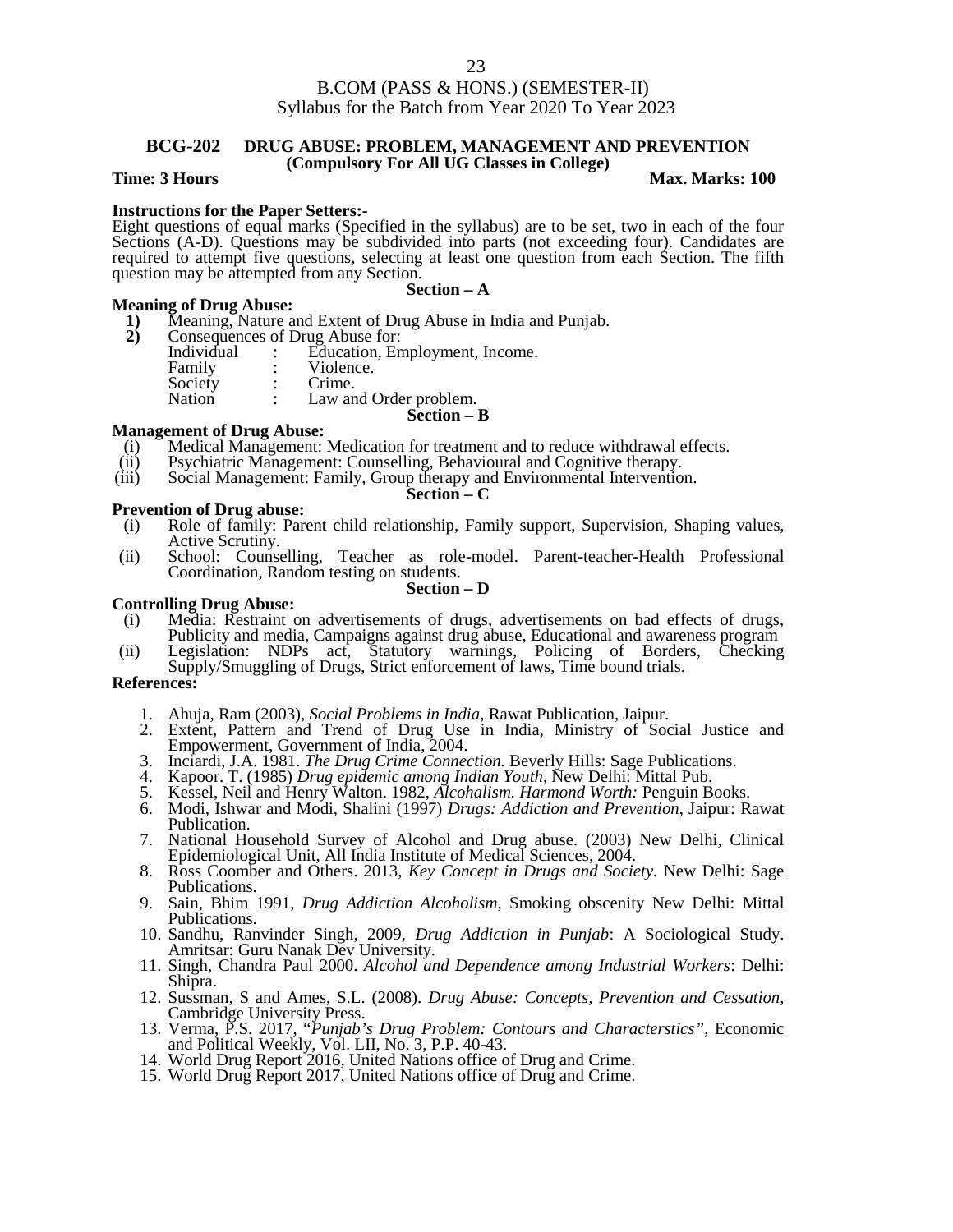### **BCG–203: ADVANCED FINANCIAL ACCOUNTING**

### **Time: 3 Hours Max. Marks: 50 Theory: 40 Practical: 10 (Internal)**

### **Instructions for the Paper Setters:-**

Eight questions of equal marks (Specified in the syllabus) are to be set, two in each of the four Sections (A-D). Questions may be subdivided into parts (not exceeding four). Candidates are required to attempt five questions, selecting at least one question from each Section. The fifth question may be attempted from any Section.

### **SECTION-A**

**Depreciation – Provisions and Reserves:** Depreciation: Meaning–Causes–Objects ofproviding for depreciation – Factors affecting depreciation – Accounting Treatment – Methods of providing depreciation: Straight line method – Diminishing Balance Method.

**Provisions and Reserves:** Reserve Fund - Different Types of Provisions and Reserves. **SECTION-B**

**Accounts from Incomplete Records – Hire Purchase and Instalment Purchase System:** Single Entry: Features – Books and Accounts maintained – Recording of transactions – Ascertainment of Profit (Statement of Affairs method only). Hire Purchase System: Features – Accounting Treatment in the Books of Hire Purchaser and Hire Vendor – Default and Repossession. Instalment Purchase System: Difference between Hire purchase and Instalment Purchase Systems – Accounting Treatment in the books of Purchaser and Vendor.

### **SECTION-C**

**Partnership Accounts:** Legal provisions in the absence of Partnership Deed FluctuatingCapitals – Preparation of final accounts Treatment of Goodwill and Admission of a partner, accounting treatment of Retirement and Death of a Partner

### **SECTION-D**

**Dissolution of Partnership Firms:** Legal Position, Accounting for simple dissolution, Applications of rule in case of Garner Vs. Murray in case of insolvency of partner(s) (excluding piecemeal distribution and sale of a firm to a company).

### **Practical**

### **Tally - (Latest Version)**

- 1. Shukla, M.C., Grewal, T.S. and Gupt, S.C.,"Advanced Accountancy"2017.SChand & Co. New Delhi.
- 2. Gupt, R.L & Radheswamy. M. "Advanced Accountancy" Vol. I & II 2009. S Chand & Co.New Delhi.
- 3. Maheshwari, S.N. Maheshwari , S.K.& Maheshwari. S.K. "Advanced Accountancy" 11 Edition.2018 Vikas Publishing House Pvt. Ltd. New Delhi.
- 4. Sehgal. A & Sehgal , D. "Advanced Accountancy" 2008, Taxmann Publication Pvt. Ltd. New Delhi.

### **Note: Latest edition of text book may be used**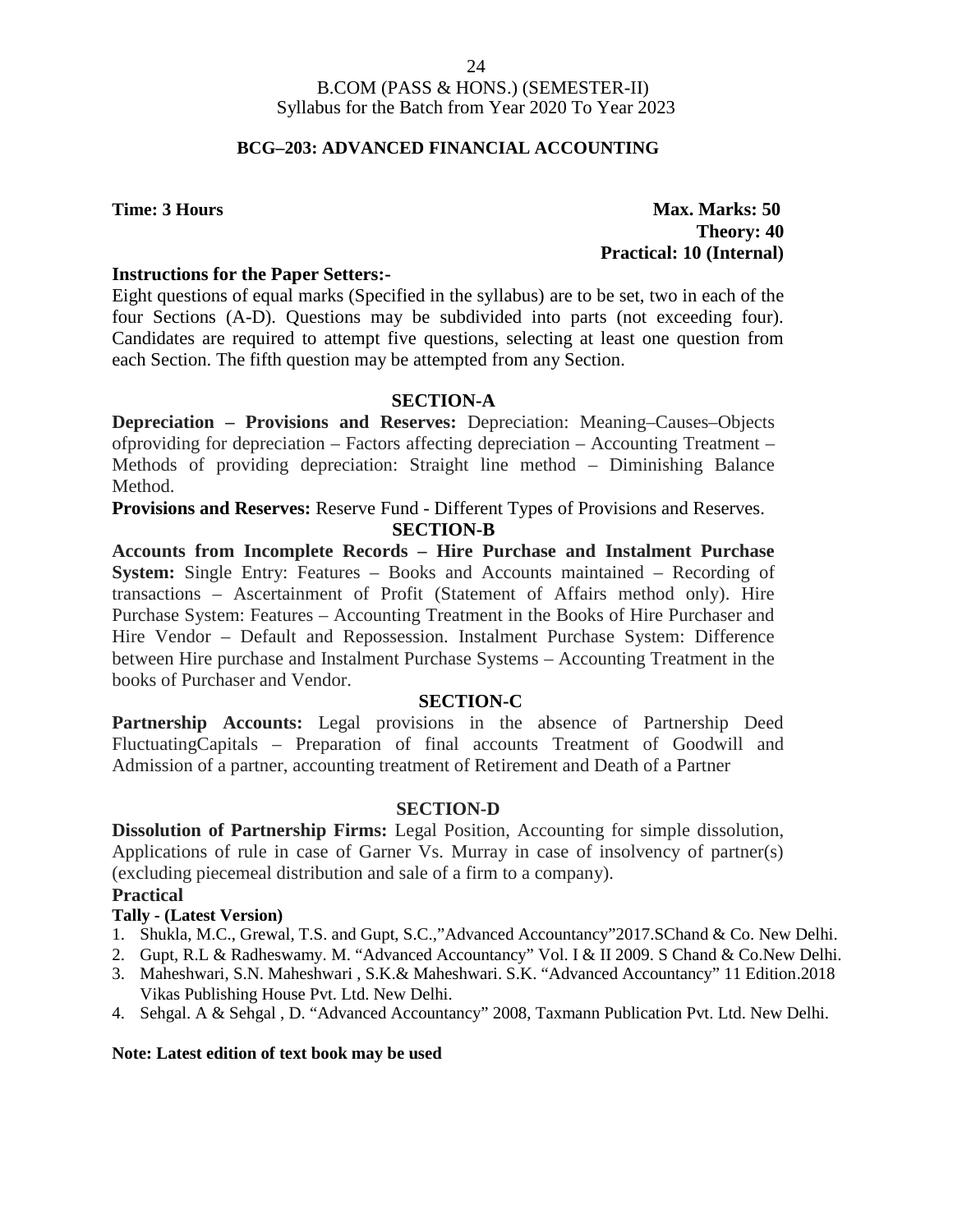### **BCG–204: COMMERCIAL LAWS**

### **Time: 3 Hour Max. Marks: 50**

**Instructions for the Paper Setters:-**<br>Eight questions of equal marks (Specified in the syllabus) are to be set, two in each of the four Sections (A-D). Questions may be subdivided into parts (not exceeding four). Candidates are required to attempt five questions, selecting at least one question from each Section. The fifth question may be attempted from any Section.

### **SECTION-A**

### **The Indian Contract Act, 1872**

Contract – Meaning, Characteristics and kinds, Essentials of valid contract –Offer and acceptance, consideration, contractual capacity, free consent. Discharge of contract – Modes of discharge, Breach of Contracts and its remedies.

### **SECTION-B**

Contract of Indemnity and Guarantee Contract of Bailment & Pledge, Contract of Agency

### **SECTION-C**

### **The Sale of Goods Act, 1930**

Contract of sale, meaning and difference between sale and agreement to sell., Conditions and warranties, Transfer of ownership in goods including sale by non–owners, Performance of contract of sale ,Unpaid seller – meaning and rights of an unpaid seller against the goods and the buyer.

### **SECTION-D**

### **Consumer Protection Act:** Definitions, objectives, redressalmachineries. **The Limited Liability Partnership Act, 2008**

Salient Features of LLP, Difference between LLP and Partnership, LLP and Company , LLP Agreement, Nature of LLP, Partners and Designated Partners ,Incorporation Document, Incorporation by Registration, Registered Office of LLP and Change Therein, Change of Name, Partners and their Relations, Extent and Limitation of Liability of LLP and Partners ,Whistle Blowing, Contributions ,Financial Disclosures, Annual Return, Taxation of LLP, Conversion to LLP, Winding Up and Dissolution.

### **Suggested Readings:**

- 1. Singh, A., "*Principles of Mercantile Law*", (2011), Eastern Book Co.
- 2. Tulsian, P. C., "*Business Laws*", 2nd Edition (2000), Tata McGraw Hill, New Delhi.
- 3. Kucchal, M.C., "*Business Law*", 5th Edition (2009), Vikas Publishing, House (P) Ltd.
- 4. Maheshwari & Maheshwari, "*Business Law*", National Publishing House, New Delhi.
- 5. Chadha, P. R., "*Business Law*" Galgotia Publishing Company, New Delhi.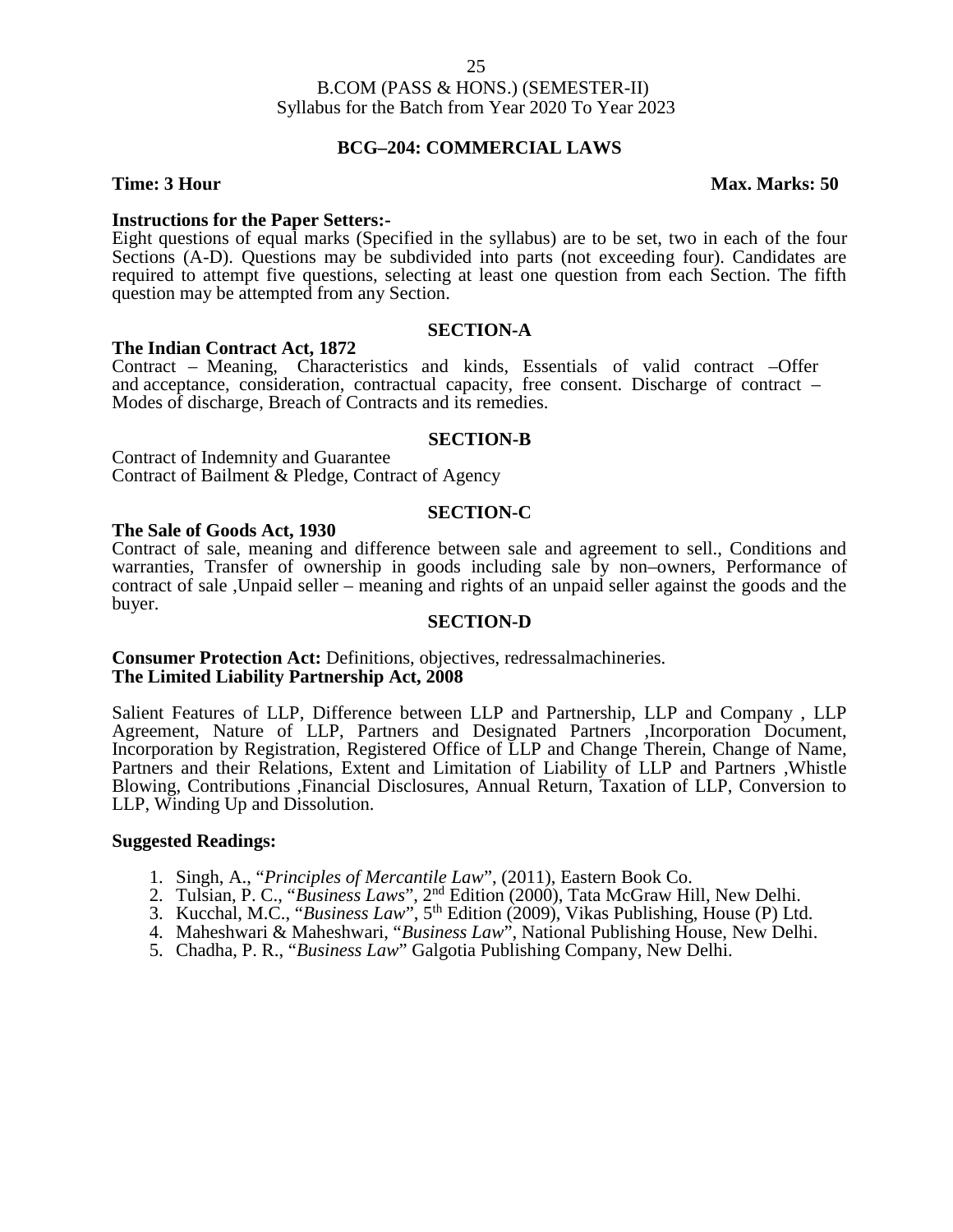### **BCG–205: BUSINESS ECONOMICS**

### **Time: 3 Hours Max. Marks: 50**

### **Instructions for the Paper Setters:-**

Eight questions of equal marks (Specified in the syllabus) are to be set, two in each of the four Sections (A-D). Questions may be subdivided into parts (not exceeding four). Candidates are required to attempt five questions, selecting at least one question from each Section. The fifth question may be attempted from any Section.

### **SECTION-A**

### **Theory of Demand**:

Meaning of demand and its types, law of demand, price elasticity of demand and its measurement.

Consumer's Behaviour: Utility approach: Brief outline of law of diminishing marginal utility and law of equi–marginal utility.

Indifference Curve Approach: Meaning, properties, price, income and substitution effect, Revealed Preference Approach.

### **SECTION-B**

**Theory of Production:** Law of variable proportions and Law of returns to scale. Short and Long run cost curves, Traditional and Modern Theory of Costs.

**Revenue:** Average revenue, Marginal revenue and Total revenue. Relationship betweenaverage revenue and marginal revenue and Elasticity of demand.

### **SECTION-C**

**Perfect Competition:** Meaning, features, price and output determination of firm andindustry under perfect competition.

**Monopoly**: Meaning, features, price and output determination undermonopoly.

**Monopolistic Competition:** Meaning, features, price and output determination underMonopolistic competition.

### **SECTION-D**

**National Income:** Definition and Importance of National Income. Gross and Net DomesticProduct; Personal Income and Disposable Income. Measurement of National Income: Income, Output and Expenditure Method, Problems in measurement of National Income particularly in underdeveloped countries.

**Consumption:** Meaning, determinants (subjective and objective) andimportance. Keynes Psychological law of consumption.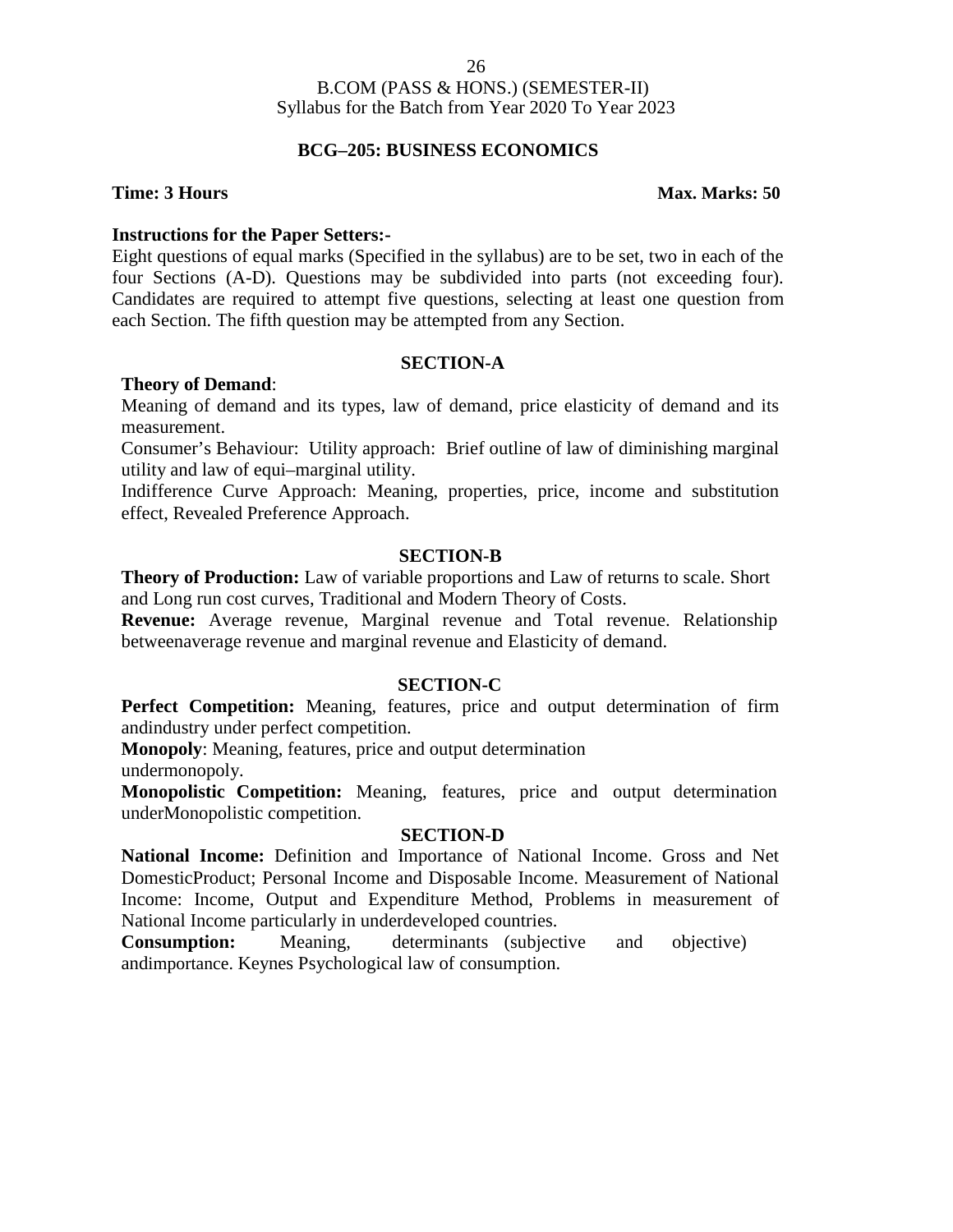### **Suggested Readings:**

- 1. Maheswari & Varshney, *Managerial Economics*, S. Chand & Co., New Delhi.
- 2. Koutsoyiannis A., "*Modern Micro Economics*", 2nd edition, MacMillan House, New Delhi.
- 3. Dwivedi, D.N., "*Managerial Economics*", 7<sup>th</sup> Edition, Vikas Publication.
- 4. Ahuja, H. L., "*Modern Micro Economics*", (2009), Sultan Chand and Co., New Delhi.
- 5. Willimson, S. D., "*Macroeconomics*", 4th Edition (2010), Pearson Publication.
- 6. Froyen, R., "*Macroeconomics*", 9th Edition (2008), Pearson Publication.
- 7. Hirschey, M. "*Fundamental of Managerial Economics*", 9th Edition (2009), South Western Cengage Learning.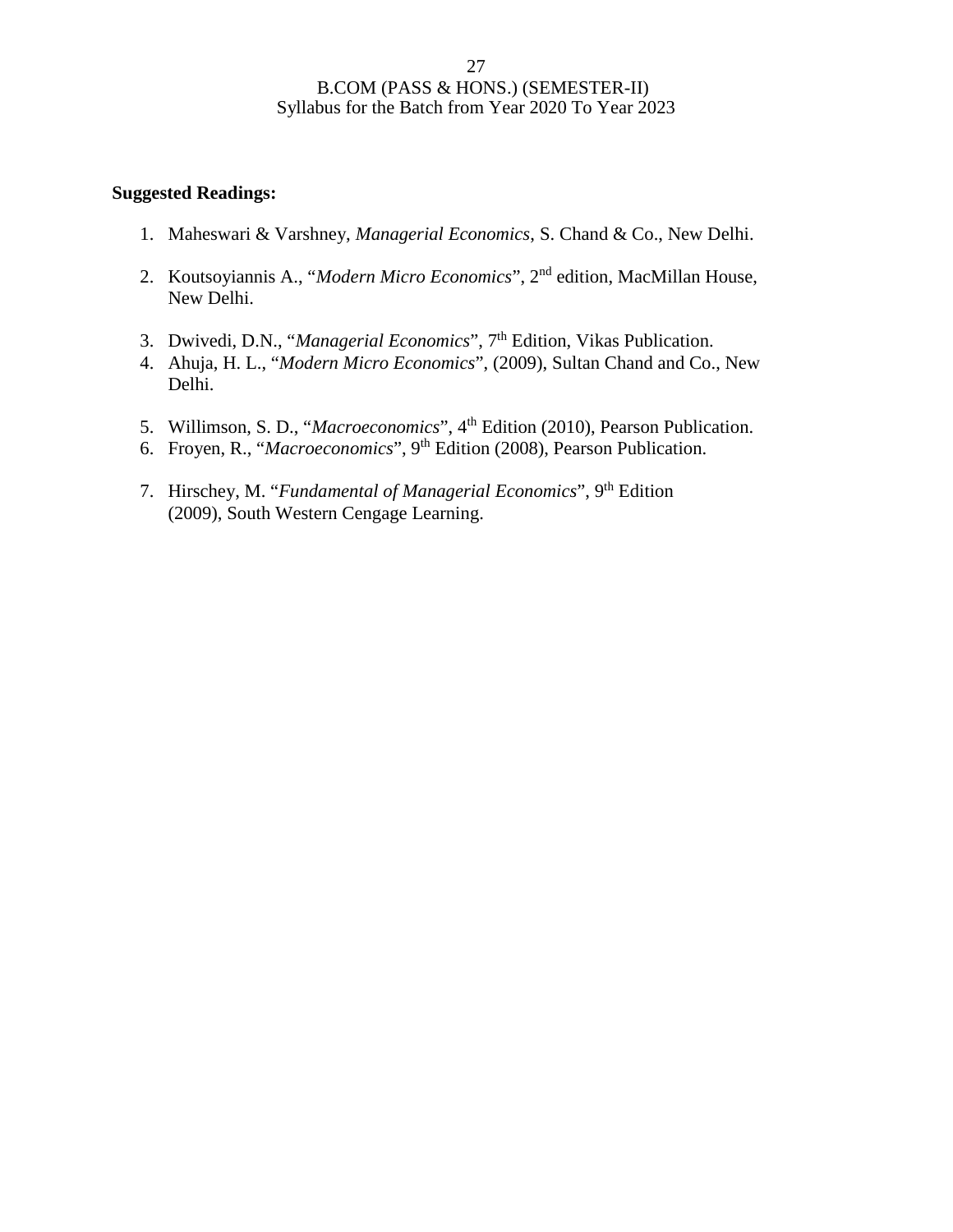### **BCG–206: FUNCTIONAL MANAGEMENT**

**Time: 3 Hour Max. Marks: 50** 

### **Instructions for the Paper Setters:-**

Eight questions of equal marks (Specified in the syllabus) are to be set, two in each of the four Sections (A-D). Questions may be subdivided into parts (not exceeding four). Candidates are required to attempt five questions, selecting at least one question from each Section. The fifth question may be attempted from any Section.

### **SECTION-A**

**Management**: Introduction–Meaning, nature and characteristics of Management–Scopeand functional areas of management – Management as a science, art or profession – Management & Administration – Principles of management – Social responsibility ofManagement and Ethics.

### **SECTION-B**

**Personnel Management**: Meaning, Significance & Functions, Recruitment, Selection and training. Job Evaluation and Merit Rating, Worker's participationin Management.

### **SECTION-C**

**Marketing Management:** Concept of Marketing, Functions of Marketing, MarketingResearch– Meaning and Techniques, Advertising and Salemanship.

### **SECTION-D**

**Strategic Management**: Meaning, Need, Importance, Process and Role of C.E.O. (ChiefExecutive Officer) in Strategic Management, **Production Management**: Functions, Production Planning and Control, Quality Control.

### **Suggested Readings:**

- 1. Stoner, J. Freeman, R. & Gilbert, D., "*Management*", 1995, Prentice Hall of India.
- 2. Koontz, H., "*Principles of Management (Ascent Series)"*, 2004, Tata McGraw Hill Publishing.
- 3. Robbins, S.P. and Coulter, M., "*Management*", 9th Edition, 2008, Prentice Hall of India.
- 4. Robbins S.P. & Decenzo D., "*Fundamentals of Management: Essential ConceptsandApplications*", Third Edition, 2000, Pearson Education.
- 5. Weihrich, H. and koontz, H., "*Essentials of Management: An InternationalPerspective*",2009, Tata McGraw Hill, New Delhi.

### **Note: Latest edition of text book may be used.**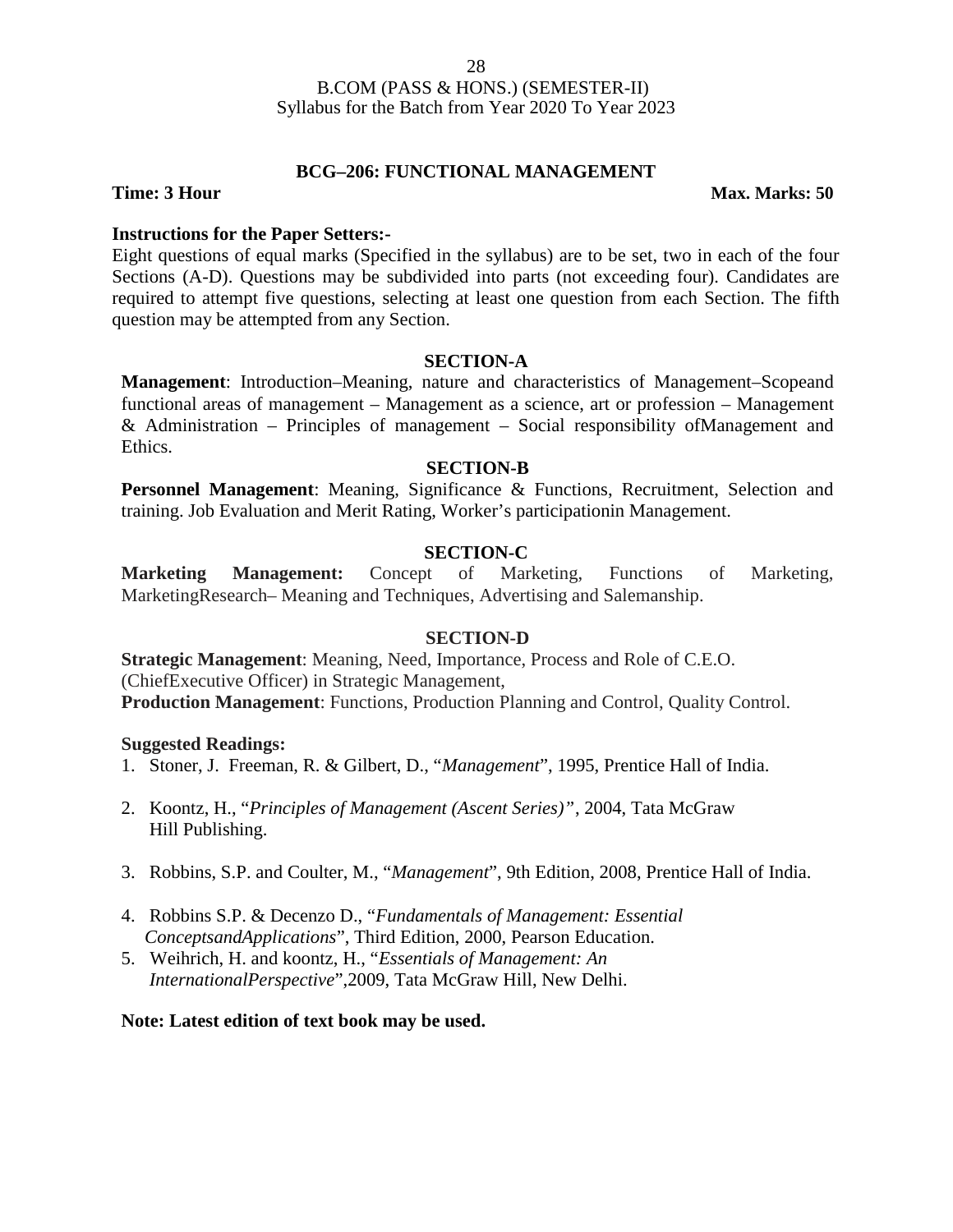### **BCG–207: SEMINAR**

**Max. Marks: 50**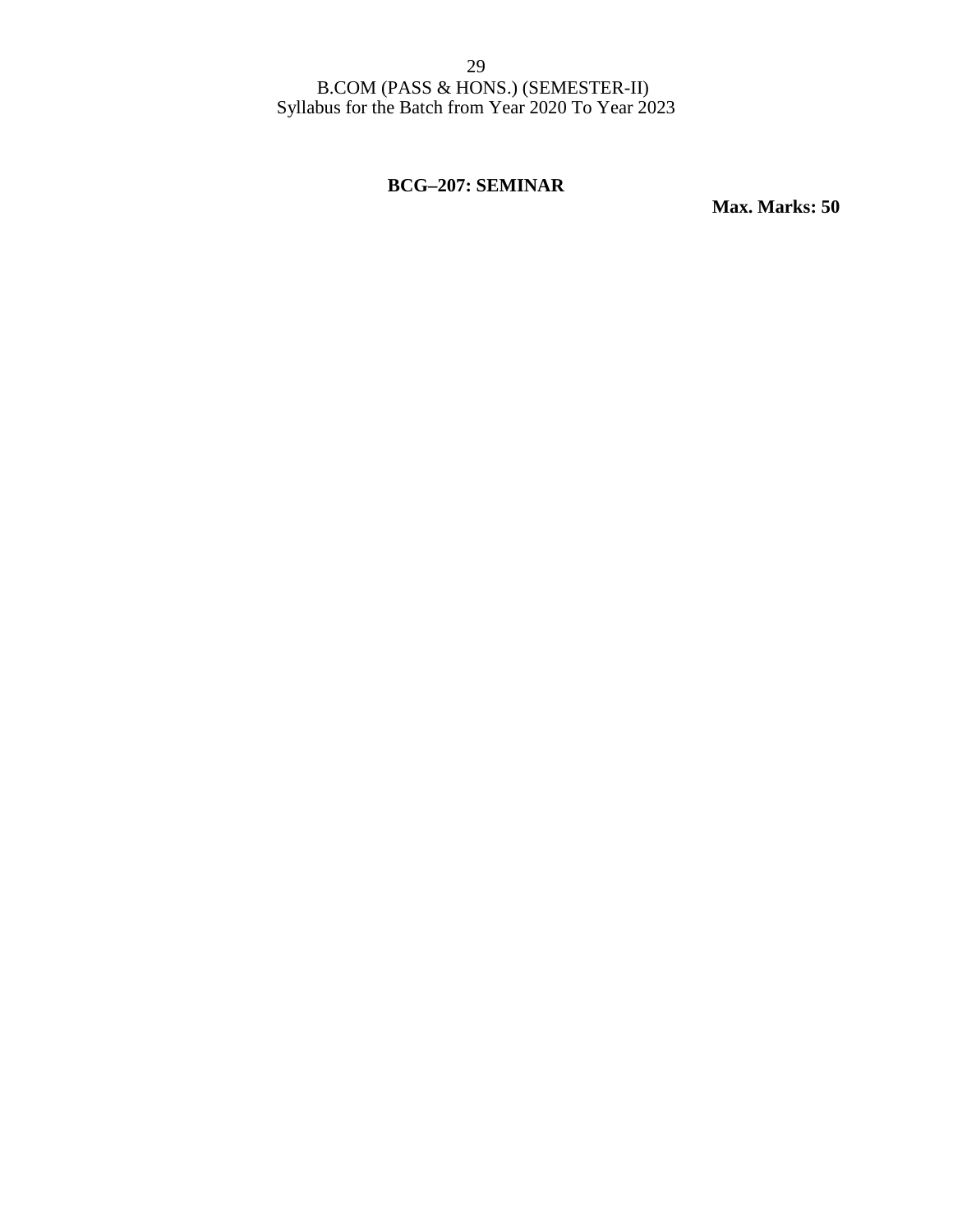### **BCG–301: ENGLISH (COMPULSORY)**

### **Time: 3 Hours Max. Marks: 50**

### **Instructions for the Paper Setters:-**

Eight questions of equal marks (Specified in the syllabus) are to be set, two in each of the four Sections (A-D). Questions may be subdivided into parts (not exceeding four). Candidates are required to attempt five questions, selecting at least one question from each Section. The fifth question may be attempted from any Section.

**Important Note:** The textbook *Making Connections* (3<sup>rd</sup> edition) is significantly different from its 2nd edition. The third edition (by Kenneth J Pakenham, Jo EcEntire, Jessica Williams) is to be followed for this course.

### **Texts Prescribed:**

- 1. *Making Connections* by Kenneth J. Pakenham, Jo McEntire, Jessica Williams, 3rd Edition. CUP.
- 2. *Moments in Time: An Anthology of Poems*, GNDU, Amritsar.
- 3. *English Grammar in Use* (Fourth Edition) by Raymond Murphy, CUP

### **Syllabus is divided into four sections as mentioned below:**

### **Section A**

*English Grammar in Use* (Fourth Edition) by Raymond Murphy, CUP: Units 98-130

### **Section B**

Essay writing and *English Grammar in Use*: Units 131-145

### **Section C**

*Moments in Time*: Poems at Sr. No. 1-6

### **Section D**

*Making Connections* by Kenneth J. Pakenham, 3rd Edn. CUP: Unit-I (Global Health) and Unit-II (Multicultural Societies)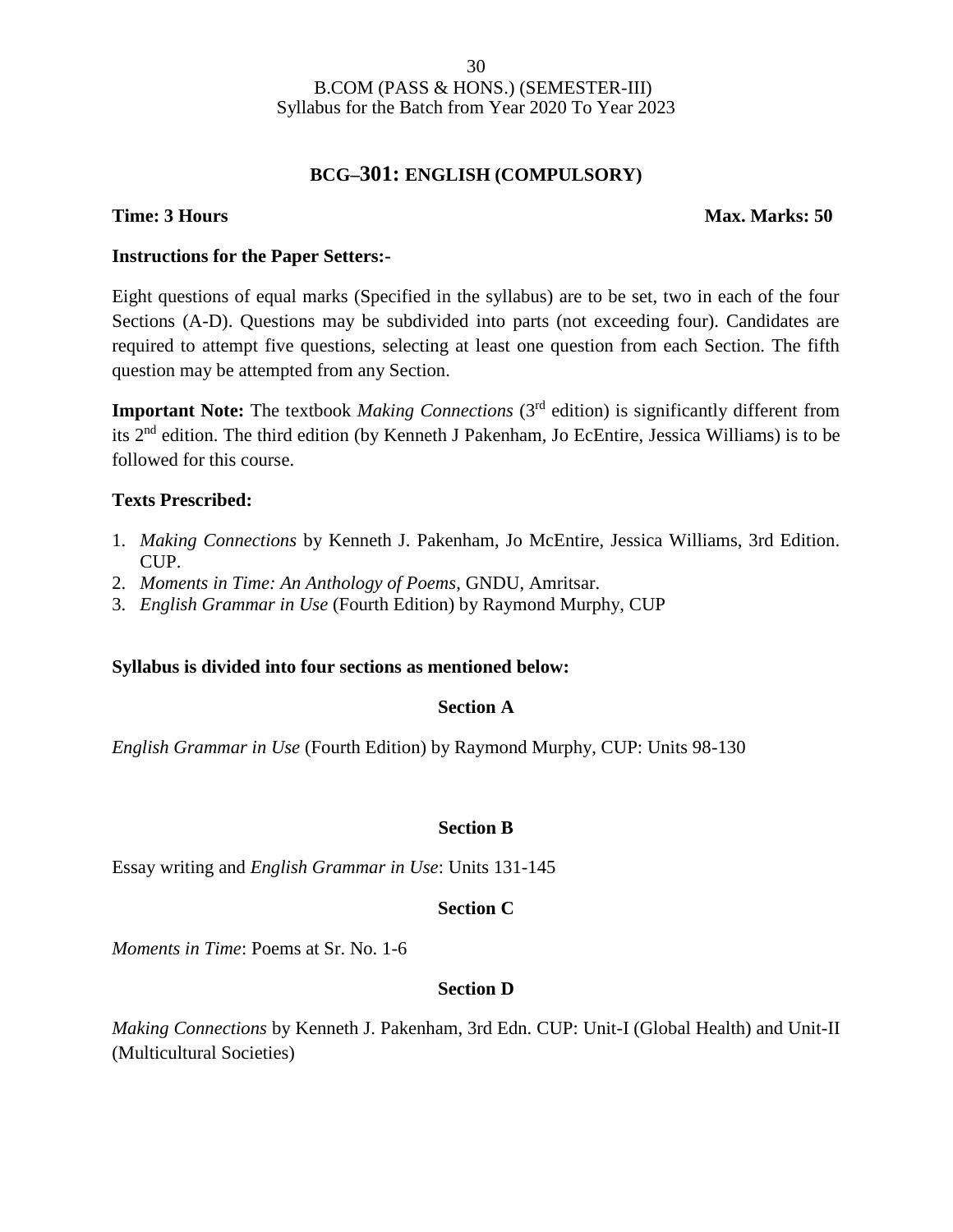B.COM (PASS & HONS.) (SEMESTER-III) Syllabus for the Batch from Year 2020 To Year 2023 Syllabus for the Batch from Year 2020 To Year 2023<br>**BCG-302:ਪੰਜਾਬੀ (ਲਾਜ਼ਮੀ)**<br>PUNJABI (COMPULSORY)<br>ਸਮਾਂ ਤਿੰਨ ਘੰਟੇ<br>Instructions for the Paper Setters:-

### **BCG–302:**

### **PUNJABI (COMPULSORY)**

### **Instructions for the Paper Setters:-**

Eight questions of equal marks (Specified in the syllabus) are to be set, two in each of the four Sections (A-D). Questions may be subdivided into parts (not exceeding four). Candidates are required to attempt five questions, selecting at least one question from each Section. The fifth question may be attempted from any Section. secified in the syllabus) are to be set, two in each of the subdivided into parts (not exceeding four). Candid selecting at least one question from each Section. The Section of the Section of the section of the section of

### **ਸੈਕਸ਼ਨ - ਏ**

required to attempt five questions, selecting at least one question from each Section. The fifth<br>question may be attempted from any Section.<br>
ਪਾਠ–**ਕ੍ਰਮ ਅਤੇ ਪਾਠ-ਪੁਸਤਕਾਂ**<br>ਅਧੁਨਿਕ ਪੰਜਾਬੀ ਵਾਰਤਕ (ਸੰਪਾ. ਡਾ. ਗੁਰਬਚਨ ਸਿੰਘ ਤਾਲਿਬ), question may be attempted from any Section.<br>**ਪਾਠ–ਕ੍ਰਮ ਅਤੇ ਪਾਠ-ਪੁਸਤਕਾਂ**<br>ਆਧੁਨਿਕ ਪੰਜਾਬੀ ਵਾਰਤਕ (ਸੰਪਾ ਡਾ. ਗੁਰਬਚਨ ਸਿੰਘ ਤਾਲਿਬ), ਪੰਜਾਬੀ ਸਾਹਿਤ ਪ੍ਰਕਾਸ਼ਨ, ਅੰਮ੍ਰਿਤਸਰ।<br>(ਮਨ ਦੀ ਮੌਜ, ਗੁਰੂ ਸੰਗਤ ਬਾਣੀ, ਕਾਠ ਦੀ ਰੋਟੀ, ਬੁਲ੍ਹੇ ਸ਼ਾਹ ਦੀ ਕਾਵਿ ਕਲਾ <mark>ਪਾਠ–ਕ੍ਰਮ ਅਤੇ</mark><br>ਸੈਕਸ਼<br>ਆਧੁਨਿਕ ਪੰਜਾਬੀ ਵਾਰਤਕ (ਸੰਪਾ ਡਾ ਗੁਰਬਚਨ ਸਿੰਘ<br>(ਮਨ ਦੀ ਮੌਜ, ਗੁਰੂ ਸੰਗਤ ਬਾਣੀ, ਕਾਠ ਦੀ ਰੋਟੀ, ਬੁਲ੍<br>(ਵਿਸ਼ਾ–ਵਸਤੂ ਸਾਰ ਕਲਾ ਪੱਖ)<br>ਸੈਕਸ **ਅਧੁਨਿਕ ਪੰਜਾਬੀ ਵਾਰਤਕ** (ਸੰਪਾ ਡਾ. ਗੁਰਬਚਨ ਸਿੰਘ ਤਾਲਿਬ), ਪੰਜਾਬੀ ਸਾਹਿਤ ਪ੍ਰਕਾਸ਼ਨ, ਅੰਮ੍ਰਿਤਸਰ।<br>(ਮਨ ਦੀ ਮੋਜ, ਗੁਰੂ ਸੰਗਤ ਬਾਣੀ, ਕਾਠ ਦੀ ਰੋਟੀ, ਬੁਲ੍ਹੇ ਸ਼ਾਹ ਦੀ ਕਾਵਿ ਕਲਾ ਪਾਠਕ੍ਰਮ ਦਾ ਹਿੱਸਾ ਨਹੀਂ ਹਨ)<br>(ਵਿਸ਼ਾ-ਵਸਤੂ ਸਾਰ ਕਲਾ ਪੱਖ)<br>ਚੋ**ਣਵੇਂ ਪੰਜਾਬੀ ਇਕਾ** ਅਾਧੁਨਿਕ ਪਜਾਬਾ ਵਾਰਤਕ (ਸਪਾ. ਡਾ. ਗੁਰਬਚਨ ਸਿਘ ਤਾਲਿਬ), ਪਜਾਬਾ<br>(ਮਨ ਦੀ ਮੌਜ, ਗੁਰੂ ਸੰਗਤ ਬਾਣੀ, ਕਾਠ ਦੀ ਰੋਟੀ, ਬੁਲ੍ਹੇ ਸ਼ਾਹ ਦੀ ਕਾਵਿ<br>(ਵਿਸ<del>਼ਾ ਵ</del>ਸਤੂ ਸਾਰ ਕਲਾ ਪੱਖ)<br>ਚੋ**ਣਵੇਂ ਪੰਜਾਬੀ ਇਕਾਂਗੀ (**ਇਕਾਂਗੀ ਸੰਗ੍ਰਹਿ)ਸੰਪਾ. ਡਾ. ਰਮਿੰਦਰ ਕੌਰ, ਕਸਤੂ<br>1. **ਸੁਹਾਗ** (ਮਨ ਦਾ ਮਜ, ਗੁਰੂ ਸਗਤ ਬਾਣਾ, ਕਾਠ ਦਾ ਰਟਾ, ਬੁਲ੍ਹ ਸ਼ਾਹ ਦਾ ਕਾਵਿ<br>(ਵਿਸ<del>਼ਾ ਵ</del>ਸਤੂ ਸਾਰ ਕਲਾ ਪੱਖ)<br>**ਚੋਣਵੇਂ ਪੰਜਾਬੀ ਇਕਾਂਗੀ** (ਇਕਾਂਗੀ ਸੰਗ੍ਰਹਿ)ਸੰਪਾ ਡਾ. ਰਮਿੰਦਰ ਕੋਰ, ਕਸਤੂਰ<br>1. **ਸੁਹਾਗ ਆ**ਈ.ਸੀ.ਨੰਦਾ<br>2. **ਨਵਾਂ ਚਾਨਣ ਹਰਚਰਨ ਸਿੰਘ**<br>3. **ਅੰਨ੍ਹੇ ਨਿਸ਼ਾਨਚੀ** 

### **ਸੈਕਸ਼ਨ - ਬੀ**

(lਵੰਸ਼ਾ-ਵੰਸਤੂੰਟਸਾਰਟਕਲਾ ਪਥ)<br>ਚੋ**ਣਵੇਂ ਪੰਜਾਬੀ ਇਕਾਂਗੀ** (ਇਕਾਂਗੀ ਸੰਗ੍ਰਹਿ)ਸੰਪਾ ਡਾ ਰਮਿੰਦਰ ਕੌਰ, ਕਸਤੂ<br>1. **ਸੁਹਾਗ ਆ**ਈ.ਸੀ.ਨੰਦਾ<br>2. **ਨਵਾਂ ਚਾਨਣ ਹਰਚਰਨ ਸਿੰਘ**<br>3. **ਅੰਨ੍ਹੇ ਨਿਸ਼ਾਨਚੀ ਅ**ਜਮੇਰ ਔਲਖ<br>4. **ਅਰਮਾਨ ਜ**ਤਿੰਦਰ ਬਰਾੜ<br>5. **ਚਾਬੀਆਂ ਅਾਤਮਜੀਤ ਸਿੰਘ ਚੋਣਵੇਂ ਪੰਜਾਬੀ ਇਕਾਂਗੀ** (ਇਕਾਂਗੀ ਸੰਗ੍ਰਹਿ)ਸੰਪਾ ਡਾ ਰਮਿੰਦਰ ਕੋਰ, ਕਸਤੂਰੀ<br>1. **ਸੁਹਾਗ ਆ**ਈ.ਸੀ.ਨੰਦਾ<br>2. **ਨਵਾਂ ਚਾਨਣ ਹਰਚਰਨ ਸਿੰਘ**<br>3. **ਅੰਨ੍ਹੇ ਨਿਸ਼ਾਨਚੀ ਅ**ਜਮੇਰ ਔਲਖ<br>4. **ਅਰਮਾਨ ਜ**ਤਿੰਦਰ ਬਰਾੜ<br>5. **ਚਾਬੀਆਂ ਆਤਮਜੀਤ ਸਿੰਘ**<br>6. **ਮਿੱਟੀ ਦਾ ਬਾਵਾ ਚੋਣਵੇਂ ਪੰਜਾਬੀ ਇਕਾਂਗੀ** (ਇਕਾਂਗੀ ਸੰਗ੍ਰਹਿ)ਸੰਪਾ ਡਾ ਰਮਿੰਦਰ ਕੋਰ, ਕਸਤੂ<br>1. **ਸੁਹਾਗ ਆ**ਈ.ਸੀ.ਨੰਦਾ<br>2. **ਨਵਾਂ ਚਾਨਣ ਹਰਚਰਨ ਸਿੰਘ**<br>3. **ਅੰਨ੍ਹੇ ਨਿਸ਼ਾਨਚੀ ਅ**ਜਮੇਰ ਔਲਖ<br>4. **ਅਰਮਾਨ ਜਤਿੰ**ਦਰ ਬਰਾੜ<br>5. **ਚਾਬੀਆਂ ਆਤਮਜੀਤ ਸਿੰਘ**<br>6. **ਮਿੱਟੀ ਦਾ ਬਾਵਾ** 

- 
- 
- 
- 4H **nowkB** ifszdo pokV
- 
- 
- 

1. **ਸੁਹਾਗ** ਆਈ.ਸੀ.ਨੰਦਾ<br>2. **ਨਵਾਂ ਚਾਨਣ** ਹਰਚਰਨ ਸਿੰਘ<br>3. **ਅੰਨ੍ਹੇ ਨਿਸ਼ਾਨਚੀ** ਅਜਮੇਰ ਔਲਖ<br>4. **ਅਰਮਾਨ ਜ**ਤਿੰਦਰ ਬਰਾੜ<br>5. **ਚਾਬੀਆਂ ਆਤਮਜੀਤ ਸਿੰਘ**<br>6. <mark>ਮਿੱਟੀ ਦਾ ਬਾਵਾ</mark> ਪਾਲੀ ਭੁਪਿੰਦਰ<br>7. ਸੱਧਰਾਂ ਕੇਵਲ ਧਾਲੀਵਾਲ<br>ਵਿਸ਼ਾ ਵਸਤੂ<sub>⁄</sub>ਪਾਤਰ ਚਿਤਰਨ ਰੰਗ ਮੰਚ ਦੇ ਪੱਖ ਤ 2. ਨਵਾਂ ਚਾਨਣ ਹਰਚਰਨ ਸਿੰਘ<br>3. **ਅੰਨ੍ਹੇ ਨਿਸ਼ਾਨਚੀ ਅ**ਜਮੇਰ ਔਲਖ<br>4. **ਅਰਮਾਨ ਜ**ਤਿੰਦਰ ਬਰਾੜ<br>5. ਚਾਬੀਆਂ ਆਤਮਜੀਤ ਸਿੰਘ<br>6. ਮਿੱਟੀ ਦਾ ਬਾਵਾ ਪਾਲੀ ਭੁਪਿੰਦਰ<br>7. ਸੱਧਰਾਂ ਕੇਵਲ ਧਾਲੀਵਾਲ<br>ਵਿਸ਼ਾ ਵਸਤੂ,ਪਾਤਰ ਚਿਤਰਨ ਰੰਗ ਮੰਚ ਦੇ ਪੱਖ ਤੋਂ

### **ਸੈਕਸ਼ਨ - ਸੀ**

- 
- (6. **ਮਿੰਟੀ ਦਾ ਬਾਵਾ ਤ** ਪਾਲੀ ਭੁਪਿੰਦਰ<br>7. **ਸੱਧਰਾਂ ਤੇ ਕੁਵਲ ਧਾਲੀਵਾਲ<br>ਵਿਸ਼ਾ ਵਸਤੂ ਪਾਤਰ ਚਿਤਰਨ ਰੰਗ ਮੰਚ ਦੇ ਪੱਖ ਤੋਂ<br>(ੳ) ਸੰਖੇਪ ਰਚਨਾ (ਪ੍ਰੈਸੀ)<br>(ਅ) ਦਿੱਤੇ ਪੈਰ੍ਹੇ ਵਿਚੋਂ ਅਸ਼ੱਧ ਸ਼ਬਦ ਜੋੜਾਂ ਨੰ ਸ਼ੱਧ ਕਰਨਾ** ਅ ਸੰਧਰਾਂ<br>ਵਿਸ਼ਾ ਵਸਤੂ ⁄ਪਾਤਰ ਚਿਤਰਨ ਰੰਗ ਮੰਚ ਦੇ ਪੱਖ ਤੋਂ<br>ਕੈਕਸ਼ਨ - ਸੀ<br>(ੳ) - ਸੰਖੇਪ ਰਚਨਾ (ਪ੍ਰੈਸੀ)<br>(ਅ) - ਦਿੱਤੇ ਪੈਰ੍ਹੇ ਵਿਚੋਂ ਅਸ਼ੁੱਧ ਸ਼ਬਦ ਜੋੜਾਂ ਨੂੰ ਸ਼ੁੱਧ ਕਰਨਾ<br>- ਕੈਕਸ਼ਨ - ਡੀ

### **ਸੈਕਸ਼ਨ - ਡੀ**

(ੳ) ਸੰਖੇਪ ਰਚਨਾ (ਪ੍ਰੈਸੀ)<br>(ਅ) ਦਿੱਤੇ ਪੈਰ੍ਹੇ ਵਿਚੋਂ ਅਸ਼ੁੱਧ ਸ਼ਬਦ ਜੋੜਾਂ ਨੂੰ ਸ਼ੁੱਧ ਕਰਨਾ<br>ਸੁਲ ਵਿਆਕਰਨਕ ਇਕਾਈਆਂ : ਪਰਿਭਾਸ਼ਾ ਅਤੇ ਵੰਨਗੀਆਂ<br>(ਭਾਵੰਸ਼, ਸ਼ਬਦ, ਵਾਕੰਸ਼, ਉਪ-ਵਾਕ ਅਤੇ ਵਾਕ)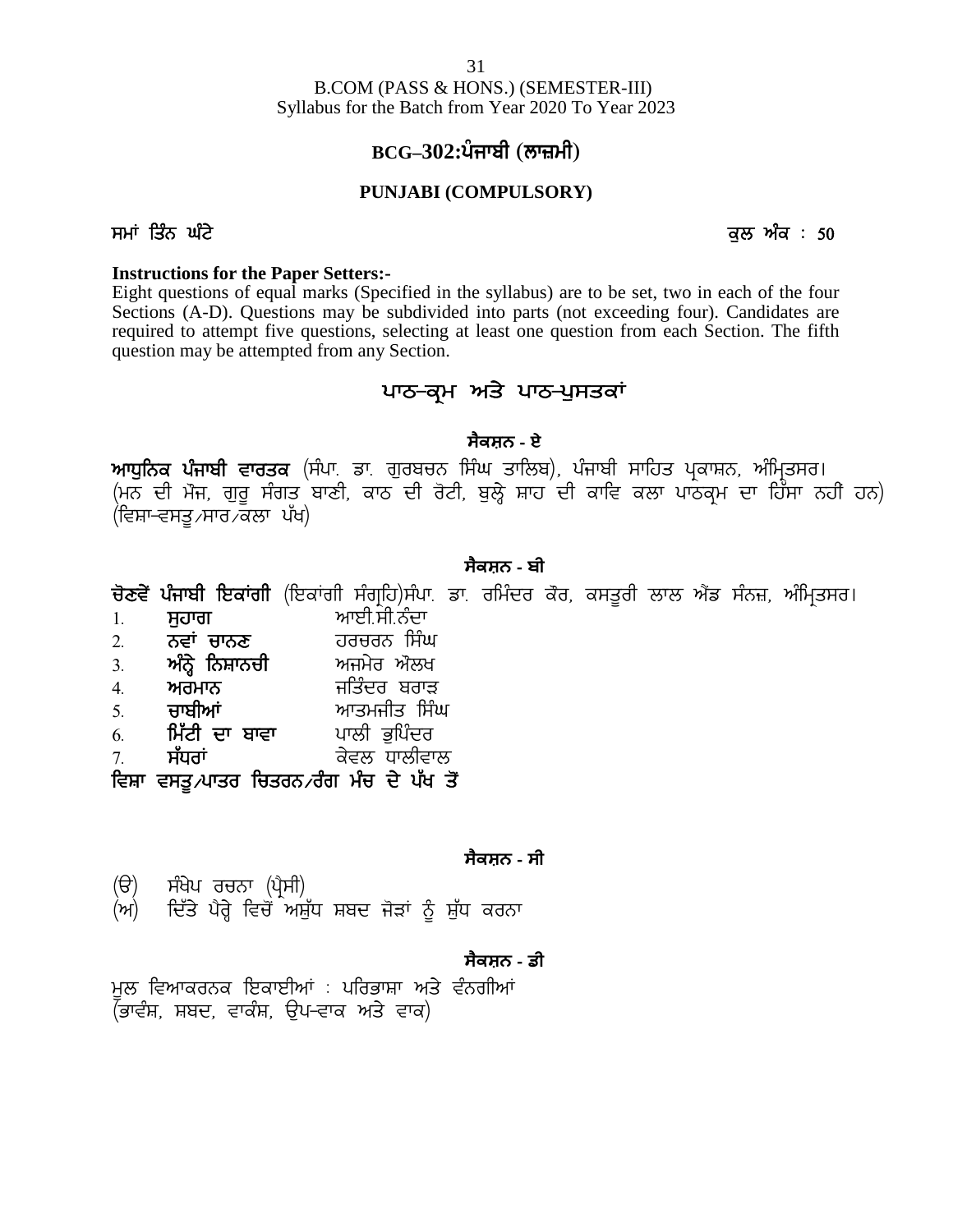### ਸਹਾਇਕ ਪੁਸਤਕਾ<u>ਂ</u>

- B.COM (PASS & HONS.) (SEMESTER-III)<br>1**H in**s fyllabus for the Batch from Year 2020 To Year 2023<br>1. ਜੀਤ ਸਿੰਘ ਸੀਤਲ, **ਵਾਰਤਕ ਤੇ ਵਾਰਤਕ ਸੈਲੀ**, ਪੰਜਾਬ ਸਟੇਟ ਯੂਨੀਵਰਸਿਟੀ ਟੈਕਸਟ ਬੁੱਕ ਬੋਰਡ, ਚੰਡੀਗੜ੍ਹ।<br>2. ਗੋਬਿੰਦ ਸਿੰਘ ਲਾਂਬਾ, **ਪੰਜਾਬੀ ਵਾਰਤ ਸਹਾਇਕ ਪੁਸਤਕਾਂ**<br>1. ਜੀਤ ਸਿੰਘ ਸੀਤਲ, <mark>ਵਾਰਤਕ ਤੇ ਵਾਰਤਕ ਸੈਲੀ</mark>, ਪੰਜਾਬ ਸਟੇਟ ਯੂਨੀਵਰਸਿਟੀ ਟੈਕਸਟ ਬੁੱਕ ਬੋਰਡ, ਚੰਡੀਗੜ੍ਹ<br>2. ਗੋਬਿੰਦ ਸਿੰਘ ਲਾਂਬਾ, **ਪੰਜਾਬੀ ਵਾਰਤਕ ਤੇ ਵਾਰਤਕਕਾਰ**, ਅਮਰਜੀਤ ਸਾਹਿਤ ਪ੍ਰਕਾਸ਼ਨ, ਪਟਿਆਲਾ।<br>3. ਸਤਿੰਦਰ ਸਿੰਘ ਨੂਰ, **ਆਧੁਨਿਕ ਪੰਜਾਬੀ**
- 
- 
- **ਸਹਾਇਕ ਪੁਸਤਕਾਂ**<br>1. ਜੀਤ ਸਿੰਘ ਸੀਤਲ, <mark>ਵਾਰਤਕ ਤੇ ਵਾਰਤਕ ਸ਼ੈਲੀ</mark>, ਪੰਜਾਬ ਸਟੇਟ ਯੂਨੀਵਰਸਿਟੀ ਟੈਕਸਟ ਬੁੱਕ ਬੋਰਡ, ਚੰ<sub></sub><br>2. ਗੋਬਿੰਦ ਸਿੰਘ ਲਾਂਬਾ, **ਪੰਜਾਬੀ ਵਾਰਤਕ ਤੇ ਵਾਰਤਕਕਾਰ**, ਅਮਰਜੀਤ ਸਾਹਿਤ ਪ੍ਰਕਾਸ਼ਨ, ਪਟਿਆਲਾ।<br>3. ਸਤਿੰਦਰ ਸਿੰਘ ਨੂਰ, <mark>ਆਧੁਨਿਕ ਪੰਜਾਬੀ ਵਾ</mark> 1. ਜੀਤ ਸਿੰਘ ਸੀਤਲ, **ਵਾਰਤਕ ਤੇ ਵਾਰਤਕ ਸੈਲੀ**, ਪੰਜਾਬ ਸਟੇਟ ਯੂਨੀਵਰਸਿਟੀ ਟੈਕਸਟ ਬੁੱਕ ਬੋਰਡ, ਚੰਡੀਗੜ੍ਹ।<br>2. ਗੋਬਿੰਦ ਸਿੰਘ ਲਾਂਬਾ, **ਪੰਜਾਬੀ ਵਾਰਤਕ ਤੇ ਵਾਰਤਕਕਾਰ**, ਅਮਰਜੀਤ ਸਾਹਿਤ ਪ੍ਰਕਾਸ਼ਨ, ਪਟਿਆਲਾ।<br>3. ਸਤਿੰਦਰ ਸਿੰਘ ਨੂਰ, **ਆਧੁਨਿਕ ਪੰਜਾਬੀ ਵਾਰਤਕ ਦਾ ਇਤਿਹਾ** ਯੁਨੀਵਰਸਿਟੀ, ਪਟਿਆਲਾ। <sup>2. ਗਾਂਧਦ ਜਾਂਘ ਲਾਖਾ, ਖੰਜਾਬੀ ਵਾਰਤਕ ਦਾ ਦਾਤਕਕ ਹੈ, ਅਸੰਗੀਤ ਸਾਂਝਤ ਪ੍ਰਕਾਸ਼ਨ, ਖੰਦ*ਾ*<br>3. ਸਤਿੰਦਰ ਸਿੰਘ ਨੂਰ, **ਆਧੁਨਿਕ ਪੰਜਾਬੀ ਵਾਰਤਕ ਦਾ ਇਤਿਹਾਸ**, ਪੰਜਾਬੀ ਅਕਾਦਮੀ, ਦਿੱਲੀ।<br>4. ਡਾ. ਜਸਵਿੰਦਰ ਸਿੰਘ, ਡਾ. ਮਾਨ ਸਿੰਘ ਢੀਡਸਾ, **ਪੰਜਾਬੀ ਸਾਹਿਤ ਦਾ ਇਤਿਹਾਸ (ਆਧ</sup>** 5: ਸੰਤਿੰਦਰ ਜਿੰਘ ਫੂਰ, ਸੰਪ੍ਰੋਲੈਂਕ ਪੰਜਾਬੀ ਵਾਰਤਕ ਦਾ ਦਿਤਿ**ਾ**, ਪੰਜਾਬੀ ਸਾਹੇ ਦੋਸ਼ਾਂ, ਦਿਨਸ<br>4. ਡਾ. ਜਸਵਿੰਦਰ ਸਿੰਘ, ਡਾ. ਮਾਨ ਸਿੰਘ ਢੀਂਡਸਾ, **ਪੰਜਾਬੀ ਸਾਹਿਤ ਦਾ ਇਤਿਹਾਸ (ਆਧੁਨਿਕ ਕਾਲ)**, ਪੰਜਾਬੀ<br>5. ਸਤੀਸ਼ ਕੁਮਾਰ ਵਰਮਾ, **ਪੰਜਾਬੀ ਨਾਟਕ ਦਾ ਇਤਿਹਾਸ**, ਪੰਜਾ
- 
- 
- <sub>ਤੂ</sub>ਨਾਂਵਰਸਟਾਂ, ਖੰਦਾਸਾਨ '<br>5. ਸਤੀਸ ਕੁਮਾਰ ਵਰਮਾ, **ਪੰਜਾਬੀ ਨਾਟਕ ਦਾ ਇਤਿਹਾਸ**, ਪੰਜਾਬੀ ਅਕਾਦਮੀ, ਦਿੱਲੀ।<br>6. ਗੁਰਦਿਆਲ ਸਿੰਘ ਫੁੱਲ, **ਪੰਜਾਬੀ ਇਕਾਂਗੀ : ਸਰੂਪ, ਸਿਧਾਂਤ ਤੇ ਵਿਕਾਸ**, ਪੰਜਾਬੀ ਯੂਨੀਵਰਸਿਟੀ, ਪਟਿਆਲਾ।<br>7. ਬ੍ਰਹਮਜਗਦੀਸ ਸਿੰਘ, **ਪੰਜਾਬੀ ਨਾਟਕ ਤੇ ਇਕ** ਸਤਾਸ਼ਾ ਕੁਸਾਰ ਵਰਸਾ, ਧਜਾਬੀ ਦਾਣਕ ਦਾ ਜ਼ਿ<br>ਗੁਰਦਿਆਲ ਸਿੰਘ ਫੁੱਲ, **ਪੰਜਾਬੀ ਇਕਾਂਗੀ : ਸ**<br>ਬ੍ਰਹਮਜਗਦੀਸ਼ ਸਿੰਘ, **ਪੰਜਾਬੀ ਨਾਟਕ ਤੇ ਇਕਾਂ**<br>ਫਾਉਂਡੇਸ਼ਨ, ਅੰਮ੍ਰਿਤਸਰ।<br>**ਖੋਜ ਪਤ੍ਰਿਕਾ** (ਨਾਟ ਸ਼ੈਲੀਆਂ ਵਿਸ਼ੇਸ਼ ਅੰਕ), 7. ਬ੍ਰਹਮਜਗਦੀਸ਼ ਸਿੰਘ, **ਪੰਜਾਬੀ ਨਾਟਕ ਤੇ ਇਕਾਂਗੀ : ਸਿਧਾਂਤ, ਇਤਿਹਾਸ ਤੇ ਪ੍ਰਵਿਰਤੀਆਂ**, ਵਾਰਿਸ ਸ਼ਾਹ<br>ਫਾਉਂਡੇਸ਼ਨ, ਅੰਮ੍ਰਿਤਸਰ।<br>8. **ਖੋਜ ਪਤਿਕਾ** (ਨਾਟ ਸ਼ੈਲੀਆਂ ਵਿਸ਼ੇਸ਼ ਅੰਕ), 7. ਪ੍ਰਹੰਸਜਗਦਾਸ਼ਾ ਜਾਕ, ਪੰਜਾਬੀ ਲੈਂਦਕ ਤੇ ਦਿੱਕਾਂਗਾ : ਜਿੱਥੇਤ, ਜ਼ਿਤਰ ਸਾਂਤ ਪ੍ਰਵਿਰਤਸ਼ਾ, ਵਾਰਸ ਸ਼ਾਂਤ<br>ਫਾਉਂਡੇਸ਼ਨ, ਅੰਮ੍ਰਿਤਸਰ।<br>8. <mark>ਖੋਜ ਪਤ੍ਰਿਕਾ</mark> (ਨਾਟ ਸ਼ੈਲੀਆਂ ਵਿਸ਼ੇਸ਼ ਅੰਕ),<br>9. ਬੂਟਾ ਸਿੰਘ ਬਰਾੜ, **ਪੰਜਾਬੀ ਵਿਆਕਰਨ : ਸਿਧਾਂਤ ਤੇ ਵਿਹਾਰ**, ਚੇਤਨਾ ਪ੍ਰ
- 
- 
- 10. ਹਰਕੀਰਤ ਸਿੰਘ ਤੇ ਗਿਆਨ ਲਾਲ ਸਿੰਘ, **ਕਾਲਜ ਪੰਜਾਬੀ ਵਿਆਕਰਨ**, ਪੰਜਾਬ ਯੂਨੀਵਰਸਿਟੀ, ਚੰਡੀਗੜ੍ਹ। 9. ਬੂਟਾ ਸਿੰਘ ਬਰਾੜ, **ਪੰਜਾਬੀ ਵਿਆਕਰਨ : ਸਿਧਾਂਤ ਤੇ ਵਿਹਾਰ**, ਚੇਤਨਾ ਪ੍ਰਕਾਸ਼ਨ, ਲੁਧਿਆਣਾ।<br>10. ਹਰਕੀਰਤ ਸਿੰਘ ਤੇ ਗਿਆਨ ਲਾਲ ਸਿੰਘ, **ਕਾਲਜ ਪੰਜਾਬੀ ਵਿਆਕਰਨ**, ਪੰਜਾਬ ਯੂਨੀਵਰਸਿਟ<mark>ਂ</mark><br>11. **ਪੰਜਾਬੀ ਭਾਸ਼ਾ ਬੋਧ**, ਕਸਤੁਰੀ ਲਾਲ ਐਂਡ ਸੰਨਜ਼, ਅੰਮਿਤਸਰ।
-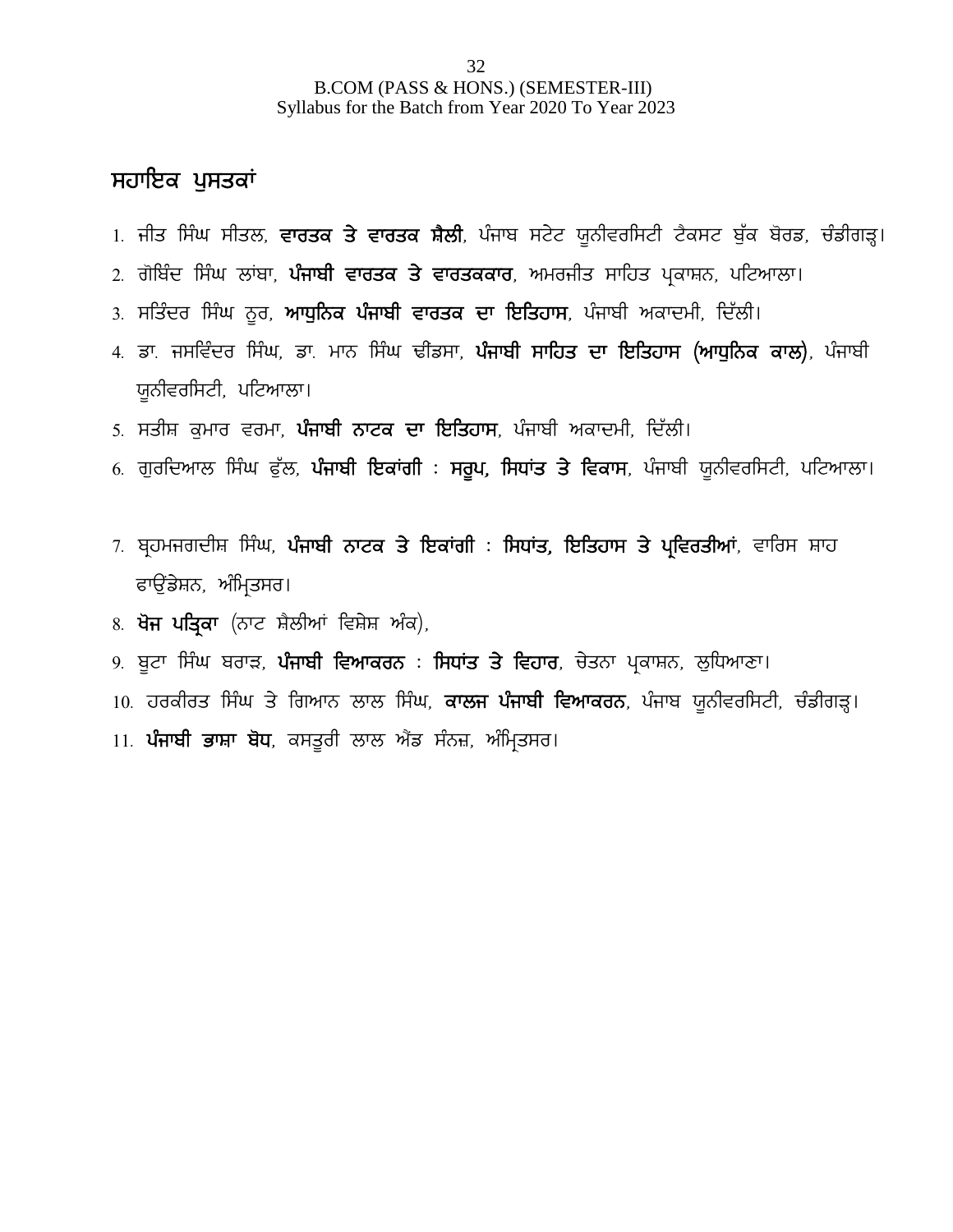### **BCG–302: mu~FlI pMjwbI (In lieu of Compulsory Punjabi)**

### ਪਾਠ–ਕੁ**ਮ**

### **smath: ਤਿੰਨ ਘੰਟੇ ਵਿੱਚ ਕਰ ਤੋਂ ਬਾਅਦ ਦੀ ਸਮਾਂ**ਤ ਵਿੱਚ ਕਰ ਅਤੇ ਬਾਅਦ ਦੀ ਸਮਾਂਤ ਵਿੱਚ ਕਰ ਅੰਕ: 50

### **Instructions for the Paper Setters:-**

Eight questions of equal marks (Specified in the syllabus) are to be set, two in each of the four Sections (A-D). Questions may be subdivided into parts (not exceeding four). Candidates are required to attempt five questions, selecting at least one question from each Section. The fifth question may be attempted from any Section. the syllabus) are to be set, two<br>led into parts (not exceeding for at least one question from each<br>**थाठ-व्यू** में<br>भैवम्<del>नठ-टे</del> <sup>1</sup> the syllabus) are to be s<br>
led into parts (not exceeder)<br>
i at least one question frot<br> **1175-न्यू**<br>**मैवम्रह-प्टे** s (A-D). Questions may be subdivided into ]<br>d to attempt five questions, selecting at least<br>n may be attempted from any Section.<br>ਪਾਠ–ਕ੍ਰਮ<br>ਪੈਰ੍ਹਾ ਪੜ੍ਹ ਕੇ ਪ੍ਰਸ਼ਨਾਂ ਦੇ ਉੱਤਰ<br>ਸਰਲ ਅੰਗਰੇਜ਼ੀ ਪੈਰ੍ਹੇ ਦਾ ਪੰਜਾਬੀ ਅਨੁਵਾਦ<br>ਸੈਕਸ਼ਨ–ਬੀ

# ਪਾਠ–ਕ੍ਰਮ<br>ਸੈਕਸ਼ਨ<del>-ਏ</del><br>ਸੈਕਸ਼ਨ<del>-</del>ਈ<br>ਸੈਕਸ਼ਨ<del>-</del>ਬੀ

- ਕਵਿਤਾਵਾਂ<br>(ੳ) ਸਮਾਂ (ਭਾਈ ਵੀਰ ਸਿੰਘ)
- 
- (ਅ) ਸ਼ੇਰ ਪੰਜਾਬੀ ਦੀ (ਫ਼ੀਰੋਜ਼ਦੀਨ ਸ਼ਰਫ਼)<br>(ੲ) ਅੰਬੀ ਦਾਬੂਟਾ (ਪ੍ਰੋ. ਮੋਹਨ ਸਿੰਘ)
- ਸਰਲ ਅੰਗਰੇਜ਼ੀ ਪੈਰ੍ਹੇ ਦਾ ਪੰਜਾਬੀ ਅਨੁਵਾਦ<br>ਕਵਿਤਾਵਾਂ<br>(ੳ) ਸਮਾਂ (ਭਾਈ ਵੀਰ ਸਿੰਘ)<br>(ਅ) ਖ਼ੈਰ ਪੰਜਾਬੀ ਦੀ (ਫ਼ੀਰੋਜ਼ਦੀਨ ਸ਼ਰਫ਼)<br>(ੲ) ਅੰਬੀ ਦਾਬੂਟਾ (ਪ੍ਰੋ. ਮੋਹਨ ਸਿੰਘ)<br>(ਸ) ਬਿਰਹੋਂ ਦੀ ਰੜਕ (ਸ਼ਿਵ ਕੁਮਾਰ)<br>(ਪ੍ਰਸੰਗ ਸਹਿਤ ਵਿਆਖਿਆ<sub>ਂ</sub> ਸਾਰ)  $\overline{H}$ ) ਬਿਰਹੋਂ ਦੀ ਰੜਕ (ਸ਼ਿਵ ਕਮਾਰ) (ਪਸੰਗ ਸਹਿਤ ਵਿਆਖਿਆ; ਸਾਰ) (ਸ) ਬਿਰਹੋਂ ਦੀ ਰੜਕ (ਸ਼ਿਵ ਕੁਮਾਰ)<br>(ਪ੍ਰਸੰਗ ਸਹਿਤ ਵਿਆਖਿਆ; ਸਾਰ)<br>ਕਹਾਣੀਆਂ<br>(ੳ) ਭੂਆ (ਨਾਨਕ ਸਿੰਘ)<br>(ਅ) ਦੁੱਧ ਦਾ ਛੱਪੜ (ਕੁਲਵੰਤ ਸਿੰਘ ਵਿਰਕ)<br>(ੲ) ਸਾਂਝੀ ਕੰਧ (ਸੰਤੋਖ ਸਿੰਘ ਧੀਰ)<br>(ਸ) ੳਹ ਸੋਚਦੀ (ਦਲੀਪ ਕੋਰ ਟਿਵਾਣਾ)

# <sub>ਸੈਕਸ਼ਨ</sub>-ਸੀ<br>ਸੈਕਸ਼ਨ-ਸੀ<br><sup>ਸੈਕਸ਼ਨ-ਸੀ</sup>

- 
- ਕਹਾਣੀਆਂ<br>(ੳ) ਭ
- ਭੂਆ (ਨਾਨਕ ਸਿੰਘ)<br>ਦੱਧ ਦਾ ਛੱਪੜ (ਕਲਵੰਤ ਸਿੰਘ ਵਿਰਕ)
- (ੲ) ਸਾਂਝੀ ਕੰਧ (ਸੰਤੋਖ ਸਿੰਘ ਧੀਰ)
- (ਸ) ਉਹ ਸੋਚਦੀ (ਦਲੀਪ ਕੋਰ ਟਿਵਾਣਾ)<br>(ਵਿਸ਼ਾ-ਵਸਤੂ; ਸਾਰ) <sub>ਭੂਆ</sub> (ਨਾਨਕ ਸਿੰਘ)<br>ਦੁੱਧ ਦਾ ਛੱਪੜ (ਕੁਲਵੰਤ ਸਿੰਘ ਵਿਰਕ)<br>ਸਾਂਝੀ ਕੰਧ (ਸੰਤੋਖ ਸਿੰਘ ਧੀਰ)<br>ਉਹ ਸੋਚਦੀ (ਦਲੀਪ ਕੋਰ ਟਿਵਾਣਾ)<br>(ਵਿਸ਼ਾ-ਵਸਤੂ<sub>:</sub> ਸਾਰ)<br>ਘਰ ਦਾ ਪਿਆਰ (ਤੇਜਾ ਸਿੰਘ)

- ਨਿਬੰਧ<br>(ੳ) ਘਰ ਦਾ ਪਿਆਰ (ਤੇਜਾ ਸਿੰਘ)
- (ਅ) ਮੁਸ਼ਾਮਦੀ ਨਾਲ (ਹਰਿੰਦਰ ਸਿੰਘ ਰੂਪ)
- 
- (ੲ) ਅਾਓ, ਗੱਲਾਂ ਕਰੀਏ (ਨਰਿੰਦਰ ਸਿੰੰਘ ਕਪੂਰ)<br>(ਸ) ਮਨੁੱਖ ਕੁਦਰਤ ਦੀ 'ਨੇਕ ਔਲਾਦ' ਨਹੀਂ (ਸੁਰਿੰਦਰ ਮੰਡ) ਂ (ਵਿਸ਼ਾ–ਵਸਤੂ; ਸਾਰ)<br>ਨਿਬੰਧ<br>(ੳ) ਘਰ ਦਾ ਪਿਆਰ (ਤੇਜਾ ਸਿੰਘ)<br>(ਅ) ਖ਼ੁਸ਼ਾਮਦੀ ਨਾਲ (ਹਰਿੰਦਰ ਸਿੰਘ ਰੂਪ)<br>(ੲ) ਆਓ, ਗੱਲਾਂ ਕਰੀਏ (ਨਰਿੰਦਰ ਸਿੰਘ ਕਪੂਰ)<br>(ਸ) ਮਨੁੱਖ ਕੁਦਰਤ ਦੀ 'ਨੇਕ ਔਲਾਦ' ਨਹੀਂ (ਸੁਰਿੰਦਰ ਮੰਡ)<br>ਪ੍ਰਾਇਕ ਮਾਦਕਾਂ ਸਾਰ) (ਵਿਸ਼ਾ–ਵਸਤੂ; ਸਾਰ) ਨਿਬਧ<br>(ੳ) ਘਰ ਦਾ ਪਿਆਰ (ਤੇਜਾ ਸਿੰਘ)<br>(ਅ) ਖ਼ੁਸ਼ਾਮਦੀ ਨਾਲ (ਹਰਿੰਦਰ ਸਿੰਘ<br>(ੲ) ਆਓ, ਗੱਲਾਂ ਕਰੀਏ (ਨਰਿੰਦਰ ਸ਼ਿੰ<br>(ਸ) ਮਨੁੱਖ ਕੁਦਰਤ ਦੀ 'ਨੇਕ ਔਲਾਦ<br>ਸਹਾਇਕ ਪੁਸਤਕਾਂ<br>ਸਹਾਇਕ ਪੁਸਤਕਾਂ<br>1. ਰਾਜਿੰਦਰਪਾਲ ਸਿੰਘ ਬਰਾੜ, **ਪੰਜਾਬੀ** ੇਲ) - ਆਓ, ਗੱਲਾਂ ਕਰੀਏ (ਨਰਿੰਦਰ ਸਿੰਘ ਕਪੂਰ)<br>(ਸ) - ਮਨੁੱਖ ਕੁਦਰਤ ਦੀ 'ਨੇਕ ਔਲਾਦ' ਨਹੀਂ (ਸੁਰਿੰਦਰ ਮੰਡ)<br>ਸ**ਹਾਇਕ ਪੁਸਤਕਾਂ**<br>ਸ**ਹਾਇਕ ਪੁਸਤਕਾਂ**<br>1. - ਰਾਜਿੰਦਰਪਾਲ ਸਿੰਘ ਬਰਾੜ, **ਪੰਜਾਬੀ ਕਵਿਤਾ ਦਾ ਇਤਿਹਾਸ**, ਪੰਜਾਬੀ ਅਕਾਦਮੀ, ਦਿੱਲੀ।<br>2. - ਬਲਦੇਵ ਧਾਲੀਵਾਲ, **ਪ** ੱਸ) ਸਾਲਾਂ ਚੱਲਾਂ ਜਾਂਦਾ (ਸਾਂਝਣਣ ਜਾਜ ਜਤੂਤ)<br>(ਸ) ਮਨੁੱਖ ਕੁਦਰਤ ਦੀ 'ਨੇਕ ਔਲਾਦ' ਨਹੀਂ (ਸੁਰਿੰਦਰ ਮੰਡ)<br>ਸ**ਹਾਇਕ ਪੁਸਤਕਾਂ**<br>1. ਗਰਜਿੰਦਰਪਾਲ ਸਿੰਘ ਬਰਾੜ, **ਪੰਜਾਬੀ ਕਵਿਤਾ ਦਾ ਇਤਿਹਾਸ**, ਪੰਜਾਬੀ ਅਕਾਦਮੀ, ਦਿੱਲੀ।<br>2. ਬਲਦੇਵ ਧਾਲੀਵਾਲ, **ਪੰਜਾਬੀ ਕਹਾਣੀ ਦਾ ਇਤਿਹਾਸ**

- 
- 
- 
- <sub>(</sub>ਸੰਦੁਖ ਤੁੁਦੰਤਤ ਦਾ ਲੋਕ ਸੱਲ ਦੇ ਲੋਕਾ <sub>(ਸ਼ਾ</sub>ਰਦੇਤ ਸੰਭ)<br>3 (ਵਿਸ਼ਾ–ਵਸਤੂ; ਸਾਰ)<br>ਸ**ਹਾਇਕ ਪੁਸਤਕਾਂ**<br>2. ਬਲਦੇਵ ਧਾਲੀਵਾਲ, **ਪੰਜਾਬੀ ਕਹਾਣੀ ਦਾ ਇਤਿਹਾਸ**, ਪੰਜਾਬੀ ਅਕਾਦਮੀ, ਦਿੱਲੀ।<br>3. ਜਸਵਿੰਦਰ ਸਿੰਘ ਉੱਪਲ, **ਪੰਜਾਬੀ ਕਹਾਣੀਕਾਰ**, ਨੈਸ਼ਨਲ ਬੁੱਕ ਸ਼ਾਪ, ਦਿੱਲੀ।<br> ਸ**ਹਾਇਕ ਪੁਸਤਕਾਂ**<br>ਸ**ਹਾਇਕ ਪੁਸਤਕਾਂ**<br>1. ਰਾਜਿੰਦਰਪਾਲ ਸਿੰਘ ਬਰਾੜ, **ਪੰਜਾਬੀ ਕਵਿਤਾ ਦਾ ਇਤਿਹਾਸ**, ਪੰਜਾਬੀ ਅਕਾਦਮੀ, ਦਿੱਲੀ।<br>2. ਬਲਦੇਵ ਧਾਲੀਵਾਲ, **ਪੰਜਾਬੀ ਕਹਾਣੀਕਾਰ,** ਨੈਸ਼ਨਲ ਬੁੱਕ ਸ਼ਾਪ, ਦਿੱਲੀ।<br>4. ਬਲਬੀਰ ਸਿੰਘ ਉੱਪਲ, **ਪੰਜਾਬੀ ਕਹਾਣੀਕਾਰ**,
- **ਸਹਾਇਕ ਪੁਸਤਕਾਂ**<br>1. ਰਾਜਿੰਦਰਪਾਲ ਸਿੰਘ ਬਰਾੜ, **ਪੰਜਾਬੀ ਕਵਿਤਾ ਦਾ ਇਤਿਹਾਸ**, ਪੰਜਾਬੀ ਅ<br>2. ਬਲਦੇਵ ਧਾਲੀਵਾਲ, **ਪੰਜਾਬੀ ਕਹਾਣੀ ਦਾ ਇਤਿਹਾਸ**, ਪੰਜਾਬੀ ਅਕਾਦਮੀ,<br>3. ਜਸਵਿੰਦਰ ਸਿੰਘ ਉੱਪਲ, **ਪੰਜਾਬੀ ਕਹਾਣੀਕਾਰ**, ਨੈਸ਼ਨਲ ਬੁੱਕ ਸ਼ਾਪ, ਦਿੱ<br>4.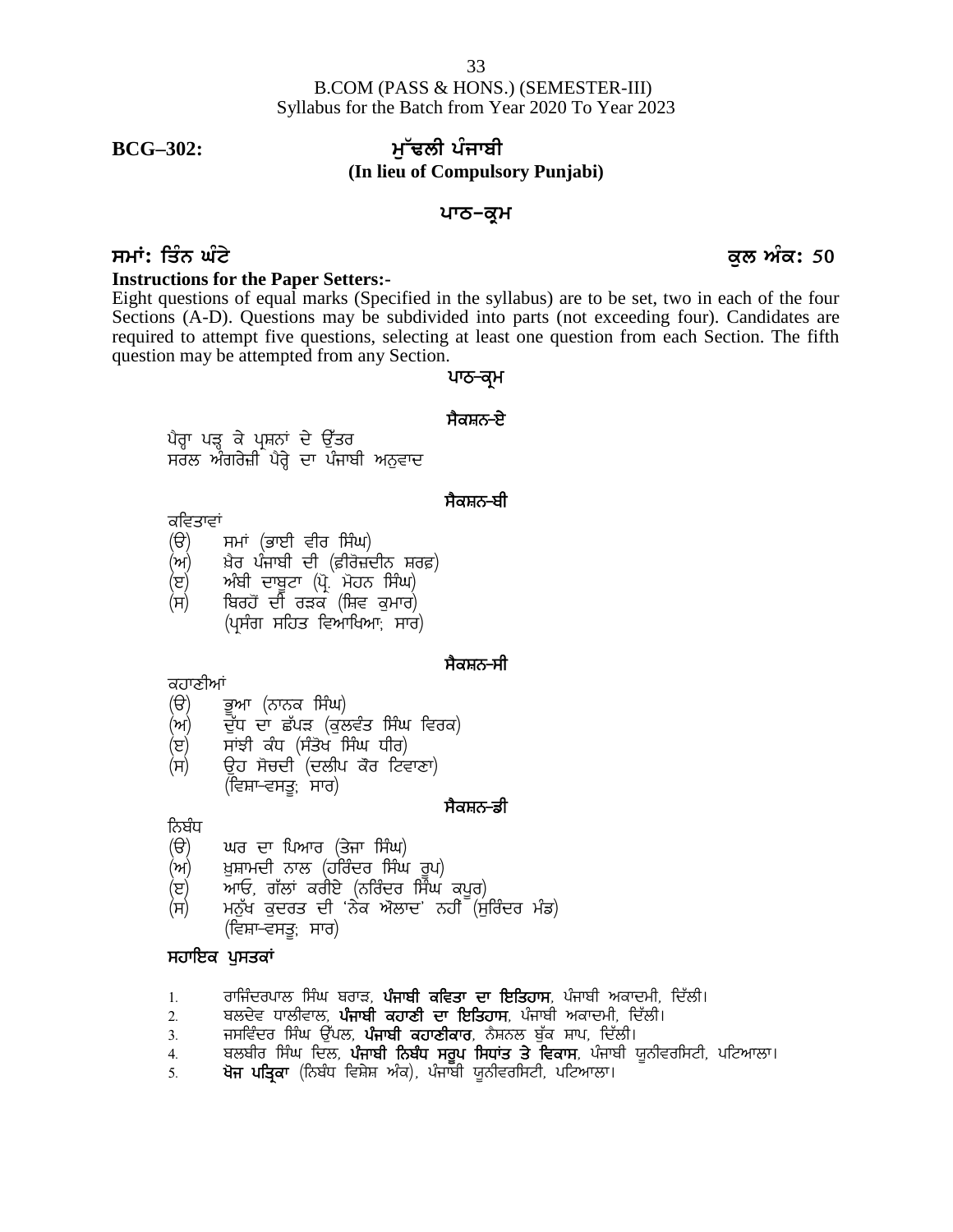### **BCG–302: Punjab History & Culture (From 1000 to 1605 A. D) (Special Paper in lieu of Punjabi compulsory)**

### **Time: 3 Hours Max. Marks :50**

### **Instructions for the Paper Setters**

Eight questions of equal marks (Specified in the syllabus) are to be set, two in each of the four Sections (A-D). Questions may be subdivided into parts (not exceeding four). Candidates are required to attempt five questions, selecting at least one question from each Section. The fifth question may be attempted from any Section.

### **SECTION- A**

- 1. Society and Culture of Punjab during the Turko-Afghan rule.
- 2. The Punjab under the Mughals

### **SECTION- B**

- 3. Bhakti movement and its impact on Society of Punjab
- 4. Sufism in Punjab with special reference to Baba Farid.

### **SECTION--C**

- 5. Guru Nanak-Life and travels
- 6. Teachings of Guru Nanak, Concept of Sangat, Pangat and dharmsal.

### **SECTION--D**

- 7. Contribution of Guru Angad Dev, Guru Amar Das and Guru Ram Das.
- 8. Compilation of Adi Granth and martyadom of Guru Arjun Dev
- 9.

### **Suggested Readings**

- 1. Chopra, P.N., Puri, B.N., & Das, M.N.(1974). *A Social, Cultural & Economic History of India,* Vol. II. New Delhi: Macmillan India.
- 2. Grewal, J.S. (1994). *The Sikhs of the Punjab*, Cambridge University Press, New Delhi.
- 3. Singh, Fauja (1972). *A History of the Sikhs*, Vol. II, I. Patiala: Punjabi University.
- 4. Singh, Kushwant (2011). *A History of the Sikhs-* Vol. I (1469-1839). New Delhi: Oxford University Press.
- 5. Singh,Kirpal (1990). *History and Culture of the Punjab*-Part II (Medieval Period). Patiala: Publication Bureau, Punjabi University.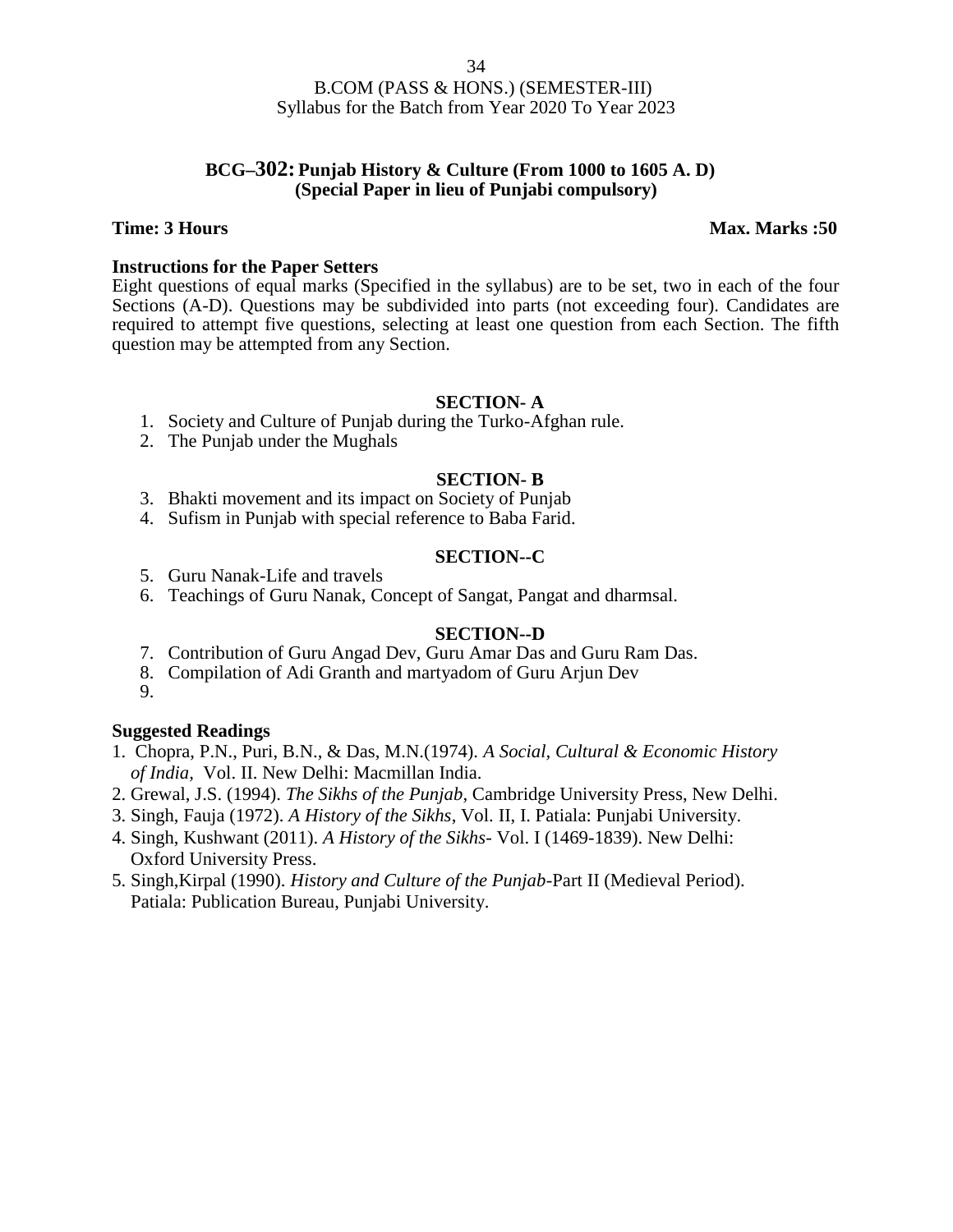### **BCG–303: CORPORATE ACCOUNTING**

### **Time: 3 Hours Max. Marks :50**

### **Instructions for the Paper Setters:-**

Eight questions of equal marks (Specified in the syllabus) are to be set, two in each of the four Sections (A-D). Questions may be subdivided into parts (not exceeding four). Candidates are required to attempt five questions, selecting at least one question from each Section. The fifth question may be attempted from any Section.

### **SECTION-A**

**Accounting for Share Capital** – Issue, forfeiture and Reissue of forfeited shares – Redemption

of preference shares including buy–back of equity shares – Issue and Redemption of Debentures

**Final Accounts of Limited Liability Companies**: Preparation of Profit and Loss Account, Profit and Loss Appropriation Account and Balance Sheet in accordance with the provisions of the existing Companies Act (Excluding Managerial Remuneration).

### **SECTION-B**

**Accounting for Amalgamation of Companies with reference to Accounting Standards issued by the Institute of Chartered Accountant of India** (excluding inter–company transactions and holdings) – Accounting for Internal Reconstruction (excluding preparation of scheme for internal reconstruction)

### **SECTION-C**

**Bank Accounts**– General information relating to bank accounts – legal requirements affecting final accounts – Concept of Non–Performing Assets (NPA) – preparation of Profit and Loss Accounts and Asset classification – Balance sheet

### **SECTION-D**

**Insurance Companies**– Books maintained by insurance companies, Explanation of special terms peculiar to insurance business, Accounts for life insurance business, types of policies, Annuity business, surrender value, paid up policy, life assurance fund – valuation balance sheet, preparation of final accounts of Life and General insurance business (as per the provisions of IRDA Act)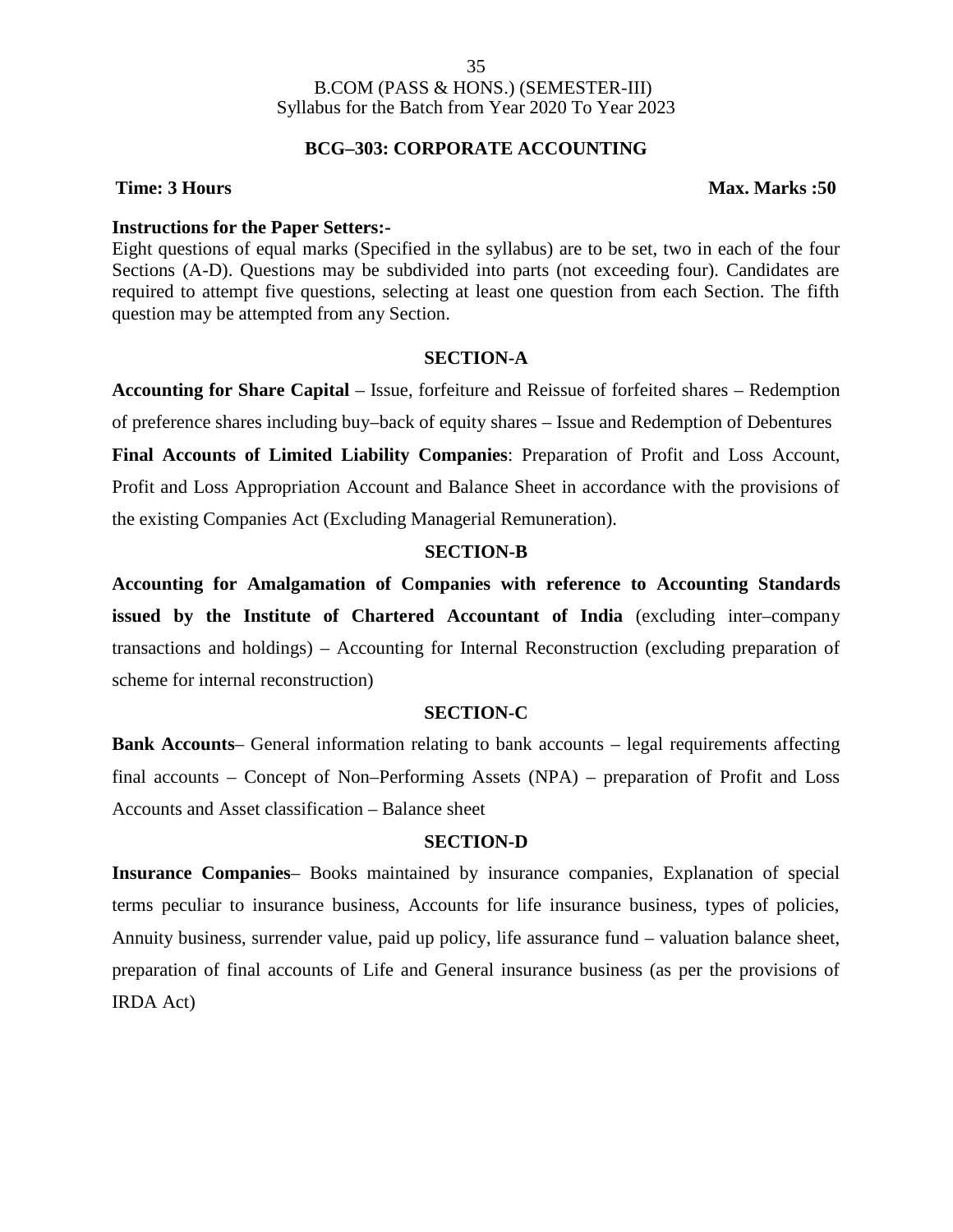### **Suggested Readings:**

- 1. Shukla, M.C., Grewal T.S. and Gupta S.C: "*Corporate Accounting*",2008, S. Chand and Co., New Delhi.
- 2. Gupta R.L, and Radhaswamy M, "*Corporate Accounting*", 1999, Sultan Chand and Sons, New Delhi.
- 3. Sehgal A. and Sehgal D., "*Advanced Accounting*", Volume II, 2008, Taxmann Publications Pvt Ltd., New Delhi.
- 4. Jain S.P and Narang K.L., "*Financial Accounting*", 2011, Kalyani Publilshers, New Delhi.
- 5. Maheshwari S.N., and Maheshwari S.K., "*Corporate Accounting*", 2009, Vikas Publication, New Delhi.
- 6. Goyal V.K., "*Corporate Accounting*", 2009, Excel Books, New Delhi.
- 7. Gupta N.and Sharma C., "*Corporate Accounting*", 2nd Edition, 2009, Ane Books Pvt Ltd, New Delhi

**Note: Latest edition of text book may be used.**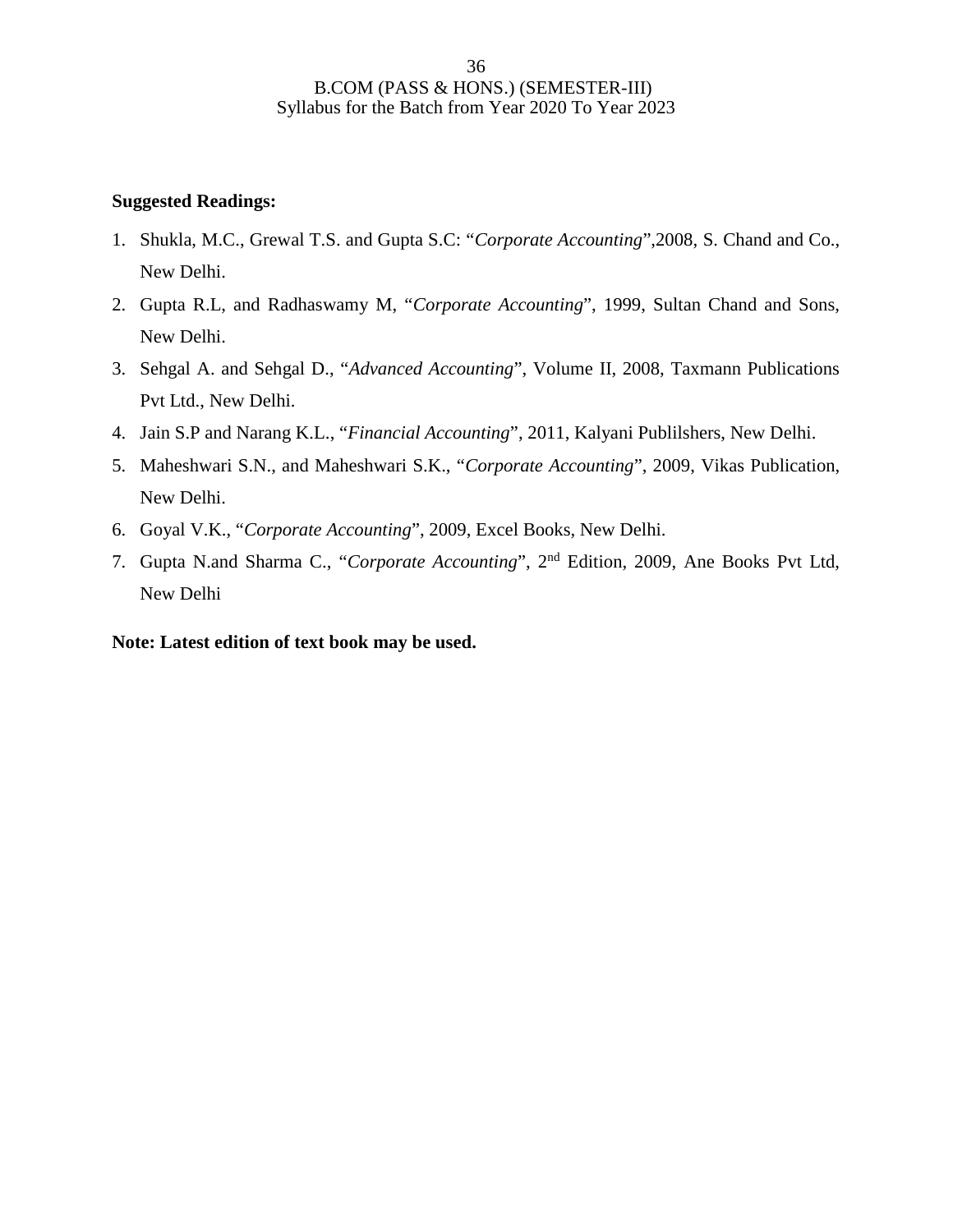### **BCG–304: COMPANY LAWS**

**Instructions for the Paper Setters:-**<br>Eight questions of equal marks (Specified in the syllabus) are to be set, two in each of the four Sections (A-D). Questions may be subdivided into parts (not exceeding four). Candidates are required to attempt five questions, selecting at least one question from each Section. The fifth question may be attempted from any Section.

### **SECTION-A**

**Introduction**: Characteristics of a company, concept of lifting of corporate veil**.** Types ofcompanies, association not for profit, illegal association.

Formation of company – Promoters, their legal position, pre–incorporation contract and provisional contracts.

**Documents** –Memorandum of Association, Articles of Association, Doctrine of ConstructiveNotice and Indoor Management, Prospectus and BookBuilding.

### **SECTION-B**

**Share Capital** – issue, allotment and forfeiture of share, demat of share, transmission of shares, buyback.

**Members and shareholder** –their rights and duties. Shareholders meetings, kinds, conveningand conduct of meetings

### **SECTION-C**

**Management** –Directors, classification of directors, dis–qualifications, appointment, legalposition, powers and duties, disclosures of interest, removal of directors, board meetings, other managerial personnel and remuneration.

Winding up – concept and modes of winding up

### **SECTION-D**

**Emerging Issues in Company Law:** One Person Company (OPC), Small Company, PostalBallot, Small Shareholders on Board, Director Identity Number (DIN), Corporate Identity Number (CIN), MCA–21, Online Filing of Documents, Online Registration of Company, National Company Law Tribunal (NCLT), Limited Liability Partnership (LLP), Insider Trading, Rating Agencies, Producer Company – concept and formation.

### **Suggested Readings:**

- 1. Sharma J. P, "*An Easy Approach to Corporate Laws*", 2010, Ane Books Pvt Ltd, New Delhi.
- 2. Puliani R. and Puliani, M., "*Bharat'sManual of Companies Act and Corporate Laws*", 2011, Bharat Law House, New Delhi.
- 3. Ramaiya, A., "*A Ramaiya's Guide to Companies Act*", 17th Edition, 2011, Lexis Nexis Butterworths Wadhwa, Nagpur.<br>4. Kannal, S., & V.S. Sowrirajan, "*Company Law Procedure*", Taxman's Allied Services (P)
- Ltd., New Delhi (Latest Edn).
- 5. Singh, Harpal, "*Indian Company Law*", Galgotia Publishing, Delhi.

### **Note: Latest edition of text book may be used.**

### **Time: 3 Hours Max. Marks: 50**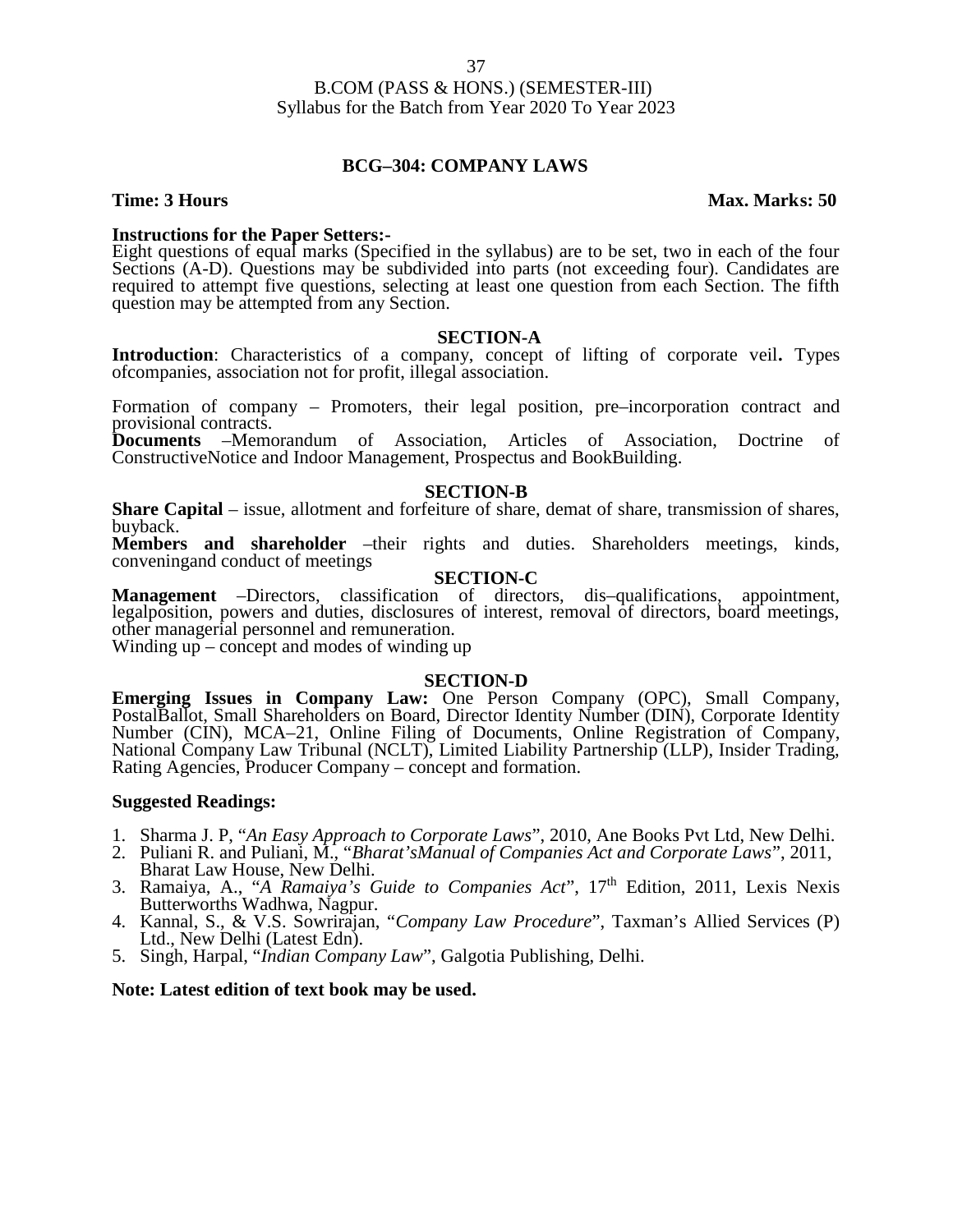# **BCG 305: FINANCIAL MANAGEMENT**

**Time: 3 Hours** Max. Marks: 50

# **Instructions for the Paper Setters:-**

Eight questions of equal marks (Specified in the syllabus) are to be set, two in each of the four Sections (A-D). Questions may be subdivided into parts (not exceeding four). Candidates are required to attempt five questions, selecting at least one question from each Section. The fifth question may be attempted from any Section.

### **SECTION-A**

**Time Value of Money:** Compounding and Discounting techniques–Concepts of Annuity and Perpetuity. Risk–return relationship

**Sources of Finance and Cost of Capital**–Different sources of finance; long term and Short termsources

**Cost of capital**: concept, relevance of cost of capital, specific costs and weighted average cost, rationale of after tax weighted average cost of capital, marginal cost of capital

# **SECTION-B**

**Leverage and Capital Structure Theories**–Leverage–Business Risk and Financial Risk– Operating and financial leverage, Trading on Equity

**Capital Structure Decisions** –Capital structure patterns, Designing optimum capital structure, Constraints, Various capital structure theories.

### **SECTION-C**

**Working Capital Management** –Introduction; Meaning and Concept of Working Capital; Management of Working Capital and Issues in Working Capital; Estimating Working Capital Needs; Operating or Working Capital Cycle. Various sources of finance to meet working capital requirements Financing current assets: Strategies of financing (Matching, Conservative, and Aggressive policies)

**Bank financing**: recommendations of Tandon committee and Chore committee Management of components of working capital (an introduction only)

### **SECTION-D**

### **Capital Expenditure Decisions:**

Purpose, Objectives & Process, Understanding different types of projects, Techniques of Decision making. Methods of Capital Budgeting – Traditional and Modern (Elementary Level). **Dividend Decisions**–Meaning, Nature and Types of Dividend Some dividend policies and formulating a dividend policy . Dividend Theories: Walter's Model, Gordon's Model, Modigliani and Miller: Irrelevancy Theory (Introductory Level)

- 1. Khan and Jain, "*Financial Management*",2007, TMH
- 2. Horne, Van, "*Financial Management & Policy*", 2002, Pearson
- 3. Sharan, "*Fundamentals of Financial Management"*,2008,Pearson
- 4. Banerjee, B, "*Financial Policy & Management Accounting*", 2005, PHI
- 5. Chandra, P., "*Financial Management*",2010, TMH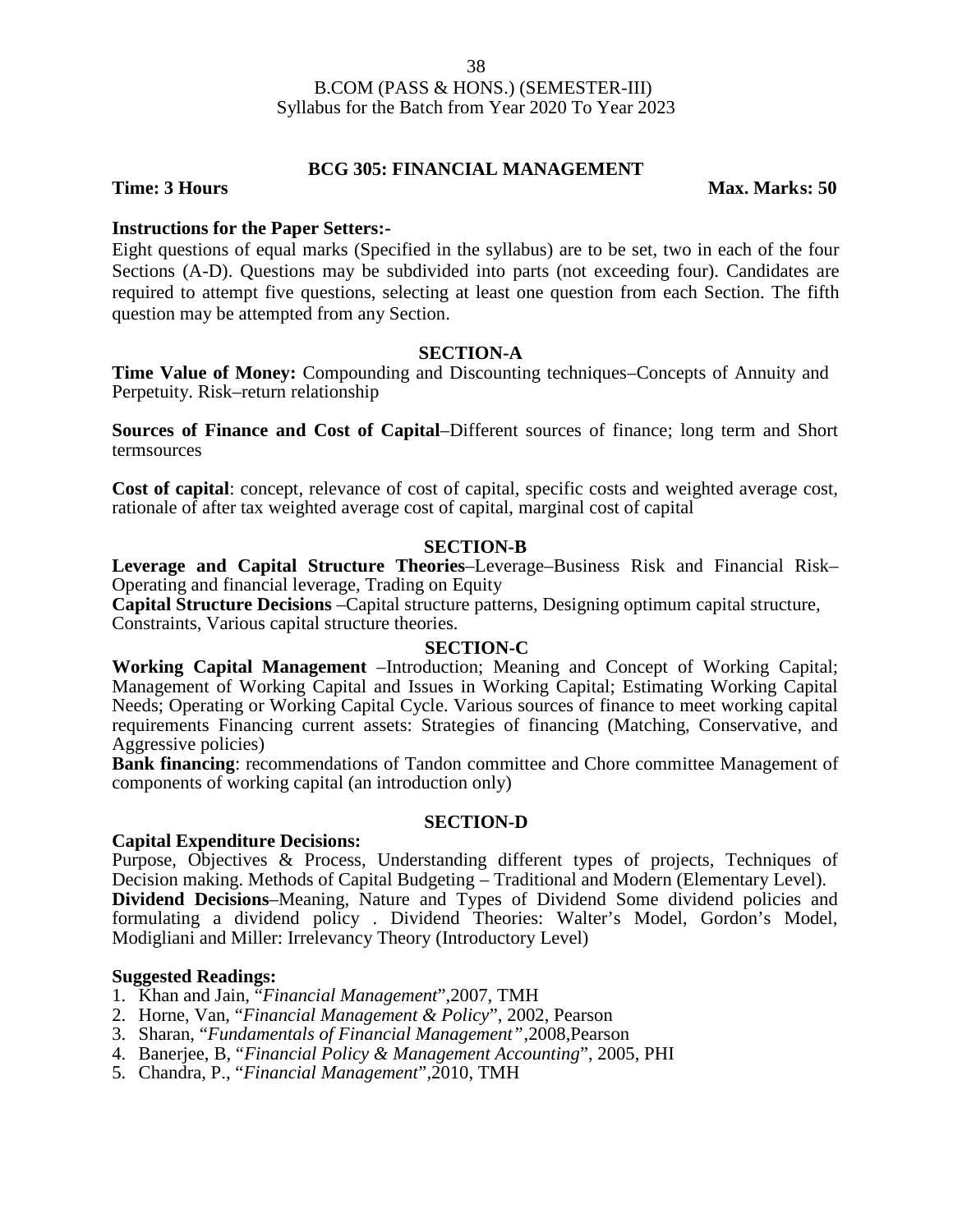### **BCG–306: INTERNATIONAL BUSINESS**

**Time: 3 Hours Max. Marks: 50** 

**Instructions for the Paper Setters:-**<br>Eight questions of equal marks (Specified in the syllabus) are to be set, two in each of the four Sections (A-D). Questions may be subdivided into parts (not exceeding four). Candidates are required to attempt five questions, selecting at least one question from each Section. The fifth question may be attempted from any Section.

### **SECTION-A**

**Introduction to International Business:** Globalisation and its growing importance in world economy; Impact of globalization; International business contrasted with domestic business– complexities of international business; Modes of entry into international business.

**International Business Environment:** National and foreign environments and their components–economic, cultural and political–legal environments.

### **SECTION-B**

**Global trading environment**– recent trends in world trade in goods and services; Trends in India's foreign trade.

**Theories of International Trade** – an overview; Commercial Policy Instruments – tariff and non–tariff measures; Balance of payment account and its components.

**International Organizations and Arrangements**: WTO – Its objectives, principles, organizational structure and functioning; An overview of other organizations – UNCTAD, World Bank and IMF.

### **SECTION-C**

**Regional Economic Co–operation:** Forms of regional groupings; Integration efforts among countries in Europe, North America and Asia.

**International Financial Environment:** International financial system and institutions; Foreign exchange markets and risk management;

### **SECTION-D**

**Foreign investments** – types and flows; Foreign investment in Indian perspective.

Foreign Trade promotion measures and organizations in India; Special economic zones (SEZs) and 100% export oriented units (EOUs); Measures for promoting foreign investments into and from India.

### **Suggested Readings:**

- 1. Charles, W.L. Hill and Jain, Kumar, Arun, "*International Business*", 6/e, 2008, Tata McGraw–Hill, New Delhi.
- 2. Cherunilam, Francis, "*International Business: Text and Cases*", 5/e, 2010, Prentice Hall of India Ltd, New Delhi.
- 3. Paul, J., "*International Business*", 5/e, 2011, Prentice Hall of India Ltd, New Delhi.
- 4. RBI. Report on Currency & Finance, Various issues.
- 5. Bennett, R., "*International Business*", 2/e, 2008, Pearson Education.
- 6. Griffin, R. W. and Pustay, M.W., "*International Business*", 2009, Prentice Hall.
- 7. Michael R. Czinkota. et al., "*International Business*", 2002, Fortforth: The Dryden Press.
- 8. UNCTAD Reports.
- 9. WTO, Annual Report, various issues.

**Note: Latest edition of text book may be used.**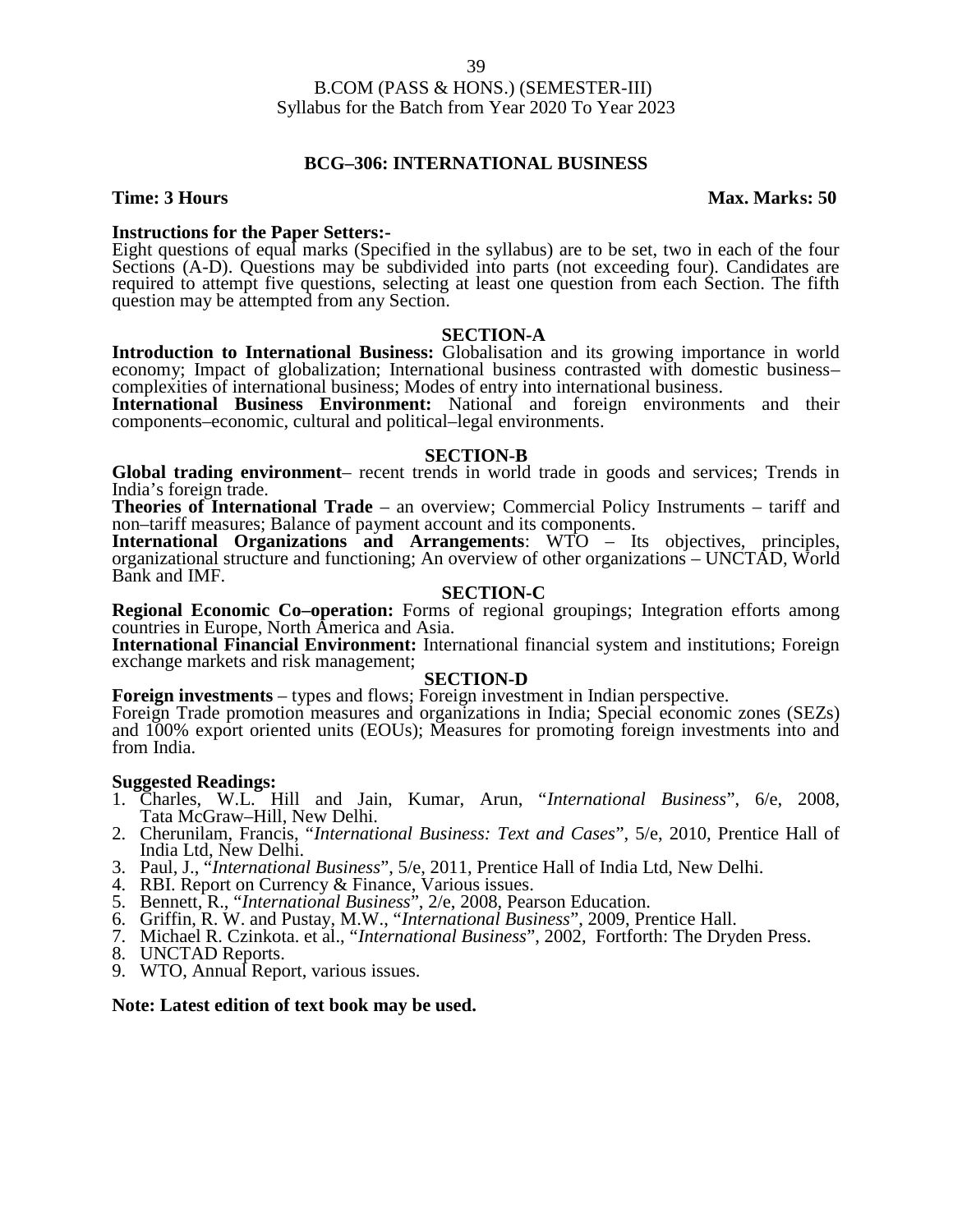# **BCG–307: BUSINESS ENVIRONMENT**

### **Time: 3 Hours Max. Marks: 50**

### **Instructions for the Paper Setters:-**

Eight questions of equal marks (Specified in the syllabus) are to be set, two in each of the four Sections (A-D). Questions may be subdivided into parts (not exceeding four). Candidates are required to attempt five questions, selecting at least one question from each Section. The fifth question may be attempted from any Section.

### **SECTION-A**

**Indian Business Environment:** Concept, components, and importance

**Economic Trends (overview):** Income; Savings and investment; Industry; Trade and balance of payments, Money; Finance; Prices.

**Problems of Growth:** Unemployment; Poverty; Regional imbalances; Social injustice; Inflation; Parallel economy; Industrial sickness.

### **SECTION-B**

**Role of Government:** Monetary and fiscal policy; Industrial policy; Industrial licensing, Privatization; Devaluation; Export–Import policy; Regulation of foreign investment.

### **SECTION-C**

**Deficit Financing** and its implications for the Indian Economy; Analysis of current year Annual Budget.

**Economic Planning in India:** Objectives, Strategies and Priorities of Current Five Year Plan: Major policies; Resource allocation.

### **SECTION-D**

**Consumer Rights and Consumerism:** Role of Consumer Groups with special reference to India; Consumer Protection Act, 1986 with latest amendments. Salient Features of FEMA, Competition Act. Strategies & Priorities of current Foreign Trade Policy, Exim Policy during the post reforms in India.

### **Suggested Readings:**

- 1. Sundaram, A.K. & Black, J.S., "*The International Business Environment*"; Prentice Hall of India, New Delhi.
- 2. Agarwal A.N., "*Indian Economy: Nature, Problems and Progress*"; 1985, Vikas Publishing House, Delhi.
- 3. Dutt R. and Sundharam K.P.M; "*Indian Economy*", 2010, S.Chand, Delhi.
- 4. Misra S.K and Puri V.K., "*Indian Economy*", Himalaya Publishing House, New Delhi.
- 5. Hedge I, "*Environmental Economics*", MacMillan, Hampshire.
- 6. Datt R, "*Economic Reforms in India – A Critique*"; (1997), S.Chand, New Delhi.

### **Note: Latest edition of text book may be used.**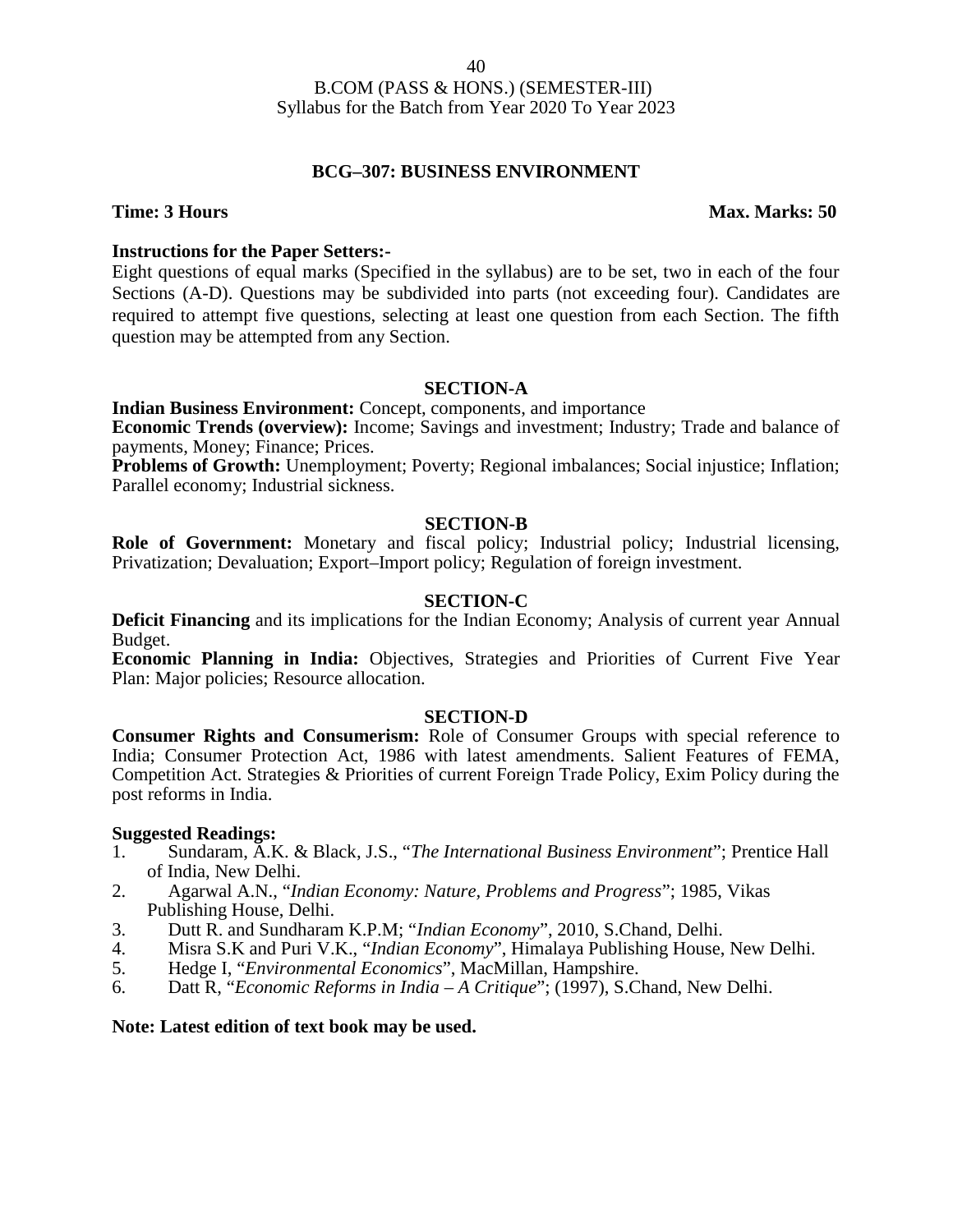### **BCG–401: ENGLISH (COMPULSORY)**

### **Time: 3 Hours Max. Marks: 50**

### **Instructions for the Paper Setters:-**

Eight questions of equal marks (Specified in the syllabus) are to be set, two in each of the four Sections (A-D). Questions may be subdivided into parts (not exceeding four). Candidates are required to attempt five questions, selecting at least one question from each Section. The fifth question may be attempted from any Section.

**Important Note:** The textbook *Making Connections* (3<sup>rd</sup> edition) is significantly different from its 2nd edition. The third edition (by Kenneth J Pakenham, Jo EcEntire, Jessica Williams) is to be followed for this course.

### **Texts Prescribed:-**

- 1. *Making Connections* by Kenneth J. Pakenham, Jo McEntire, Jessica Williams, 3rd Edition. CUP.
- 2. *Moments in Time: An Anthology of Poems*, GNDU, Amritsar.
- 3. *English Grammar in Use* (Fourth Edition) by Raymond Murphy, CUP.

### **Syllabus is divided into four sections as mentioned below:**

### **SECTION–A**

*English Grammar in Use* (Fourth Edition) by Raymond Murphy, CUP: Revision of Units 26-37, 42-48, 92- 97, 113-120.

### **SECTION–B**

*Moments in Time*: Poems at Sr. No. 7-12

### **SECTION–C**

*Making Connections* by Kenneth J. Pakenham, 3rd Edn. CUP: SECTION–III (Aspects of Language) and SECTION–IV (Sustaining Planet Earth)

### **SECTION–D**

Essay type question based on the SECTION–"Beyond the reading" from the text, *Making Connections.*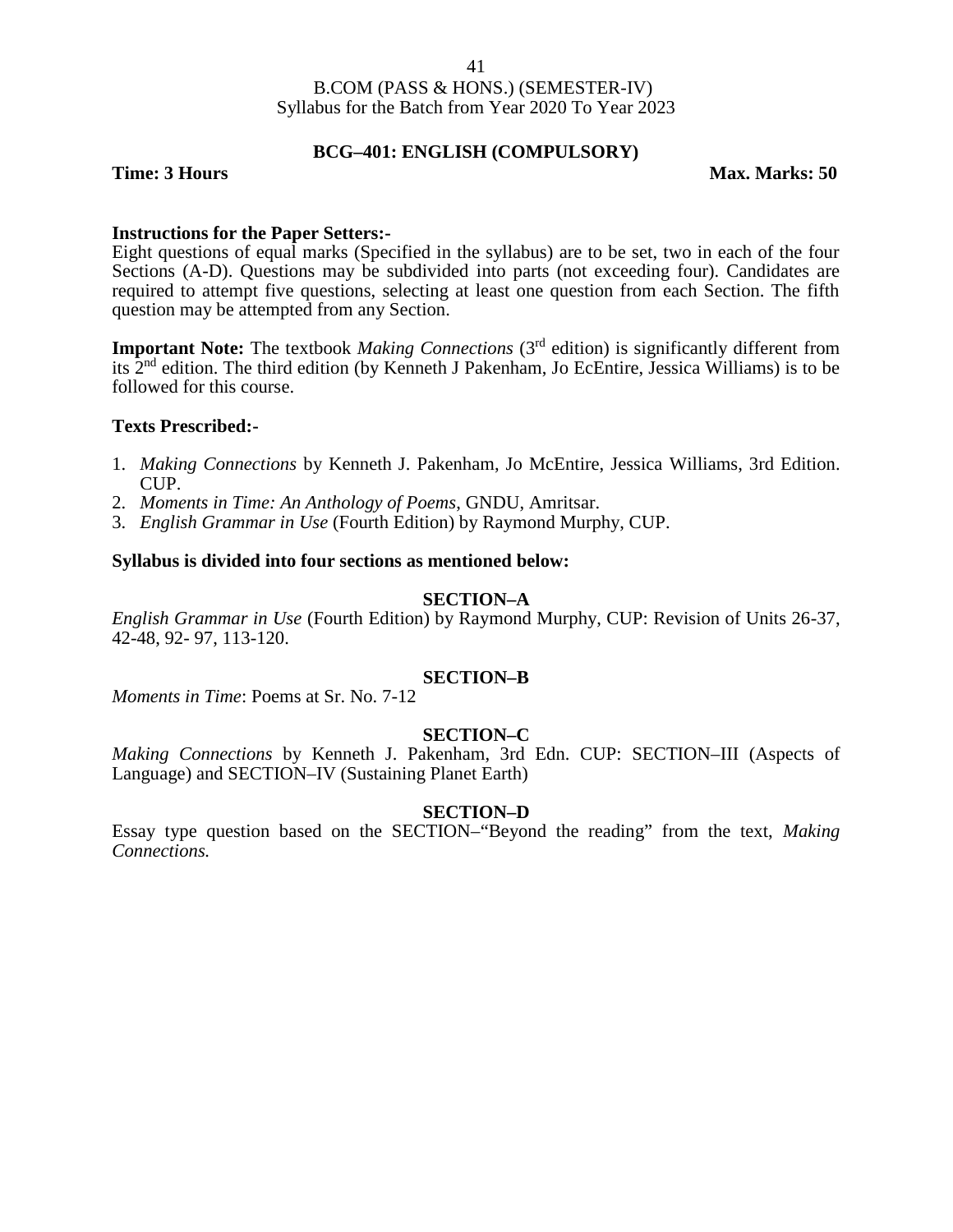B.COM (PASS & HONS.) (SEMESTER-IV) Syllabus for the Batch from Year 2020 To Year 2023 (PASS & HONS.) (SEMESTER-IV)<br>the Batch from Year 2020 To Year 2023<br>**BCG–401: धं**नार्धी (स्रान्न)<br>**Punjabi (Compulsory)** R.COM (PASS & HONS.) (SEMESTER-IV)<br>Syllabus for the Batch from Year 2020 To Year 2023<br>**BCG-401:** ਪੰਜਾਬੀ (ਲਾਜ਼ਮੀ)<br>**PHP 1908**<br>Punjabi (Compulsory)<br>Jean (Compulsory)<br>Jean 3 and 3 and 3 and 3 and 3 and 3 and 3 and 3 and 3 and

# **Punjabi (Compulsory)**

### **Instructions for the Paper Setters:-**

Eight questions of equal marks (Specified in the syllabus) are to be set, two in each of the four Sections (A-D). Questions may be subdivided into parts (not exceeding four). Candidates are required to attempt five questions, selecting at least one question from each Section. The fifth question may be attempted from any Section. ecified in the syllabus) are to be set, the subdivided into parts (not exceeding selecting at least one question from exection.<br>**ਪਾਠ-ਕ੍ਰਮ ਅਤੇ ਪਾਠ-ਪੁਸਤਕਾਂ**<br>ਪਾਠ-ਕ੍ਰਮ ਅਤੇ ਪਾਠ-ਪੁਸਤਕਾਂ<br>ਸੈਕਸ਼ਨ - ਏ wedden into parts (in the constrained into parts (in the constraints are required to attempt five questions, selecting at least one question from each Section. The fifth question may be attempted from any Section.<br>**ਪਾਠ-ਕ੍** 

# **ਸੈਕਸ਼ਨ - ਏ**

**ੀ ਤੇ ਕ੍ਰਿਸ਼ਾ ਸੈਂਡ ਤੇ ਤੇ ਸੁਸਤਿਕ**<br>ਸੈ**ਕਸ਼ਨ - ਏਸ਼ੀਵਨ ਗਾਥਾ (ਸਵੈ-ਜੀਵਨੀ) : ਡਾ. ਦੀਵਾਨ ਸਿੰਘ, ਕਸਤੂਰੀ ਲਾਲ ਐਂਡ ਸੰਨਜ਼,<br>(<b>ਨਾਇਕ ਬਿੰਬ/ਸਵੈ ਜੀਵਨੀ ਦੇ ਤੌਰ ਤੇ ਪਰਖ/ਵਾਰਤਕ ਸ਼ੈਲੀ)**<br>ਫ਼ਾਸਲੇ (ਨਾਟਕ) : ਜਤਿੰਦਰ ਬਰਾੜ, ਨਾਨਕ ਸਿੰਘ ਪੁਸਤਕਮਾਲਾ, ਅਮ੍ਰਿਤਸਰ<br>(ਵਿ

**ਸੈਕਸ਼ਨ - ਬੀ**

**(ਿਵਸ਼ਾ/ਸਾਰ/ਨਾਟਕ ਕਲਾ) (ਨਾਇਕ ਬਿੰਬ/ਸਵੈ ਜੀਵਨੀ ਦੇ ਤੇਰ ਤੇ ਪਰਖ/ਵਾਰਤਕ ਸ਼ੈਲੀ)**<br>- **ਸੈਕਸ਼ਨ - ਬੀ**<br>ਫ਼ਾਸਲੇ (ਨਾਟਕ) : ਜਤਿੰਦਰ ਬਰਾੜ, ਨਾਨਕ ਸਿੰਘ ਪੁਸਤਕਮਾਲਾ, ਅਮ੍ਰਿਤਸਰ<br>(ਵਿਸ਼ਾ/ਸਾਰ/ਨਾਟਕ ਕਲਾ)<br>(ੳ) ਲੇਖ ਰਚਨਾ (ਸਮਾਜਕ, ਸਭਿਆਚਾਰਕ, ਇਤਿਹਾਸਕ ਅਤੇ ਵਿਦਿਅਕ ਸਰੋਕਾਰਾਂ ਸੰਬੰਧੀ)<br>(ਅ) ਅਖ

# **ਸੈਕਸ਼ਨ - ਸੀ**

**(ਅ) ਅਖ਼ਬਾਰ ਨੂੰ ਇਸ਼ਤਿਹਾਰ** (ਨਿੱਜੀ, ਦਫ਼ਤਰੀ) (ੳ) ਲੇਖ ਰਚਨਾ (ਸਮਾਜਕ, ਸਭਿਆਚਾਰਕ, ਇਤਿ<sub>'</sub><br>(ਅ) ਅਖ਼ਬਾਰ ਨੂੰ ਇਸ਼ਤਿਹਾਰ (ਨਿੱਜੀ, ਦਫ਼ਤਰੀ)<br>ਵਿਆਕਰਨ<br>(ੳ) ਸ਼ਬਦ-ਜੋੜਾਂ ਦੇ ਨਿਯਮ<br>(ਅ) ਗੁਰਮੁਖੀ ਲਿਪੀ ਦੀਆਂ ਵਿਸ਼ੇਸਤਾਵਾਂ

### **ਸੈਕਸ਼ਨ - ਡੀ**

- **ਵਿਆਕਰਨ**<br>*(*ੳ) ਸ਼ਬਦ<del>-ਜੋ</del>ੜਾਂ ਦੇ ਨਿਯਮ
- (ਅ) ਗਰਮਖੀ ਲਿਪੀ ਦੀਆਂ ਵਿਸ਼ੇਸਤਾਵਾਂ

# ਸਹਾਇਕ ਪੁਸਤਕਾ<u>ਂ</u>

- 1. ਰਾਜਵਿੰਦਰ ਕੋਰ, **ਸਵ<del>ੈ ਜ</del>ੀਵਨੀ : ਸਿਧਾਂਤ ਤੇ ਵਿਹਾਰ**, ਰਵੀ ਸਾਹਿਤ ਪ੍ਰਕਾਸ਼ਨ, ਅੰਮ੍ਰਿਤਾ<br>2. ਗੁਰਦਿਆਲ ਸਿੰਘ ਫੁੱਲ, **ਪੰਜਾਬੀ ਨਾਟਕ : ਸਰੂਪ, ਸਿਧਾਂਤ ਤੇ ਵਿਕਾਸ**, ਪੰਜਾਬੀ ਯੂਨੀ<br>3. ਸਤੀਸ਼ ਕੁਮਾਰ ਵਰਮਾ, **ਪੰਜਾਬੀ ਨਾਟ-ਮੰਚ ਦਾ ਨਿਕਾਸ ਤੇ ਵਿਕਾਸ**, ਨੈਸ਼ਨਲ ਬੁੱਕ
- **ਵਿਆਕਰਨ**<br>(ੳ) ਸ਼ਬਦ-ਜੋੜਾਂ ਦੇ ਨਿਯਮ<br>(ਅ) ਗੁਰਮੁਖੀ ਲਿਪੀ ਦੀਆਂ ਵਿਸ਼ੇਸਤਾਵਾਂ<br>1. ਰਾਜਵਿੰਦਰ ਕੋਰ, **ਸਵੈ-ਜੀਵਨੀ : ਸਿਧਾਂਤ ਤੇ ਵਿਹਾਰ**, ਰਵੀ ਸਾਹਿਤ ਪ੍ਰਕਾਸ਼ਨ, ਅੰਮ੍ਰਿਤਸਰ।<br>2. ਗੁਰਦਿਆਲ ਸਿੰਘ ਫੁੱਲ, **ਪੰਜਾਬੀ ਨਾਟਕ : ਸਰੂਪ, ਸਿਧਾਂਤ ਤੇ ਵਿਕਾਸ**, ਪੰਜਾਬੀ ਯੂਨੀਵਰਸ (ੳ) ਸ਼ਬਦ-ਜੋੜਾਂ ਦੇ ਨਿਯਮ<br>(ਅ) ਗੁਰਮੁਖੀ ਲਿਪੀ ਦੀਆਂ ਵਿਸ਼ੇਸਤਾਵਾਂ<br>1. ਰਾਜਵਿੰਦਰ ਕੋਰ, **ਸਵੈ-ਜੀਵਨੀ : ਸਿਧਾਂਤ ਤੇ ਵਿਹਾਰ**, ਰਵੀ ਸਾਹਿਤ ਪ੍ਰਕਾਸ਼ਨ, ਅੰਮ੍ਰਿਤਸਰ।<br>2. ਗੁਰਦਿਆਲ ਸਿੰਘ ਫੁੱਲ, **ਪੰਜਾਬੀ ਨਾਟਕ : ਸਰੂਪ, ਸਿਧਾਂਤ ਤੇ ਵਿਕਾਸ**, ਪੰਜਾਬੀ ਯੂਨੀਵਰਸਿਟੀ, ਪਟਿ (ਅ) ਗੁਰਮੁਖੀ ਲਿਪੀ ਦੀਆਂ ਵਿਸ਼ੇਸਤਾਵਾਂ<br>- **ਸਹਾਇਕ ਪੁਸਤਕਾਂ ਦਾ ਸਹਾਇਕ ਪੁਸਤਕਾਂ**<br>1. ਰਾਜਵਿੰਦਰ ਕੌਰ, **ਸਵੈ-ਜੀਵਨੀ : ਸਿਧਾਂਤ ਤੇ ਵਿਹਾਰ, ਰ**ਵੀ ਸਾਹਿਤ ਪ੍ਰਕਾਸ਼ਨ, ਅੰਮ੍ਰਿਤਸਰ।<br>2. ਗੁਰਦਿਆਲ ਸਿੰਘ ਫੁੱਲ, **ਪੰਜਾਬੀ ਨਾਟ-ਮੰਚ ਦਾ ਨਿਕਾਸ ਤੇ ਵਿਕਾਸ**, ਨੈਸ਼ਨਲ ਬੁੱਕ ਟਰ ਮ ਰਾਜਵਿੰਦਰ ਕੌਰ, **ਸਵੈ-ਜੀਵਨੀ : ਸਿਧਾਂਤ ਤੇ ਵਿਹਾਰ**, ਰਵੀ ਸਾਹਿਤ ਪ੍ਰਕਾਸ਼ਨ, ਅੰਮ੍ਰਿਤਸਰ।<br>1. ਰਾਜਵਿੰਦਰ ਕੌਰ, **ਸਵੈ-ਜੀਵਨੀ : ਸਿਧਾਂਤ ਤੇ ਵਿਹਾਰ, ਰ**ਵੀ ਸਾਹਿਤ ਪ੍ਰਕਾਸ਼ਨ, ਅੰਮ੍ਰਿਤਸਰ।<br>3. ਸਤੀਸ਼ ਕੁਮਾਰ ਵਰਮਾ, **ਪੰਜਾਬੀ ਨਾਟ-ਮੰਚ ਦਾ ਨਿਕਾਸ ਤੇ ਵਿਕਾਸ**, ਨੰਸ਼ਨਲ
- 
- 
- **ਸਹਾਇਕ ਪੁਸਤਕਾਂ**<br>1. ਰਾਜਵਿੰਦਰ ਕੋਰ, **ਸਵੈ-ਜੀਵਨੀ : ਸਿਧਾਂਤ ਤੇ ਵਿਹਾਰ**, ਰਵੀ ਸਾਹਿਤ ਪ੍ਰਕਾਸ਼ਨ, ਅੰਮ੍ਰਿਤਸਰ।<br>2. ਗੁਰਦਿਆਲ ਸਿੰਘ ਫੁੱਲ, **ਪੰਜਾਬੀ ਨਾਟ-ਮੰਚ ਦਾ ਨਿਕਾਸ ਤੇ ਵਿਕਾਸ**, ਪੰਜਾਬੀ ਯੂਨੀਵਰਸਿਟੀ, ਪਟਿਆਲਾ।<br>4. ਕਮਲੇਸ਼ ਉੱਪਲ, **ਨਾਟਕ ਕਲਾ ਸਰੂਪ ਤੇ ਸਿਧਾਂਤ**
-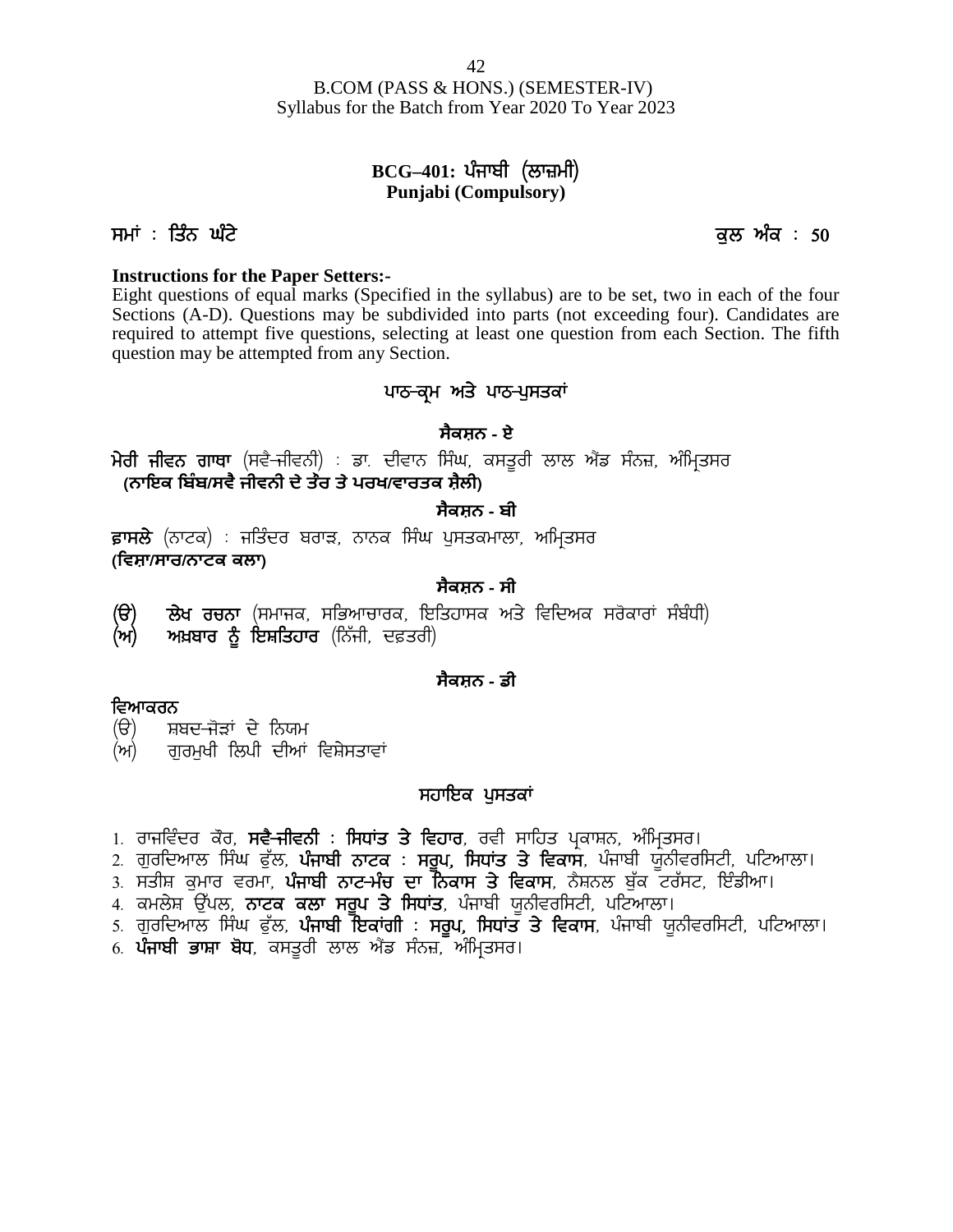# **BCG**<sup>–401:</sup> 1<br/>ਚਲ ਅਦਿੱਲੀ ਪੰਜਾਬੀ

### **(In lieu of Compulsory Punjabi)**

### **Instructions for the Paper Setters:-**

Eight questions of equal marks (Specified in the syllabus) are to be set, two in each of the four Sections (A-D). Questions may be subdivided into parts (not exceeding four). Candidates are required to attempt five questions, selecting at least one question from each Section. The fifth question may be attempted from any Section. the syllabus) are to be set, two<br>led into parts (not exceeding for at least one question from each<br>at least one question from each<br>**थाठ-बू**भ<br>मैकम्र<del>ठ-ष्</del>टे <sub>;</sub> at least one question from<br>; at least one question from<br>ਪਾਠ–ਕ੍ਰਮ<br>ਸੈਕਸ਼ਨ–ਏ<br>ਸਿੰਘ ਸੰਧ੍ਰ)

**ਆਤਮ ਅਨਾਤਮ** (ਕਵਿਤਾ ਭਾਗ)<br>(ਸੰਪਾਦਕ ਡਾ. ਸੁਹਿੰਦਰ ਬੀਰ ਅਤੇ ਡਾ. ਵਰਿਆਮ ਸਿੰਘ ਸੰਧ੍ਰ) **ਪਾਠ–ਕ੍ਰਮ**<br>ਅਾਤਮ ਅਨਾਤਮ (ਕਵਿਤਾ ਭਾਗ)<br>(ਸੰਪਾਦਕ ਡਾ. ਸੁਹਿੰਦਰ ਬੀਰ ਅਤੇ ਡਾ. ਵਰਿਆਮ ਸਿੰਘ ਸੰਧ੍ਰ)<br>ਗੁਰੂ ਨਾਨਕ ਦੇਵ ਯੂਨੀਵਰਸਿਟੀ, ਅੰਮ੍ਰਿਤਸਰ।<br>ਪ੍ਰਸੰਗ ਸਹਿਤ ਵਿਆਖਿਆ ਸੈਕਸ਼ਨ<del>-ਏ</del><br>ਸਿੰਘ ਸੰਧ੍ਰ<sup>)</sup><br>ਸੈਕਸ਼ਨ<del>-ਬੀ</del><br>ਸਿੰਘ ਸੰਧ੍ਰ<sup>)</sup>

**ਆਤਮ ਅਨਾਤਮ** (ਕਵਿਤਾ ਭਾਗ)<br>(ਸੰਪਾਦਕ ਡਾ. ਸਹਿੰਦਰ ਬੀਰ ਅਤੇ ਡਾ. ਵਰਿਆਮ ਸਿੰਘ ਸੰਧ<u>)</u> (ਸੰਪਾਦਕ ਡਾ. ਸੁਹਿੰਦਰ ਬੀਰ ਅਤੇ ਡਾ. ਵਰਿਆਮ ਸਿੰਘ ਸੰਧ੍ਰ)<br>ਗੁਰੂ ਨਾਨਕ ਦੇਵ ਯੂਨੀਵਰਸਿਟੀ, ਅੰਮ੍ਰਿਤਸਰ।<br>ਪ੍ਰਸੰਗ ਸਹਿਤ ਵਿਆਖਿਆ<br>**ਅਾਤਮ ਅਨਾਤਮ** (ਕਵਿਤਾ ਭਾਗ)<br>(ਸੰਪਾਦਕ ਡਾ. ਸੁਹਿੰਦਰ ਬੀਰ ਅਤੇ ਡਾ. ਵਰਿਆਮ ਸਿੰਘ ਸੰਧ੍ਰ)<br>ਗੁਰੂ ਨਾਨਕ ਦੇਵ ਯੂਨੀਵਰਸਿਟੀ, ਅੰਮ੍ਰਿਤਸਰ।<br>ਵਿ ਗੁਰੂ ਨਾਨਕ ਦੇਵ ਯੂਨੀਵਰਸਿਟੀ, ਅੰਮ੍ਰਿਤਸਰ।<br>ਵਿਸ਼ਾ–ਵਸਤ ਅਤੇ ਸਾਰ ਸੈਕਸ਼ਨ<del>-ਬੀ</del><br>ਸਿੰਘ ਸੰਧ੍ਰ<sup>)</sup><br>ਸੈਕਸ਼ਨ<del>-</del>ਸੀ<br>ਸਿੰਘ ਸੰਧ੍ਰ<sup>)</sup>

**ਆਤਮ ਅਨਾਤਮ** (ਕਵਿਤਾ ਭਾਗ)<br>(ਸੰਪਾਦਕ ਡਾ. ਸੁਹਿੰਦਰ ਬੀਰ ਅਤੇ ਡਾ. ਵਰਿਆਮ ਸਿੰਘ ਸੰਧ<u>)</u> (ਸੰਪਾਦਕ ਡਾ. ਸੁਹਿੰਦਰ ਬੀਰ ਅਤੇ ਡਾ. ਵਰਿਆਮ ਸਿੰਘ ਸੰਧ੍ਰ)<br>ਗੁਰੂ ਨਾਨਕ ਦੇਵ ਯੂਨੀਵਰਸਿਟੀ, ਅੰਮ੍ਰਿਤਸਰ।<br>ਵਿਸ਼ਾ-ਵਸਤੂ ਅਤੇ ਸਾਰ<br>(ਸੰਪਾਦਕ ਡਾ. ਸੁਹਿੰਦਰ ਬੀਰ ਅਤੇ ਡਾ. ਵਰਿਆਮ ਸਿੰਘ ਸੰਧ੍ਰ)<br>ਗੁਰੂ ਨਾਨਕ ਦੇਵ ਯੂਨੀਵਰਸਿਟੀ, ਅੰਮ੍ਰਿਤਸਰ।<br>ਕਵੀਆਂ ਦੇ ਜੀਵਨ ਅਤੇ ਰਚਨਾ ਬਾਰੇ ਸੈਕਸ਼ਨ-ਸੀ<br>ਸਿੰਘ ਸੰਧ੍ਰ<sup>)</sup><br>ਜਾਣਕਾਰੀ<br>ਸੈਕਸ਼ਨ<del>-ਡੀ</del> **ਅ'ਤਮ ਅਨਾਤਮ** (ਕੀਵਤਾ ਭਾਗ)<br>(ਸੰਪਾਦਕ ਡਾ. ਸੁਹਿੰਦਰ ਬੀਰ ਅਤੇ ਡਾ. ਵਰਿਆਮ ਸਿੰਘ ਸੰਧ੍ਰ)<br>ਗੁਰੂ ਨਾਨਕ ਦੇਵ ਯੂਨੀਵਰਸਿਟੀ, ਅੰਮ੍ਰਿਤਸਰ।<br>ਕਵੀਆਂ ਦੇ ਜੀਵਨ ਅਤੇ ਰਚਨਾ ਬਾਰੇ ਮੁੱਢਲੀ ਜਾਣਕਾਰੀ<br>ਲੇਖ ਰਚਨਾ<br>ਅਸ਼ੁੱਧ ਸ਼ਬਦ-ਜੋੜਾਂ ਨੂੰ ਸ਼ੁੱਧ ਕਰਕੇ ਲਿਖਣਾ<br>**ਪੁਸਤਕਾਂ** 

ਲੇਖ ਰਚਨਾ<br>ਅਸ਼ੁੱਧ ਸ਼ਬਦ<del>-</del>ਜੋੜਾਂ ਨੂੰ ਸ਼ੁੱਧ ਕਰਕੇ ਲਿਖਣਾ ਗੁਰੂ ਨਾਨਕ ਦਵ ਯੂਨਾਵਗਸਟਾ, ਅ<br>ਕਵੀਆਂ ਦੇ ਜੀਵਨ ਅਤੇ ਰਚਨਾ<br>ਅਸ਼ੁੱਧ ਸ਼ਬਦ-ਜੋੜਾਂ ਨੂੰ ਸ਼ੁੱਧ ਕਰਕੇ<br>ਸ**ਹਾਇਕ ਪੁਸਤਕਾਂ**<br>1. ਡਾ. ਸੁਹਿੰਦਰਬੀਰ ਅਤੇ ਡਾ. ਵਰਿਆਮ 1<br>2. ਡਾ. ਹਰਕੀਰਤ ਸਿੰਘ ਅਤੇ ਗਿਆਨੀ ਲੂ

- 
- ੱਲੇਖ ਰਚਨਾ<br>ਅਸ਼ੁੱਧ ਸ਼ਬਦ-ਜੋੜਾਂ ਨੂੰ ਸ਼ੁੱਧ ਕਰਕੇ ਲਿਖਣਾ<br>ਸ**ਹਾਇਕ ਪੁਸਤਕਾਂ**<br>1. ਡਾ. ਸੁਹਿੰਦਰਬੀਰ ਅਤੇ ਡਾ. ਵਰਿਆਮ ਸਿੰਘ ਸੰਧੂ (ਸੰਪਾ.), **ਆਤਮ ਅਨਾਤਮ**, ਗੁਰੂ ਨਾਨਕ ਦੇਵ ਯੂਨੀਵਰਸਿਟੀ, ਅੰਮ੍ਰਿਤਸਰ।<br>2. ਡਾ. ਹਰਕੀਰਤ ਸਿੰਘ ਅਤੇ ਗਿਆਨੀ ਲਾਲ ਸਿੰਘ (ਸੰਪਾ.), **ਕਾਲਜ ਪ** ਼ ਲੇਖ ਰਚਨਾ<br>ਅਸ਼ੁੱਧ ਸ਼ਬਦ-ਜੋੜਾਂ ਨੂੰ ਸ਼ੁੱਧ ਕਰਕੇ ਲਿਖਣਾ<br>1. ਡਾ. ਸੁਹਿੰਦਰਬੀਰ ਅਤੇ ਡਾ. ਵਰਿਆਮ ਸਿੰਘ ਸੰਧੂ (ਸੰਪਾ.), **ਆਤਮ ਅਨਾਤਮ**, ਗੁਰੂ ਨਾਨਕ ਦੇਵ ਯੂਨੀਵਰਸਿਟੀ, ਅੰਮ੍ਰਿਤਸਰ।<br>2. ਡਾ. ਸੁਹਿੰਦਰਬੀਰ ਅਤੇ ਡਾ. ਵਰਿਆਮ ਸਿੰਘ ਸੰਧੂ (ਸੰਪਾ.), **ਕਾਲਜ ਪੰਜਾਬੀ ਵਿਆਕਰ** ਲੇਖ ਰਚਨਾ<br>ਅਸ਼ੁੱਧ ਸ਼ਬਦ-ਜੋੜਾਂ ਨੂੰ ਸ਼ੁੱਧ ਕਰਕੇ ਲਿਖਣਾ<br>1. ਡਾ. ਸੁਹਿੰਦਰਬੀਰ ਅਤੇ ਡਾ. ਵਰਿਆਮ ਸਿੰਘ ਸੰਧੂ (ਸੰਪਾ.), **ਆਤਮ ਅਨਾਤਮ**, ਗੁਰੂ ਨਾਨਕ ਦੇਵ ਯੂਨੀ<br>2. ਡਾ. ਹਰਕੀਰਤ ਸਿੰਘ ਅਤੇ ਗਿਆਨੀ ਲਾਲ ਸਿੰਘ (ਸੰਪਾ.), **ਕਾਲਜ ਪੰਜਾਬੀ ਵਿਆਕਰਨ**, ਪੰਜਾਬੀ ਯੂਨੀ<u>ਂ</u><br>3. ਕਸ ਅਸੁੱਧ ਸ਼ਬਦ-ਜੋੜਾਂ ਨੂੰ ਸ਼ੁੱਧ ਕਰਕੇ ਲਿਖਣਾ<br>ਸ**ਹਾਇਕ ਪੁਸਤਕਾਂ**<br>1. ਡਾ. ਸੁਹਿੰਦਰਬੀਰ ਅਤੇ ਡਾ. ਵਰਿਆਮ ਸਿੰਘ ਸੰਧੂ (ਸੰਪਾ.), **ਆਤਮ ਅਨਾਤਮ**, ਗੁਰੂ ਨਾਨਕ ਦੇਵ ਯੂ<br>2. ਡਾ. ਹਰਕੀਰਤ ਸਿੰਘ ਅਤੇ ਗਿਆਨੀ ਲਾਲ ਸਿੰਘ (ਸੰਪਾ.), **ਕਾਲਜ ਪੰਜਾਬੀ ਵਿਆਕਰਨ**, ਪੰਜਾਬੀ ਯੂ<br>3. ਕਸਤ
- 
- 

**smatrix 3 ਘੰਟੇ** ਕਲ ਅੰਕ: 50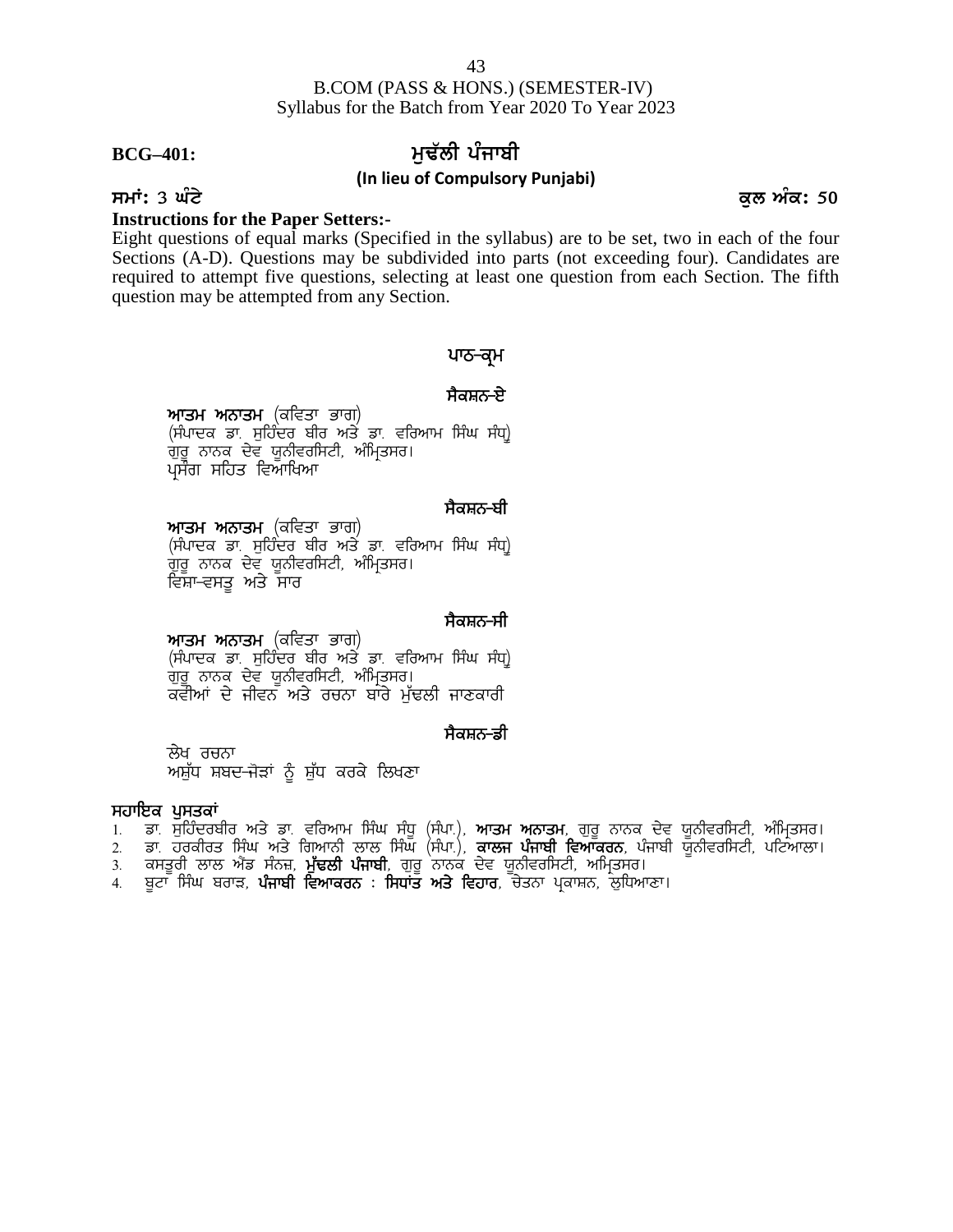### **BCG–401: Punjab History & Culture (From 1605 to 1849 A.D) (Special Paper in lieu of Punjabi compulsory)**

### **Time: 3 Hours Max. Marks : 50**

# **Instructions for the Paper Setters**

Eight questions of equal marks (Specified in the syllabus) are to be set, two in each of the four Sections (A-D). Questions may be subdivided into parts (not exceeding four). Candidates are required to attempt five questions, selecting at least one question from each Section. The fifth question may be attempted from any Section.

### **SECTION- A**

- 1. Politicization of Sikhism under Guru Hargobind.<br>2. Martydom of Guru Teg Bahadur
- **2.** Martydom of Guru Teg Bahadur

# **SECTION--B**

- **3.** Creation of Khalsa
- **4.** Khalsa and its impact on the Punjab

# **SECTION--C**

- **5.** Rise of Banda Bahadur and his achievements.
- **6.** Rise of Misls.

# **SECTION--D**

- **7.** Ranjit Singh's rise to power; Civil, Military and Land Revenue Administration.<br>**8.** Art and Architecture. Fair, Festivals and Folk Music in the Puniab during the
- **8.** Art and Architecture, Fair, Festivals and Folk Music in the Punjab during the medieval period.

### **Suggested Readings**

- 1. Chopra P.N., Puri, B.N., & Das, M.N.( 1974), *A Social, Cultural & Economic History of India.* Vol.II, Macmillan India Limited, New Delhi.
- 2. Grewal, J.S. (1994). *The Sikhs of the Punjab*, Cambridge University Press, New Delhi.
- 3. Singh, Fauja (1972). *A History of the Sikhs*, Vol. III, Patiala: Punjabi University.

4. Singh, Kushwant (2011). *A History of the Sikhs-* Vol. I (1469-1839). New Delhi:

Oxford University Press.

5. Singh,Kirpal (1990). *History and Culture of the Punjab*-Part II (Medieval Period). Patiala: Publication Bureau, Punjabi University.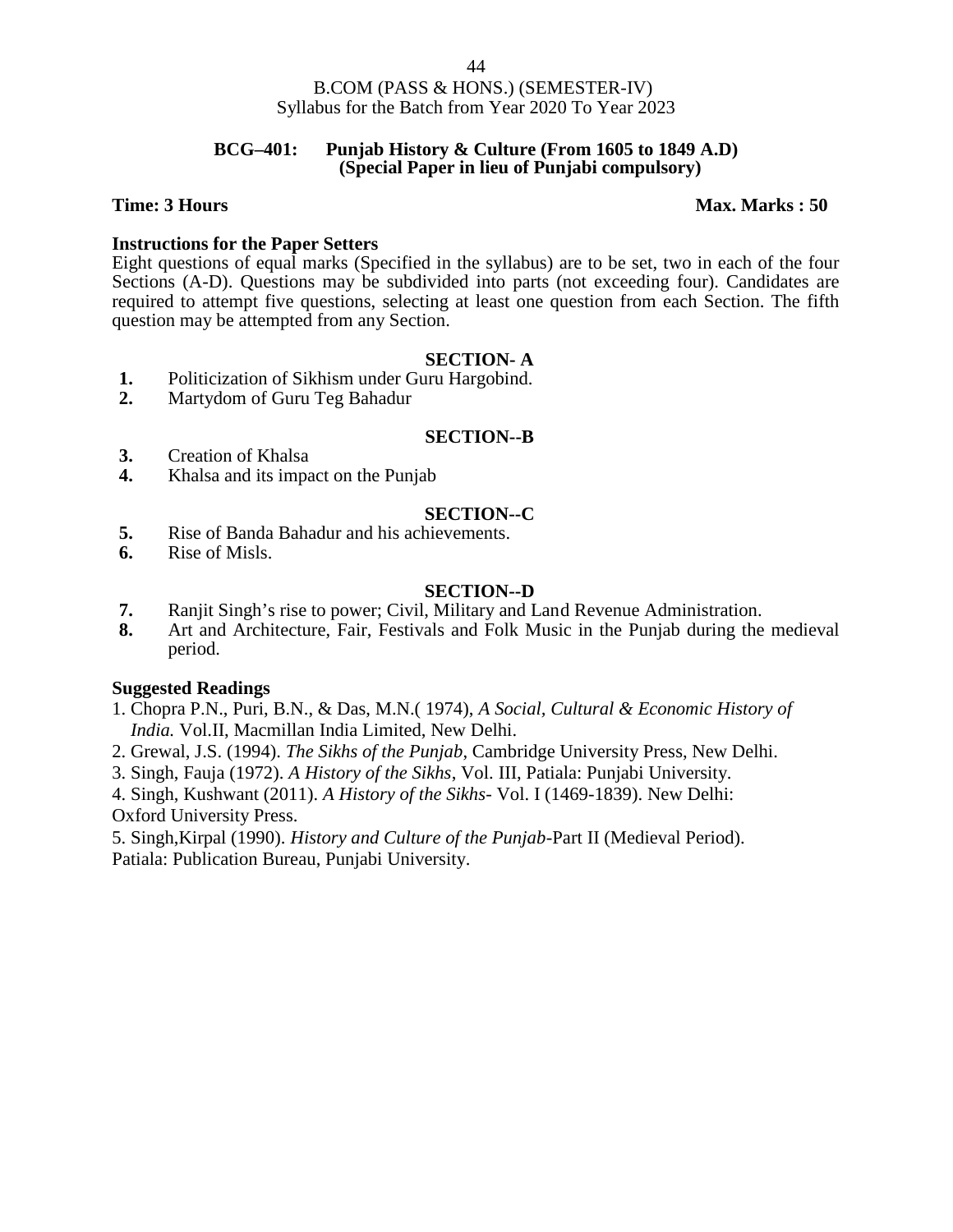# **BCG–403: Goods & Services Tax (GST)**

### **Time: 3 Hours Max. Marks: 50**

### **Instructions for the Paper Setters:-**

Eight questions of equal marks (Specified in the syllabus) are to be set, two in each of the four Sections (A-D). Questions may be subdivided into parts (not exceeding four). Candidates are required to attempt five questions, selecting at least one question from each Section. The fifth question may be attempted from any Section.

# **SECTION-A**

**GST Act 2017**: Overview, Constitutional aspects, Implementation, Lability of Tax Payer, GST Council, Brief Introduction to IGST, CGST, SGST and UGST. Levy and collection. **Exemptionfrom GST**: Introduction, Composition Scheme and remission of Tax.

### **SECTION-B**

**Registration**: Introduction, Registration Procedure, Special Persons, Amendments / Cancellation.

**Supply:** Concept, including composite supply, mixed supply, interstate supply, inra-state supply, supply in territorial waters, place and time of supply.

### **SECTION-C**

**Input Tax Credit**: Introduction, Tax Invoice Credit & Debit notes, e-way bill.

**Computation** of GST Liability and Payment including time, method of making payment, challan generation, CPIN, TDS &TCS. Reverse charge.

### **SECTION-D**

**Returns**: various returns to be filed by the assesses. **GST Portal**: Introduction , GST Eco-system, GST Suvidha Provider (GSP), Uploading Invoices

- 1. Taxmann: Taxmann's GST Manual 2017. Taxman, Publications (P) Ltd.
- 2. Datey V.S., Taxmann's GST Ready Reckoner Taxman, Publications (P) Ltd.
- 3. Gupta S.S., GST-How to meet your obligations 2017. Taxman, Publications (P) Ltd.
- 4. www.cbec.gov.in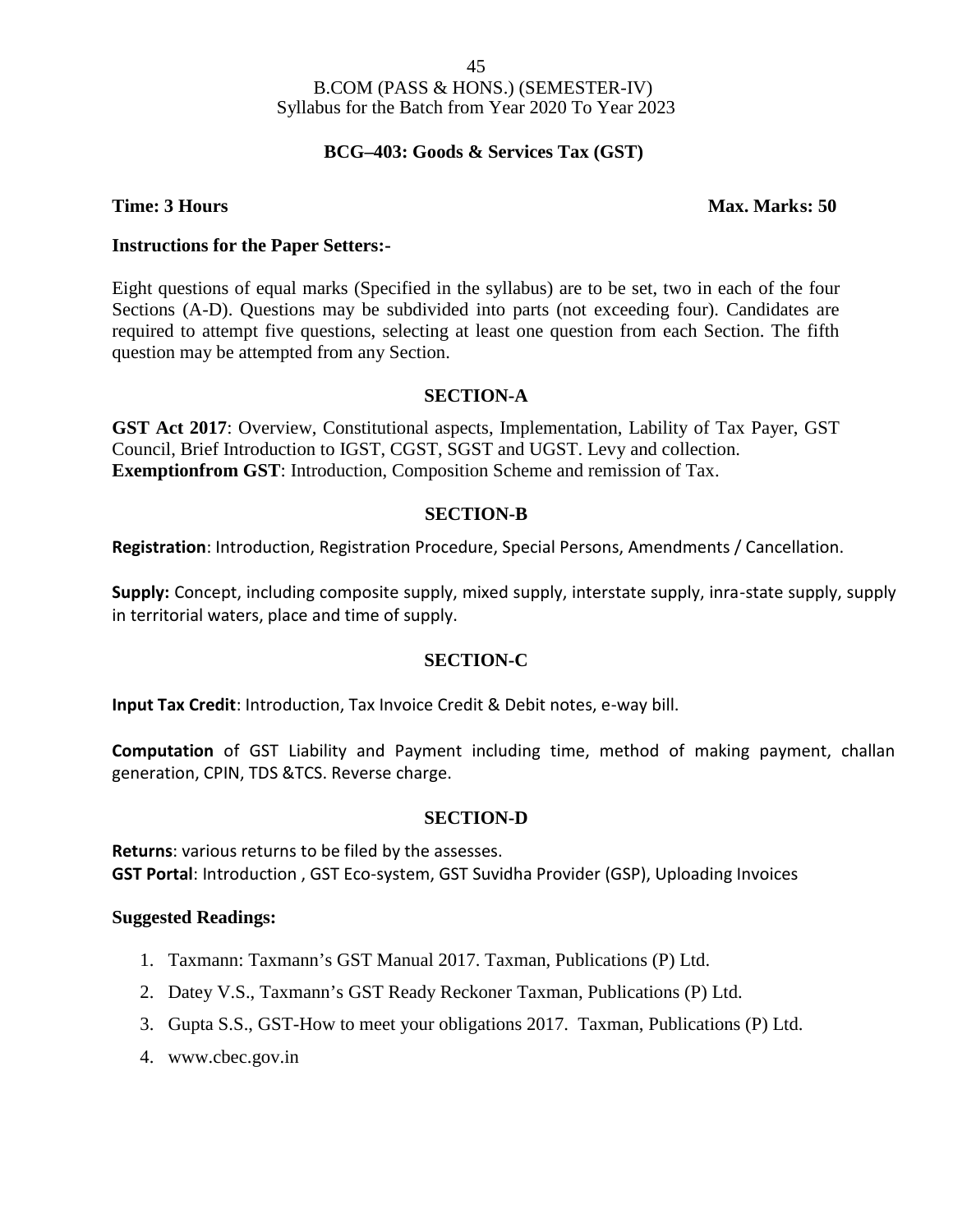### **BCG–404: INDUSTRIAL LAWS**

### **Time: 3 Hours Max. Marks: 50**

### **Instructions for the Paper Setters:-**

Eight questions of equal marks (Specified in the syllabus) are to be set, two in each of the four Sections (A-D). Questions may be subdivided into parts (not exceeding four). Candidates are required to attempt five questions, selecting at least one question from each Section. The fifth question may be attempted from any Section.

### **SECTION-A**

**THE FACTORIES ACT, 1948:** Importance, Definitions, Provisions of the Factories Act relating of Health, Safety and welfare of the workers Working hours of Adults and Young persons.

**TRADE UNIONS ACT, 1926**:Definition and Registration of trade unions Rights and liabilities of Registered Trade Unions.

### **SECTION-B**

**INDUSTRIAL DISPUTES ACT, 1947:** Meaning of Industrial Disputers, Authorities under the Industrial disputes Act, their duties and right, Strikes and lockouts, Lay off and retrenchment.

### **SECTION-C**

**EMPLOYEES' STATE INSURANCE ACT, 1948:** Constitution and Functions Employees state Insurance corporation, Standing committee and medical Benefit Council, Provisions relating to Contribution and benefits.

### **SECTION-D**

**WORKMEN'S COMPENSATION ACT**, **1923**: A brief study of the basic provisions of the act.

### **Suggested Readings:**

- 1. Padhi, P.K., "Labour and Industrial Laws", 2008, Prentice Hall of India Pvt Ltd, New Delhi.
- 2. Srivastava, S.C., "Industrial Relations and Labour Laws", 2009, Vikas Publications.
- 3. Shukla, R.K., "Industrial Relations and Labour Laws", 2006, New Royal Book Company.

### **Note: Latest edition of text book may be used.**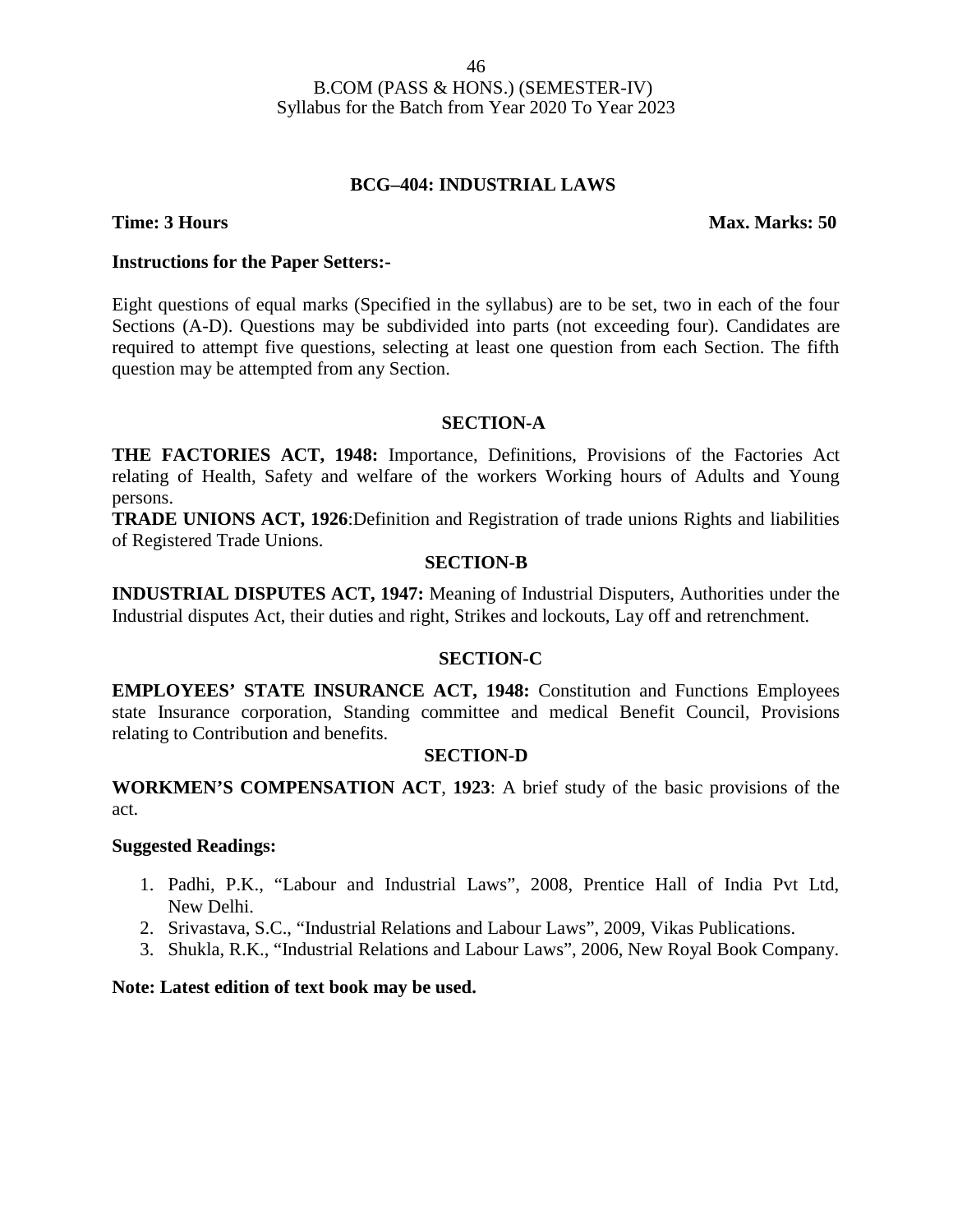# **BCG-405: PRINCIPLES AND PRACTICES OF BANKING AND INSURANCE**

### **Time: 3 Hours Max. Marks: 50**

### **Instructions for the Paper Setters:-**

Eight questions of equal marks (Specified in the syllabus) are to be set, two in each of the four Sections (A-D). Questions may be subdivided into parts (not exceeding four). Candidates are required to attempt five questions, selecting at least one question from each Section. The fifth question may be attempted from any Section.

### **SECTION-A**

**Banks**: Their types and functions, Management and organizational set up of commercial banks, Impact of Banking reforms on organizational structure of banks (with SBI as model), Management of deposits, Advances and loans in commercial banks. Central Bank-their role, objectives and functions Reserve Bank of India and its monetary policy since 1951. Present structure of commercial banking in India. State Bank of India.

### **SECTION-B**

**Reforms and Indian Banking**. Structure, Organisation and regulation of Indian Money Market and Capital Market. Introduction to mutual Funds. Introduction to merchant banking. Introduction to Asset Liability Management.

**E-Banking**. Electronic Transfer of Funds, Internet Banking. Financial Inclusion-Concept & Importance

### **SECTION-C**

**Insurance**: Concept, Principles and Its relevance in developing country like India. Attitude towards the insurance cover.

**Life Insurance**: Nature & use of Life Insurance – distinguishing characteristics of life insurance contracts

### **SECTION-D**

**Origin and growth of non-life insurance**: Salient features of insurance Act & IRDA Act. Features of some policies of life insurance & general insurance. Progress in privatization of insurance sector.

- 1. Neelam C Gulati, 'Banking and Insurance: Principles & Practices', Excel Books
- 2. Indian Institute of Banking and Finance, 'Principles and Practices of Banking, Mcmillan Education.
- 3. Jyotsna Bhatia and Nishwan Sethi, 'Elements of Banking and Insurance', PHI
- 4. S.S. Kundu, Principles of Insurance and Banking',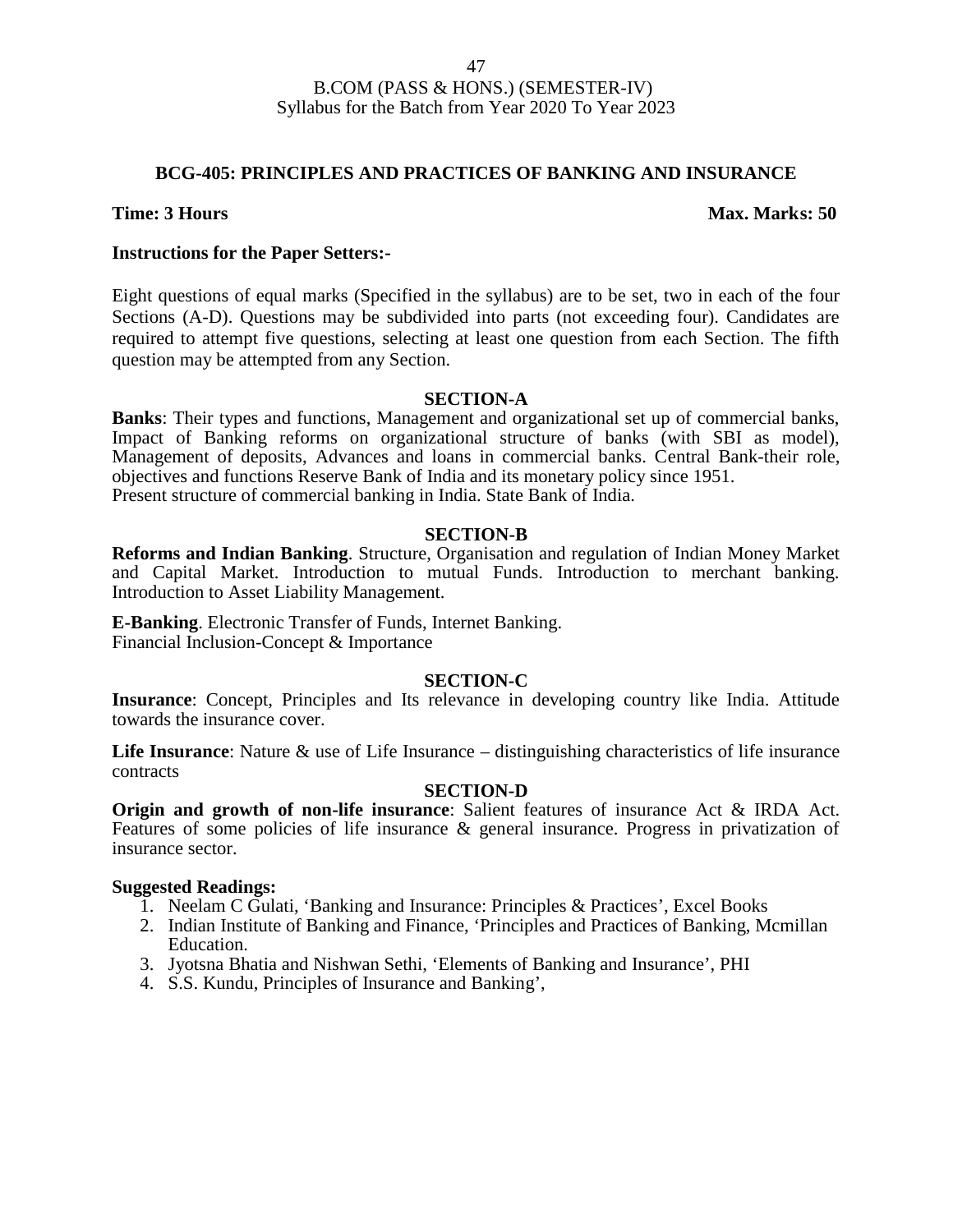# **BCG-406: COST ACCOUNTING**

**Time: 3 Hours Max. Marks: 50** 

**Instructions for the Paper Setters:-** Eight questions of equal marks (Specified in the syllabus) are to be set, two in each of the four Sections (A-D). Questions may be subdivided into parts (not exceeding four). Candidates are required to attempt five questions, selecting at least one question from each Section. The fifth question may be attempted from any Section.

### **Section-A**

Introduction: - Concept of Cost, Costing, Cost Accounting & Cost Accountancy, Limitations of Financial Accounting, Origin and Objectives of Cost Accounting, Advantages and Limitations of Cost Accounting, Difference between Financial and Cost Accounting, Cost Unit & Cost Centre, Elements of Cost, Material, Labour and other Expenses Classification of Cost, Types of Costs and Preparation of Cost Sheet.

### **Section-B**

Contract Costing- Meaning, Features and Rules regarding the calculation of Profits in case of complete and incomplete contracts alongwith the treatment of Work-in-progress.

Process Costing - Meaning, Features, Normal and Abnormal Loss/ Gains, Inter process profits and equivalent production.

### **Section-C**

Reconciliation of Cost & Financial accounts

Marginal Costing – Meaning and various concepts - Fixed Cost Variable Cost, Contribution, P/V Ratio, Break Event Point, Margin of Safety, Managerial Applications.

### **Section-D**

Standard Costing- Definition and Meaning of Various Concepts Advantages and Limitations of Standard Costing

Variance Analysis – Material, Labour and Overheads Variances only.

Budget and Budgetary Control- Definition, Meaning and objectives of Budgetary control Advantages and disadvantages of Budgetary Control, Types of Budget.

### **Suggested Readings:**

- 1. H.J. Wheldon : Cost Accounting & Costing Method
- 2. N.K. Prasad : Cost Accounting
- 3. Lall. B.M., and I,C Jain, "Cost Accounting: Principles and Practice", 1st edition (2010), Prentice Hall, Delhi
- 4. Khan, M .Y. and Jain P.K., "Cost accounting", 1st edition (2003), Tata McGraw Hill Jawahar Lal and Srivastatva "Cost Accounting", 4th edition (2008), Tata McGraw Hill Publishing Co., New Delhi
- 5. Horngren, C. T.; Datar, S.M.; Foster, G.M.; Rajan, M.V. and Ittner, C.D. "Cost Accounting", 13th edition (2009), Pearson , Delhi
- 6. Drury, Colin, "Management and cost accounting," 6th edition (2004), Thomson Learning
- 7. Saxena and Vashist, " Cost Accounting", Sultan Chand and Sons.

### **Latest Editions of the books must be referred to.**

**Note. There will be 50% numerical questions.**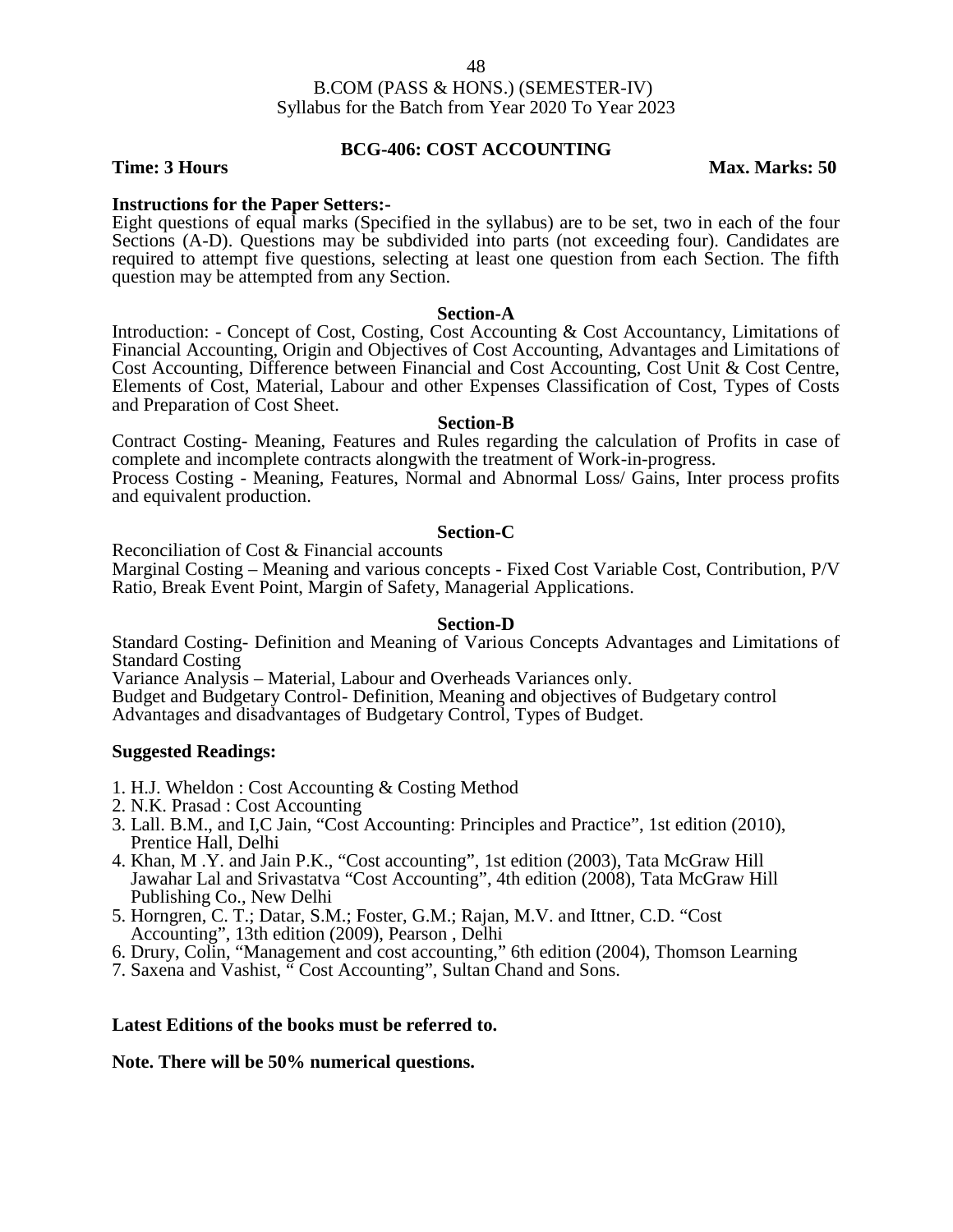49

B.COM (PASS & HONS.) (SEMESTER-IV) Syllabus for the Batch from Year 2020 To Year 2023

# **BGC–407: SEMINAR**

**Marks: 50**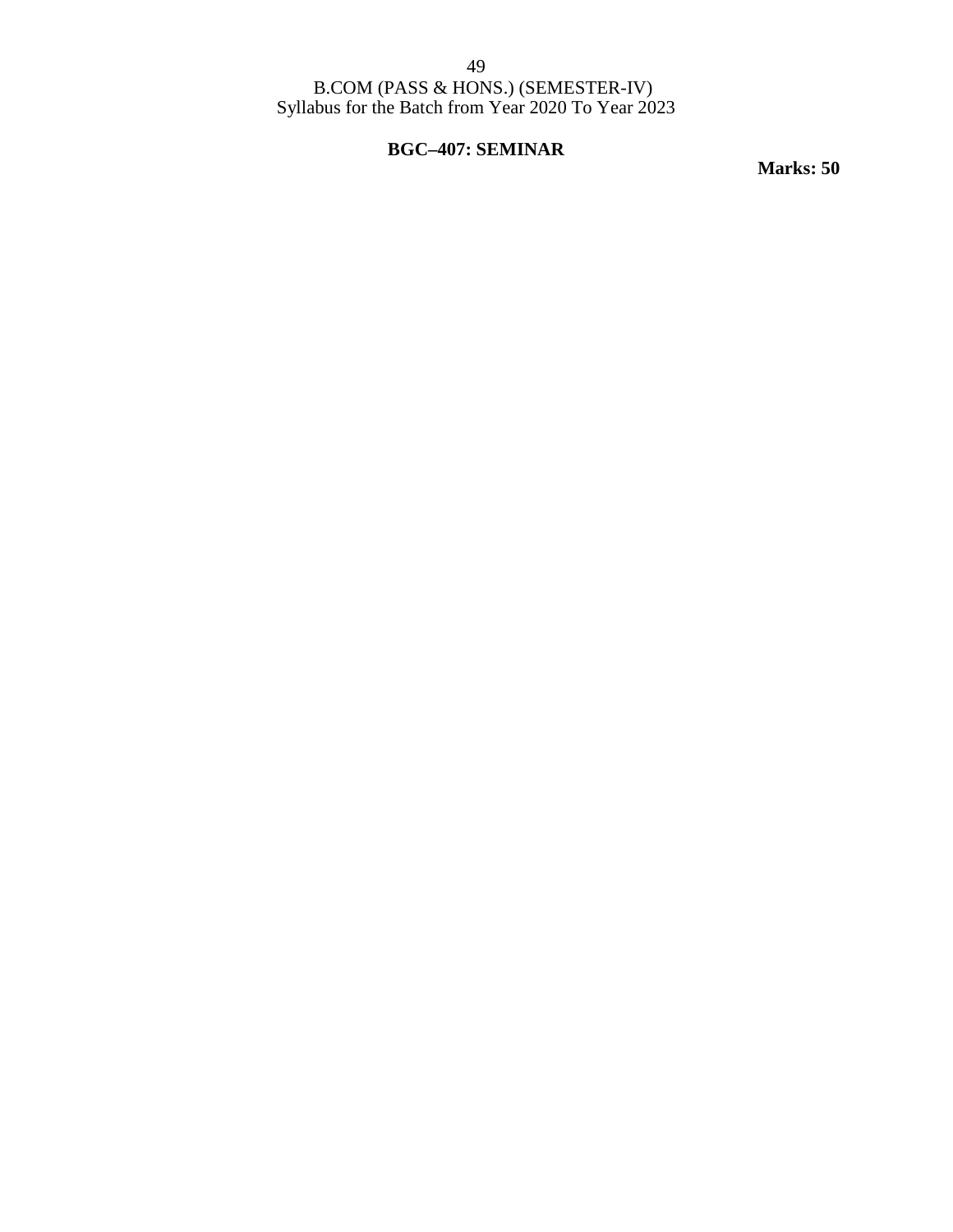# **ESL-221 : Environmental Studies (Compulsory Paper)**

### **Time: 3 Hrs. Max. Marks: 100**

### **Teaching Methodologies**

The Core Module Syllabus for Environmental Studies includes class room teaching and field work. The syllabus is divided into 8 Units [Unit-1 to Unit-VII] covering 45 lectures + 5 hours for field work [Unit-VIII]. The first 7 Units will cover 45 lectures which are class room based to enhance knowledge skills and attitude to environment. Unit-VIII comprises of 5 hours field work to be submitted by each candidate to the Teacher in-charge for evaluation latest by 15 December, 2020.

### **Exam Pattern: End Semester Examination- 75 marks Project Report/Field Study- 25 marks [based on submitted report] Total Marks- 100**

The structure of the question paper being:

**Part-A,** Short answer pattern with inbuilt choice – **25 marks** Attempt any five questions out of seven distributed equally from Unit-1 to Unit-VII. Each question carries 5 marks. Answer to each question should not exceed 2 pages.

**Part-B**, Essay type with inbuilt choice – **50 marks**

Attempt any five questions out of eight distributed equally from Unit-1 to Unit-VII. Each question carries 10 marks. Answer to each question should not exceed 5 pages.

### **Project Report / Internal Assessment:**

### **Part-C**, Field work – **25 marks [Field work equal to 5 lecture hours]**

The candidate will submit a hand written field work report showing photographs, sketches, observations, perspective of any topic related to Environment or Ecosystem. The exhaustive list for project report/area of study are given just for reference:

- 1. Visit to a local area to document environmental assets: River / Forest/ Grassland / Hill / Mountain / Water body / Pond / Lake / Solid Waste Disposal / Water Treatment Plant / Wastewater Treatment Facility etc.
- 2. Visit to a local polluted site Urban / Rural / Industrial / Agricultural
- 3. Study of common plants, insects, birds
- 4. Study of tree in your areas with their botanical names and soil types
- 5. Study of birds and their nesting habits
- 6. Study of local pond in terms of wastewater inflow and water quality
- 7. Study of industrial units in your area. Name of industry, type of industry, Size (Large, Medium or small scale)
- 8. Study of common disease in the village and basic data from community health centre
- 9. Adopt any five young plants and photograph its growth
- 10. Analyze the Total dissolved solids of ground water samples in your area.
- 11. Study of Particulate Matter ( $PM_{2.5}$  or  $PM_{10}$ ) data from Sameer website. Download from Play store.
- 12. Perspective on any field on Environmental Studies with secondary data taken from Central Pollution Control Board, State Pollution Control Board, State Science & Technology Council etc.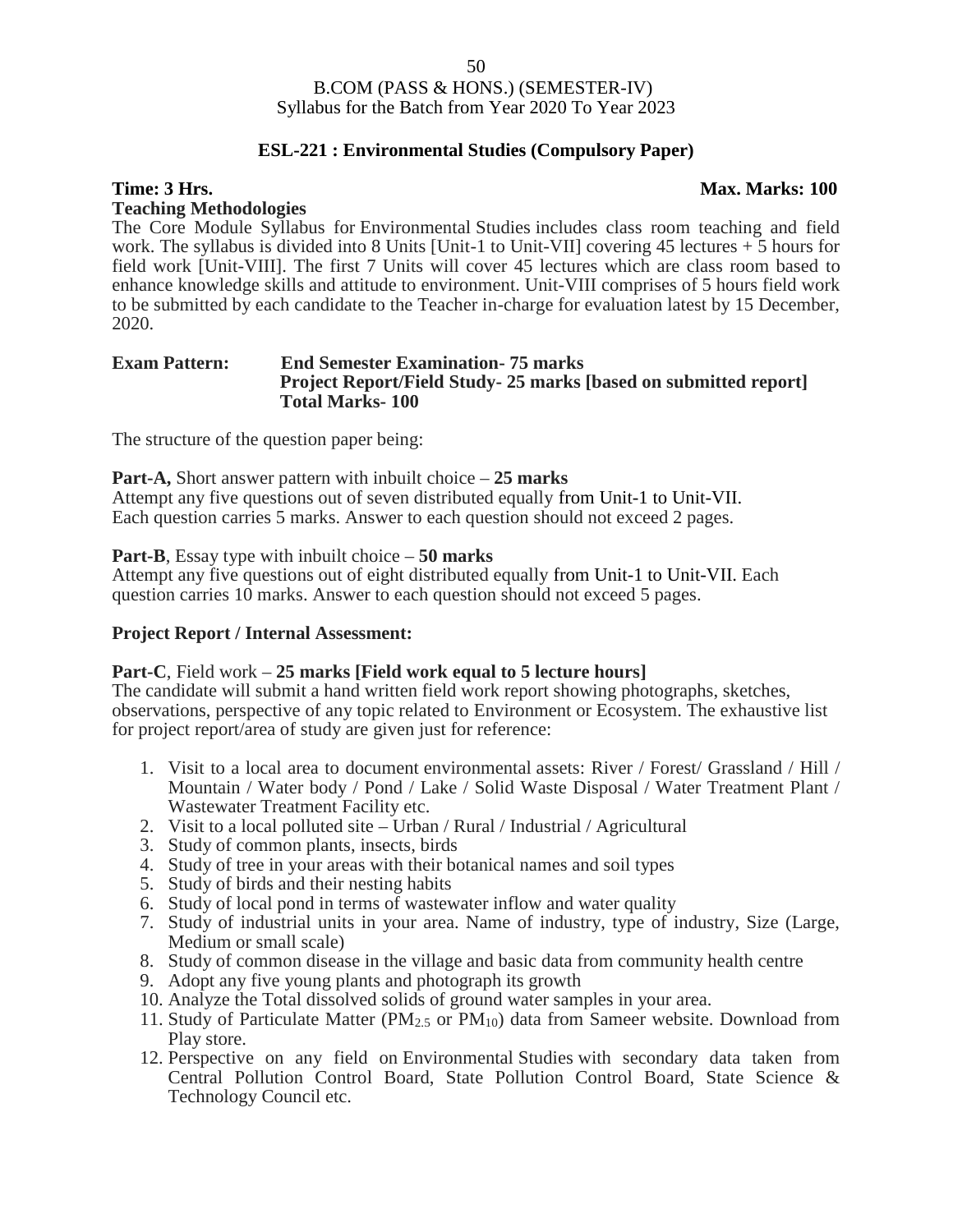### 51

### B.COM (PASS & HONS.) (SEMESTER-IV) Syllabus for the Batch from Year 2020 To Year 2023

# **Unit-I**

**The multidisciplinary nature of environmental studies**

Definition, scope and importance, Need for public awareness

**(2 lectures)**

# **Natural Resources: Renewable and non-renewable resources:**

Natural resources and associated problems.

(a) Forest resources: Use and over-exploitation, deforestation, case studies. Timber extraction, mining, dams and their effects on forests and tribal people.

**Unit-II**

- (b) Water resources: Use and over-utilization of surface and ground water, floods, drought, conflicts over water, dams-benefits and problems.
- (c) Mineral resources: Use and exploitation, environmental effects of extracting and using mineral resources, case studies.
- (d) Food resources: World food problems, changes caused by agriculture and overgrazing, effects of modern agriculture, fertilizer-pesticide problems, water logging, salinity, case studies.
- (e) Energy resources: Growing energy needs, renewable and non-renewable energy sources, use of alternate energy sources, case studies.
- (f) Land resources: Land as a resource, land degradation, man induced landslides, soil erosion and desertification.
	- Role of an individual in conservation of natural resources.
	- Equitable use of resources for sustainable lifestyles.

**(8 Lectures)**

### **Unit-III**

### **Ecosystems**

- Concept of an ecosystem
- Structure and function of an ecosystem
- Producers, consumers and decomposers
- Energy flow in the ecosystem
- Ecological succession
- Food chains, food webs and ecological pyramids
- Introduction, types, characteristic features, structure and function of the following ecosystem: Forest ecosystem, Grassland ecosystem, Desert ecosystem, Aquatic ecosystems (ponds, streams, lakes, rivers, ocean estuaries)

### **(6 Lectures)**

### **Unit-IV**

### **Biodiversity and its conservation**

- Introduction Definition: genetic, species and ecosystem diversity
- Biogeographical classification of India
- Value of biodiversity: consumptive use, productive use, social, ethical aesthetic and option values
- Biodiversity at global, national and local levels
- India as a mega-diversity nation
- Hot-spots of biodiversity
- Threats to biodiversity: habitat loss, poaching of wildlife, man wildlife conflicts
- Endangered and endemic species of India
- Conservation of biodiversity: In-situ and Ex-situ conservation of biodiversity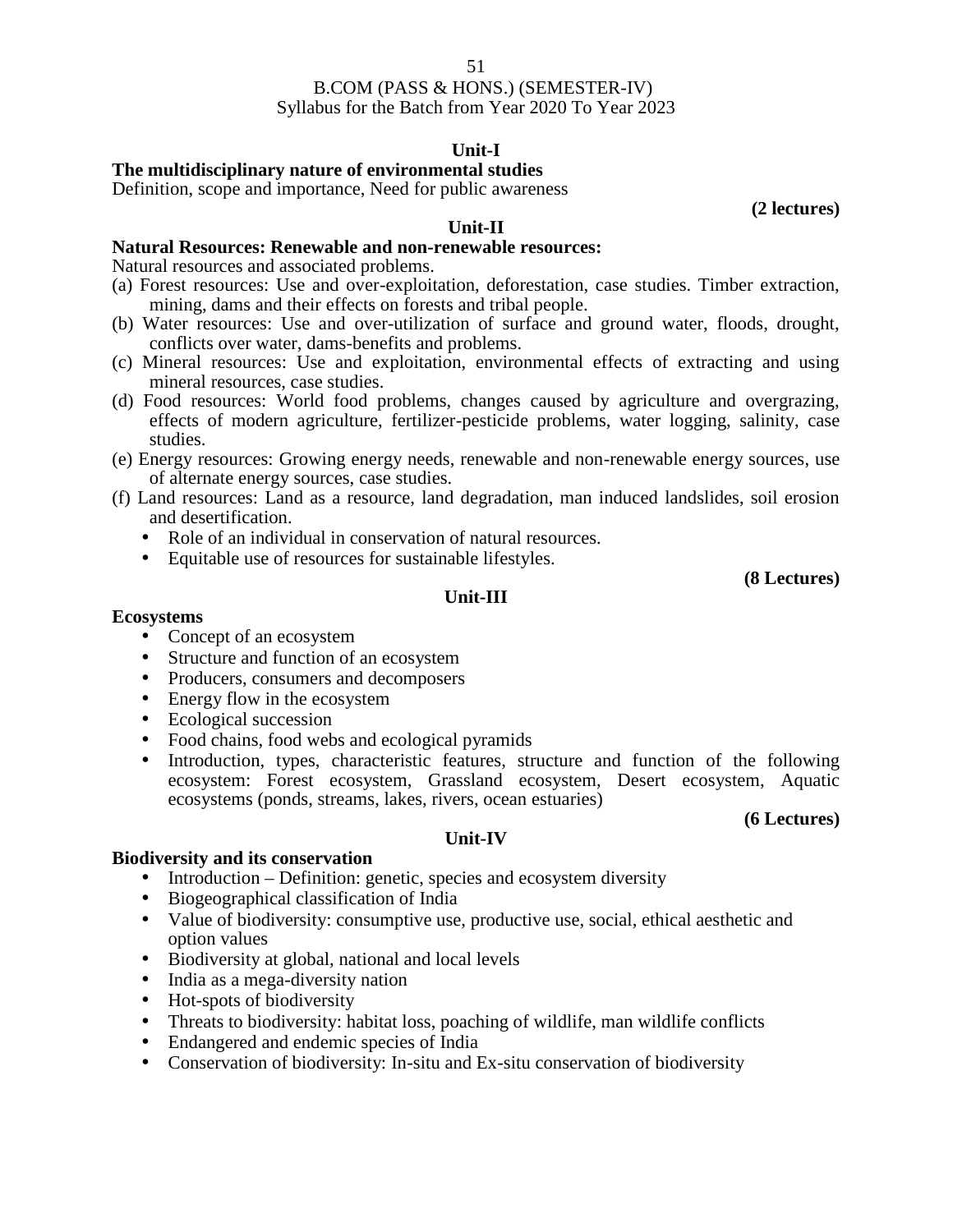**(8 Lectures)**

# **Unit-V**

# **Environmental Pollution**

**Definition** 

- Causes, effects and control measures of Air pollution, Water pollution, Soil pollution, Marine pollution, Noise pollution, Thermal pollution, Nuclear pollution
- Solid waste management: Causes, effects and control measures of urban and industrial wastes.
- Role of an individual in prevention of pollution
- Pollution case studies
- Disaster management: floods, earthquake, cyclone and landslides

**(8 Lectures)**

# **Unit-VI**

# **Social Issues and the Environment**

- From unsustainable to sustainable development
- Urban problems and related to energy
- Water conservation, rain water harvesting, watershed management
- Resettlement and rehabilitation of people; its problems and concerns. Case studies.
- Environmental ethics: Issues and possible solutions
- Climate change, global warming, acid rain, ozone layer depletion, nuclear accidents and holocaust. Case studies.
- Wasteland reclamation
- Consumerism and waste products
- Environmental Protection Act, 1986
- Air (Prevention and Control of Pollution) Act, 1981
- Water (Prevention and control of Pollution) Act, 1974
- Wildlife Protection Act
- Forest Conservation Act
- Issues involved in enforcement of environmental legislation
- Public awareness

# **Unit-VII**

# **Human Population and the Environment**

- Population growth, variation among nations
- Population explosion Family Welfare Programmes
- Environment and human health
- Human Rights
- Value Education
- HIV / AIDS
- Women and Child Welfare
- Role of Information Technology in Environment and Human Health
- Case Studies

# **(7 Lectures)**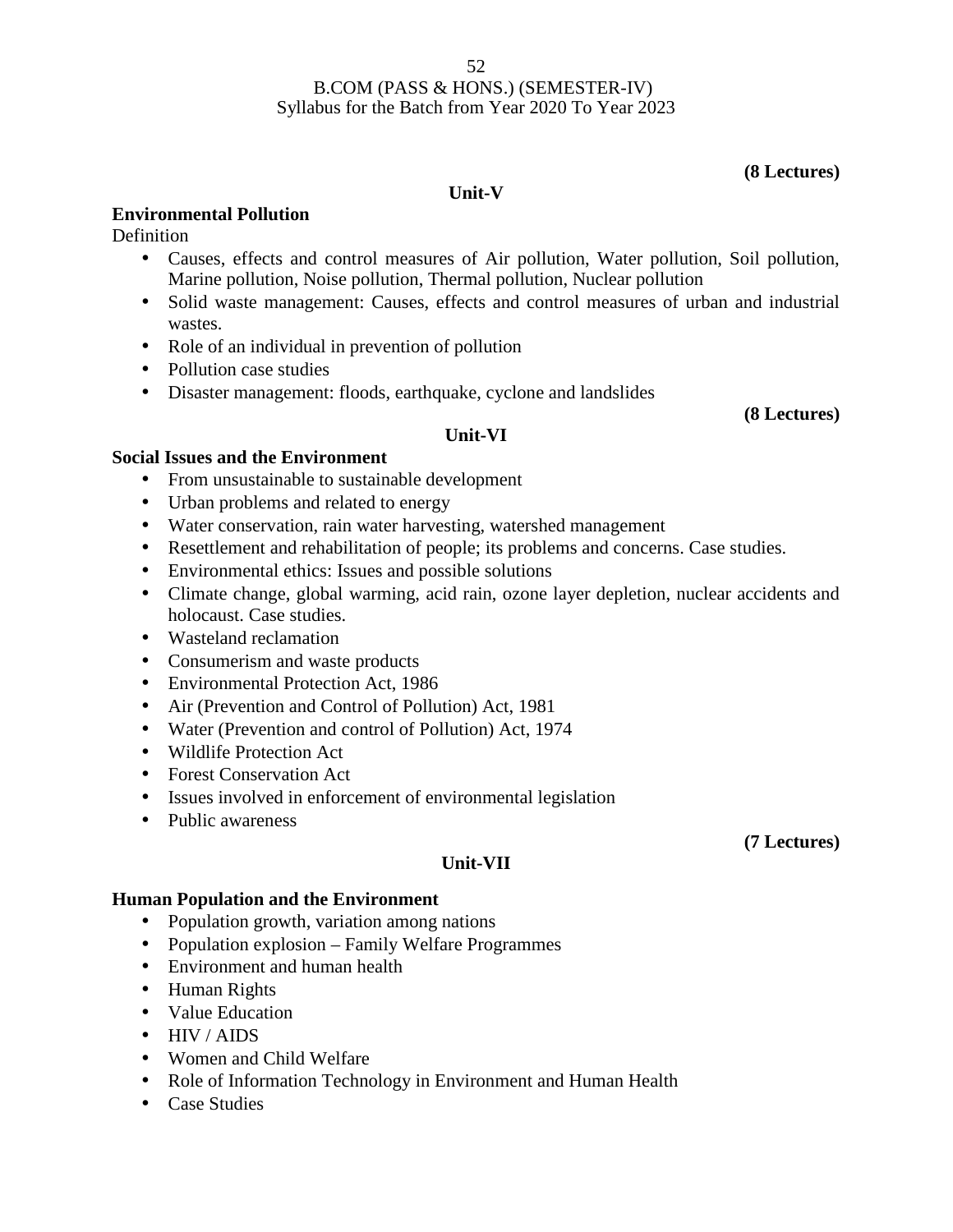### 53

# B.COM (PASS & HONS.) (SEMESTER-IV) Syllabus for the Batch from Year 2020 To Year 2023

**(6 Lectures)**

### **Unit-VIII**

# **Field Work**

- Visit to a local area to document environmental assets river/forest/grassland/hill/mountain
- Visit to a local polluted site Urban / Rural / Industrial / Agricultural
- Study of common plants, insects, birds
- Study of simple ecosystems-pond, river, hill slopes, etc

# **(Field work equal to 5 lecture hours)**

# **ADVISORY FOR PUSHPA GUJRAL SCIENCE CITY, KAPURTHALA :**

The Under Graduate students studying Environmental Studies (Compulsory Paper for All UG College Courses) may be taken to Pushpa Gujral Science City, Kapurthala in lieu of Field study report of 25 marks.

Although students will submit a hand written reports with pictures/ graphs/ tables related to biodiversity, ecology, health, biotechnology, energy, water etc. in about 10 pages to the teacher in-charge.

Above advisory is issued to promote scientific temperament in undergraduate classes and is optional. Further, the report will only be considered if there will be a minimum strength of 25 students along with deputed teacher by the college**.**

# **References:**

- 1. Bharucha, E. 2005. Textbook of Environmental Studies, Universities Press, Hyderabad.
- 2. Down to Earth, Centre for Science and Environment, New Delhi.
- 3. Heywood, V.H. & Waston, R.T. 1995. Global Biodiversity Assessment, Cambridge House, Delhi.
- 4. Joseph, K. & Nagendran, R. 2004. Essentials of Environmental Studies, Pearson Education (Singapore) Pte. Ltd., Delhi.
- 5. Kaushik, A. & Kaushik, C.P. 2004. Perspective in Environmental Studies, New Age International (P) Ltd, New Delhi.
- 6. Rajagopalan, R. 2011. Environmental Studies from Crisis to Cure. Oxford University Press, New Delhi.
- 7. Sharma, J. P., Sharma. N.K. & Yadav, N.S. 2005. Comprehensive Environmental Studies, Laxmi Publications, New Delhi.
- 8. Sharma, P. D. 2009. Ecology and Environment, Rastogi Publications, Meerut.
- 9. State of India's Environment 2018 by Centre for Sciences and Environment, New Delhi
- 10. Subramanian, V. 2002. A Text Book in Environmental Sciences, Narosa Publishing House, New Delhi.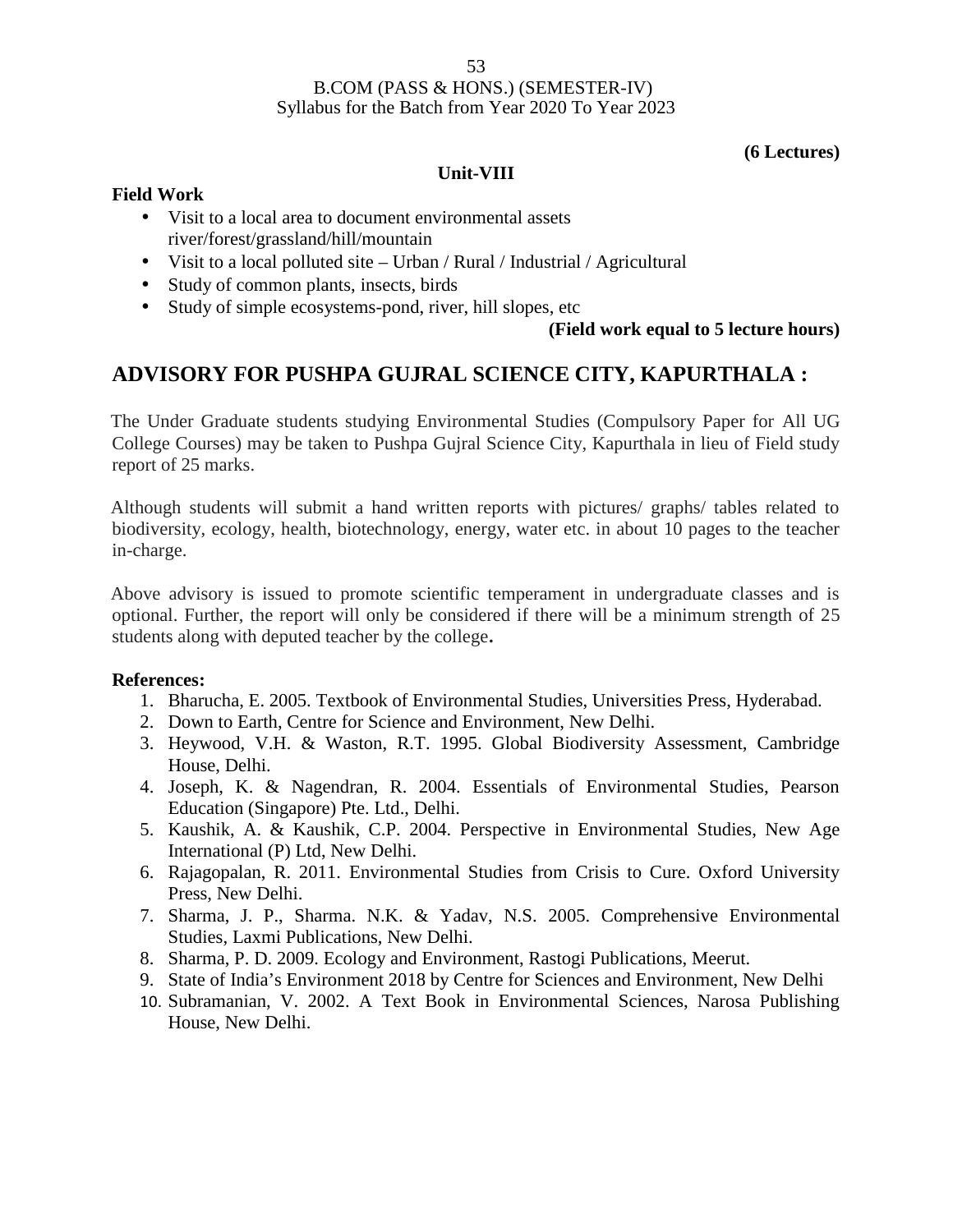# **BCG–501: ENGLISH COMPULSORY**

### **Time: 3 Hours Max. Marks: 50**

### **Instructions for the Paper Setters:-**

Eight questions of equal marks (Specified in the syllabus) are to be set, two in each of the four Sections (A-D). Questions may be subdivided into parts (not exceeding four). Candidates are required to attempt five questions, selecting at least one question from each Section. The fifth question may be attempted from any Section.

### **Texts Prescribed:**

1. *All My Sons* by Arthur Miller 2. *Poems of Nature and Culture,* Guru Nanak Dev University, Amritsar *Poems of Nature and Culture* William Wordsworth: "The World is Too Much with Us" Gordon Lord Byron: "She Walks in Beauty" P.B. Shelly: "Ozymandias" Alfred Lord Tennyson: "In Memoriam" Robert Browning: "Meeting at Night" Mathew Arnold: "Dover Beach" W.B. Yeats: "Words" Wilfred Owen: "Strange Meeting" Robert Graves: "The Portrait" W.H. Auden: "The Unknown Citizen" Dylan Thomas: "Do not Go Gentle into That Good Night" Ted Hughes: "The Thought-Fox" Sylvia Plath: "Mirror" Seamus Heaney: "Honeymoon Flight" Rabindranath Tagore: "False Religion" Nissim Ezekiel: "Night of Scorpion"

3. Formal letter and application writing, Resume Writing, Business Writing and Report writing

### **The syllabus is divided into four sections as mentioned below:**

Section A- *All My Sons* by Arthur Miller the whole text. Section B- Poems of Nature and Culture Guru Nanak University, Amritsar. Section C- Formal Letter and Application Writing. Section D- Business Writing and Report Writing, Resume Writing **Instructions for the paper-setter and distribution of marks: The question paper will consist of four sections and distribution of marks will be as under: The question paper will be divided into four sections:**

### **SECTION–A**

Section A will consist of two questions. Question one will consist of three short answer questions and the students are required to attempt any two. Each question will carry 4 marks.  $(2X4=8)$ . Total weightage of this section is 15 marks.

Question two, an essay type question with internal choice will be set. It will carry 7 marks.  $(1X7=7)$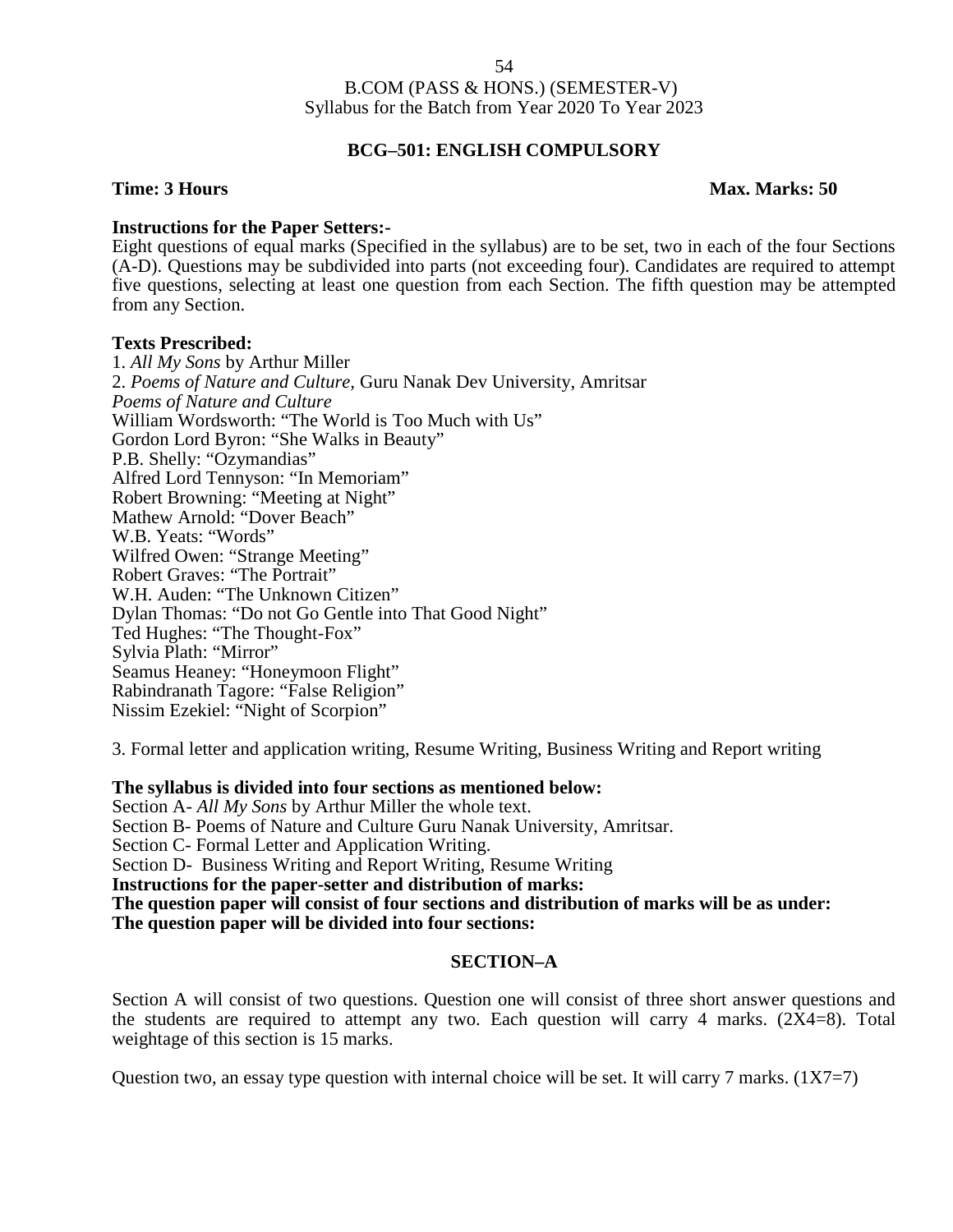### **SECTION–B**

Three short answer type questions based on the central idea, theme, tone or style etc. of the prescribed poems will be set. The students are required to attempt any two. Each question carries three marks.  $(2x3=6)$  One question with internal choice requiring the students to explain a stanza with reference to the context will be set. (1x4=4) It carries four marks. One essay- type question with internal choice from the poems prescribed will be set. It carries five marks.  $(1x5=5)$ . Total weighage of this section is 15 marks.

### **SECTION–C**

Two questions will be set in this section. One question will be set on Formal Letter Writing. It carries five marks. Another question on Application Writing will be set. It also carries five marks. (5+5=10)

### **SECTION–D**

Two questions will be set in this section. One question will be on Resume Writing/ Business Writing. It carries five marks. Another question based on ReportWriting will be set. It carries five marks.  $(5+5=10)$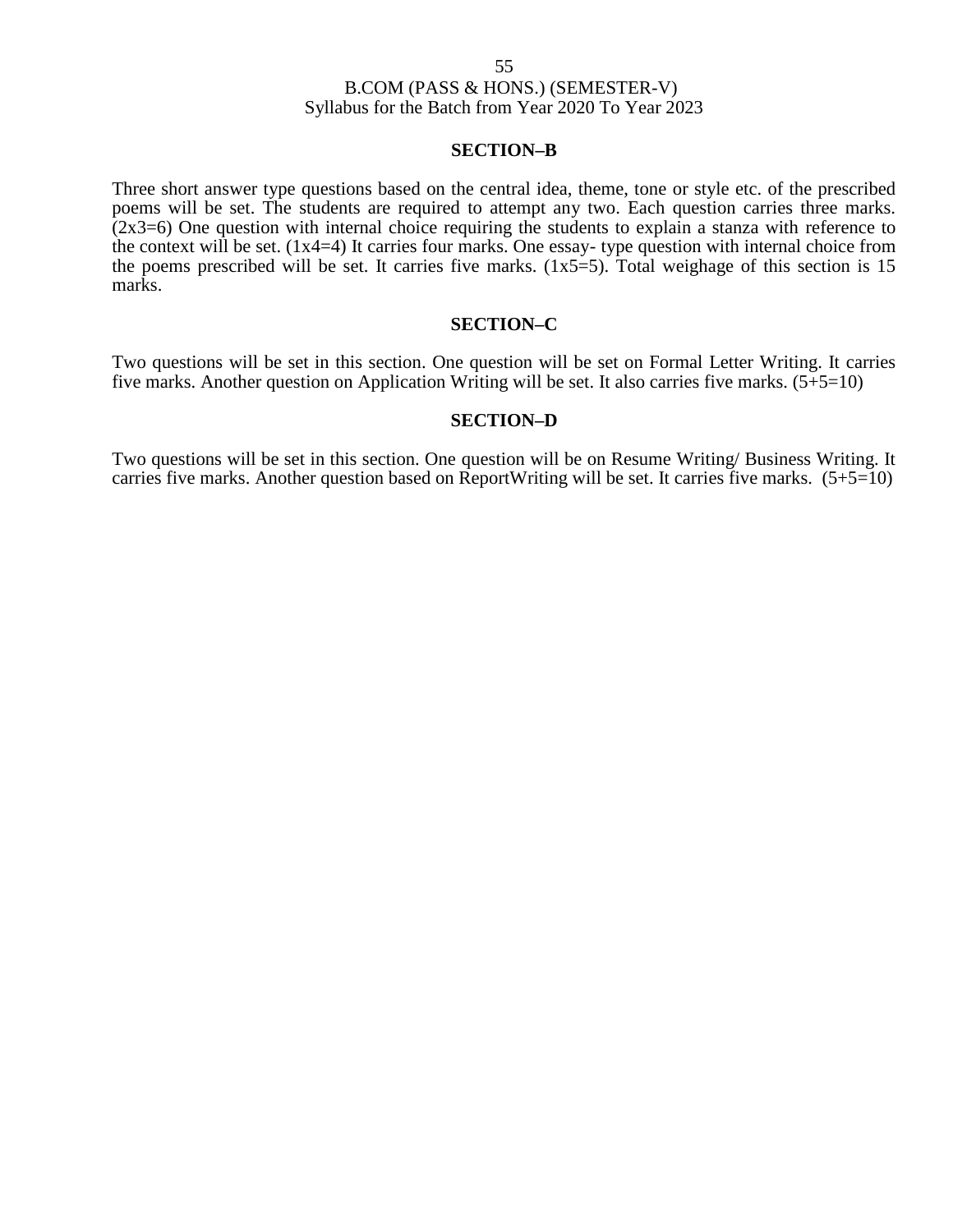### **Instructions for the Paper Setters:-**

Eight questions of equal marks (Specified in the syllabus) are to be set, two in each of the four Sections (A-D). Questions may be subdivided into parts (not exceeding four). Candidates are required to attempt five questions, selecting at least one question from each Section. The fifth question may be attempted from any Section. d in the syllabus) are to be set, two in each c<br>led into parts (not exceeding four). Candidates a<br>one question from each Section. The fifth questi<br>ਪਾਠ–ਕ੍ਰਮ ਅਤੇ ਪਾਠ–ਪੁਸਤਕਾਂ<br>ਸੈਕਸ਼ਨ - ਏ

# **ਸੈਕਸ਼ਨ - ਏ**

# ਚੋਣਵੀਆਂ ਪੰਜਾਬੀ ਕਹਾਣੀਆਂ

to attempt nve questions, selecting at least one question from each Section. The fifth question may be<br>attempted from any Section.<br>**ਪਾਠ-ਕ੍ਰਮ ਅਤੇ ਪਾਠ-ਪੁਸਤਕਾਂ ਸੈਕਸ਼ਨ - ਏ**<br>(ਸੋਪਾ. ਡਾ. ਰਮਿੰਦਰ ਕੋਰ, ਪਬਲੀਕੇਸ਼ਨ ਬਿਊਰੋ, ਗੁਰੂ ਨਾਨਕ ਦੇ (ਵਿਸ਼ਾ ਵਸਤੂ ∕ਸਾਰ ∕ਕਹਾਣੀ ਕਲਾ)

# **ਸੈਕਸ਼ਨ - ਬੀ**

ਚੋਣਵੀਆਂ ਪੰਜਾਬੀ ਕਹਾਣੀਆਂ<br>(ਸੰਪਾ ਡਾ. ਰਮਿੰਦਰ ਕੌਰ, ਪਬਲੀਕੇਸ਼ਨ ਬਿਊਰੋ, ਗੁਰੂ ਨਾਨਕ ਦੇਵ ਯੂਨੀਵਰਸਿਟੀ, ਅਮ੍ਰਿਤਸਰ, 2018)<br>(ਵਿਸ਼ਾ ਵਸਤੂ.⁄ਸਾਰ.⁄ਕਹਾਣੀ ਕਲਾ)<br>**ਬੇਕਸ਼ਨ - ਬੀ**<br>ਚਿਤਰਨ)<br>ਚਿਤਰਨ) ਚਿਤਰਨ) (ਵਿਸ਼ਾ ਵਸਤੂ<sub>৴</sub>ਸਾਰ<sub>৴</sub>ਕਹਾਣੀ ਕਲਾ)<br>**ਏਹੁ ਹਮਾਰਾ ਜੀਵਣਾ** (ਨਾਵਲ) : ਦਲੀਪ ਕੌਰ ਟਿਵਾਣਾ (ਲੇਖਕ ਦਾ ਜ<br>ਚਿਤਰਨ)<br>(ੳ) ਲਗਪਗ 200 ਸ਼ਬਦਾਂ ਵਿਚ ਪੈਰ੍ਹਾ ਰਚਨਾ<br>(ਅ) ਸਰਲ ਅੰਗਰੇਜ਼ੀ ਪੈਰ੍ਹੇ ਦਾ ਪੰਜਾਬੀ ਵਿਚ ਅਨੁਵਾਦ<br>ਸੈਕਸ਼ਨ - ਡੀ<br>ਸੈਅਨਾਨਸਨ :

**ਸੈਕਸ਼ਨ - ਸੀ**

- (**ੳ**) ਲਗਪਗ 200 ਸ਼ਬਦਾਂ ਵਿਚ ਪੈਰ੍ਹਾ ਰਚਨਾ<br>(ਅ) ਸਰਲ ਅੰਗਰੇਜ਼ੀ ਪੈਰ੍ਹੇ ਦਾ ਪੰਜਾਬੀ ਵਿਚ ਅ<br>ਵਿਆਕਰਨ :<br>(ੳ) ਪੰਜਾਬੀ ਧੁਨੀ ਵਿਉਂਤ<br>(ਅ) ਵਾਕਾਤਮਕ ਜੁਗਤਾਂ : ਮੇਲ ਤੇ ਅਧਿਕਾਰ<br>(ੲ) ਕਾਰਕ ਤੇ ਕਾਰਕੀ ਸੰਬੰਧ
- (ੳ) ਲਗਪਗ 200 ਸ਼ਬਦਾਂ ਵਿਚ ਪੈਰ੍ਹਾ ਰਚਨਾ<br>(ਅ) ਸਰਲ ਅੰਗਰੇਜ਼ੀ ਪੈਰ੍ਹੇ ਦਾ ਪੰਜਾਬੀ ਵਿਚ ਅਨੁਵਾਦ<br>ਵਿਆਕਰਨ :<br>(ੳ) ਪੰਜਾਬੀ ਧੁਨੀ ਵਿਉਂਤ<br>(ਅ) ਵਾਕਾਤਮਕ ਜੁਗਤਾਂ : ਮੇਲ ਤੇ ਅਧਿਕਾਰ<br>(ੲ) ਕਾਰਕ ਤੇ ਕਾਰਕੀ ਸੰਬੰਧ (ਚ) ਲਗਪਗ 200 ਸ਼ਬਦਾ ਵਿਚ ਪਰ੍ਹਾ ਰਚਨਾ<br>(ਅ) ਸਰਲ ਅੰਗਰੇਜ਼ੀ ਪੈਰ੍ਹੇ ਦਾ ਪੰਜਾਬੀ ਵਿਚ ਅਨੁਵ<br>ਵਿਆਕਰਨ :<br>(ੳ) ਪੰਜਾਬੀ ਧੁਨੀ ਵਿਉਂਤ<br>(ਅ) ਵਾਕਾਤਮਕ ਜੁਗਤਾਂ : ਮੇਲ ਤੇ ਅਧਿਕਾਰ<br>(ੲ) ਕਾਰਕ ਤੇ ਕਾਰਕੀ ਸੰਬੰਧ<br>ਸਹਾਇਕ ਪਸਤਕਾਂ

**ਸੈਕਸ਼ਨ - ਡੀ**

- **ਵਿਆਕਰਨ :**<br>(ੳ) ਪੰਜਾਬੀ ਧੁਨੀ ਵਿਉਂਤ
- 
- 

- (ਜ)<br>**ਵਿਆਕਰਨ :**<br>(ੳ) ਪੰਜਾਬੀ ਧੁਨੀ ਵਿਉਂਤ<br>(ਅ) ਵਾਕਾਤਮਕ ਜੁਗਤਾਂ : ਮੇਲ ਤੇ<br>(ੲ) ਕਾਰਕ ਤੇ ਕਾਰਕੀ ਸੰਬੰਧ<br>ਸਹਾਇਕ ਪੁਸਤਕਾਂ<br>1. ਬਲਦੇਵ ਸਿੰਘ ਧਾਲੀਵਾਲ, **ਪੰਜਾਬੀ**<br>2. ਡਾ. ਰਮਿੰਦਰ ਕੌਰ, ਪੰਜਾਬੀ ਕਹਾਣ
- (ਅ) ਵਾਕਾਤਮਕ ਜੁਗਤਾਂ : ਮੇਲ ਤੇ ਅਧਿਕਾਰ<br>(ੲ) ਕਾਰਕ ਤੇ ਕਾਰਕੀ ਸੰਬੰਧ<br>1. ਬਲਦੇਵ ਸਿੰਘ ਧਾਲੀਵਾਲ, **ਪੰਜਾਬੀ ਕਹਾਣੀ ਦਾ ਇਤਿਹਾਸ**, ਪੰਜਾਬੀ ਅਕਾਦਮੀ, ਦਿੱਲੀ।<br>2. ਡਾ. ਰਮਿੰਦਰ ਕੌਰ, **ਪੰਜਾਬੀ ਕਹਾਣੀ ਦੀ ਸ਼ਾਹਰਾਹ** (ਭੂਮਿਕਾ), ਰਵੀ ਸਾਹਿਤ ਪ੍ਰਕਾਸ਼ਨ, ਅੰਮ੍ਰਿਤਸਰ।
- ਵਿਆਕਰਨ .<br>(ੳ) ਪੰਜਾਬੀ ਧੁਨੀ ਵਿਉਂਤ<br>(ਅ) ਵਾਕਾਤਮਕ ਜੁਗਤਾਂ : ਮੇਲ ਤੇ ਅਧਿਕਾਰ<br>(ੲ) ਕਾਰਕ ਤੇ ਕਾਰਕੀ ਸੰਬੰਧ<br>1. ਬਲਦੇਵ ਸਿੰਘ ਧਾਲੀਵਾਲ, **ਪੰਜਾਬੀ ਕਹਾਣੀ ਦਾ ਇਤਿਹਾਸ**, ਪੰਜਾਬੀ ਅਕਾਦਮੀ, ਦਿੱਲੀ।<br>2. ਡਾ. ਰਮਿੰਦਰ ਕੌਰ, **ਪੰਜਾਬੀ ਕਹਾਣੀ ਦੀ ਸ਼ਾਹਰਾਹ** (ਭੂਮਿਕਾ), ਰਵੀ ੱਨ) ਵਾਕਾਤਮਕ ਜੁਗਤਾਂ : ਮੇਲ ਤੇ ਅਧਿਕਾਰ<br>(ੲ) ਵਾਕਾਤਮਕ ਜੁਗਤਾਂ : ਮੇਲ ਤੇ ਅਧਿਕਾਰ<br>1. ਬਲਦੇਵ ਸਿੰਘ ਧਾਲੀਵਾਲ, **ਪੰਜਾਬੀ ਕਹਾਣੀ ਦਾ ਇਤਿਹਾਸ**, ਪੰਜਾਬੀ ਅਕਾਦਮੀ, ਦਿੱਲੀ।<br>1. ਬਲਦੇਵ ਸਿੰਘ ਧਾਲੀਵਾਲ, **ਪੰਜਾਬੀ ਕਹਾਣੀ ਦਾ ਇਤਿਹਾਸ**, ਪੰਜਾਬੀ ਅਕਾਦਮੀ, ਦਿੱਲੀ।<br>2. ਡਾ. ਰ 4H pqjwirdhF f; zx, **dbhg e "o fNtkDk dh rbg u /sBk**, g zikph okJhNo} e'nkgo /fNt 1. ਬਲਦੇਵ ਸਿੰਘ ਧਾਲੀਵਾਲ, **ਪੰਜਾਬੀ ਕਹਾਣੀ ਦਾ ਇਤਿਹਾਸ**, ਪੰਜਾਬੀ ਅਕਾਦਮੀ, ਦਿੱਲੀ।<br>2. ਡਾ. ਰਮਿੰਦਰ ਕੋਰ, **ਪੰਜਾਬੀ ਕਹਾਣੀ ਦੀ ਸ਼ਾਹਰਾਹ** (ਭੂਮਿਕਾ), ਰਵੀ ਸਾਹਿਤ ਪ੍ਰਕਾਸ਼ਨ, ਅੰਮ੍ਰਿਤਸਰ।<br>3. ਜੋਗਿੰਦਰ ਸਿੰਘ ਰਾਹੀ, ਰਮਿੰਦਰ ਕੋਰ, **ਪੰਜਾਬੀ ਕਹਾਣੀ ਦਾ ਸਫ਼ਰ ਤੇ ਸ਼**
- (ਭਾਗ ਦੂਜਾ)<br>ਬਹਮਜਗਦੀਸ਼ ਸਿੰਘ, **ਦਲੀਪ ਕੌਰ ਟਿਵਾਣਾ ਦੀ ਗਲਪ ਚੇਤਨਾ**, ਪੰਜਾਬੀ ਰਾਈਟਰਜ਼ ਕੋਆਪਰੇਟਿਵ 3. ਜੋਗਿੰਦਰ ਸਿੰਘ ਰਾਹੀ, ਰਮਿੰਦਰ ਕੋਰ, **ਪੰਜਾਬੀ ਕਹਾਣੀ ਦਾ ਸਫ਼ਰ ਤੇ ਸ਼ਾਸਤ੍ਰ** ਸਿੰਘ ਬ੍ਰਦਰਜ਼, ਅੰ<br>(ਭਾਗ ਦੂਜਾ)<br>4. ਬ੍ਰਹਮਜਗਦੀਸ਼ ਸਿੰਘ, **ਦਲੀਪ ਕੋਰ ਟਿਵਾਣਾ ਦੀ ਗਲਪ ਚੇਤਨਾ**, ਪੰਜਾਬੀ ਰਾਈਟਰਜ਼ ਕੋਆਪਰੇਟਿਵ<br>5. ਪ੍ਰੈਟੀ ਸੋਢੀ, **ਦਲੀਪ ਕੋਰ ਟਿਵਾਣਾ ਦੇ ਨਾ**
- ਸੋਸਾਇਟੀ ਲਿਮਟਿਡ, ਲੁਧਿਆਣਾ।<br>ਪੈਟੀ ਸੋਢੀ, **ਦਲੀਪ ਕੌਰ ਟਿਵਾਣਾ ਦੇ ਨਾਵਲ : ਮਨੋਵਿਗਿਆਨਕ ਪਾਸਾਰ**, ਰਵੀ ਸਾਹਿਤ ਪ੍ਰਕਾਸ਼ਨ,
- 
- 
- (ਭਾਗ ਦੂਜਾ)<br>4. ਬ੍ਰਹਮਜਗਦੀਸ਼ ਸਿੰਘ, **ਦਲੀਪ ਕੌਰ ਟਿਵਾਣਾ ਦੀ ਗਲਪ ਚੇਤਨਾ**, ਪੰਜਾਬੀ ਰਾਈਟਰਜ਼ ਕੋਆਪਰੇਟਿਵ<br>ਸੰਸਾਇਟੀ ਲਿਮਟਿਡ, ਲੁਧਿਆਣਾ।<br>5. ਪ੍ਰੀਟੀ ਸੋਢੀ, **ਦਲੀਪ ਕੌਰ ਟਿਵਾਣਾ ਦੇ ਨਾਵਲ : ਮਨੋਵਿਗਿਆਨਕ ਪਾਸਾਰ**, ਰਵੀ ਸਾਹਿਤ ਪ੍ਰਕਾਸ਼ਨ,<br>ਅੰਮ੍ਰਿਤਸਰ<br>7. ਮਿੰਨੀ ਸਲਵ 4. ਬ੍ਰਹਮਜਗਦੀਸ਼ ਸਿੰਘ, **ਦਲੀਪ ਕੌਰ ਟਿਵਾਣਾ ਦੀ ਗਲਪ ਚੇਤਨਾ**, ਪੰਜਾਬੀ ਰਾਈਟਰਜ਼ ਕੌਆਪਰੇਟਿਵ<br>ਸੰਸਾਇਟੀ ਲਿਮਟਿਡ, ਲੁਧਿਆਣਾ।<br>5. ਪ੍ਰੀਟੀ ਸੋਢੀ, **ਦਲੀਪ ਕੌਰ ਟਿਵਾਣਾ ਦੇ ਨਾਵਲ : ਮਨੋਵਿਗਿਆਨਕ ਪਾਸਾਰ**, ਰਵੀ ਸਾਹਿਤ ਪ੍ਰਕਾਸ਼ਨ,<br>ਅੰਮ੍ਰਿਤਸਰ<br>7. ਮਿੰਨੀ ਸਲਵਾਨ, **ਪੰਜਾਬੀ ਵ** ਜਲੰਧਰ।<br>**ਪੰਜਾਬੀ ਭਾਸ਼ਾ ਬੋਧ**, ਕਸਤੁਰੀ ਲਾਲ ਐਂਡ ਸੰਨਜ਼, ਅੰਮਿਤਸਰ। 5. ਪ੍ਰੈਟੀ ਸੋਢੀ, **ਦਲੀਪ ਕੌਰ ਟਿਵਾਣਾ ਦੇ ਨਾਵਲ : ਮਨੋਵਿਗਿਆਨਕ ਪਾਸਾਰ**, ਰਵੀ ਸਾਹਿ<br>6. ਪ੍ਰੀਤਮ ਕੌਰ, **ਦਲੀਪ ਕੌਰ ਟਿਵਾਣਾ ਦੀ ਨਾਵਲ ਕਲਾ**, ਨੈਸ਼ਨਲ ਬੁੱਕ ਸ਼ਾਪ, ਦਿੱਲੀ।<br>7. ਮਿੰਨੀ ਸਲਵਾਨ**, ਪੰਜਾਬੀ ਵਿਆਕਰਨ : ਮੁੱਢਲੇ ਸੰਕਲਪ**, ਰਵੀ ਸਾਹਿਤ ਪ੍ਰਕਾਸ਼ਨ, ਅੰਮਿ<br>8.
-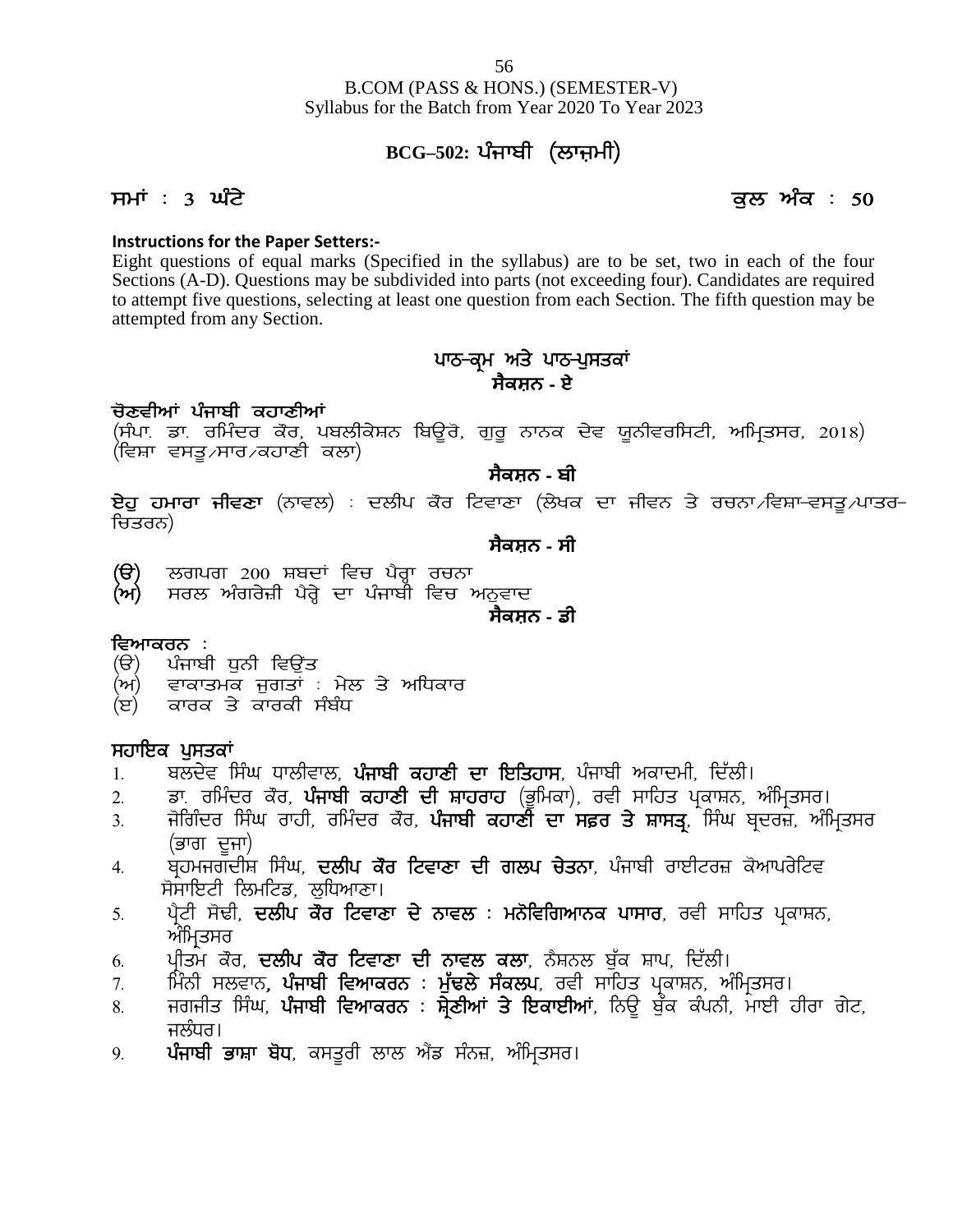# **BCG–502: muF`lI pMjwbI**

**(In lieu of Compulsory Punjabi)**

### **Instructions for the Paper Setters:-**

Eight questions of equal marks (Specified in the syllabus) are to be set, two in each of the four Sections (A-D). Questions may be subdivided into parts (not exceeding four). Candidates are required to attempt five questions, selecting at least one question from each Section. The fifth question may be attempted from any Section. simpaisory Panjasi,<br>abus) are to be set, two in each c<br>ing four). Candidates are required<br>e fifth question may be attempted<br>थाठ-बूभ<br>मैवम्<del>नठ-ष्</del>टे labus) are to be set, two in<br>ing four). Candidates are re<br>ne fifth question may be atte<br>**ਪਾਠ–ਕ੍ਰਮ**<br>ਸੈਕਸ਼ਨ<del>-</del>ਏ

restions or equal marks (specified in the syllabus) ans may be subdivided into parts (not exceeding four)<br>g at least one question from each Section. The fifth q<br>ਪਾਠ-ਕ੍ਰਮ<br>ਸਾਹਿਤ ਅਤੇ ਲੋਕ ਸਾਹਿਤ (ਮੁੱਢਲੀ ਜਾਣ ਪਛਾਣ)<br>ਲੋਕ ਕਾਵਿ (ਮੁੱ ਸਾਹਿਤ ਅਤੇ ਲੋਕ ਸਾਹਿਤ (ਮੁੱਢਲੀ ਜਾਣ ਪਛਾਣ)<br>ਲੋਕ ਕਾਵਿ (ਮੁੱਢਲੀ ਜਾਣ ਪਛਾਣ)<br>ਲੋਕ ਵਾਰਤਕ ਬਿਰਤਾਂਤ (ਮੁੱਢਲੀ ਜਾਣ ਪਛਾਣ)<br>ਸੁਹਾਗ (ਮੁੱਢਲੀ ਜਾਣ ਪਛਾਣ)<br>ਘੋੜੀਆਂ (ਮੁੱਢਲੀ ਜਾਣ ਪਛਾਣ) ਸਾਹਿਤ ਅਤੇ ਲੋਕ ਸਾਹਿਤ (ਸੁਫਲੀ ਜਾਣ ਪ<br>ਲੋਕ ਕਾਵਿ (ਮੁੱਢਲੀ ਜਾਣ ਪਛਾਣ)<br>ਲੋਕ ਵਾਰਤਕ ਬਿਰਤਾਂਤ (ਮੁੱਢਲੀ ਜਾਣ ਪਛਾ<br>ਸੁਹਾਗ (ਮੁੱਢਲੀ ਜਾਣ ਪਛਾਣ)<br>ਘੋੜੀਆਂ (ਮੁੱਢਲੀ ਜਾਣ ਪਛਾਣ)<br>ਸਿੱਠਣੀਆਂ (ਮੁੱਢਲੀ ਜਾਣ ਪਛਾਣ)

# ਖ-੦ ਪ੍ਰਮਾ<br>ਸੈਕਸ਼ਨ<del>-</del>ਏ<br>ਸੈਕਸ਼ਨ<del>-</del>ਏ<br>ਸੈਕਸ਼ਨ<del>-</del>ਬੀ

ਸੁਹਾਗ (ਮੁੱਢਲੀ ਜਾਣ ਪਛਾਣ)<br>ਘੋੜੀਆਂ (ਮੁੱਢਲੀ ਜਾਣ ਪਛਾਣ)<br>ਸਿੱਠਣੀਆਂ (ਮੁੱਢਲੀ ਜਾਣ ਪਛਾਣ)<br>ਗਿੱਧਾ (ਮੁੱਢਲੀ ਜਾਣ ਪਛਾਣ)<br>ਭੁੰਸਰ (ਮੁੱਢਲੀ ਜਾਣ ਪਛਾਣ)<br>ਝੂਮਰ (ਮੁੱਢਲੀ ਜਾਣ ਪਛਾਣ)

# ਸੈਕਸ਼ਨ<del>-</del>ਬੀ<br>ਸੈਕਸ਼ਨ<del>-</del>ਬੀ<br>ਸੈਕਸ਼ਨ<del>-</del>ਸੀ ਸੈਕਸ਼ਨ<del>-</del>ਸੀ<br>ਸੈਕਸ਼ਨ<del>-</del>ਸੀ<br>ਸੈਕਸ਼ਨ<del>-ਡੀ</del>

ਗਿੱਧਾ (ਮੁੱਢਲੀ ਜਾਣ ਪਛਾਣ)<br>ਭੰਗੜਾ (ਮੁੱਢਲੀ ਜਾਣ ਪਛਾਣ)<br>ਝੂਮਰ (ਮੁੱਢਲੀ ਜਾਣ ਪਛਾਣ)<br>ਲੋਕ ਖੇਡਾਂ (ਮੁੱਢਲੀ ਜਾਣ ਪਛਾਣ)<br>ਲੋਕ ਕਲਾਵਾਂ (ਮੁੱਢਲੀ ਜਾਣ ਪਛਾਣ)<br>**ਪੁਸਤਕਾਂ** ਤੂਜਰ (ਸੁਫ਼ਲਮ ਜਾਣ ਖਛਾਣ*)*<br>ਨੋਕ ਖੇਡਾਂ (ਮੁੱਢਲੀ ਜਾਣ ਪਛਾਣ<br>ਲੋਕ ਤਮਾਸ਼ੇ (ਮੁੱਢਲੀ ਜਾਣ ਪਛਾਨ<br>ਲੋਕ ਕਲਾਵਾਂ (ਮੁੱਢਲੀ ਜਾਣ ਪਛਾ<br>**ਸਹਾਇਕ ਪੁਸਤਕਾਂ**<br>1. ਸੋਹਿੰਦਰ ਸਿੰਘ ਬੇਦੀ, **ਲੋਕਧਾਰਾ ਅਤੇ ਸ**<br>2. ਸੁਹਿੰਦਰ ਸਿੰਘ ਬੇਦੀ, **ਪੰਜਾਬ ਦੀ ਲੋਕਧਾ** 

- 1. ਸੋਹਿੰਦਰ ਸਿੰਘ ਬੇਦੀ, **ਲੋਕਧਾਰਾ ਅਤੇ ਸਾਹਿਤ**, ਪੰਜਾਬੀ ਰਾਈਟਰਜ਼, ਨਵੀਂ ਦਿੱਲੀ।
- 2. ਸੁਹਿੰਦਰ ਸਿੰਘ ਬੇਦੀ, **ਪੰਜਾਬ ਦੀ ਲੋਕਧਾਰਾ**, ਨੈਸ਼ਨਲ ਬੁੱਕ ਟਰੱਸਟ, ਦਿੱਲੀ।<br>3. ਕਰਨਜੀਤ ਸਿੰਘ**. ਪੰਜਾਬੀ ਲੋਕਧਾਰਾ ਅਤੇ ਲੋਕ ਜੀਵਨ.** ਨਵਯੱਗ ਪਬਲਿਸ਼ਰ
- ਕਰਨਜੀਤ ਸਿੰਘ, **ਪੰਜਾਬੀ ਲੋਕਧਾਰਾ ਅਤੇ ਲੋਕ ਜੀਵਨ**, ਨਵਯੁੱਗ ਪਬਲਿਸ਼ਰਜ਼, ਦਿੱਲੀ।
- 4. ਕਰਨੈਲ ਸਿੰਘ ਥਿੰਦ, **ਲੋਕਯਾਨ ਤੇ ਮੱਧਕਾਲੀਨ ਸਾਹਿਤ**, ਰਵੀ ਸਾਹਿਤ ਪ੍ਰਕਾਸ਼ਨ, ਅੰਮ੍ਰਿਤਸਰ।
- 5. ਨਵਰਤਨ ਕਪੁਰ, **ਪੰਜਾਬ ਦੇ ਲੋਕ ਤਿਓਹਾਰ**, ਪੰਜਾਬੀ ਯੂਨੀਵਰਸਿਟੀ, ਪਟਿਆਲਾ।
- 6. ਜੀਤ ਸਿੰਘ ਜੇਸ਼ੀ, **ਲੋਕਧਾਰਾ ਤੇ ਪੰਜਾਬੀ ਲੋਕਧਾਰਾ**, ਵਾਰਿਸ ਸ਼ਾਹ ਫਾਊਂਡੇਸ਼ਨ, ਅੰਮ੍ਰਿਤਸਰ।
- 7. ਜੋਗਿੰਦਰ ਸਿੰਘ ਕੈਰੋਂ, **ਪੰਜਾਬੀ ਕਹਾਣੀਆਂ ਦਾ ਸੰਰਚਨਾਤਮਕ ਅਧਿਐਨ**, ਪੰਜਾਬੀ ਯੂਨੀਵਰਸਿਟੀ, ਪਟਿਆਲਾ।<br>8. ਜਸਵਿੰਦਰ ਸਿੰਘ, **ਪੰਜਾਬੀ ਲੋਕ ਸਾਹਿਤ ਸ਼ਾਸਤਰ**, ਪੰਜਾਬੀ ਯੂਨੀਵਰਸਿਟੀ, ਪਟਿਆਲਾ।<br>9. ਭੁਪਿੰਦਰ ਸਿੰਘ ਖਹਿਰਾ. **ਲੋਕਯਾਨ ਭਾਸ਼ਾ ਤੇ ਸਭਿਆਚਾਰ**.
- 
- 8. ਜਸਵਿੰਦਰ ਸਿੰਘ, **ਪੰਜਾਬੀ ਲੋਕ ਸਾਹਿਤ ਸ਼ਾਸਤਰ**, ਪੰਜਾਬੀ ਯੂਨੀਵਰਸਿਟੀ, ਪਟਿਆਲਾ।<br>9. ਭੁਪਿੰਦਰ ਸਿੰਘ ਖਹਿਰਾ, **ਲੋਕਯਾਨ ਭਾਸ਼ਾ ਤੇ ਸਭਿਆਚਾਰ**, ਪੈਪਸੂ ਬੁੱਕ ਸ਼ਾਪ, ਪਟਿਆਲ<br>10. ਨਾਹਰ ਸਿੰਘ, **ਲੋਕ ਕਾਵਿ ਦੀ ਸਿਰਜਣ ਪੁਕਿਆ**, ਲੋਕਗੀਤ ਪੁਕਾਸ਼ਨ, ਚੰਡੀਗ ਭੁਪਿੰਦਰ ਸਿੰਘ ਖਹਿਰਾ, **ਲੋਕਯਾਨ ਭਾਸ਼ਾ ਤੇ ਸਭਿਆਚਾਰ**, ਪੈੱਪਸ ਬੁੱਕ ਸ਼ਾਪ, ਪਟਿਆਲਾ।
- ਨਾਹਰ ਸਿੰਘ, **ਲੋਕ ਕਾਵਿ ਦੀ ਸਿਰਜਣ ਪੁਕਿਆ**, ਲੋਕਗੀਤ ਪ੍ਰਕਾਸ਼ਨ, ਚੰਡੀਗੜ੍ਹ।
- 11. ਗਰਮੀਤ ਸਿੰਘ, **ਪੰਜਾਬੀ ਲੋਕਧਾਰਾ ਦੇ ਕੰਝ ਪੇਂਖ**, ਦੀ ਪੰਜਾਬੀ ਰਾਈਟਰਜ਼ ਕੋਆਪਰੇਟਿਵ ਸਸਾਇਟੀ ਲਿਮਟਿਡ, ਲਧਿਆਣਾ।
- 12. <sup>ੱ</sup> ਦਰਿਆ, **ਪੰਜਾਬੀ ਲੋਕਧਾਰਾ ਅਧਿਐਨ : ਵਿਭਿੰਨ ਪਾਸਾਰ**, ਰਵੀ ਸਾਹਿਤ ਪਕਾਸ਼ਨ, ਅੰਮਿਤਸਰ।

**smW: 3 GMty kul AMk: 50**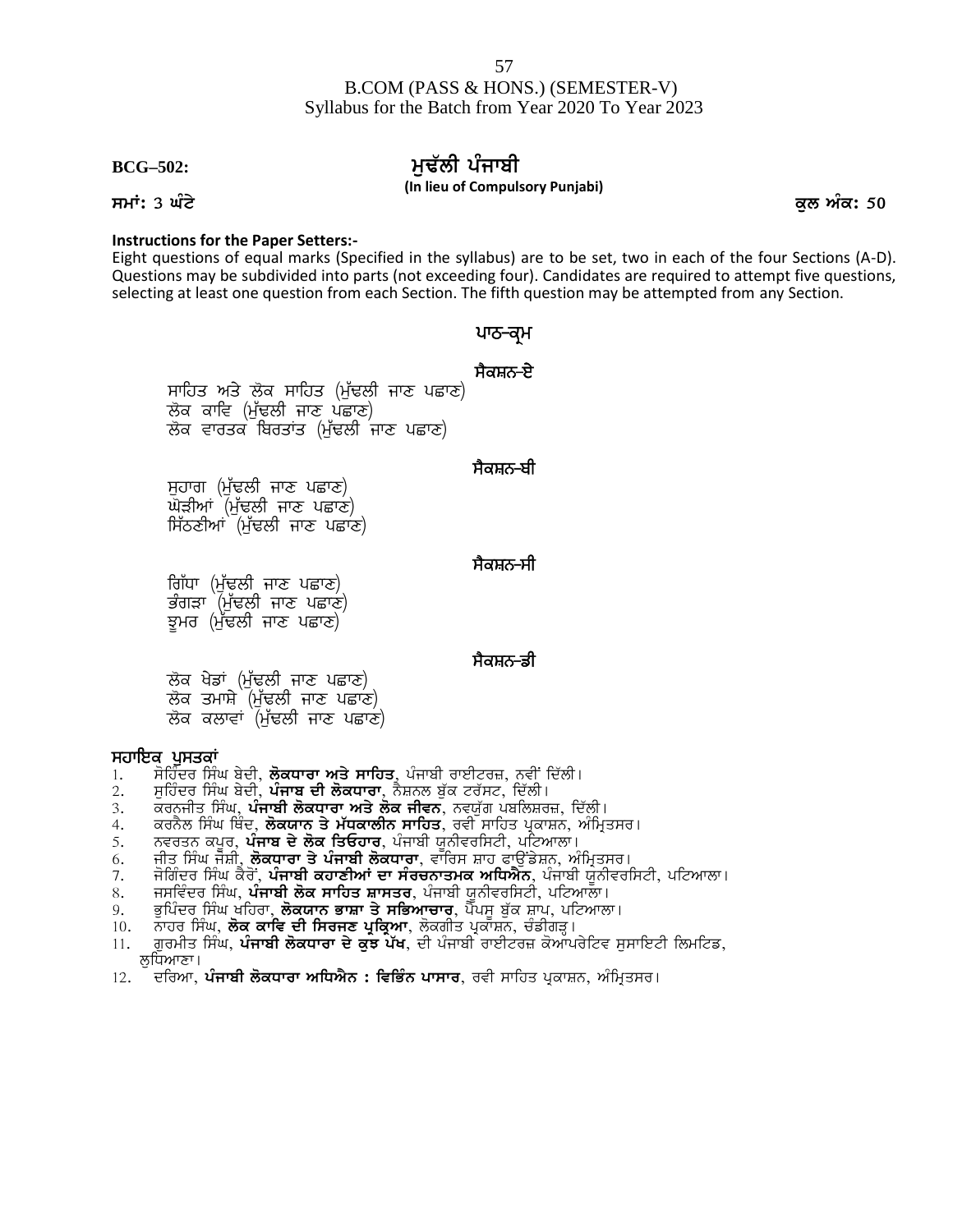### **BCG–502: Punjab History & Culture (From 1849-1947 A.D) (Special Paper in lieu of Punjabi compulsory)**

# **Time: 3 Hours Max. Marks : 50 Instructions for the Paper Setters**

Eight questions of equal marks (Specified in the syllabus) are to be set, two in each of the four Sections (A-D). Questions may be subdivided into parts (not exceeding four). Candidates are required to attempt five questions, selecting at least one question from each Section. The fifth question may be attempted from any Section.

# **SECTION- A**

- 1. First Anglo-Sikh War.
- 2. Annexation of Punjab by the British and Board of Administration

### **SECTION--B**

- 3. British Policy towards agriculture, industry, trade and commerce.
- 4. Spread of modern education

# **SECTION--C**

- 5. Social religious reform movements: Namdhari, Singh Sabha and Arya Samaj
- 6. Gadhar Movement and Jallianwala Bagh tragedy

### **SECTION--D**

- 7. Gurdwara Reform Movement
- 8. Contribution to freedom struggle: Non-cooperation; HSRA and Quit India Movement.

- 1. Singh, Fauja, *History and Culture of the Punjab*, Part II, Publication Bureau, Punjabi University, Patiala, 1987.
- 2. Singh, Fauja , *Freedom Struggle in the Punjab*, Publication Bureau, Punjabi University, Patiala, 1974.
- 3. Grewal, J.S., *The Sikhs of the Punjab*, New Cambridge House, New Delhi, 2005.
- 4. Singh,Kushwant , *A History of the Sikhs*. Vol. II (1839-1998), Oxford University Press, Delhi, 1991.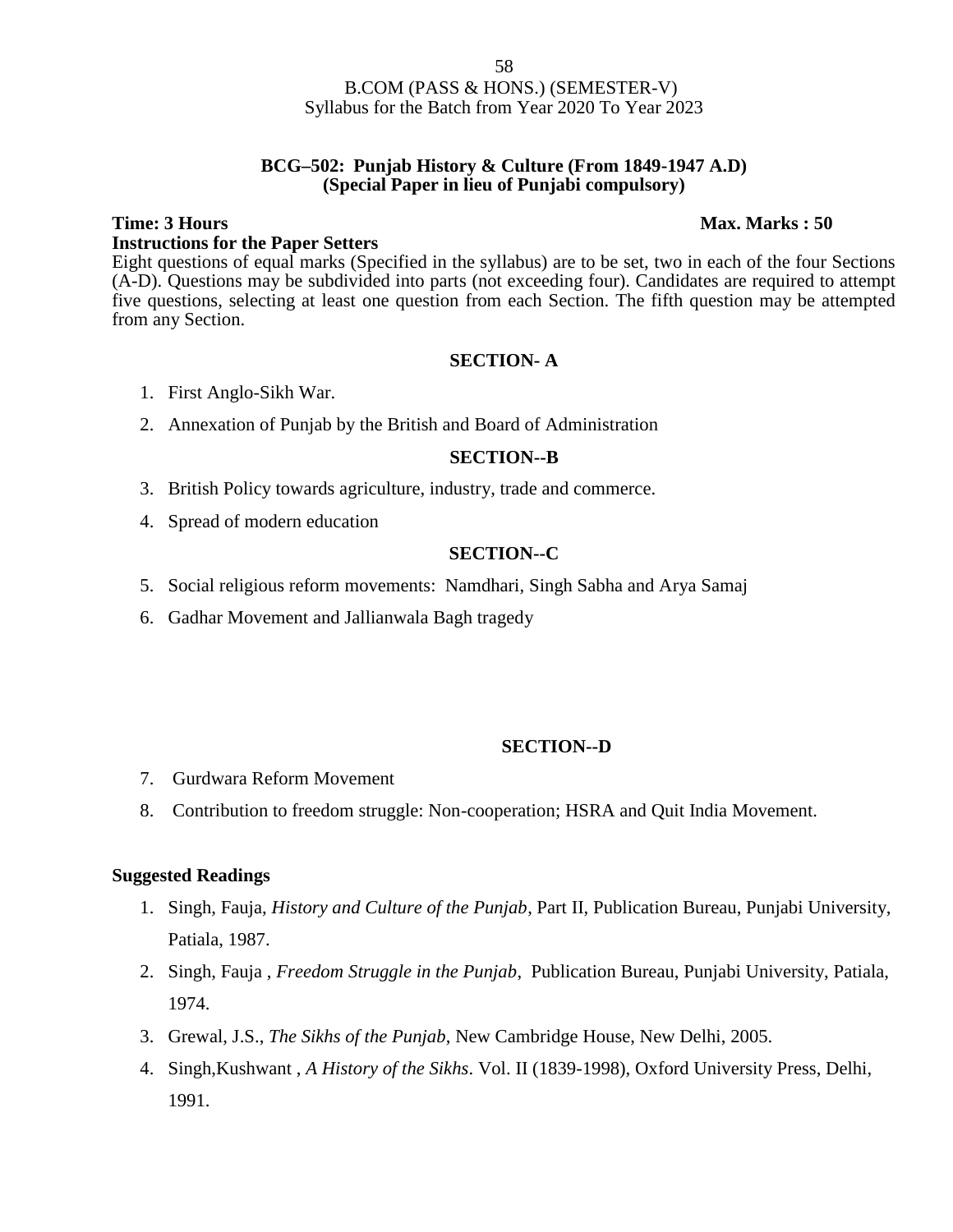- 5. Rai, Satya. M (1978), *Heroic Tradition in the Punjab (1900-1947*). Punjabi University, Patiala, 1978.
- 6. Chopra, P.N.& Das, M.N. (1974), *A Social, Cultural & Economic History of India.* Vol.III, Macmillan India, 1974.
- 7. Yadav, K.C. , *Haryana Aitihasik Simhavalokan* (Hindi). Haryana Sahitya Akademy, Chandigarh, 1991.
- 8. Saini B. S, *The Social & Economic History of the Punjab 1901-1939,* Ess Ess Publications, Delhi, 1975.
- 9. Mittal, S.C, *Freedom Movement in the Punjab (1905-29),* Concept Publishing Company Delhi, 1977.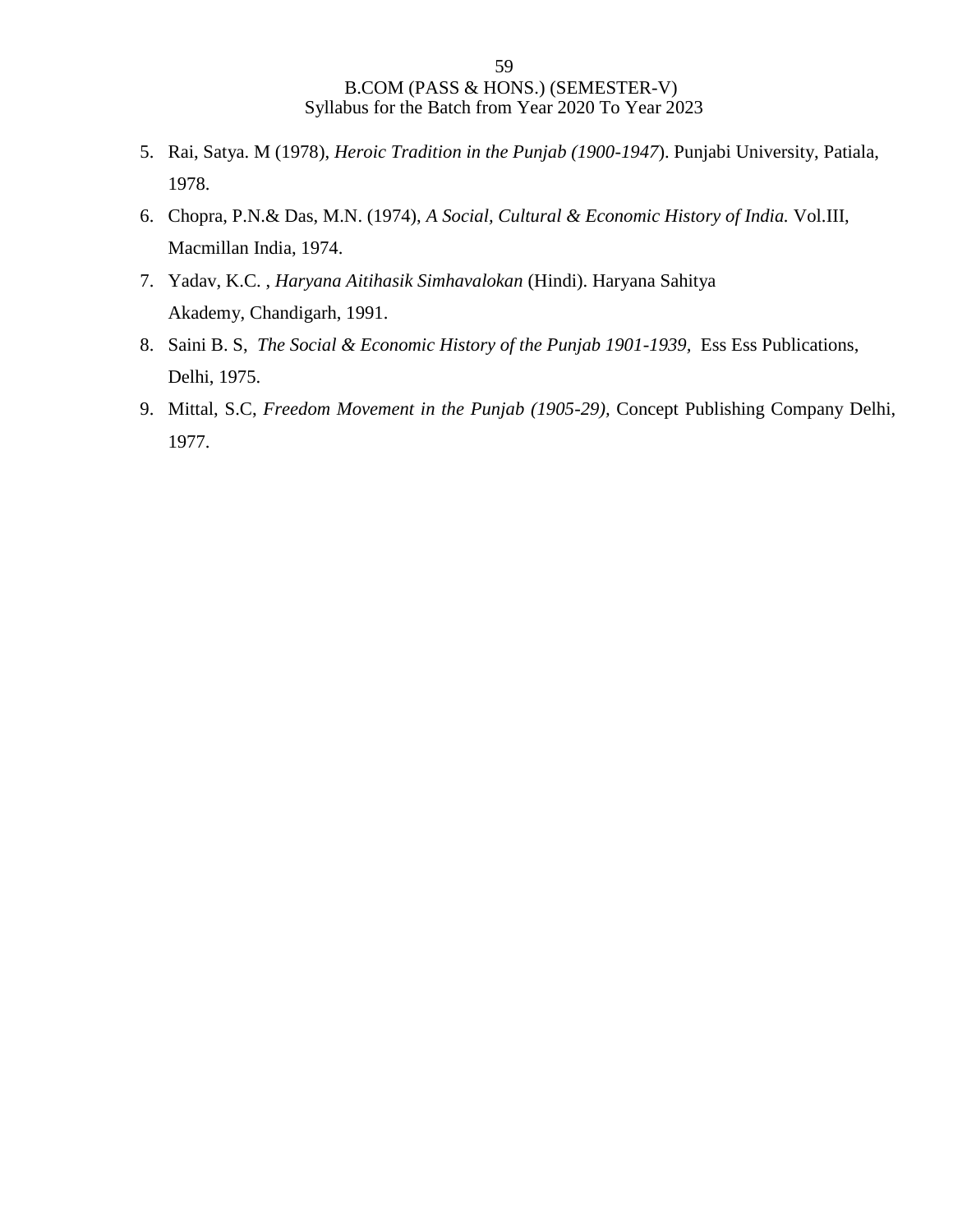### **BCG–503:MANAGEMENT ACCOUNTING**

### **Time:3 Hours Max. Marks:50**

### **Instructions for the Paper Setters:-**

Eight questions of equal marks (Specified in the syllabus) are to be set, two in each of the four Sections (A-D). Questions may be subdivided into parts (not exceeding four). Candidates are required to attempt five questions, selecting at least one question from each Section. The fifth question may be attempted from any Section.

**SECTION-A**<br>**Management Accounting** –Nature and Scope – Difference between Cost Accounting, Financial

Accounting and Management accounting – Recent Trends in Management Reporting.<br>
Analysis and Interpretation of financial Statement: – Meaning– Types and Methods of Financial<br>
Analysis – Comparative statements – Trend Analys only). Ratio Analysis: – Meaning –Nature – uses and limitations of Ratios

### **SECTION-B**

**Fund Flow Statements** : Meaning and concept of fund–Flow of Fund –Preparation of Fund flow

**Cash Flow Statement**: Difference between fund flow statement and cash flow statements – Preparation of cash flow statements as per AS–3 Norms

### **SECTION-C**

**Managerial decision** making with the help of C.V.P. Analysis : Fixation of Selling Price – **Exploring new markets** – make or buy–key factor – Product Mix – Operate or Shutdown

### **SECTION-D**

**Responsibility Accounting** –Concept – Significance – Responsibility centers–Activity Based Costing – (General outline only) **Transfer Pricing** – Meaning & Methods.

- **Suggested Readings:** 1. Maheswari, S.N., "*Principles of Management Accounting*", 2007, Sultan Chand & Sons, New Delhi
- 2. Vashisht, C.D. and Sexana, V.K., "*Advanced Management Accounting*", 2012, Sultan Chand & Sons, New Delhi
- 3. Gowda, J.M., "*Management Accounting*", 2010, Himalaya Publishing House, New Delhi.
- 4. Manmohan and Goyal, S.N., "*Principles of Management Accounting*", Shakithabhavan Publication, Agra 5. Pillai, R.S.N. and Bagavathi, V., "*Management Accounting*", 2013, S. Chand & Co. Pvt. Ltd.,
- New Delhi
- 6. Sharma, R.K. and Gupta, S.K., "*Management Accounting: Principles and Practices*", 1996, 7 th Edition, Kalyani Publishers Ltd., New Delhi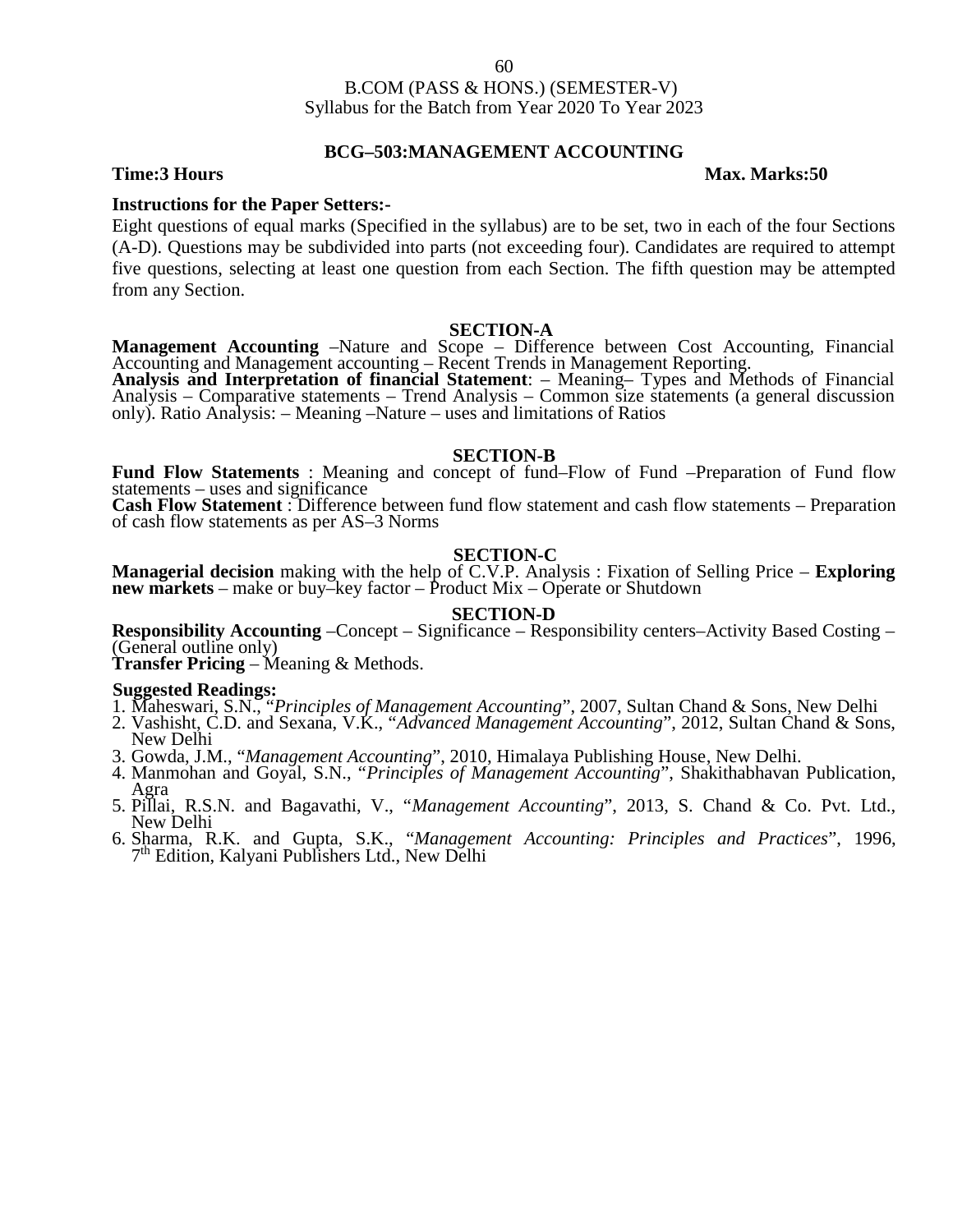### **BCG–504:DIRECT TAX LAWS**

**Time: 3 Hours Max.Marks: 50** 

### **Instructions for the Paper Setters:-**

Eight questions of equal marks (Specified in the syllabus) are to be set, two in each of the four Sections (A-D). Questions may be subdivided into parts (not exceeding four). Candidates are required to attempt five questions, selecting at least one question from each Section. The fifth question may be attempted from any Section.

### **SECTION-A**

**Income Tax Act 1961:** Basic Introduction, Brief history of Income Tax in India, Scope of the Act, Meaning of Income Tax; Concept of Income Tax; Assessment year, Previous year; Assessee; Person; Agricultural Income with examples; Residential status and Tax Liability.

### **SECTION-B**

**Heads of Income** Computation of Income from Salary inclusive of salary components Allowances; perquisites; profit in lieu of salary and deductions, Income from House Property or allowable deductions, profits and gains from Business and Profession

### **SECTION-C**

**Income from** Short term and long term capital gains; income from other sources.

### **SECTION-D**

Computation of **Gross Total Income** and Total Income and the tax liability of a salaried individual; **Deductions** from the Gross Total Income of individuals. Tax Deduction at Source

- 1. Singhania, V.K., "*Direct Taxes*", 2013, Taxmann Publications, New Delhi.
- 2. Lal, B.B. and Vashisht, N., "*Direct Taxes*", 2012, Pearson Education, New Delhi.
- 3. Gaur, V.P. and Narang, D.B., "Income Tax Law and Practice", 2013, Kalyani Publications, New Delhi.
- 4. Chandra, M., Goyal, S.P. and Shukla, D.C., "Income Tax Law and Practice", Pragati Prakashan, New Delhi.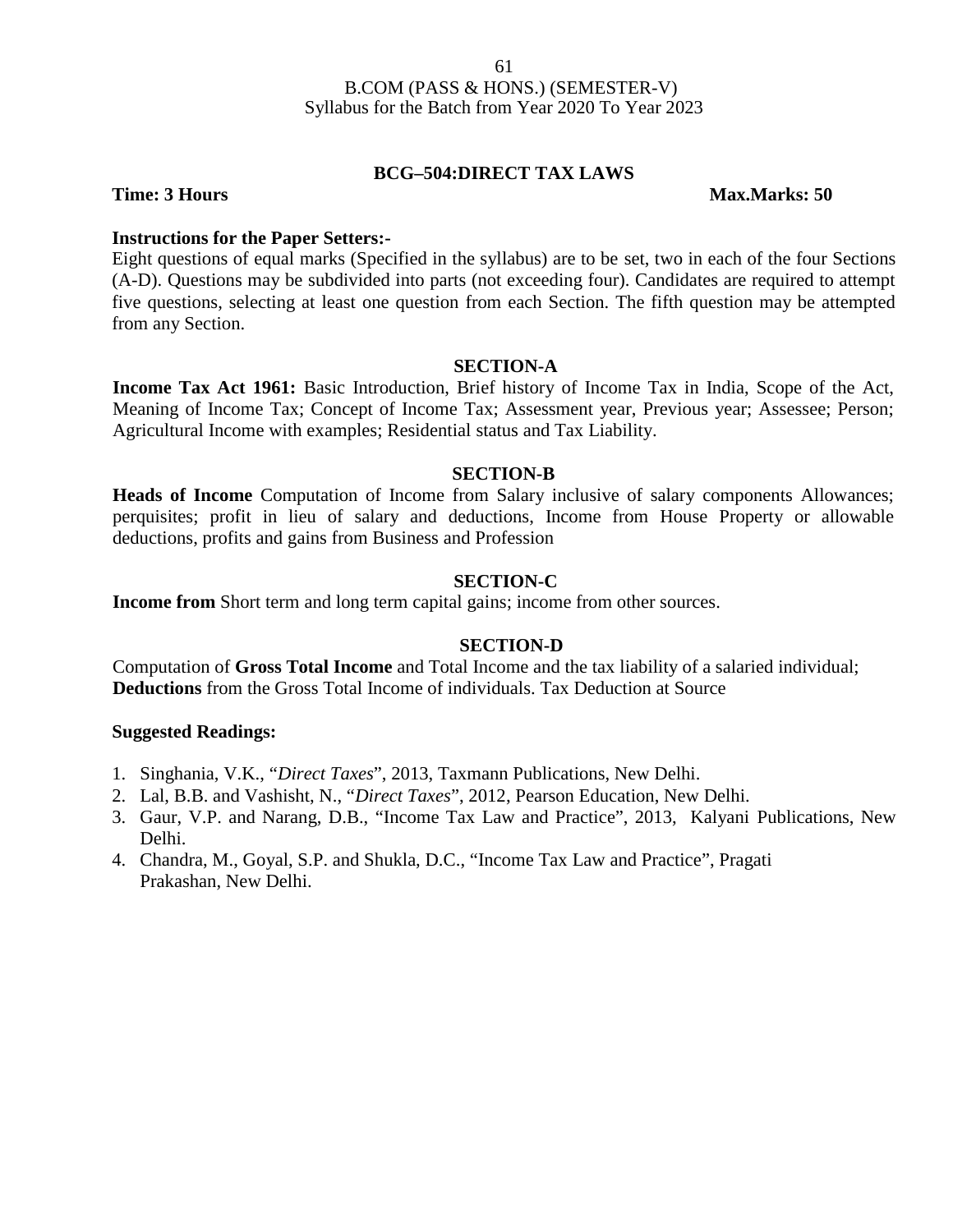# **BCG–505:AUDITING**

**Time: 3 Hours Max.Marks: 50**

### **Instructions for the Paper Setters:-**

Eight questions of equal marks (Specified in the syllabus) are to be set, two in each of the four Sections (A-D). Questions may be subdivided into parts (not exceeding four). Candidates are required to attempt five questions, selecting at least one question from each Section. The fifth question may be attempted from any Section.

### **SECTION-A**

Introduction: Meaning, Objects, Basic Principles, Auditing and Assurance Standards and Techniques. Classification of Audit – Audit planning – qualities of auditor – advantages and limitations of audit.

### **SECTION-B**

Internal Control, Internal Check and Internal Audit: – Introduction, Necessity, Definitions – Internal Check: Definitions, Difference between Internal Check and Internal Control, Fundamental Principles of Internal Check – Difference between Internal check and Internal audit.

### **SECTION-C**

Audit Procedure: Vouching – definition – features – examining vouchers – Vouching of Cash book – Vouching of trading transactions – Verification and Valuation of Assets & Liabilities: Meaning, definition and objects – Vouching vs. Verification – Verification – Valuation of different asset and liabilities.

### **SECTION-D**

Audit of Limited Companies: Company Auditor – Qualifications and disqualifications – Appointment – Removal, Remuneration, Rights, Duties and Liabilities – Audit Committee – Auditor's Report – Contents and Types – Auditor's certificates

Special Areas of Audit: Tax audit and Management audit – Recent Trends in Auditing

### **Suggested Readings:**

- 1. Jha, A., "*A Student's Guide to Auditing",* 2012, Taxmann Publications Pvt Ltd., New Delhi.
- 2. Tandon, B. N., Sudharsanam, S. and Sundharabahu, S., "*A Handbook of PracticalAuditing",* 2010, S. Chand and Co. Ltd., New Delhi.
- 3. Dinkar, P., "*Principles and Practice of Auditing",* 2004, Sultan Chand and Sons, New Delhi.
- 4. Institute of Chartered Accountants of India: ''*Auditing and Assurance Standards*'', ICAI, New Delhi.
- 5. Gupta, K., and Arora, A., "*Fundamentals of Auditing,*" 2008, Tata Mc–Graw Hill Publishing Co. Ltd., New Delhi.
- 6. Ghatalia, S.V.: "*Practical Auditing,*" 2005, Allied Publishers Private Ltd., New Delhi.

62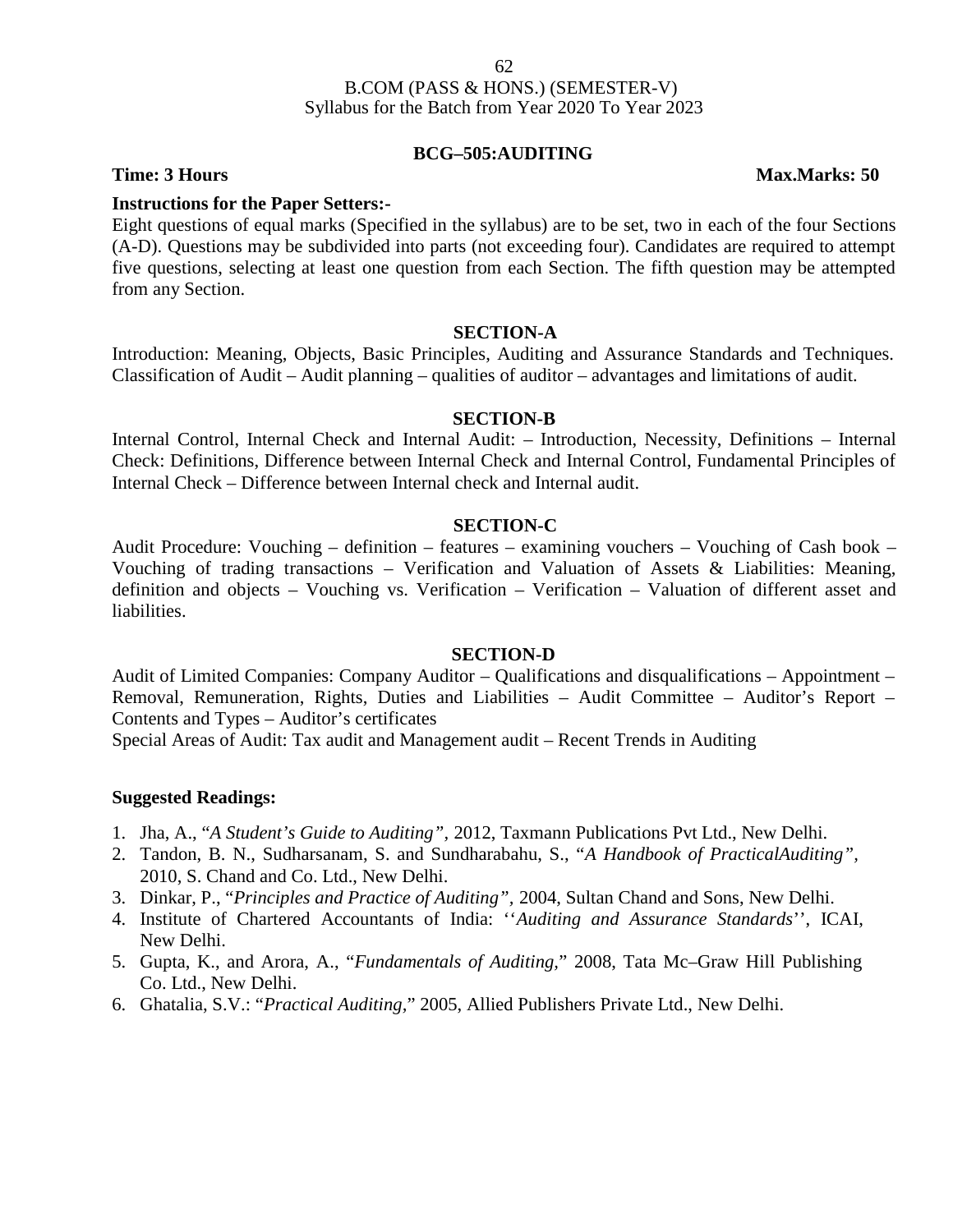### **GROUP–I:(ACCOUNTING & FINANCE) BCG–511: CONTEMPORARY ACCOUNTING**

**Time: 3 Hours Max.Marks: 50** 

### **Instructions for the Paper Setters:-**

Eight questions of equal marks (Specified in the syllabus) are to be set, two in each of the four Sections (A-D). Questions may be subdivided into parts (not exceeding four). Candidates are required to attempt five questions, selecting at least one question from each Section. The fifth question may be attempted from any Section.

### **SECTION-A**

**Emergence of contemporary issues in accounting** – influence of other disciplines on accounting and changing environment.

**Human Resource Accounting**: Meaning and Scope, Human Resource Cost Accounting – Capitalization, Write off and Amortization Procedure. Human Resource Valuation Accounting – Appraisal of Various Human Resource Valuation Models. Use of Human Resource Accounting in Managerial Decisions. Human Resource Accounting in India.

### **SECTION-B**

### **Price Level Accounting** – Methods, Utility and Corporate Practices

**Corporate Social Reporting**: Areas of Corporate Social Performance, Approaches to Corporate Social Accounting and Reporting. Corporate Social Reporting in India. **Corporate Reporting:** Concept of Disclosure in relation to Published Accounts, Issues in Corporate Disclosure, Corporate Disclosure Environment, Conceptual framework of corporate reporting.

### **SECTION-C**

# **Recent Trends in the Presentation of Published Accounts**. Reporting by Diversified Companies.

**Value Added Reporting**: Preparation and Disclosure of Value Added Statements, Economic Value Added, EVA Disclosure in India

Basel II and III Norms

### **SECTION-D**

**Accounting Standards in India**. Significance and formulation of Accounting Standards. Accounting Standards relating to Interim Reporting. Accounting for Leases, Earning Per Share. and Accounting for Intangibles.

**Contemporary Issues In Management Accounting: Target Costing.**

- 1. Lal, Jawahar and Lele, R.K., "*Contemporary Accounting Issues*", 1988, Himalaya Publishers.
- 2. Porwal, L.S., "*Accounting Theory*", 2001, Tata McGraw Hill.
- 3. Lal, Jawahar, "*Corporate Financial Reporting*",2009, Taxman.
- 4. Arora, J.S., "*Price Level Accounting*", 1999, Deep and Deep Publishers.
- 5. Chander, Subhash, "*Corporate Reporting Practices*",1992, Deep and Deep Publishers.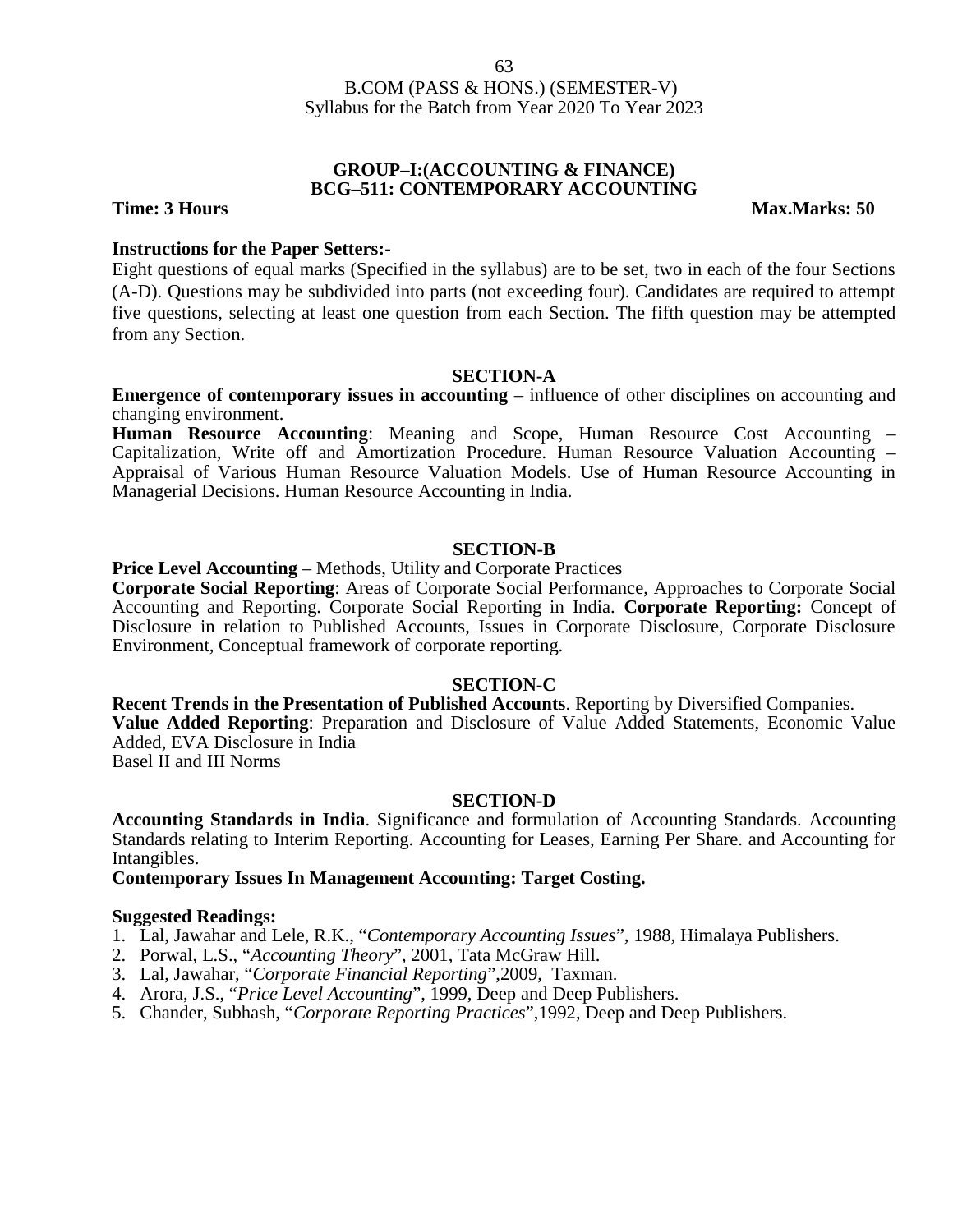### **GROUP–I:(ACCOUNTING & FINANCE) BCG–512:Financial Market Operations**

**Time: 3 Hours Max.Marks: 50** 

### **Instructions for the Paper Setters:-**

Eight questions of equal marks (Specified in the syllabus) are to be set, two in each of the four Sections (A-D). Questions may be subdivided into parts (not exceeding four). Candidates are required to attempt five questions, selecting at least one question from each Section. The fifth question may be attempted from any Section.

### **SECTION-A**

**Money Market**: Indian Money Markets Composition, Composition and Structure; (a) Acceptance houses (b) Discount houses and (c) Call money market; Recent trends in Indian money market.

**Capital Market** : Security market– (a) New Issue Market (b) Secondary market; functions and role of stock exchange listing, procedure and legal requirements Public issue pricing and marketing,

### **SECTION-B**

Stock exchange – National Stock Exchange and over the Counter exchangers. **Functionaries on Stock Exchanges**:– Brokers, Sub brokers, Market makers, Jobbers, Portfolio Consultants, Institutional Investors.

### **SECTION-C**

SEBI – Introduction, Role, Its powers, Objectives, Scope & Functions.

**Investors Protection**:– Grievances concerning stock exchange and dealings and their removal; grievance cell in stock exchange SEBI: Company law Board: Press remedy through courts.Role, Policy measures relating to Development Financial Institution in India. Products & Services offered by IFCI, IDBI,IIBI, SIDBI, IDFCL, EXIM, NABARD & ICICI. Meaning and benefits of mutual funds, Types, SEBI guidelines.

### **SECTION-D**

**Depositories Act 1996:** Definitions, Rights and Obligations of Depositories, Participants Issuers and Beneficial Owners, Inquiry and Inspections, Penalty.

### **Suggested Readings:**

1. Chandler L.V. and Goldfield S.M., "*Economics of Money and Banking*", 1977, Harper & Row Publishers, New York.

2. Gupta, S. B., "*Monetary Planning for India*", 1995, Oxford University Press, Delhi.

3. Gupta Sural B, "*Monetary Economics: Institutions, Theory & Policy*", 1983,

S. Chand & Co. New Delhi.

4. Bhole L.M., "*Financial Institutions and Markets*"; 2009, Tata McGraw–Hill, New Delhi.

5. Hooda, R.P," *Indian Securities Markets– Investors View Point*"; 1998, Excell Books, New Delhi.

**Note: Latest edition of text book may be used.**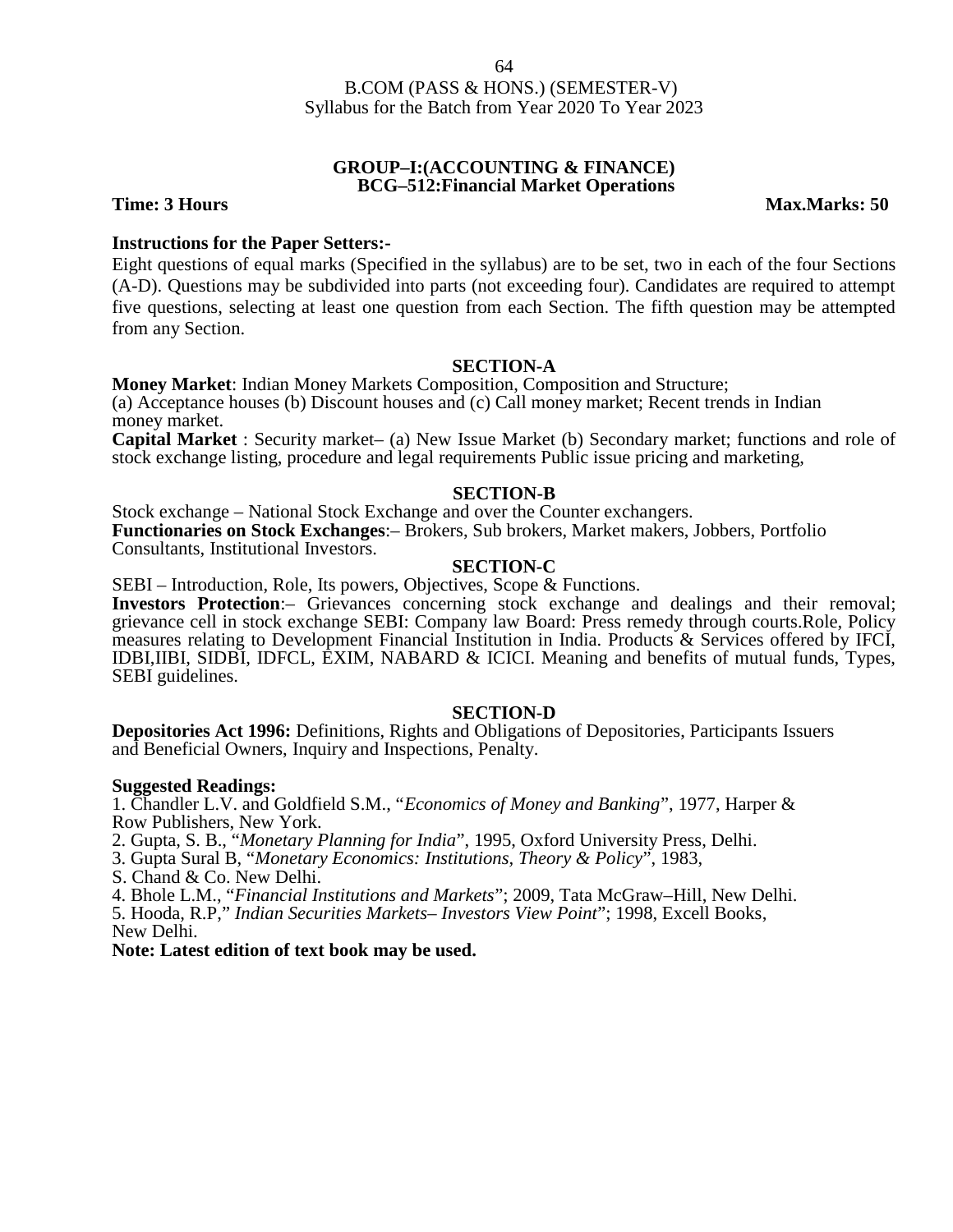# **GROUP–II: BANKING AND INSURANCE BCG 521: BANKING SERVICES MANAGEMENT**

### **Time: 3 Hours Max.Marks: 50**

### **Instructions for the Paper Setters:-**

Eight questions of equal marks (Specified in the syllabus) are to be set, two in each of the four Sections (A-D). Questions may be subdivided into parts (not exceeding four). Candidates are required to attempt five questions, selecting at least one question from each Section. The fifth question may be attempted from any Section.

### **SECTION-A**

**Banking Services** – Meaning and Importance – Economic and Monetary implications of Banking Operations – Tangible Services – Deposits, Withdrawals and Lending – Intangible Services – Improved Customer Services – Deficiency in Services – Ways to Improve the Services.

### **SECTION-B**

**lending Services** – Loans and Advances – Forms of Advances – General Loans, Overdrafts, Clean advances, Term advances, Consumer Loans, Foreign bills purchases, Advances against Hire purchase advances, Packing Credits – Import loan – Industrial advances – Advances to Small borrowers – Agricultural Financing–advances.

### **SECTION-C**

**Regulations for Banking Services** – Banking Regulation Act 1949 – RBI Act 1934 – Negotiable Instrument Act 1881– Endorsement, Crossing of Cheques, Payment of Cheques, Collection of Cheques, Bills of Exchange and Promissory Notes, Rights and Liabilities of parties to Negotiable Instrument – Relationship between Banker and Customer.

### **SECTION-D**

**E – Banking Services** – Internet Banking – Phone Banking – Mobile Banking – ATM's – Debit Card – Credit Cards.

**Banking Sector Reforms** – Basle Norms – Capital Adequacy – Globalised Challenges in Banking Services – New Trends in Banking Services – Measurement of Service Quality – SERVQUAL

### **Suggested Readings:**

1. Khubchandani,BS, *'Practice and Law of Banking'*, Mac Millan India Ltd 2000.

- 2. Nanda, KC, '*Credit and Banking',Response Book*, Sage Publications, 1999.
- 3. Sundram & Varshney, '*Banking and Financial System'*, Sultan Chand &Sons.

4. Gurusamy,S, '*Financial Services & System'*,2009, Vijay Nicole imprints Pvt Ltd.

5. Heffernan, Shelagh*, "Modern Banking"*, 2005, John Wiley and Sons Ltd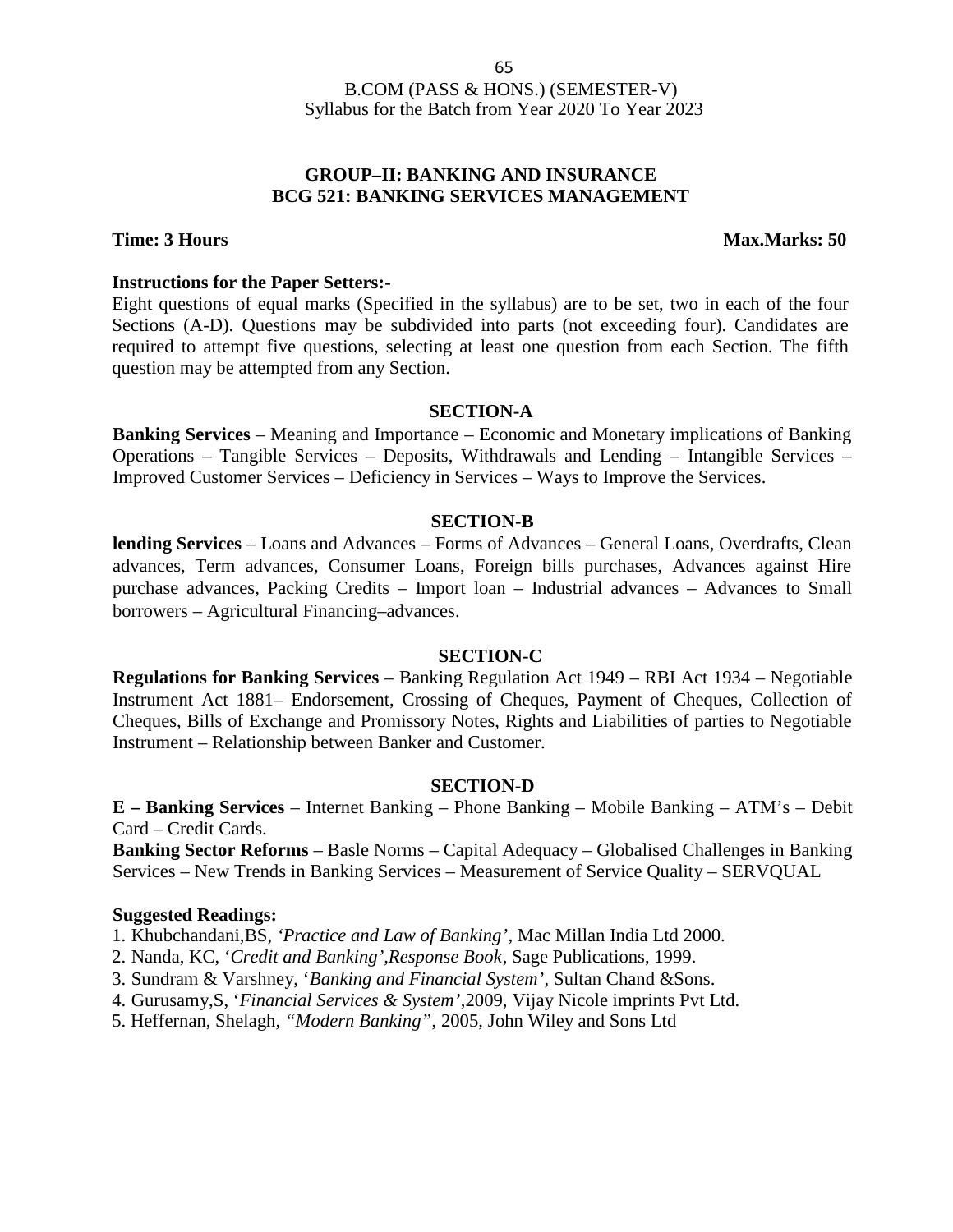### **GROUP–II: BANKING AND INSURANCE BCG–522: INSURANCE SERVICE MANAGEMENT**

**Time: 3 Hours Max.Marks: 50** 

### **Instructions for the Paper Setters:-**

Eight questions of equal marks (Specified in the syllabus) are to be set, two in each of the four Sections (A-D). Questions may be subdivided into parts (not exceeding four). Candidates are required to attempt five questions, selecting at least one question from each Section. The fifth question may be attempted from any Section.

### **SECTION-A**

**Insurance Organization and Management** – Organisation forms in Life and Health insurance – Organisational structure – Life insurers management and **Office administration** – Insurance documentation – Publicity – Proposal forms – Policies contracts – Premium receipts – Endorsement – Renewals.

### **SECTION-B**

**Role of Insurance Intermediaries in Emerging Markets** – Agency Regulation – Prerequisites – Training procedures for becoming an agent – Remuneration and other benefits – Agency commission structures – Functions of an agent.

### **SECTION-C**

**Underwriting and Claims** – Computation of premium and Bonuses – Claims – Annuities– Pensions – Claim processing and settlement – Role of Surveyors – Opportunity to appeal – Considerations in deriving gross premiums –Premium rate structure – Surplus and its distribution – Annual claim costs – Premium rate variables – Need for underwriting – Principles in underwriting – Features affecting Insurability.

### **SECTION-D**

**Pricing of Insurance Products** – Impact of Legislation and Competition on Pricing – Taxation and Policies – Market related policies – Cost Consciousness – Accounting practices – Scale of operations – Factors having impact on the demand for insurance – Rigidities in the present pricing system – Getting out of a controlled price regime – Price behaviors in a deregulated market.

- 1. Kenneth Black Jr., Harold D. Skipper.Jr: "*Life and Health Insurance",2000,* Pearson Education.
- 2. Kenneth black Jr., Harold D. Skipper.Jr: "*Life and Health Insurance",* Response Books.
- 3. Srinivasan,DC and Shashank srivastsava: "*Indian Insurance Industry*", 2003, New century Publications.
- 4. Julia Holyoake & Bill Weiper: "*Insurance*",2007, CIB publications, Delhi.
- 5. Ganguly, Anand "*Insurance Management*",2001, New Age Publications.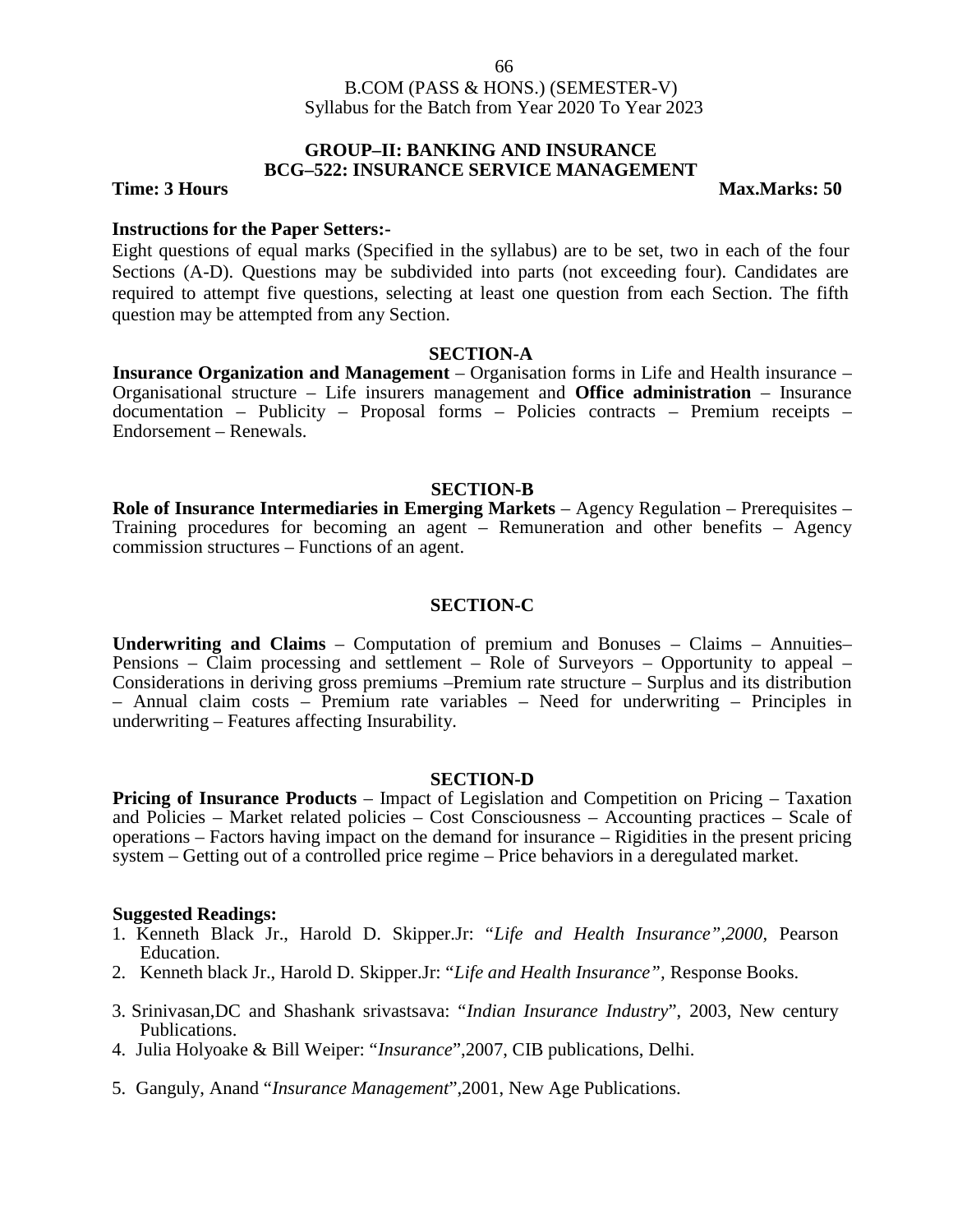### **GROUP–III: COMPUTER APPLICATIONS AND E–BUSINESS BCG–531: COMPUTER BASED ACCOUNTING**

### **Time: 3 Hours Max.Marks: 50**

### **Instructions for the Paper Setters:-**

Eight questions of equal marks (Specified in the syllabus) are to be set, two in each of the four Sections (A-D). Questions may be subdivided into parts (not exceeding four). Candidates are required to attempt five questions, selecting at least one question from each Section. The fifth question may be attempted from any Section.

### **SECTION-A**

**Business and Computers**: Advantages of using Computers in Business. Evolution of Computers in Business, Computer Tools for Business Usage.

**Accounting as an Information System**– Importance of system approach for Accounting.

### **SECTION-B**

**General Role of Computers in Accounting**– Important aspects of Computer Accounting, Types of Accounting Softwares

# **SECTION-C**

**Starting With Tally**– Tally server for single user, Tally for Multi–User. **Activating Tally for Single User**– For users connected to the internet, for users not connected to the Internet **Activating tally for Multi–User**– Tally License server **New Features of tally**, Installation of Tally, Running Tally

# **SECTIO-D**

**Items on the tally screen–** Gateway of Tally, Direct Command area, The Buttons Create a Company– Directory, Name, Mailing Name, Address, State, Pin Code, Email Address, Use Indian Vat, VAT TIN Number, Income tax Number, Maintain, Books Beginning from, Tally/Vault password, Use Security Control

- 1. Firewall, , "*Computer Accounting"*, 2006, Lakshmi Publications
- 2. Rajaraman, V., "*Introduction to Information Technology"*, 2013, PHI.
- 3. Bharihoka, Deepak, "*Fundamentals of Information Technology"*, 2009, Excel Book.
- 4. Madan, Sushila, "*Computer Applications"*,2007, Mayur Paperbacks, New Delhi.
- 5. J.L. Boockholdt, " *Accounting Information System": Transaction Processing and Control*,1998, Irwin Mcraw–Hill.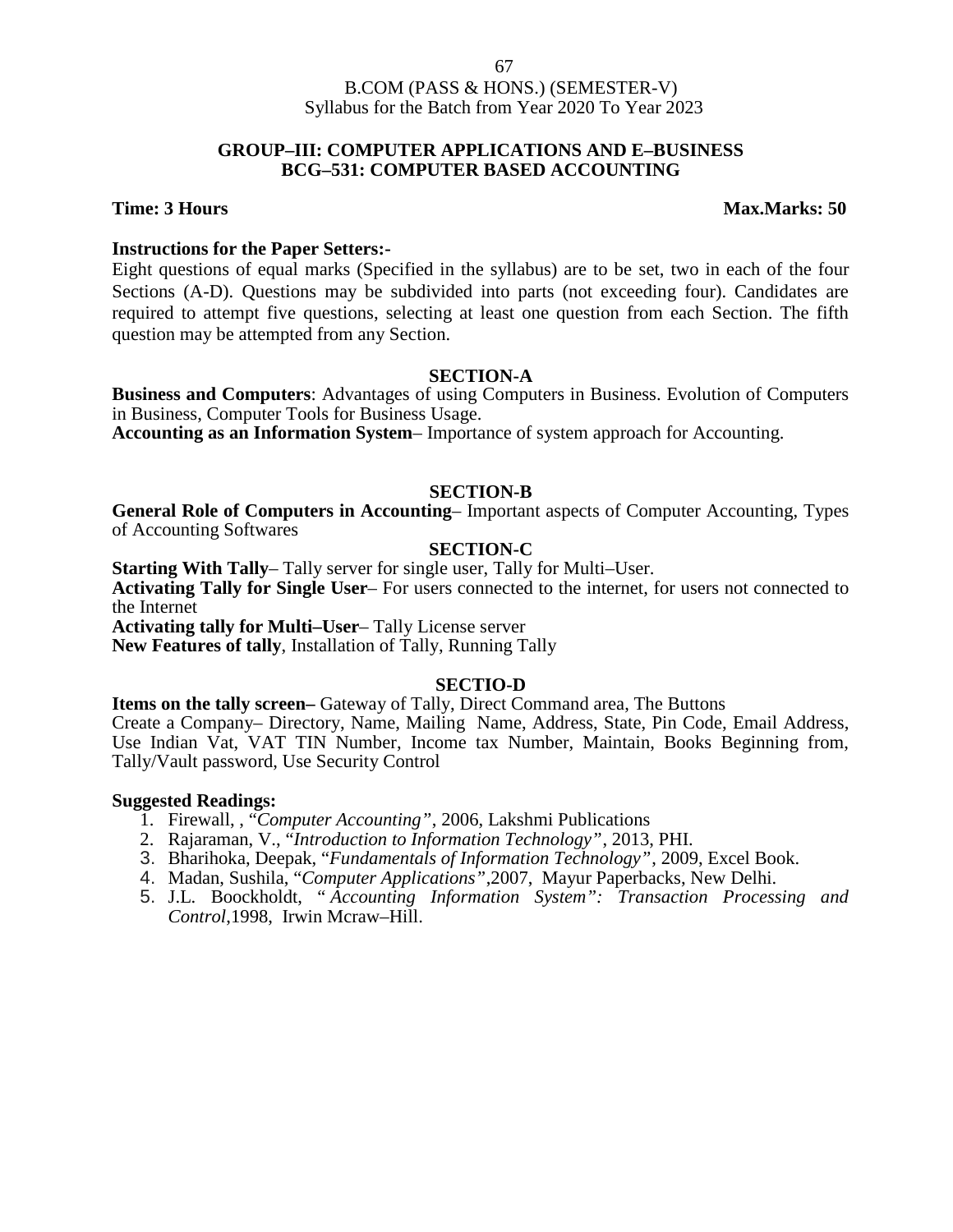### **GROUP–III:(COMPUTER APPLICATIONS & E–BUSINESS)**

### **BCG–532: E–COMMERCE**

### **Time: 3 Hours Max.Marks: 50**

**Instructions for the Paper Setters:-** Eight questions of equal marks (Specified in the syllabus) are to be set, two in each of the four Sections (A-D). Questions may be subdivided into parts (not exceeding four). Candidates are required to attempt five questions, selecting at least one question from each Section. The fifth question may be attempted from any Section.

### **SECTION-A**

**Introduction to E– commerce** : Meaning and concept – E– commerce v/sTraditional Commerce– E– Business & E– Commerce – History of E– Commerce – EDI – Importance , features & benefits of E– Commerce – Impacts, Challenges & Limitations of E–Commerce – Supply chain management &  $E$  – Commerce – E – Commerce infrastructure.

### **SECTION-B**

**Business models of E – Commerce**: Business to Business – Business to customers– Customers to Customers – Business to Government – Business to Employee –  $E$  – Commerce strategy – Influencing factors of successful E– Commerce.

### **SECTION-C**

**Marketing strategies & E – Commerce** : Website – components of website –Concept & Designing website for E– Commerce – Corporate Website – Portal – Search Engine – Internet Advertising – Emergence of the internet as a competitive advertising media– Models of internet advertising – Weakness in Internet advertising – Mobile Commerce.

### **SECTION-D**

**Electronic Payment system :** Introduction – Online payment systems – prepaidand postpaid payment systems – <sup>e</sup>– cash, e– cheque, Smart Card, Credit Card , Debit Card, Electronic purse – Security issues on electronic payment system – Solutions to security issues – Biometrics – Types of biometrics.

**Legal and ethical issues in E– Commerce**: Security issues in E– Commerce–Regulatory frame work of E– commerce.

- 1. Turban, Efraim, and David King, "*Electronic Commerce: A Managerial Perspective",* 2010, Pearson Education Asia, Delhi.
- 
- 2. Kalakota, Ravi, "*Frontiers of Electronic Commerce",* 2004, Addison Wesley, Delhi. 3. Rayport, Jeffrey F. and Jaworksi, Bernard J, "*Introduction to E–Commerce"*, 2003, Tata McGraw Hill, New Delhi.
- 4. Smantha Shurety, "*E–Business with Net Commerce"*, Addison –Wesley, Singapore. 5. Rich, Jason R: *Starting an E–Commerce Business,* 2007, IDG Books, Delhi.
- 
- 6. Laudon, Kenneth C and Carol Guercio Traver: *E–Commerce business. Technology*, 2011, Pearson Education, Delhi.
- 7. Stamper David A, and Thomas L.Case: *Business Data Communications*, 2005, Pearson Education, New Delhi.
- 8. Willam Stallings: *Business Data Communications*, 2007, Pearson Education, New Delhi.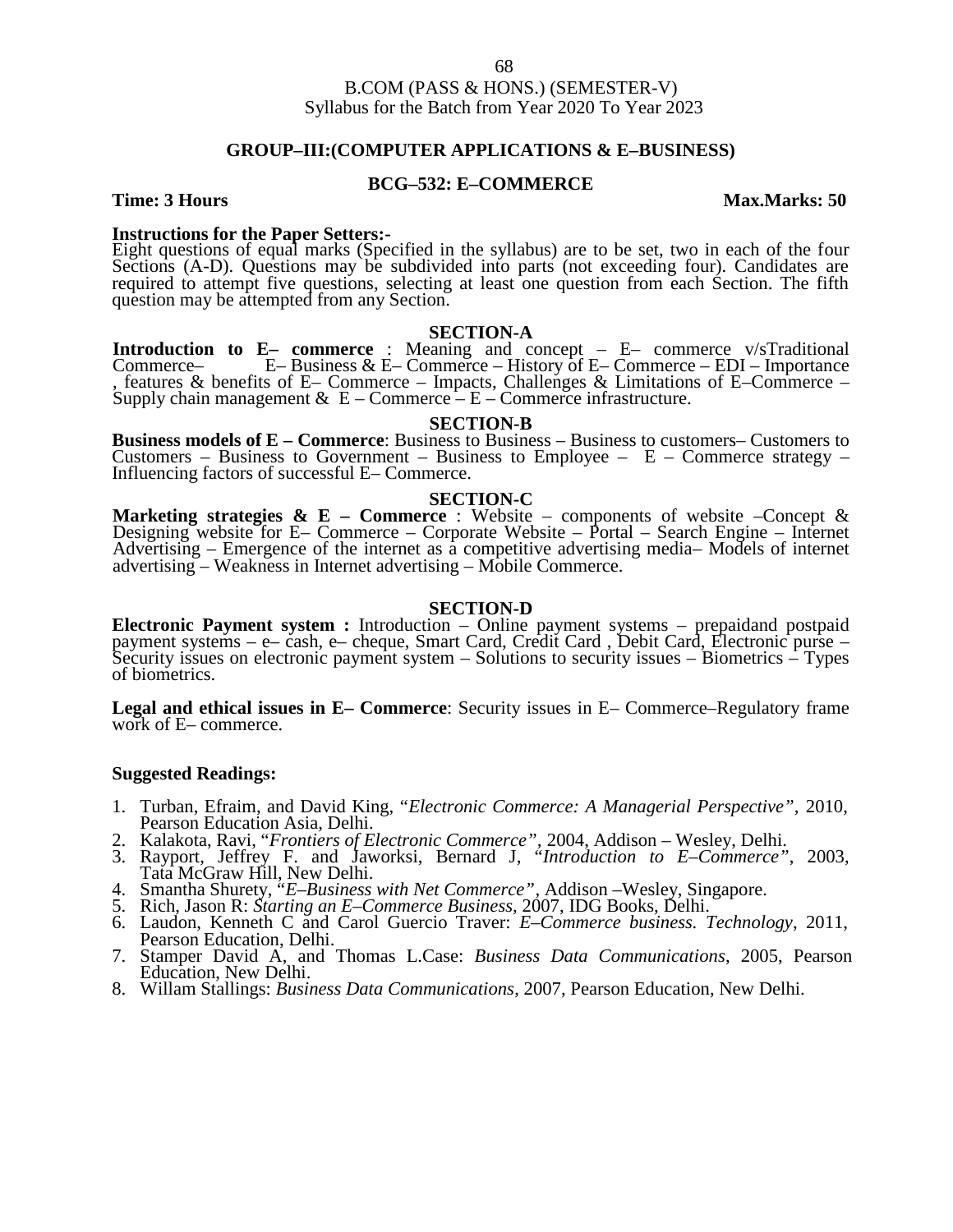# B.COM (PASS & HONS.) (SEMESTER-VI) Syllabus for the Batch from Year 2020 To Year 2023 **BCG–601:ENGLISH (COMPULSORY)**

**Time: 3 Hours Max. Marks: 50** 

### **Instructions for the Paper Setters:-**

Eight questions of equal marks (Specified in the syllabus) are to be set, two in each of the four Sections (A-D). Questions may be subdivided into parts (not exceeding four). Candidates are required to attempt five questions, selecting at least one question from each Section. The fifth question may be attempted from any Section.

### **Texts Prescribed:**

- 1. *The Guide* by R.K. Narayan
- 2. *Glimpses of Theatre*, Guru Nanak Dev University Amritsar.
	- i) "The Will"
	- ii) "Villa for Sale"
	- iii) "Progress"
	- iv) "The Monkey's Paw"
	- iv) "Sorry Wrong Number"
	- v) "No eggs!No eggs!"

### **SECTION–A**

Study of the novel, *The Guide* by R.K. Narayan.

### **SECTION–B**

One- act plays, and **"The Will"** and **"Villa for Sale"** from *Glimpses of Theatre***,** Guru Nanak Dev University Amritsar.

### **SECTION–C**

One- act plays, **"Progress"** and **"The Monkey's Paw"** from *Glimpses of Theatre,* Guru Nanak Dev University Amritsar and **Essay writing**.

### **SECTION–D**

One-act plays, **"Sorry Wrong Number"** and **"No eggs! No eggs!"** from *Glimpses of Theatre,* Guru Nanak Dev University Amritsar.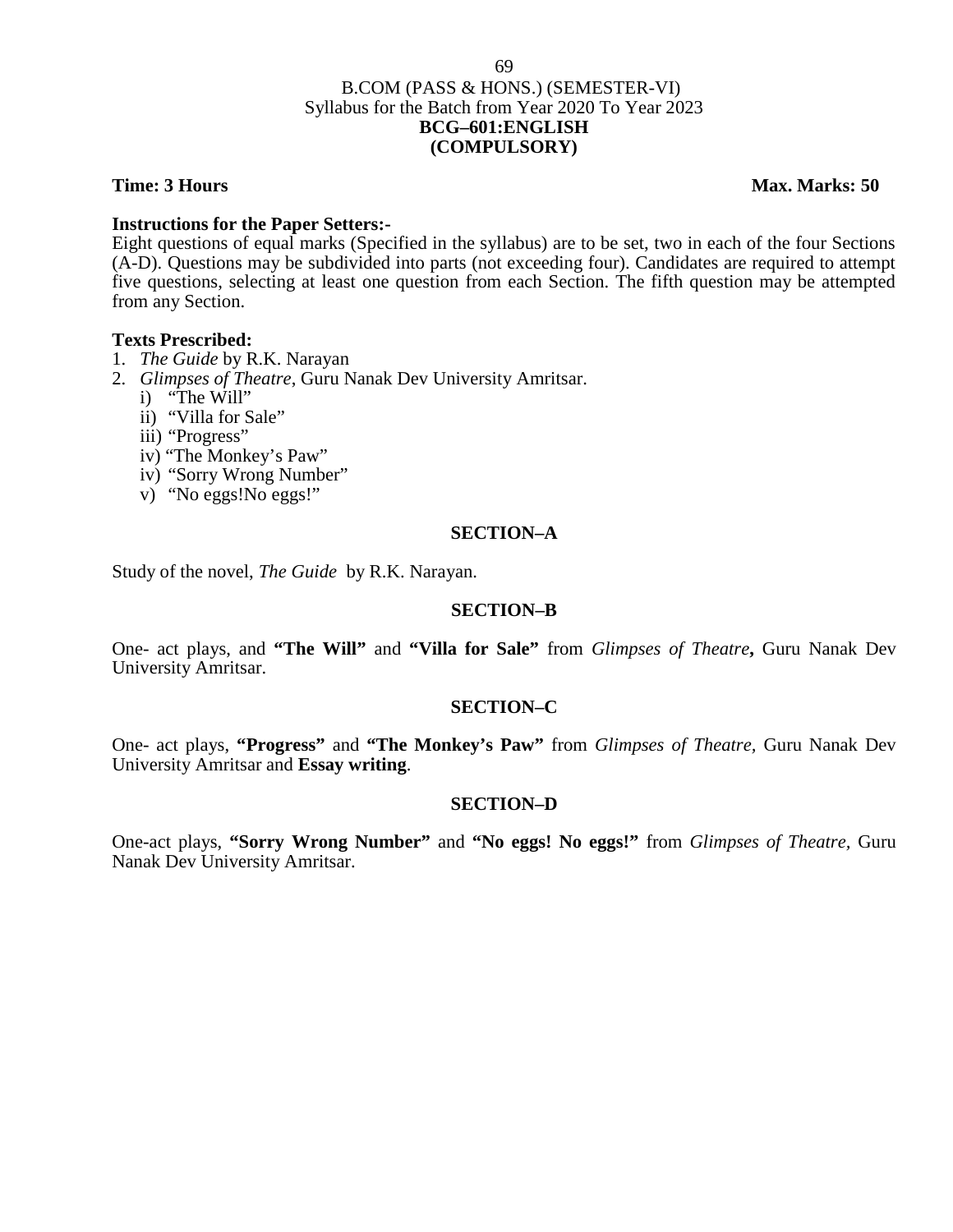### B.COM (PASS & HONS.) (SEMESTER-VI)

Syllabus for the Batch from Year 2020 To Year 2023

**Instructions for the paper-setter and distribution of marks:**

### **The question paper will consist of four sections and distribution of marks will be as under:**

### **The question will be divided into four sections:**

### **SECTION–A**

Four short answer type questions based on Section 1 will be set. The students are required to attempt any three. Each question carries four marks. One essay type question with internal choice will be set. It carries 8 marks. (3X4+8=20 marks)

### **SECTION–B**

Three very short answer type questions will be set on character, tone, plot and themes of One- act plays. The students are required to attempt any two.  $(2x2=4)$  Each question carries two marks.  $(1x6=6)$  One essay type question with internal choice will be set. It carries six marks. The total weightage of this section is 10 marks.

### **SECTION–C**

Three short answer type questions will be set on character, tone, plot and themes of One- act plays. The students are required to attempt any two.  $(2x2=4)$  Each question carries two marks. One essay type question with internal choice will be set. It carries six marks. (1x6=6). The total weightage of section is 10 marks.

### **SECTION–D**

Three short answer type questions will be set on character, tone, plot and themes of One- act plays. The students are required to attempt any two.  $(2x2=4)$  Each question carries two marks. One essay type question with internal choice will be set. It carries six marks. (1x6=6). The total weightage of this section is 10 marks.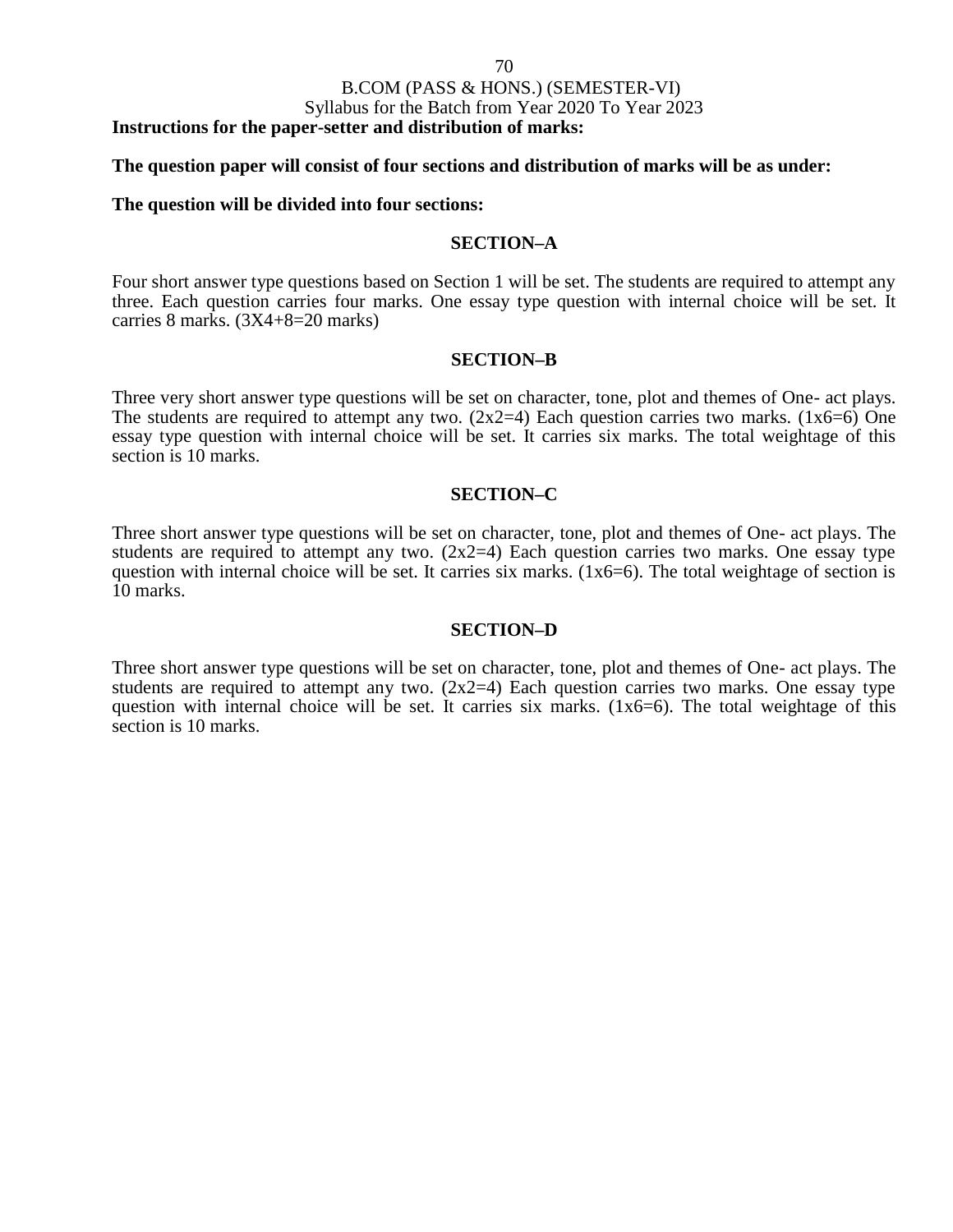# B.COM (PASS & HONS.) (SEMESTER-VI) Syllabus for the Batch from Year 2020 To Year 2023<br>BCG-602:ਪੰਜਾਬੀ (ਲਾਜ਼ਮੀ) <sup>71</sup><br>M (PASS & HONS.) (SEMESTER-VI)<br>r the Batch from Year 2020 To Year 2023<br>**BCG–602:ਪੰਜਾਬੀ (ਲਾਜ਼ਮੀ)** <sup>71</sup><br>B.COM (PASS & HONS.) (SEMESTER-VI)<br>Syllabus for the Batch from Year 2020 To Year 2023<br>**ECG-602:**  $\frac{1}{\sqrt{1 + \frac{1}{n}}}$  ( $\frac{1}{\sqrt{1 + \frac{1}{n}}}$  ( $\frac{1}{\sqrt{1 + \frac{1}{n}}}$  and  $\frac{1}{\sqrt{1 + \frac{1}{n}}}$  and  $\frac{1}{\sqrt{1 + \frac{1}{n}}}$  and  $\frac{1}{$

71

### **Instructions for the Paper Setters:-**

Eight questions of equal marks (Specified in the syllabus) are to be set, two in each of the four Sections (A-D). Questions may be subdivided into parts (not exceeding four). Candidates are required to attempt five questions, selecting at least one question from each Section. The fifth question may be attempted from any Section. ed in the syllabus) are to be set, two in<br>to parts (not exceeding four). Candida<br>estion from each Section. The fifth q<br>ਪਾਠ-ਕ੍ਰਮ ਅਤੇ ਪਾਠ-ਪੁਸਤਕਾਂ<br>ਸੈਕਸ਼ਨ - ਏ (A-D). Questions may be subdivided into p<br>five questions, selecting at least one questi<br>from any Section.<br>**ਕਾਵਿ ਗੋਰਵ** (ਪਹਿਲੇ ਛੇ ਕਵੀ)<br>(ਸੰਪਾ. ਬਿਕਰਮ ਸਿੰਘ ਘੁੰਮਣ, ਕਰਮਜੀਤ ਕੋਰ), ਰੁ<br>ਗਰ ਨਾਨਕ ਦੇਵ ਜੀ, ਗਰ ਅਰਜਨ ਦੇਵ ਜੀ, ਵਾ

# **ਸੈਕਸ਼ਨ - ਏ**

five questions, selecting at least one question from each Section. The fifth question may be attempted<br>from any Section.<br>**ਪਾਠ-ਕ੍ਰਮ ਅਤੇ ਪਾਠ-ਪੁਸਤਕਾਂ**<br>(ਸੰਪਾ. ਬਿਕਰਮ ਸਿੰਘ ਘੁੰਮਣ, ਕਰਮਜੀਤ ਕੋਰ), ਗੁਰੂ ਨਾਨਕ ਦੇਵ ਯੂਨੀਵਰਸਿਟੀ, ਅਮ੍ਰਿਤਸਰ, from any Section.<br>ਕਾਵਿ ਗੋਰਵ (ਪਹਿਲੇ ਛੇ ਕਵੀ)<br>(ਸੰਪਾ. ਬਿਕਰਮ ਸਿੰਘ ਘੁੰਮਣ, ਕਰਮਜੀਤ ਕੋਰ), ਗੁਰੂ ਨਾਨਕ ਦੇਵ ਯੂਨੀਵਰਸਿਟੀ, ਗੁਰੂ ਨਾਨਕ ਦੇਵ ਯੂਨੀਵਰਸਿਟੀ,<br>ਗੁਰੂ ਨਾਨਕ ਦੇਵ ਜੀ, ਗੁਰੂ ਅਰਜਨ ਦੇਵ ਜੀ, ਵਾਰਿਸ ਸ਼ਾਹ, ਸ਼ਾਹ ਮੁਹੰਮਦ)<br>(ਪ੍ਰਸਗ ਸਾਹਤ ਵਿਆਾਖਆ/ਵਿਸ਼ਾ ਵਸ ਕਾਵਿ ਗੋਰਵ (ਪਹਿਲੇ ਛੇ ਕਵੀ)<br>(ਸੰਪਾ. ਬਿਕਰਮ ਸਿੰਘ ਘੁੰਮਣ, ਕਰਮਜੀਤ ਕੋਰ), ਗੁਰੂ ਨਾਨਕ ਦੇਵ ਯੂਨੀਵਰਸਿਟੀ, ਅਮ੍ਰਿਤਸਰ, (ਸ਼ੇਖ ਫਰੀਦ, ਸ਼ਾਹ ਹੁਸੈਨ,<br>ਗੁਰੂ ਨਾਨਕ ਦੇਵ ਜੀ, ਗੁਰੂ ਅਰਜਨ ਦੇਵ ਜੀ, ਵਾਰਿਸ ਸ਼ਾਹ, ਸ਼ਾਹ ਮੁਹੰਮਦ)<br>ਅ**ਮਾਜ਼ ਸਾਹਤ ਵਿਆਸਥਾਆਂ ਵਸਤੂ/ਸਾਰ)<br>ਪੁਰਤ** 

# **ਸੈਕਸ਼ਨ - ਬੀ**

**(ਲੇਖਕ ਜੀਵਨ ਤੇ ਰਚਨਾ/ ਸਮਾਜ ਸਿਭਆਚਾਰ ਪਿਰਪੇਖ/ਸਫਰਨਾਮੇ ਦੇ ਤੌਰ ਤੇ ਪਰਖ)** (ਪ੍ਰਸਗ ਸਾਹਤ ਾਵਆਾਖਆ/ਵਿਸ਼ਾ ਵਸਤੂ/ਸਾਰ)<br>ਪਰਤੀਆਂ ਦੇ ਗੀਤ (ਸਫ਼ਰਨਾਮਾ), ਬਰਜਿੰਦਰ ਸਿੰਘ ਹਮਦਰਦ, ਨਾਨਕ ਸਿੰਘ ਪੁਸਤਕਮਾਲ<br>(ਲੇਖਕ ਜੀਵਨ ਤੇ ਰਚਨਾ/ ਸਮਾਜ ਸਭਿਆਚਾਰ ਪਰਿਪੇਖ/ਸਫਰਨਾਮੇ ਦੇ ਤੇਰ ਤੇ ਪਰਖ)<br>(ੳ) ਲੇਖ ਰਚਨਾ (ਵਿਗਿਆਨ, ਤਕਨਾਲੋਜੀ ਅਤੇ ਚਲੰਤ ਮਸਲਿਆਂ ਸੰਬਧੀ)<br>(ਅ)

# **ਸੈਕਸ਼ਨ - ਸੀ**

**(ਅ)** ਆਧਨਿਕ ਸਾਹਿਤ ਰਪ : ਕਵਿਤਾ, ਕਹਾਣੀ, ਨਾਵਲ, ਨਾਟਕ, ਇਕਾਂਗੀ **(ੳ) ਲੇਖ ਰਚਨਾ** (ਵਿਗਿਆਨ, ਤਕਨਾਲੋਜੀ ਅਤੇ ਚਲੰਤ ਮਸਲਿਆਂ ਸੰਬਧੀ)<br>**(ਅ) ਆ**ਧੁਨਿਕ ਸਾਹਿਤ ਰੂਪ : ਕਵਿਤਾ, ਕਹਾਣੀ, ਨਾਵਲ, ਨਾਟਕ, ਇਕਾਂਗੀ<br>**(ਪਰਿਭਾਸ਼ਾ ਅਤੇ ਤੱਤ)** (ੳ) ਲੇਖ ਰਚਨਾ (ਵਿਗਿਆਨ, ਤਕਨਾਲੋਜੀ ਅਤੇ ਚਲੰਤ ਮਸਲਿਆਂ ਸੰਬਾ<br>(ਅ) ਆਧੁਨਿਕ ਸਾਹਿਤ ਰੂਪ : ਕਵਿਤਾ, ਕਹਾਣੀ, ਨਾਵਲ, ਨਾਟਕ, ਇਕਾਂ<br>(**ਪਰਿਭਾਸ਼ਾ ਅਤੇ ਤੱਤ)**<br>ਵਿ<mark>ਆਕਰਨ :</mark><br>(ੳ) ਵਿਆਕਰਨਕ ਸ੍ਰੇਣੀਆਂ : ਲਿੰਗ ਅਤੇ ਵਚਨ<br>(ਅ) ਕਿਰਿਆ ਵਾਕੰਸ਼ : ਪਰਿਭਾਸ਼ਾ, ਬਣਤਰ ਤੇ ਪ੍ਰਕਾਰ

# **ਸੈਕਸ਼ਨ - ਡੀ**

- **ਵਿਆਕਰਨ :**<br>(**ੳ**) ਵਿਆਕਰਨਕ ਸ਼ੇਣੀਆਂ : ਲਿੰਗ ਅਤੇ ਵਚਨ
- **(ਅ)** ਕਿਰਿਆ ਵਾਕੰਸ਼<sup>ੋ</sup> : ਪਰਿਭਾਸ਼ਾ, ਬਣਤਰ ਤੇ ਪਕਾਰ

- **ਸਹਾਇਕ ਪੁਸਤਕਾਂ**<br>1. ਰਤਨ ਸਿੰਘ ਜੱਗੀ, **ਸਾਹਿਤ ਦੇ ਰੂਪ**, ਪੰਜਾਬੀ ਯੂਨੀਵਰਸਿਟੀ, ਪਟਿਆਲਾ।
- **ਵਿਆਕਰਨ** :<br>(ੳ) ਵਿਆਕਰਨਕ ਸ੍ਰੇਣੀਆਂ : ਲਿੰਗ ਅਤੇ ਵਚਨ<br>(ਅ) ਕਿਰਿਆ ਵਾਕੰਸ਼ : ਪਰਿਭਾਸ਼ਾ, ਬਣਤਰ ਤੇ ਪ੍ਰਕਾਰ<br>1. ਰਤਨ ਸਿੰਘ ਜੱਗੀ, **ਸਾਹਿਤ ਦੇ ਰੂਪ**, ਪੰਜਾਬੀ ਯੂਨੀਵਰਸਿਟੀ, ਪਟਿਆਲਾ।<br>2. ਜਗਬੀਰ ਸਿੰਘ, **ਗੁਰਮਤਿ ਕਾਵਿ ਦਾ ਇਤਿਹਾਸ**, ਪੰਜਾਬੀ ਅਕਾਦਮੀ, ਦਿੱਲੀ।<br>3.
- **(ੳ)** ਵਿਆਕਰਨਕ ਸ਼੍ਰੇਣੀਆਂ : ਲਿੰਗ ਅਤੇ ਵਚਨ<br>(ਅ) ਕਿਰਿਆ ਵਾਕੰਸ਼ : ਪਰਿਭਾਸ਼ਾ, ਬਣਤਰ ਤੇ ਪ੍ਰਕਾਰ<br>ਸ**ਹਾਇਕ ਪੁਸਤਕਾਂ**<br>1. ਰਤਨ ਸਿੰਘ ਜੱਗੀ, **ਸਾਹਿਤ ਦੇ ਰੂਪ**, ਪੰਜਾਬੀ ਯੂਨੀਵਰਸਿਟੀ, ਪਟਿਆਲਾ।<br>2. ਗੁਰਦੇਵ ਸਿੰਘ ਸਿੱਧੂ, **ਸੂਫ਼ੀ ਕਾਵਿਧਾਰਾ ਦਾ ਇਤਿਹਾਸ**, ਪੰਜਾਬ **(ਅ)** ਕਿਰਿਆ ਵਾਕੰਸ : ਪਰਿਭਾਸ਼ਾ, ਬਣਤਰ ਤੇ ਪ੍ਰਕਾਰ<br>ਸਹਾਇਕ **ਪੁਸਤਕਾਂ**<br>1. ਰਤਨ ਸਿੰਘ ਜੱਗੀ, **ਸਾਹਿਤ ਦੇ ਰੂਪ**, ਪੰਜਾਬੀ ਯੂਨੀਵਰਸਿਟੀ, ਪਟਿਆਲਾ।<br>2. ਜਗਬੀਰ ਸਿੰਘ, **ਗੁਰਮਤਿ ਕਾਵਿ ਦਾ ਇਤਿਹਾਸ**, ਪੰਜਾਬੀ ਅਕਾਦਮੀ, ਦਿੱਲੀ।<br>3. ਗੁਰਦੇਵ ਸਿੰਘ ਸਿੱਧੂ, **ਸੂਫ਼ੀ**
- 
- 
- 1. ਰਤਨ ਸਿੰਘ ਜੱਗੀ, **ਸਾਹਿਤ ਦੇ ਰੂਪ**, ਪੰਜਾਬੀ ਯੂਨੀਵਰਸਿਟੀ, ਪਟਿਆਲਾ।<br>2. ਜਗਬੀਰ ਸਿੰਘ, **ਗੁਰਮਤਿ ਕਾਵਿ ਦਾ ਇਤਿਹਾਸ**, ਪੰਜਾਬੀ ਅਕਾਦਮੀ, ਦਿੱਲੀ।<br>3. ਗੁਰਦੇਵ ਸਿੰਘ ਸਿੱਧੂ, **ਸੂਫ਼ੀ ਕਾਵਿਧਾਰਾ ਦਾ ਇਤਿਹਾਸ**, ਪੰਜਾਬੀ ਅਕਾਦਮੀ, ਦਿੱਲੀ।<br>4. ਕਰਨਜ **ਸਹਾਇਕ ਪੁਸਤਕਾਂ**<br>1. ਰਤਨ ਸਿੰਘ ਜੱਗੀ, **ਸਾਹਿਤ ਦੇ ਰੂਪ**, ਪੰਜਾਬੀ ਯੂਨੀਵਰਸਿਟੀ, ਪਟਿਆਲਾ।<br>2. ਜੁਗਬੀਰ ਸਿੰਘ, **ਗੁਰਮਤਿ ਕਾਵਿ ਦਾ ਇਤਿਹਾਸ**, ਪੰਜਾਬੀ ਅਕਾਦਮੀ, ਦਿੱਲੀ।<br>3. ਗੁਰਦੇਵ ਸਿੰਘ ਸਿੱਧੂ, **ਸੂਫ਼ੀ ਕਾਵਿਧਾਰਾ ਦਾ ਇਤਿਹਾਸ**, ਪੰਜਾਬੀ ਅਕਾਦਮੀ, ਦ **ਸਹਾਇਕ ਪੁਸਤਕਾਂ**<br>1. ਰਤਨ ਸਿੰਘ ਜੱਗੀ, **ਸਾਹਿਤ ਦੇ ਰੂਪ**, ਪੰਜਾਬੀ ਯੂਨੀਵਰਸਿਟੀ, ਪਟਿਆਲਾ।<br>2. ਜਗਬੀਰ ਸਿੰਘ, **ਗੁਰਮਤਿ ਕਾਵਿ ਦਾ ਇਤਿਹਾਸ**, ਪੰਜਾਬੀ ਅਕਾਦਮੀ, ਦਿੱਲੀ।<br>4. ਕਰਨਜੀਤ ਸਿੰਘ, ਪੁਰਾਤ<mark>ਨ ਪੰਜਾਬੀ ਵਾਰਤਕ</mark>, ਪੰਜਾਬੀ ਅਕਾਦਮੀ, ਦਿੱਲੀ।<br>5. ਡਾ. 1. ਰਤਨ ਸਿੰਘ ਜੱਗੀ, **ਸਾਹਿਤ ਦੇ ਰੂਪ**, ਪੰਜਾਬੀ ਯੂਨੀਵਰਸਿਟੀ, ਪਟਿਆਲਾ।<br>2. ਜਗਬੀਰ ਸਿੰਘ, **ਗੁਰਮਤਿ ਕਾਵਿ ਦਾ ਇਤਿਹਾਸ**, ਪੰਜਾਬੀ ਅਕਾਦਮੀ, ਦਿੱਲੀ।<br>3. ਗੁਰਦੇਵ ਸਿੰਘ ਸਿੱਧੂ, **ਸੂਫ਼ੀ ਕਾਵਿਧਾਰਾ ਦਾ ਇਤਿਹਾਸ**, ਪੰਜਾਬੀ ਅਕਾਦਮੀ, ਦਿੱਲੀ।<br>5. ਡਾ. ਰਛਪ 2. ਜਗਬੀਰ ਸਿੰਘ, **ਗੁਰਮਤਿ ਕਾਵਿ ਦਾ ਇਤਿਹਾਸ**, ਪੰਜਾਬੀ ਅਕਾਦਮੀ, ਦਿੱਲੀ।<br>3. ਗੁਰਦੇਵ ਸਿੰਘ ਸਿੱਧੂ, **ਸੂਫ਼ੀ ਕਾਵਿਧਾਰਾ ਦਾ ਇਤਿਹਾਸ**, ਪੰਜਾਬੀ ਅਕਾਦਮੀ, ਦਿੱਲੀ।<br>4. ਕਰਨਜੀਤ ਸਿੰਘ, ਪੁਰਾਤਨ <mark>ਪੰਜਾਬੀ ਵਾਰਤਕ</mark>, ਪੰਜਾਬੀ ਅਕਾਦਮੀ, ਦਿੱਲੀ।<br>6. ਹਰਜਿੰਦਰ ਸਿੰਘ 3. ਗੁਰਦੇਵ ਸਿੰਘ ਸਿੱਧੂ, **ਸੂਫ਼ੀ ਕਾਵਿਧਾਰਾ ਦਾ ਇਤਿਹਾਸ**, ਪੰਜਾਬੀ ਅਕਾਦਮੀ, ਦਿੱਲੀ।<br>4. ਕਰਨਜੀਤ ਸਿੰਘ, **ਪੁਰਾਤਨ ਪੰਜਾਬੀ ਵਾਰਤਕ**, ਪੰਜਾਬੀ ਅਕਾਦਮੀ, ਦਿੱਲੀ।<br>5. ਡਾ. ਰਛਪਾਲ ਕੋਰ, **ਪੰਜਾਬੀ ਸਫ਼ਰਨਾਮਾ** : **ਸਰੂਪ ਸਿਧਾਂਤ ਤੇ ਵਿਕਾਸ**, ਪੰਜਾਬੀ ਯੂਨੀਵਰਸਿਟੀ, ਪ 4. ਕਰਨਜੀਤ ਸਿੰਘ, ਪੁ**ਰਾਤਨ ਪੰਜਾਬੀ ਵਾਰਤਕ**, ਪੰਜਾਬੀ ਅਕਾਦਮ<br>5. ਡਾ. ਰਛਪਾਲ ਕੋਰ, <mark>ਪੰਜਾਬੀ ਸਫ਼ਰਨਾਮਾ : ਸਰੂਪ ਸਿਧਾਂਤ ਤੇ</mark><br>6. ਹਰਜਿੰਦਰ ਸਿੰਘ, **ਸਮਕਾਲੀ ਪੰਜਾਬੀ ਸਫ਼ਰਨਾਮਾ : ਵਿਸ਼ਲੇਸ਼ਣ**<br>7. ਬ੍ਰਹਮਜਗਦੀਸ਼ ਸਿੰਘ, **ਸਾਹਿਤ ਸੰਕਲਪ ਕੋਸ਼**, ਵਾਰਿਸ ਸ਼ਾਹ ਫ
- 
- 
-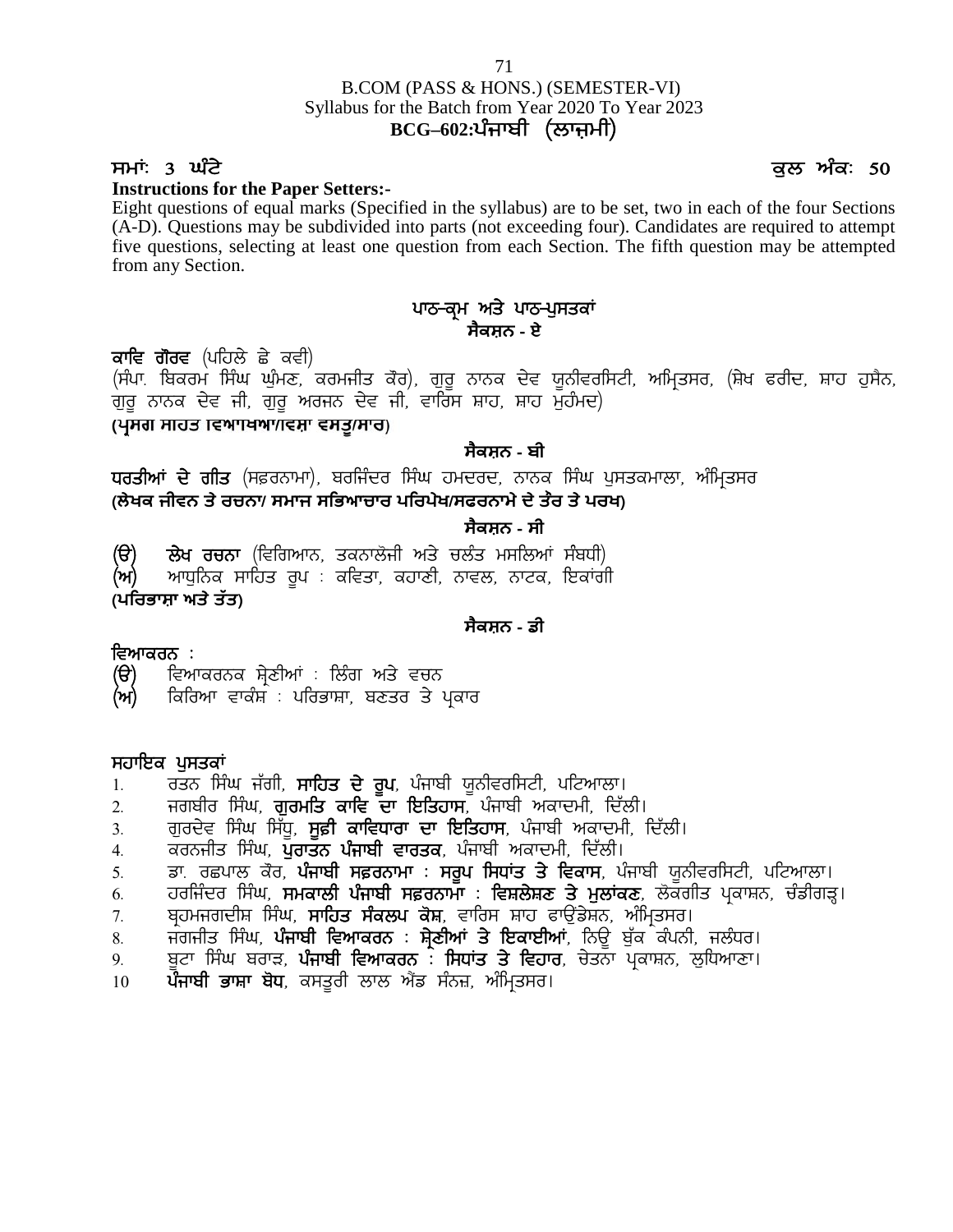# **BCG-602: ਮੁਢੱਲੀ ਪੰਜਾਬੀ**

### **(In lieu of Compulsory Punjabi)**

**smW: 3 GMty kul AMk: 50**

### **Instructions for the Paper Setters:-**

Eight questions of equal marks (Specified in the syllabus) are to be set, two in each of the four Sections (A-D). Questions may be subdivided into parts (not exceeding four). Candidates are required to attempt five questions, selecting at least one question from each Section. The fifth question may be attempted from any Section. syllabus) are to be set, two in e<br>t exceeding four). Candidates are<br>ch Section. The fifth question ma<sup>.</sup><br>ਪਾਠ<del>-</del>ਕ੍ਰਮ<br>ਸੈਕਸ਼ਨ<del>-</del>ਏ syllabus) are to be set, tw<br>t exceeding four). Candida<sup>:</sup><br>ch Section. The fifth questi<br>ਪਾਠ<del>-</del>ਕ੍ਰਮ<br>ਮੈਕਸ਼ਨ<del>-</del>ਏ

| (A-D). Questions may be subdivided into parts (not exceeding four). Candida<br>questions, selecting at least one question from each Section. The fifth questi<br>Section.                           |                     |
|-----------------------------------------------------------------------------------------------------------------------------------------------------------------------------------------------------|---------------------|
| ਪੰਜਾਬੀ ਸਭਿਆਚਾਰ ਦਾ ਪਿਛੋਕੜ<br>ਪੰਜਾਬੀ ਸਭਿਆਚਾਰ ਦੀ ਭੂਗੋਲਿਕ ਸਥਿਤੀ<br>ਪੰਜਾਬੀ ਸਭਿਆਚਾਰ ਦੇ ਨਿਖੜਵੇਂ ਲੱਛਣ                                                                                                       | ਪਾਠ–ਕ੍ਮ<br>ਸੈਕਸ਼ਨ-ਏ |
|                                                                                                                                                                                                     | ਸੈਕਸ਼ਨ-ਬੀ           |
| ਪੰਜਾਬ ਦੇ ਮੇਲੇ<br>ਪੰਜਾਬ ਦੇ ਤਿੳਹਾਰ<br>ਪੰਜਾਬ ਦੇ ਪ੍ਰਮੁੱਖ ਧਾਰਮਿਕ ਸਥਾਨ                                                                                                                                    |                     |
| ਜਨਮ ਨਾਲ ਸੰਬੰਧਿਤ ਰੀਤਾਂ-ਰਸਮਾਂ<br>ਵਿਆਹ ਨਾਲ ਸੰਬੰਧਿਤ ਰੀਤਾਂ ਰਸਮਾਂ<br>ਮੌਤ ਨਾਲ ਸੰਬੰਧਿਤ ਰੀਤਾਂ ਰਸਮਾਂ                                                                                                          | ਸੈਕਸ਼ਨ-ਸੀ           |
|                                                                                                                                                                                                     | ਸੈਕਸ਼ਨ-ਡੀ           |
| ਪੰਜਾਬ ਦਾ ਖਾਣ ਪੀਣ<br>ਪੰਜਾਬ ਦਾ ਪਹਿਰਾਵਾ<br>ਪੰਜਾਬ ਦੇ ਲੋਕ ਵਿਸ਼ਵਾਸ਼                                                                                                                                       |                     |
| ਸਹਾਇਕ ਪਸਤਕਾਂ                                                                                                                                                                                        |                     |
| ਗੁਰਬਖ਼ਸ਼ ਸਿੰਘ ਫਰੈਂਕ, <b>ਸਭਿਆਚਾਰ ਤੇ ਪੰਜਾਬੀ ਸਭਿਆਚਾਰ</b> , ਵਾਰਿਸ ਸ਼ਾਹ ਫਾਉਂਡੇਸ਼ਨ, ਅੰਮ੍ਰਿ <del>:</del><br>1.<br>ਗੁਰਬਖ਼ਸ਼ ਸਿੰਘ ਫਰੈਂਕ, <b>ਸਭਿਆਚਾਰ : ਮੁੱਢਲੀ ਜਾਣ ਪਛਾਣ</b> , ਦੀ ਪੰਜਾਬੀ ਰਾਈਟਰਜ਼ ਕੋਆਪਰੇਰਿ<br>2. |                     |

- 1. ਗਰਬਖ਼ਸ਼ ਸਿੰਘ ਫਰੈਂਕ, **ਸਭਿਆਚਾਰ ਤੇ ਪੰਜਾਬੀ ਸਭਿਆਚਾਰ**, ਵਾਰਿਸ ਸ਼ਾਹ ਫਾੳਂਡੇਸ਼ਨ, ਅੰਮ੍ਰਿਤਸਰ।
- 2. ਗੁਰਬਖ਼ਸ਼ ਸਿੰਘ ਫਰੈਂਕ, **ਸਭਿਆਚਾਰ : ਮੁੱਢਲੀ ਜਾਣ ਪਛਾਣ**, ਦੀ ਪੰਜਾਬੀ ਰਾਈਟਰਜ਼ ਕੋਆਪਰੇਟਿਵ ਸੋਸਾਇਟੀ ਲਿਮਟਿਡ, ਲੁਧਿਆਣਾ।
- 3. ਭੁਪਿੰਦਰ ਸਿੰਘ ਖਹਿਰਾ, **ਲੋਕਧਾਰਾ ਭਾਸ਼ਾ ਅਤੇ ਸਭਿਆਚਾਰ**, ਪੈਪਸੂ ਬੁੱਕ ਡਿਪੂ, ਪਟਿਆਲਾ।
- 4. jsivMdr isMG, **pMjwbI siBAwcwr pCwx icMn**H, punIq pRkwSn, pitAwlw[
- 5. ਜੀਤ ਸਿੰਘ ਜੋਸ਼ੀ, **ਸਭਿਆਚਾਰ : ਸਿਧਾਂਤ ਤੇ ਵਿਹਾਰ**, ਵਾਰਿਸ ਸ਼ਾਹ ਫਾਉਂਡੇਸ਼ਨ, ਅੰਮ੍ਰਿਤਸਰ।
- 6. ਜੀਤ ਸਿੰਘ ਜੋਸ਼ੀ, **ਲੋਕ ਕਲਾ ਅਤੇ ਸਭਿਆਚਾਰ : ਮੁੱਢਲੀ ਜਾਣ ਪਛਾਣ**, ਪੰਜਾਬੀ ਯੂਨੀਵਰਸਿਟੀ, ਪਟਿਆਲਾ।
- 7. ਜੀਤ ਸਿੰਘ ਜੋਸ਼ੀ, **ਪੰਜਾਬੀ ਸਭਿਆਚਾਰ ਬਾਰੇ**, ਦੀ ਪੰਜਾਬੀ ਰਾਈਟਰਜ਼ ਕੋਆਪਟਰੇਟਿੰਵ ਸੋਸਾਇਟੀ ਲਿਮਟਿਡ, ਲੁਧਿਆਣਾ।
- 8. ਜਗੀਰ ਸਿੰਘ ਨੂਰ, **ਪੰਜਾਬੀ ਸਭਿਆਚਾਰ : ਮੂਲ ਪਛਾਣ**, ਨੈਸ਼ਨਲ ਬੁੱਕ ਟਰੱਸਟ, ਨਵੀਂ ਦਿੱਲੀ।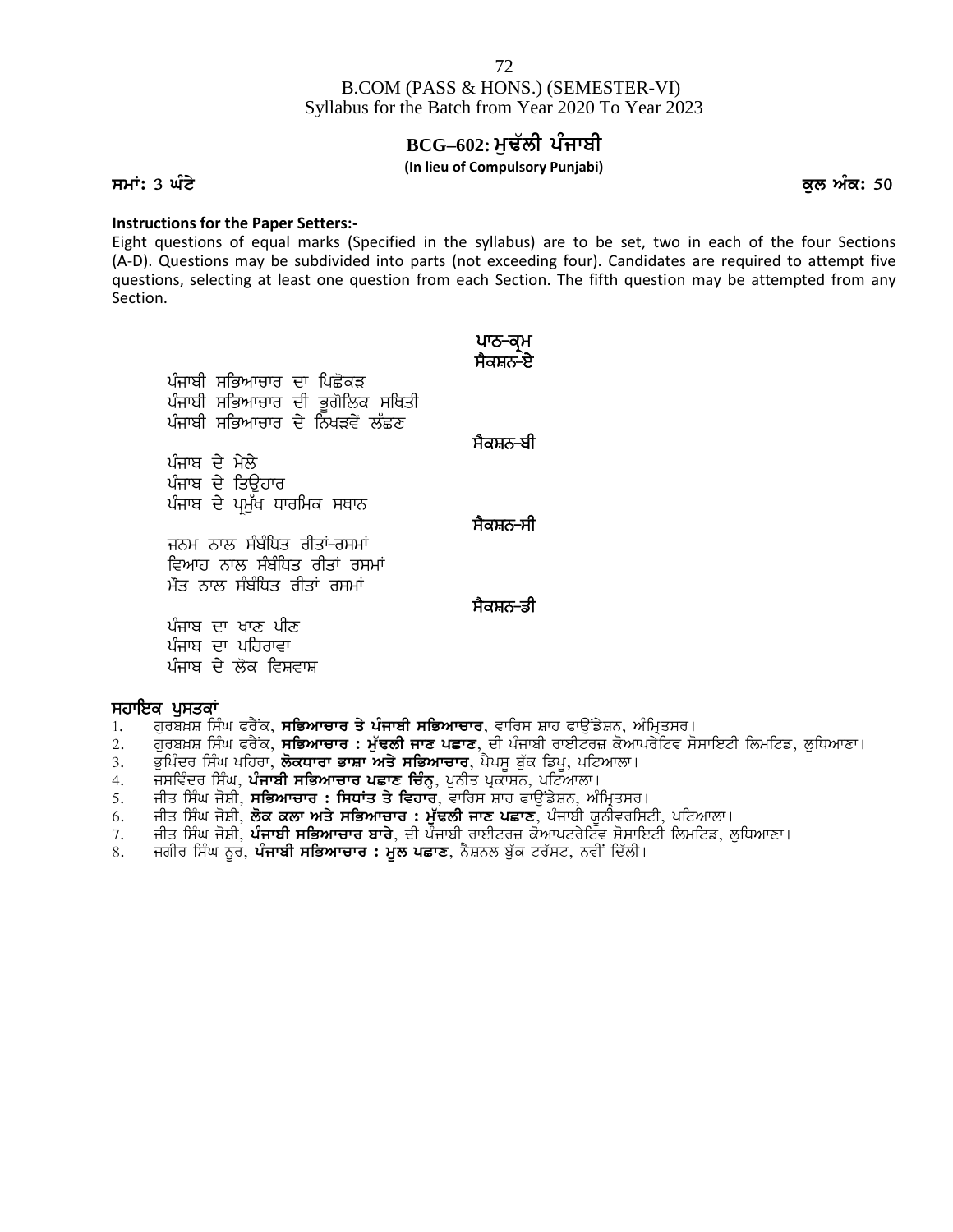## 73

## B.COM (PASS & HONS.) (SEMESTER-VI) Syllabus for the Batch from Year 2020 To Year 2023 **BCG–602: Punjab History & Culture ( 1947-2000 A.D.) (Special Paper in lieu of Punjabi compulsory)**

## **Instructions for the Paper Setters**

Eight questions of equal marks (Specified in the syllabus) are to be set, two in each of the four Sections (A-D). Questions may be subdivided into parts (not exceeding four). Candidates are required to attempt five questions, selecting at least one question from each Section. The fifth question may be attempted from any Section.

## **SECTION- A**

- 1. Partition and its Impact on Punjab
- 2. Rehabilitation.

## **SECTION--B**

- 3. Punjabi Suba Movement and Reorganization Act of 1966.
- 4. Green Revolution.

## **SECTION--C**

- 5. Punjabi Diaspora
- 6. Development of education in Punjab after Independence

## **SECTION--D**

- 7. Development of Punjabi Literature and Drama.
- 8. Emerging Concerns: Drug Addiction and Female Foeticide.

## **Suggested Readings**

- 1. Chopra, P.N. & Das, M.N. (1974), *A Social, Cultural & Economic History of India.* Vol.III, Macmillan India, New Delhi, 1974.
- 2. Grewal, J.S., *Social and Cultural History of Punjab: Prehistoric, Ancient and Early Medieval*. Foundation Books Pvt Ltd Cambridge House, New Delhi, 2004.
- 3. Grewal, J.S., *The Sikhs of Punjab*. New Cambridge House, New Delhi, 2005
- 4. Rai Satya M. , *Heroic Tradition in Punjab(1900-1947)*. Publication Bureau, Punjabi University, Patiala, 1978.
- 5. Singh, Fauja.*, Freedom Struggle in Punjab*. Publication Bureau, Punjabi University, Patiala, 1974.
- 6. Singh, Fauja, *History and Culture of the Punjab*. Part II, Publication Bureau, Punjabi University, Patiala, 1987.
- 7. Singh, Kushwant, *A History of the Sikhs*. Vol. II (1839-1998), Oxford University Press, Delhi, 1991.
- 8. Yadav, K.C., *Haryana Aitihasik Simhavalokan* (Hindi). Haryana Sahitya Akademy, Chandigarh, 1991.

**Time: 3 Hours Max. Marks : 50**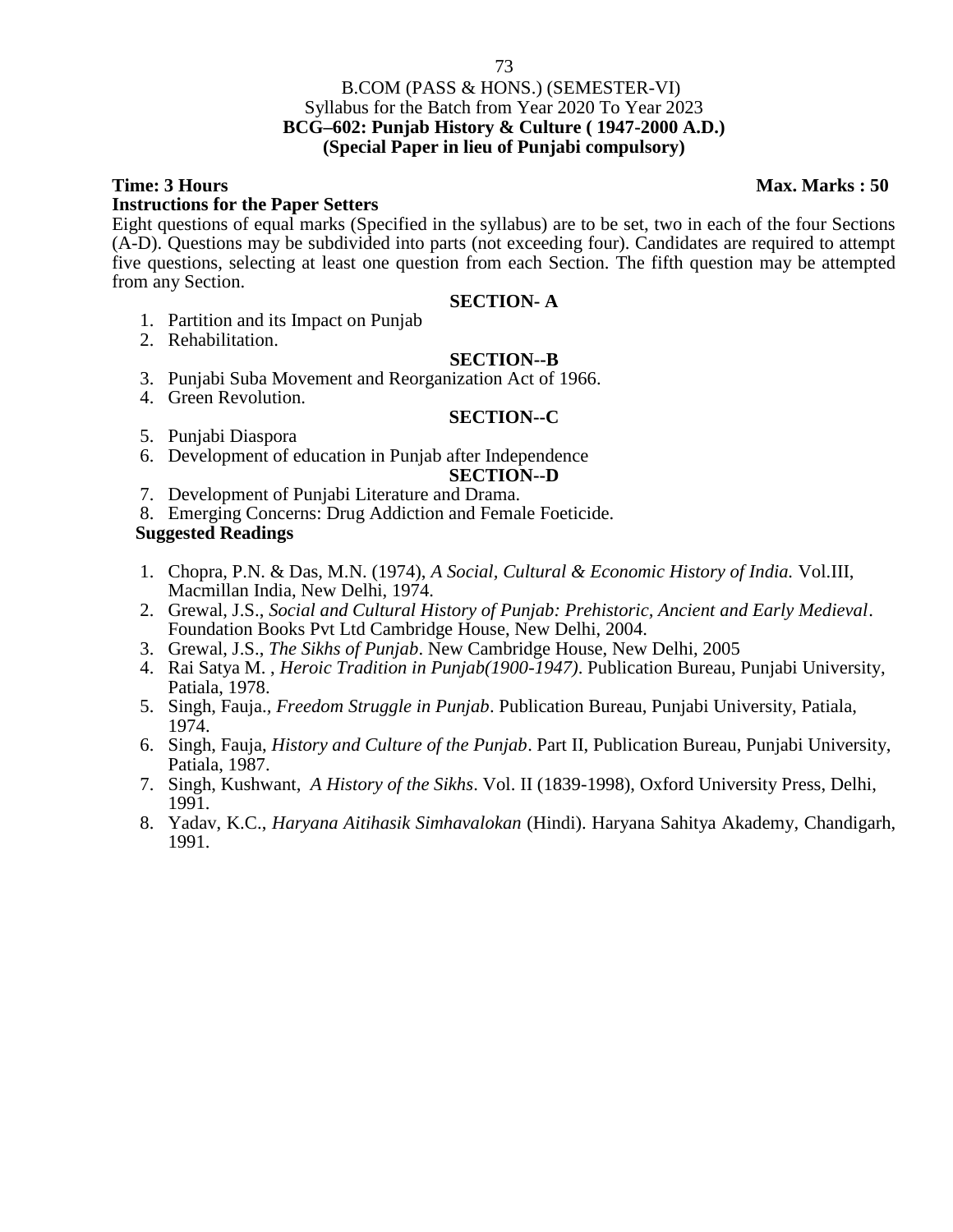# B.COM (PASS & HONS.) (SEMESTER-VI) Syllabus for the Batch from Year 2020 To Year 2023 **BCG–603:OPERATIONS RESEARCH**

## **Instructions for the Paper Setters:-**

Eight questions of equal marks (Specified in the syllabus) are to be set, two in each of the four Sections (A-D). Questions may be subdivided into parts (not exceeding four). Candidates are required to attempt five questions, selecting at least one question from each Section. The fifth question may be attempted from any Section.

## **SECTION-A**

**Basics of Operational Research** – Development, Definition Characteristics, Necessity, Scope, Limitation.

**Linear Programming** – Introduction, Application, Formulation of Linear Programming Problem, General Linear Programming Problem, Graphical Method of Solution. Theory of Simplex method, Big–M Method.

## **SECTION-B**

**Transportation Model** – Assumption, Formulation and Solution of transportation Models, Trans–Shipment Problems, Definition of Assignment Model, Hungarian Method for solution of Assignment Problems, Traveling Salesman Problem.

## **SECTION-C**

**Queuing Models** – Application, Introduction, Elements, operating Characteristics, Waiting Time and Idle Time Costs, Model I – Single Channel poison Arrivals with Exponential Service Times. Infinite Population; Assumption & Limitation Poisson of Queuing Model.

**Game Theory** – Theory of Games, Characteristics of Games, Rules – Look for a pure Strategy, Reduce Game by Dominance, Mixed Strategies (2 x 2 Games, 2 x n Games or m x 2 Games).

## **SECTION-D**

**Net Work Analysis** in Project Planning: Project, Project Planning scheduling, CPM, PERT, Cost Analysis and Crashing the Network Exercises

## **Suggested Readings:**

- 1. G. Srinivasan (2008) Operations Research: Principles And Applications, Phi Learning
- 2. Kanti Swarup, Man Mohan and P.K Gupta Operation Research, Sultan Chand & amp; Sons, New Delhi
- 3. Frederick S. Hillier (2009) Introduction to Operations Research, McGraw-Hill Higher Education; 9 edition
- 4. Panneerselvam , R. (2009) Operations Research, 2nd Edition Phi Learning
- 5. V.K.Kapoor (2013) Operations Research: Quantitative Techniques for Management Sultan Chand & amp; Sons , New delhi

**Time:3 Hours Max. Marks:50**

74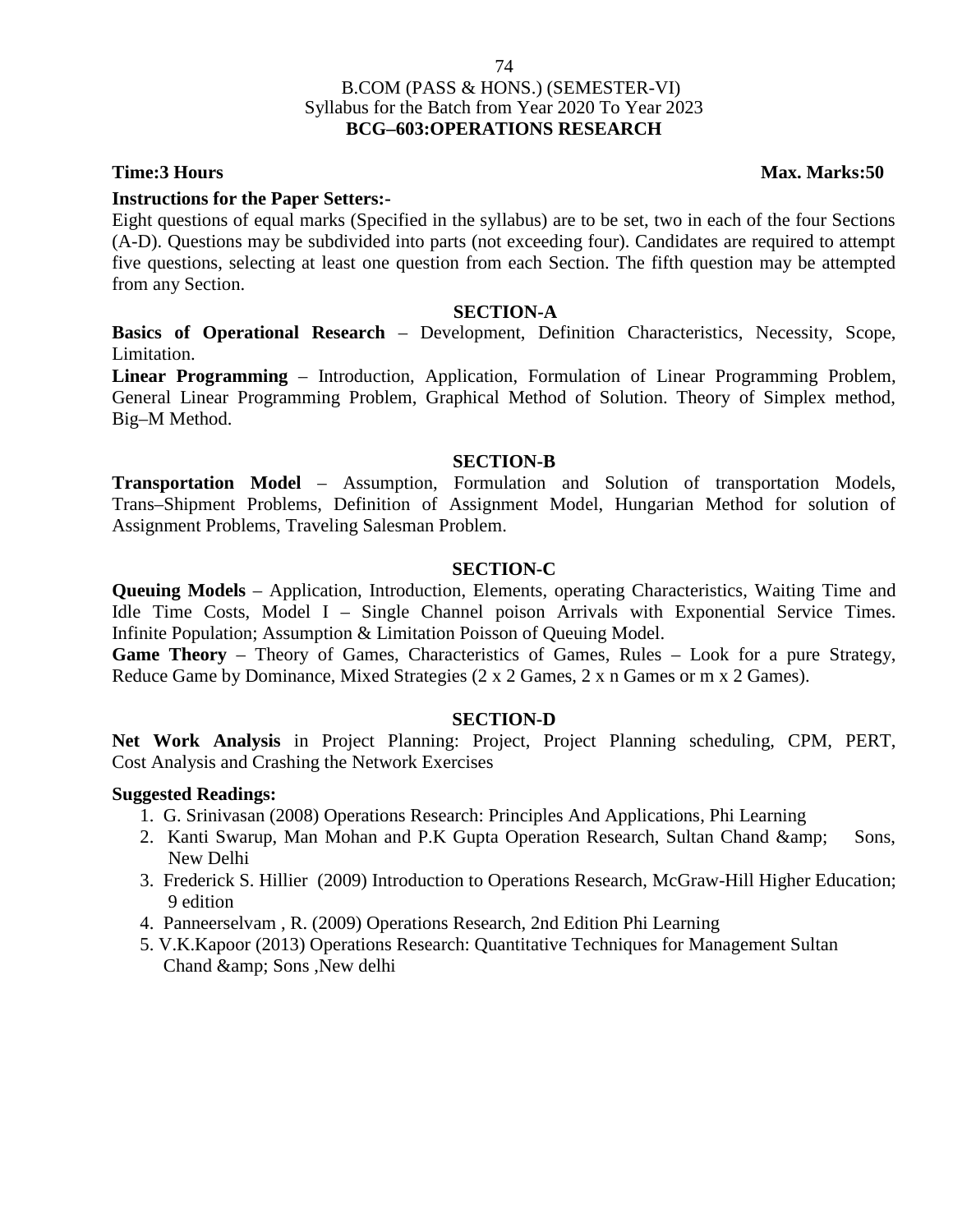## B.COM (PASS & HONS.) (SEMESTER-VI) Syllabus for the Batch from Year 2020 To Year 2023 **BCG–604:CORPORATE GOVERNANCE**

75

### **Instructions for the Paper Setters:-**

Eight questions of equal marks (Specified in the syllabus) are to be set, two in each of the four Sections (A-D). Questions may be subdivided into parts (not exceeding four). Candidates are required to attempt five questions, selecting at least one question from each Section. The fifth question may be attempted from any Section.

### **SECTION-A**

**Ethics in Business:** Concept of Business Ethics. Corporate Code of Ethics: Environment, Accountability, Responsibility, Leadership, Diversity, Discrimination.

Principles of Business Ethics, Characteristics of Ethical Organisation, Theories of Business Ethics, Globalization and Business Ethics, Stakeholder's Protection, Corporate Governance and Business Ethics.

**Corporate Governance:** Conceptual framework of Corporate Governance, Insider Trading, Rating Agencies, Whistle Blowing,

### **SECTION-B**

Corporate Governance Reforms, Initiatives in India including clause 49.

**Major Corporate Scandals:** Junk Bond Scam (USA), Enron (USA), WorldCom (USA), Tyco (USA), Andersen Worldwide (USA), Kirch Media (Germany), Vivendi (France), Parmalat (Italy) and Satyam Computer Services Ltd (India),

## **SECTION-C**

Common Governance Problems Noticed in various Corporate Failures, Is Corporate Governance always the Cause for Corporate Failures?

**Codes & Standards on Corporate Governance**: Sir Adrian Cadbury Committee (UK), 1992 , Calpers Global Corporate Governance Principles (USA), 1996, Hampel Committee on Corporate Governance (UK), 1997, Combined Code of Best Practices (London Stock Exchange), 1998,

## **SECTION-D**

OECD Principles of Corporate Governance, 1999, CACG Guidelines/Principles for Corporate Governance in Commonwealth, 1999, Euroshareholders Corporate Governance Guidelines, 2000, Principles of Good Governance and Code of Best Practice (UK), 2000, Sarbanes–Oxley (SOX) Act, 2002 (USA), Smith Report, 2003 (UK)

### **Suggested Readings:**

- 1. Murthy, K.V. Bhanu and Krishna, U., "*Politics Ethics and Social Responsibilities of Business",* 2009, Pearson Education, New Delhi.
- 2. Sharma, J. P., "*Corporate Governance, Business Ethics & CSR*", 2011, Ane Books Pvt. Ltd., New Delhi.
- 3. Mallin, C., "*Corporate Governance"* (Indian Edition), 2012, Oxford University Press, New Delhi.
- *4.* Tricker, B., "*Corporate Governance–Principles, Policies, and Practice",* (Indian Edition), 2012, Oxford University Press, New Delhi.
- 5. Crane, A. and Matten, D., "*Business Ethic"* (Indian Edition), 2003, Oxford University Press, New Delhi.
- 6. Albuquerque, D., "*Business Ethics, Principles and Practices",* (Indian Edition), 2010,Oxford University Press, New Delhi.
- 7. Blowfield, M. and Murray, A., "*Corporate Responsibility–A Critical Introduction",* 2008, Oxford University Press.

## **Time: 3 Hours Max.Marks: 50**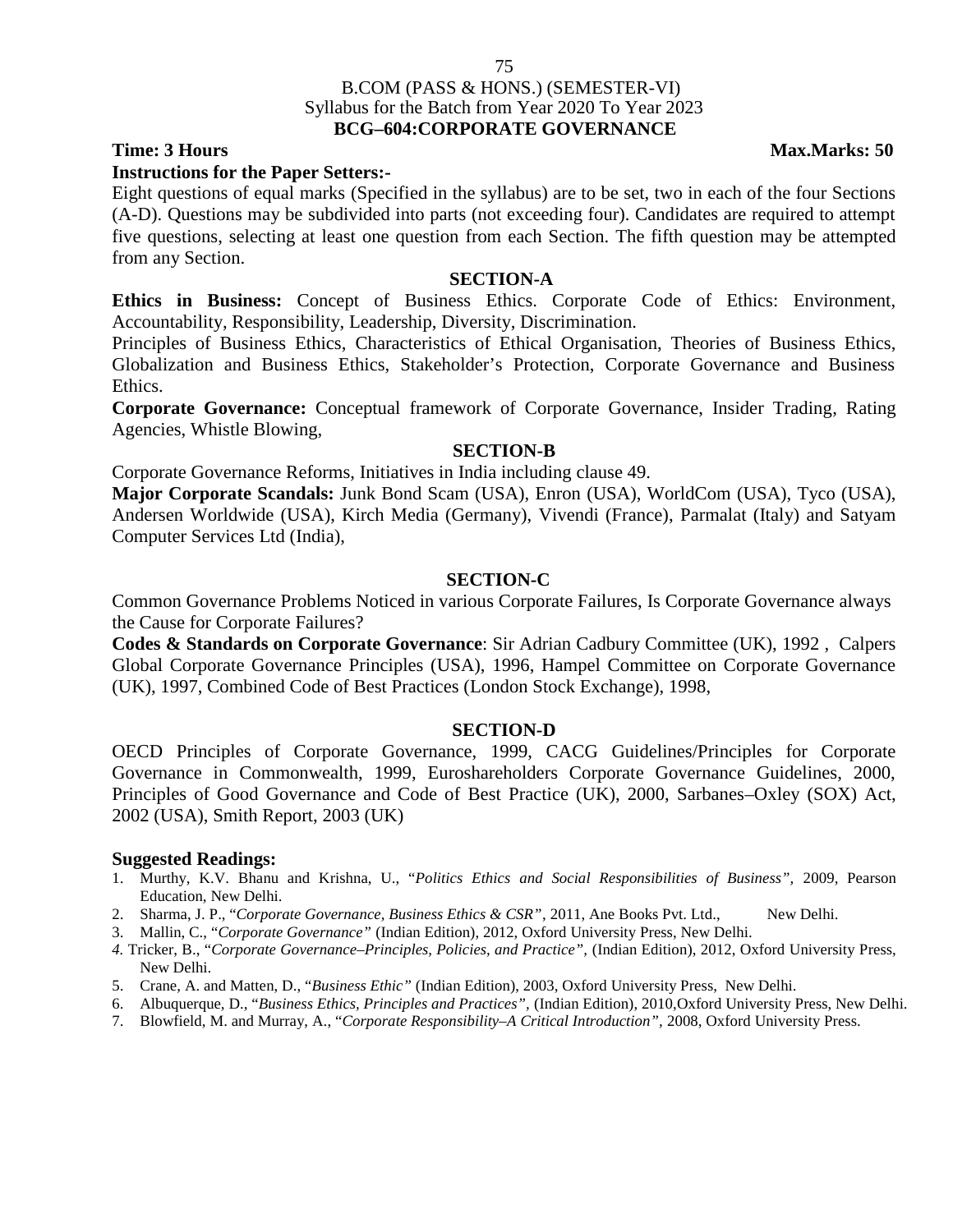## B.COM (PASS & HONS.) (SEMESTER-VI) Syllabus for the Batch from Year 2020 To Year 2023 **BCG–605:WORKSHOP**

## **Time: 3 Hours Max.Marks: 50**

Following three options shall be given to students out of which a student has to opt any one:

- 1. Workshop on Goods & Services Tax (GST)
- 2. Workshop on Income Tax & e-filing
- 3. Workshop on Basics of stock Market.

This paper carries 50 marks Evaluation will be done by the external examiner. The examination will be conducted by internal examiner/examiners depending upon options offered. The students shall be required to maintain a file containing various documents related to the particular workshop chosen by them which will be verified by the external examiner. The Division of marks shall be 30 for practical and 20 for Viva.

The Contents of the three workshops is as follows:

## **Workshop on Goods & Services Tax (GST)**

- Accounting in GST
- Computing GST Tax
- Applicability of CGST, IGST, SGST, UTGST on Different Transactions and adjustment of credit.
- Preparation of GST PMT Registers
- Reverse Charge mechanism
- TCS and Reverse Charge Implications in case of E Commerce Transactions in GST
- Billing and Invoicing in GST
- Composition Scheme in GST

## **Workshop on Income Tax & e-filing**

- Applying for PAN
- E-Filing ITR for Salaried Individuals.
- Advance Tax Computation both for individuals & firms
- E-Filing ITR for Small Proprietorship Business.
- Deductions and E-Filing ITR for Partnership Business
- Filing Challans related to self-assessment Tax, Advance Tax.
- TDS Accounting, e-payment of challan 281, Return form 260, Checking form 26AS. Issue of Certificate, Concept of 15G & 15H forms.
- Payroll Processing

- **Workshop on Basics of stock Market.**<br>
Investment Foundation: Investment-Meaning, Objectives, Characteristics, Gambling, Speculation & Trading.
	- Investment Alternatives: Bank Deposits, Post Office saving schemes, Equity shares, Preference Shares, Debentures.
	- Exchanges in India NSE, BSE, MCX- their organization & management. Depositories-Introduction, Role, Importance, Dematerialization,
	-
	-
	-
	- DEMAT Account-Account Opening Formalities, Expenses. Orders & Margins All types. Security Analysis-Introduction to Fundamental analysis and Technical analysis.
	- Understanding Business News Channels.
	- Trading at Stock Exchange- Live Online trading, Clearing & settlement, Contract Note & Trading costs.

76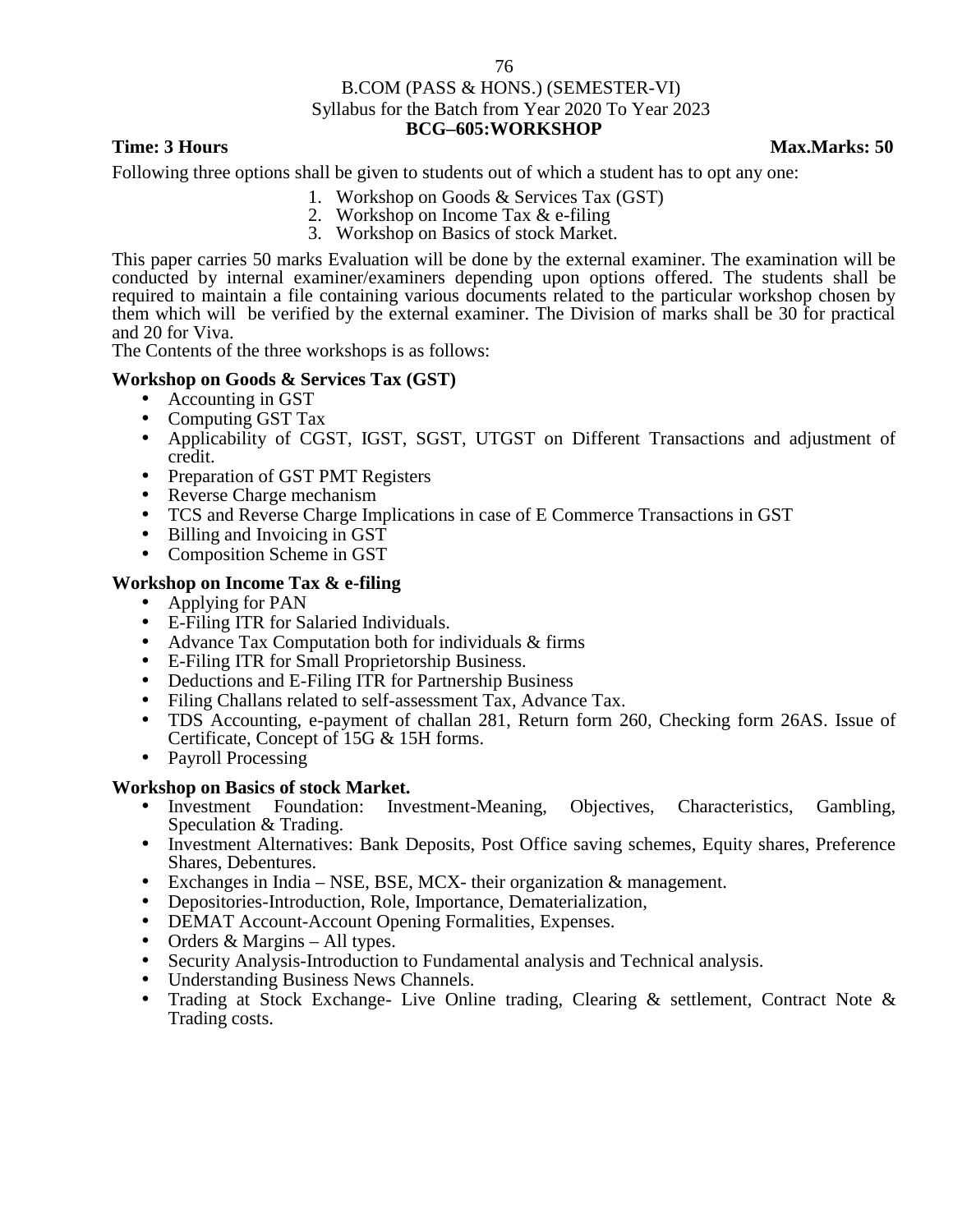## **GROUP–I: (ACCOUNTING & FINANCE) BCG–611**: **PORTFOLIO MANAGEMENT**

## **Time: 3 Hours Max.Marks: 50**

## **Instructions for the Paper Setters:-**

Eight questions of equal marks (Specified in the syllabus) are to be set, two in each of the four Sections (A-D). Questions may be subdivided into parts (not exceeding four). Candidates are required to attempt five questions, selecting at least one question from each Section. The fifth question may be attempted from any Section.

## **SECTION-A**

**Portfolio Theory:** Merits of Diversification: Diversification and Portfolio Risk, Portfolio Return andRisk, Calculation of Portfolio Risk, Optimal Portfolio.

**Portfolio Selection:** Concept of Portfolio Selection, Optimal Portfolio, Objectives, Risk and InvestorPreferences, Investment Constraints, Cut–off Rate and New Securities,

## **SECTION-B**

Efficient Frontier and Portfolio Selection

**Portfolio Revision:** Meaning, Need, Techniques of Portfolio Revision, Formula Plans, Rules RegardingFormula Plans, Constant Rupee Value Plan, Constant Ratio Plan, Variable Ratio Plan, Modifications, Rupee Averaging Technique.

## **SECTION-C**

**Introduction to Investment Management:** Concept and objectives of investment, Difference betweenInvestment and Speculation, Investment and Gambling, Meaning of Investment Management, Investment Management Process, Investment Alternatives, Features of Investment Avenues, Types of Management Strategies, Approaches to Investment

## **SECTION-D**

**Economic and Industry Analysis:** Macro–Economic Analysis, Forecasting, Industry Analysis,Sensitivity of Business Cycle, Industry Life Cycle Analysis, Porter Model of Assessment of Profit Potential of Industries

## **Suggested Readings:–**

.

- 1. Lofthouse, Stephen, "*Investment Management"*, 1999, John Wiley & Sons Publications
- 2. Fabozzi, Frank J, " *Investment Management*," 2009, Prentice Hall Publications
- 3. Fredrick Amling, "*Investment– An Introduction to Analysis and Management*," Prentice Hall Pub.
- 4. Chandra, P, "*Investment Analysis and Portfolio Management"*,2003, Tata Mcgraw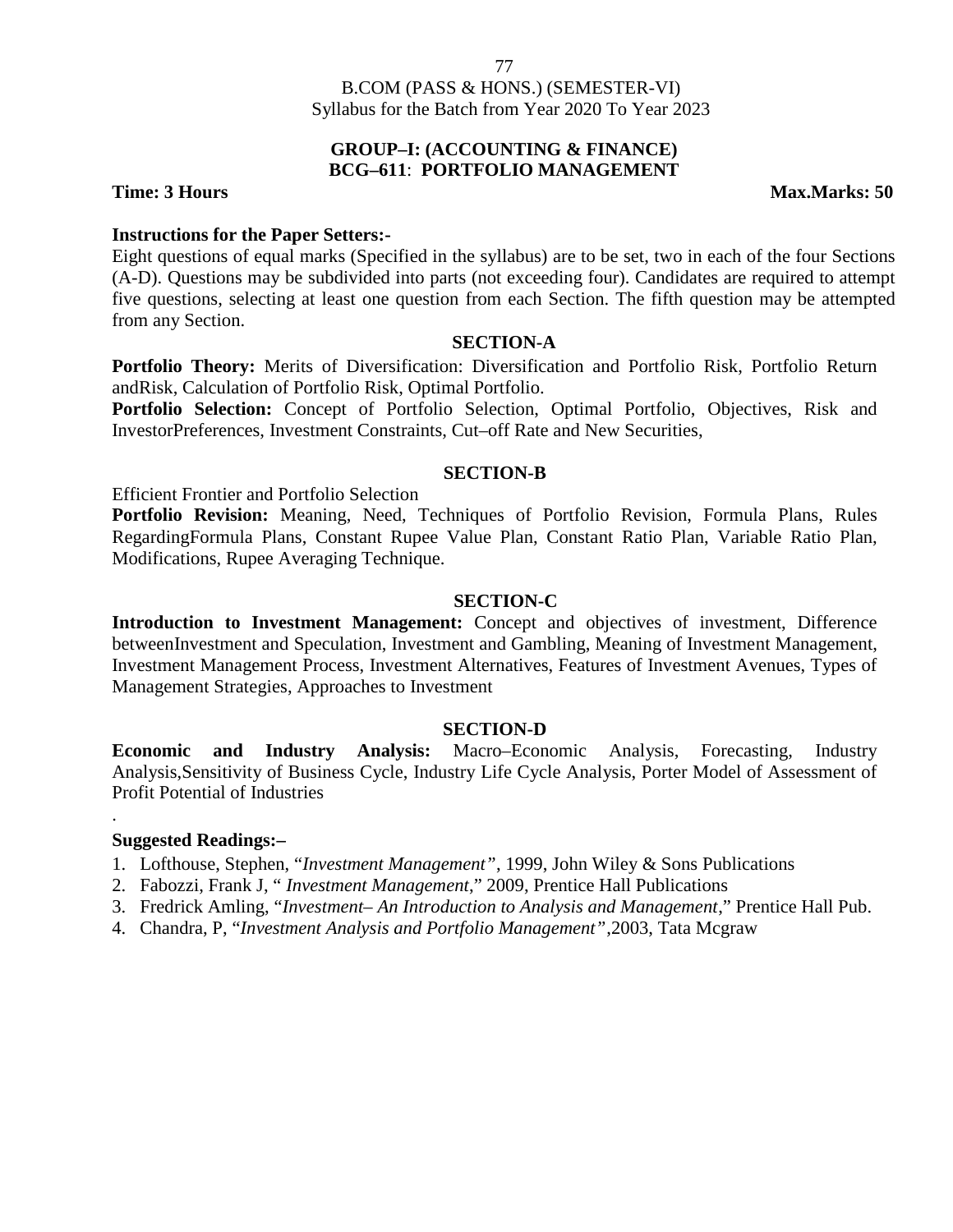## **GROUP–I:(ACCOUNTING & FINANCE) BCG–612: FINANCIAL SERVICES**

**Time: 3 Hours Max.Marks: 50**

## **Instructions for the Paper Setters:-**

Eight questions of equal marks (Specified in the syllabus) are to be set, two in each of the four Sections (A-D). Questions may be subdivided into parts (not exceeding four). Candidates are required to attempt five questions, selecting at least one question from each Section. The fifth question may be attempted from any Section.

## **SECTION-A**

**Financial services** – meaning – features – importance – contribution of financial services in promoting industry – service sector

**Merchant banking** – meaning, origin and growth of merchant banking in India. Scope of merchant banking services – merchant bankers and management of public issues – merchant banking practices in India. Weakness in the functioning of merchant bankers in India.

## **SECTION-B**

**Mutual funds**: Concept of mutual funds. Growth of mutual funds in India. Mutual fund schemes – money market mutual funds – private sector mutual funds – functioning of mutual funds in India.

## **SECTION-C**

**Lease financing**: Meaning – types of leasing – factors influencing lease – performance of leasing industry in India – RBI guidelines for hire–purchase – problems of hire–purchasing companies in India. **Factoring**: Concept of factoring – why factoring – types of factoring – factoring mechanism – securitization of debt – concept and mechanism

## **SECTION-D**

**Retail banking services** – personal loan – home loons – car loans – consumer loans – educational loans– concept of plastic money – credit cards – debit card – (meaning – features – types – merits and de merits of each services are covered)

**Venture Capital:** Concept of venture capital fund – characteristics – growth of venture capital funds in India.

### **Suggested Readings:**

1. Avadhani*, "Financial Services and Market"*, 1999, Himalaya Publishing House.

- 2. Bhole, "*Indian Financial System"*, 2009, Himalaya Publishing House.
- 3. Chandra, P, "*Security Analysis and Portfolio Management"*, 2011, Tata McGraw Hill.
- 4. Desai, Vasanth, "*The Indian Financial System", 1999*, Himalaya Publishing House
- 5. Varshney, PN & Mittal DK, "*Indian Financial System"*, 2000, Sulthan Chand & Sons.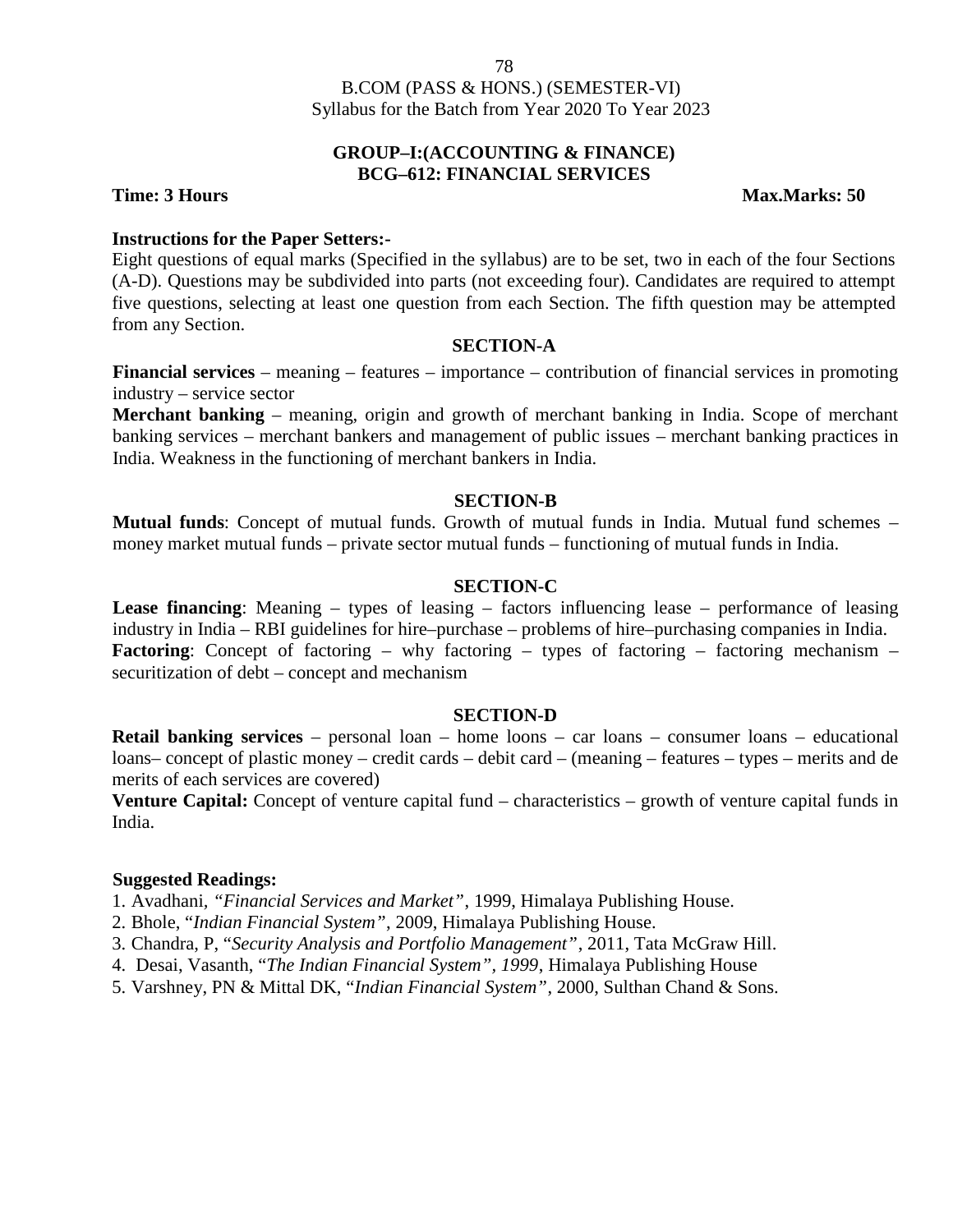## **GROUP–II: BANKING AND INSURANCE BCG– 621: FOREIGN EXCHANGE MANAGEMENT**

**Time: 3 Hours Max.Marks: 50**

## **Instructions for the Paper Setters:-**

Eight questions of equal marks (Specified in the syllabus) are to be set, two in each of the four Sections (A-D). Questions may be subdivided into parts (not exceeding four). Candidates are required to attempt five questions, selecting at least one question from each Section. The fifth question may be attempted from any Section.

## **SECTION-A**

**The main theories** which seek to explain exchange rate behaviour. Forecasting exchange rate movements. Different exchange rate arrangements and government intervention.

**Financial Fragility and Systemic Risk** The main causes of financial. fragility and systemic risk. Financial sector adjustments in response to financial booms and busts since1980.

## **SECTION-B**

**Introduction to Futures**– an overview of financial futures markets, including the types of contracts available – futures terminology and concepts, and futures pricing and behavior – cost of carrying and expectations approach – Uses of futures for hedging, arbitrage and speculation.

## **SECTION-C**

**Swaps Development of the swaps market**– Characteristics and uses of swap products, interest rate and currency swaps – Legal and regulatory issues.

## **SECTION-D**

**Exchange rate Risk and Political Risk Identification** of the different types of exchange rate risk; transaction exposure, translation exposure and economic exposure, together with an analysis of political risk. Managing Foreign Exchange Rate Risk Strategies for managing foreign exchange rate risk and the instruments available; currency forwards, futures, options and swaps – Short–term Interest Rate Risk Management.

## **Suggested Readings:**

- 1. Luc Soenen: "*Foreign Exchange Management*", 1999, McGraw–Hill Primis Custom Publishing.
- 2. Loosigian, Allan: "*Foreign Exchange Futures: A Guide to International Currency",* 2009,Scholarly Books,USA
- 3. Klopfenstein, Gary: "*Strategic Trading in the Foreign Exchange Markets: Insights from Foreign Exchange Traders Worldwide***"**, 1993, AMACOM.
- 4. Fatemi, Khosrow**: "***Foreign Exchange Issues, Capital Markets and International Banking in the 1990's*",2012, Taylor & Francis Publishers.
- 5. Walton, L E: "*Foreign Trade and Foreign Exchange*", Macdonald & Evans. London.
- 6. Daigler, R.T: "*Managing Risk With Financial futures*", 2000, Ashgate Publishing Limited
- 7. C.Jeevanandam: "*Foreign Exchange, Concepts, Practices & Control*", 2012 Sultan Chand &Sons.

## **GROUP–II: BANKING AND INSURANCE BCG–622:RISK MANAGEMENT AND INSURANCE**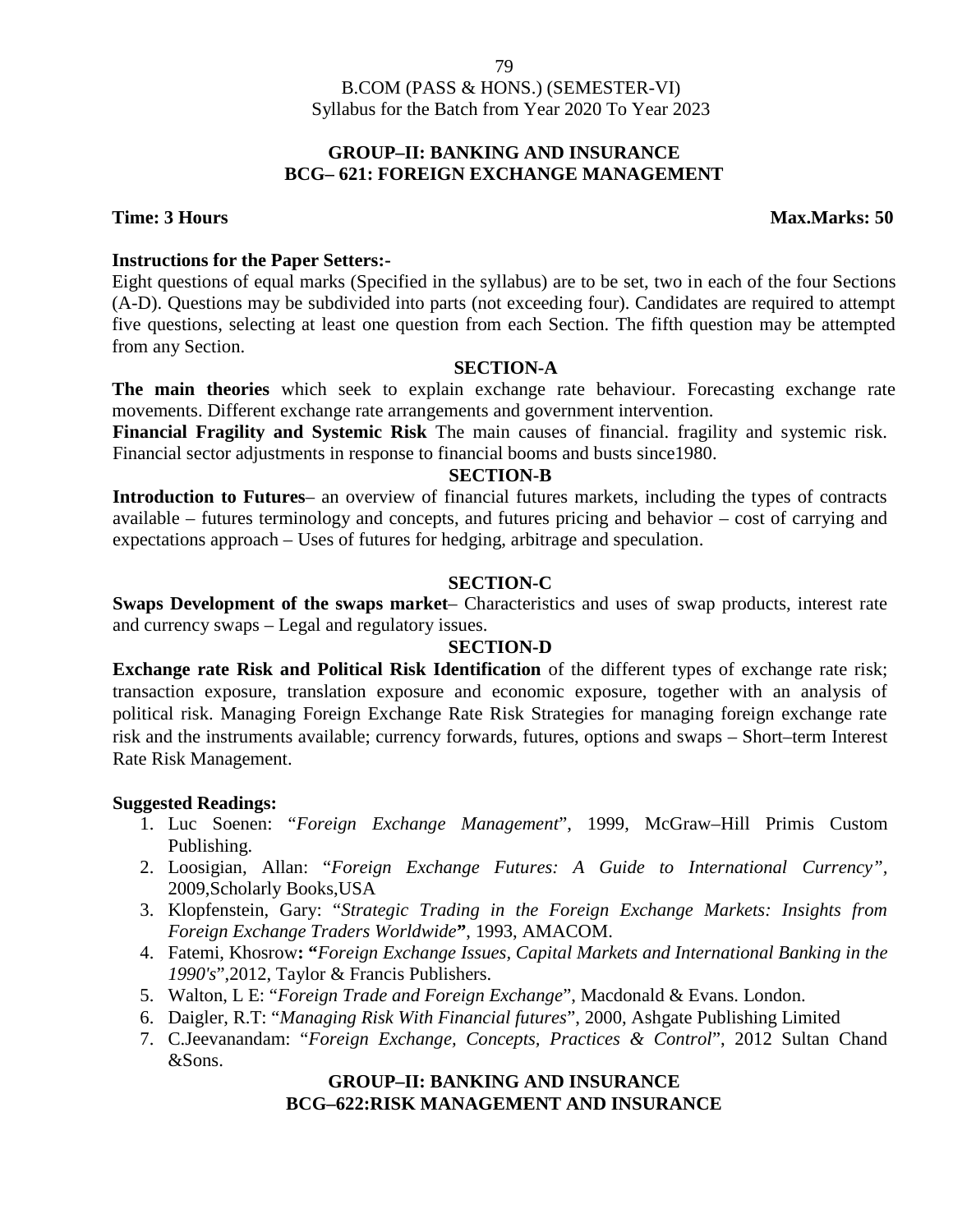## **Time: 3 Hours Max.Marks: 50**

## **Instructions for the Paper Setters:-**

Eight questions of equal marks (Specified in the syllabus) are to be set, two in each of the four Sections (A-D). Questions may be subdivided into parts (not exceeding four). Candidates are required to attempt five questions, selecting at least one question from each Section. The fifth question may be attempted from any Section.

## **SECTION-A**

**Risk and Risk Management Process** – Concept of Risk – Risk vs. Uncertainty – Types of Risks – Risk Identification – Evaluation – Risk Management Objectives – Selecting and Implementing Risk Management Techniques.

**Commercial Risk Management Applications**– Property – Liability–Commercial Property Insurance Different Policies and Contracts.

## **SECTION-B**

Business Liability and Risk Management Insurance – Workers' Compensation and Risk Financing. **Personal Risk Management Applications**– Property – Liability–Risk Management for Auto Owners – risk management for homeowners.

## **SECTION-C**

**Risk Management Applications–loss of Life–Loss of Health**– Retirement Planning and Annuities – Employee Benefits – Financial and Estate Planning.

## **SECTION-D**

**Risk management environment**– industry – functions and organisation of insurers – Government regulation of insurance sector – IRA – Privatisation of insurance business in India –changes in Insurance Act – Insurance intermediaries – insurance products pricing – claim valuation –Foreign insurers in India.

- 1. Rejda, George E: "*Principles of Risk Management and Insurance*", 2011, Pearson Education.
- 2. McNamara: **"***Principles of Risk Management and Insurance*", 2007, Addison–Wesley
- 3. Dorfman**: "***Introduction to Risk Management and Insurance*",2012, Prentice Hall.
- 4. Williams and Heins, "*Risk Management and Insurance*", 1998, McGraw Hill Pub.
- 5. Gupta, PK, "*Insurance and Risk Management"*, 2009, Himalaya Publishing.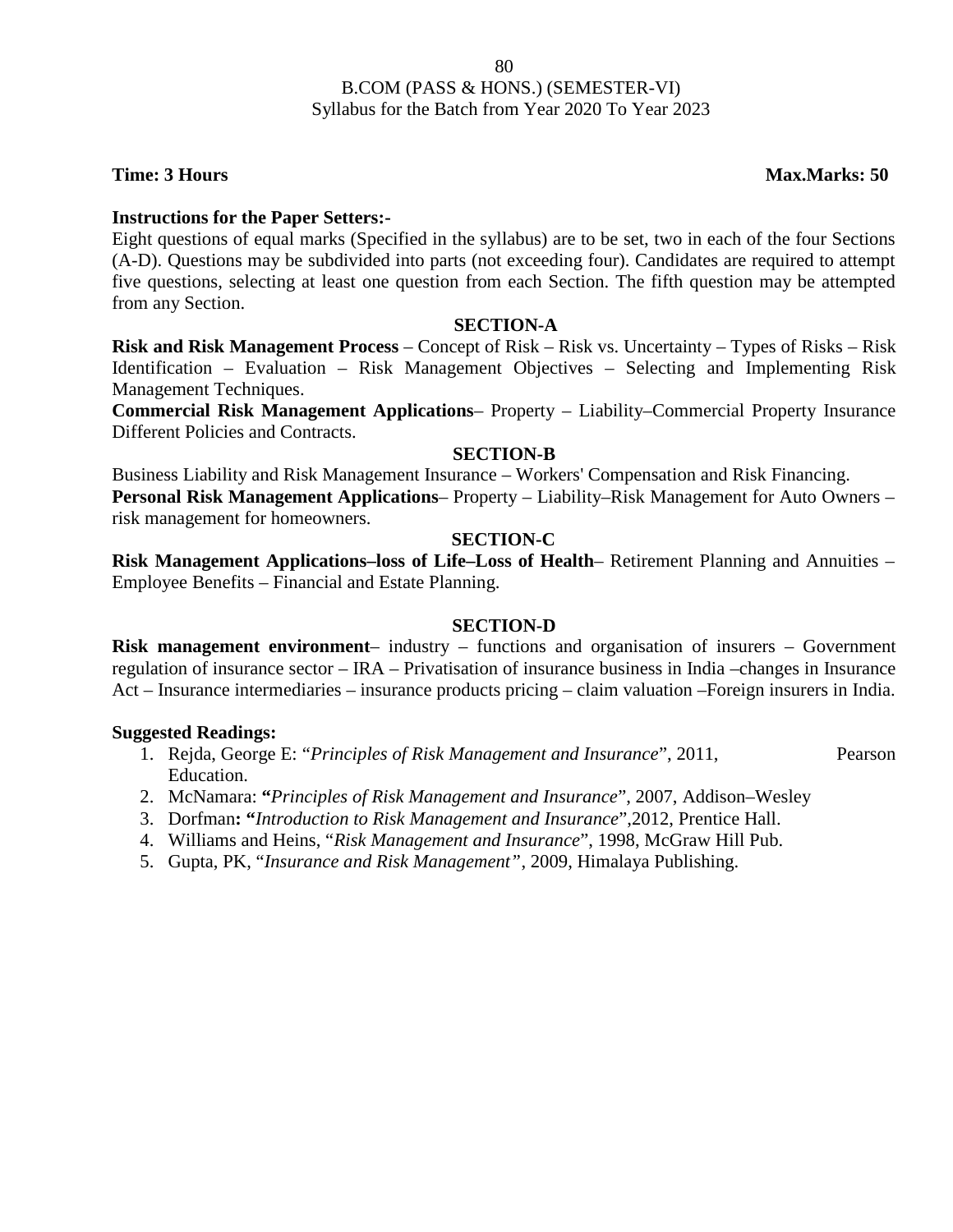## **GROUP–III:(COMPUTER APPLICATIONS & E–BUSINESS) BCG 631: WINDOWS AND NETWORKING**

## **Time: 3 Hours Max.Marks: 50**

## **Instructions for the Paper Setters:-**

Eight questions of equal marks (Specified in the syllabus) are to be set, two in each of the four Sections (A-D). Questions may be subdivided into parts (not exceeding four). Candidates are required to attempt five questions, selecting at least one question from each Section. The fifth question may be attempted from any Section.

## **SECTION-A**

**Operating System and Windows:** Operating Systems: Meaning, Definition,Functions and Types of Operating Systems – Booting process – Disk Operating System: Internal and External Commands – Wild Card Characters – Computer Virus, Cryptology. Windows operating system – Desktop, Start menu, Control panel, Windows accessories, The System Tray, Adjusting the Rate of Speech on the Fly, Application Display, Inputting Text, Windows Text Navigation Commands, Reading with the screen reader.

## **SECTION-B**

**Application of Windows–**Application Windows Display**,** Accessing the Ribbons**.** The Recycle Bin**–** Configuring the Recycle Bin**.** The Run Dialog, Opening a Variety of Items from the Run Dialog**,** Exploring Windows Search,Using Search Paremeters

**SECTION-C**<br>Simplex. Half–Duplex. Full Duplex. **Networking– Transmission Modes**: Simplex, Half–Duplex, Full Duplex. Analog and digitaltransmission. Synchronous and Asynchronous transmission. Multiplexing. **Network Topologies: Bus, Star, Ring, Mesh, Tree**.

**SECTION-D**<br>**Network Security:** Network security threats –Malicious code (Malware), Hacking, Creditcard frauds. Spoofing, Sniffing Firewall(Concept, Components and Constituents, Benefits), Enterprise wide security Framework, secure physical infrastructure).

- 1. White, Curt M, "*Data communications and Computer Networks*" , 2013 , Cenange Learning
- 2. Peterson, Larry L, "*Computer Networks : A System Approach*", 2012, Morgan Kaufmann
- 3. Bagad, Vilas S, "*Computer Networks*" , 2008, Technical Publications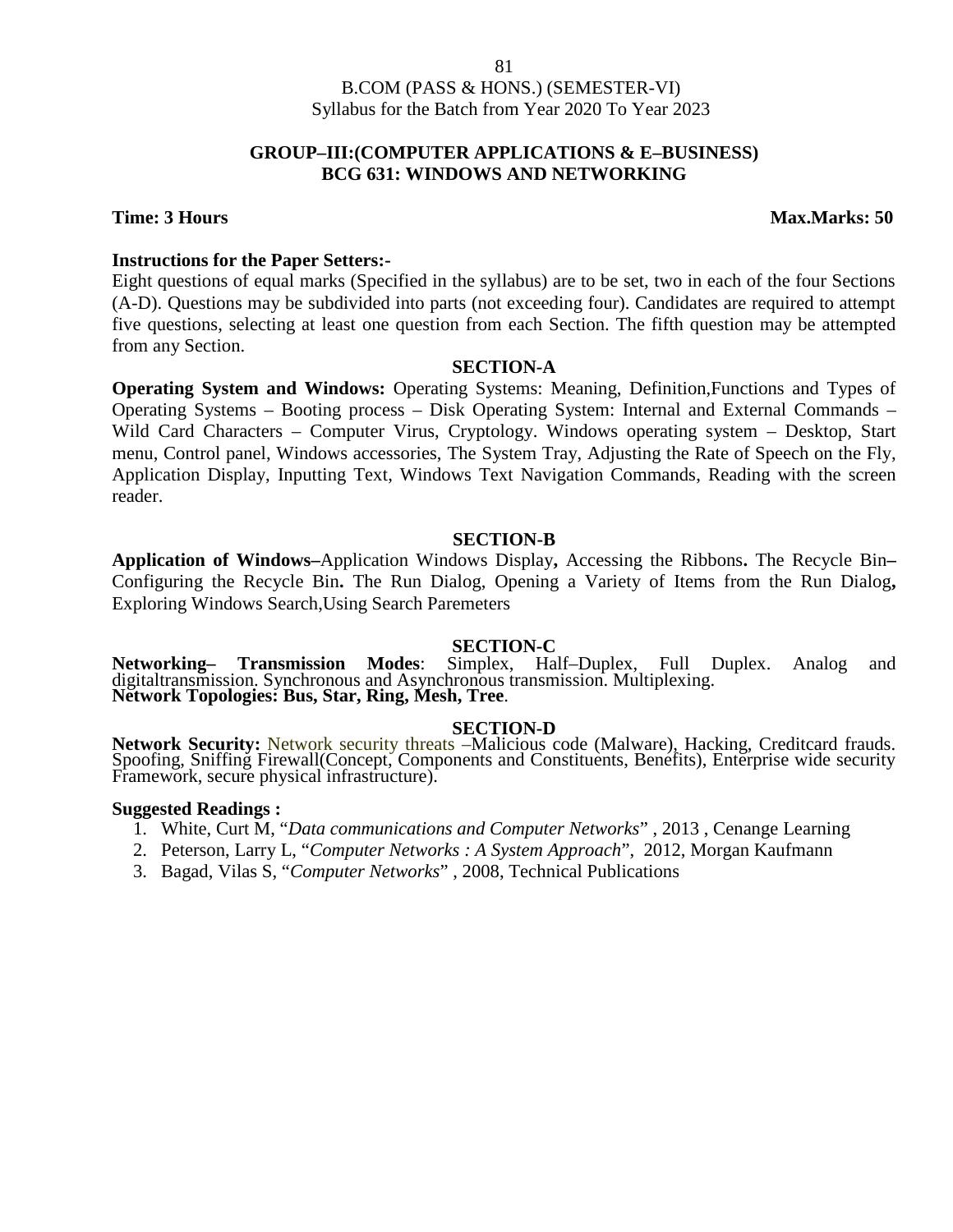### **GROUP–III:(COMPUTER APPLICATIONS & E–BUSINESS) BCG–632**:**E–Marketing**

## **Time: 3 Hours Max.Marks: 50**

## **Instructions for the Paper Setters:-**

Eight questions of equal marks (Specified in the syllabus) are to be set, two in each of the four Sections (A-D). Questions may be subdivided into parts (not exceeding four). Candidates are required to attempt five questions, selecting at least one question from each Section. The fifth question may be attempted from any Section.

## **SECTION-A**

**E Marketing**– Meaning, Concept, Nature, Features for E –Marketing Environment, Business Considerations for E Marketing , Unique E Marketing Issues .

**E Marketing Strategies**– Big Picture Strategies, Objectives and Goals, Segmentation and Positioning

## **SECTION-B**

**E– Marketing Techniques**: Search Engines, Directories,Registrations, Solicited targeted E–mails, Interactive sites, Banners, Advertising, Spam Mails, E–mail, Chain letters.

Applications of 5P's (Product, Price, Place, Promotion, People), E–Advertising Techniques: Banners, Sponsorships, Portals, Online Coupons.

## **SECTION-C**

**Introduction to Internet age and marketing**, marketing in an information–intensive environment, Customer behavior in the future, the internet and international marketing

**Implications of the Internet age for marketing**, implications of the Internet for Consumer Marketing, Data mining in marketing

## **SECTION-D**

**Improving marketing productivity in the Internet Age**, product innovation in the Internet age, developing products on Internet time, Reintermediation and disintermediation in the internet age, pricing in the internet age, advertising in the internet age, sales and customer and customer service in the internet age, building meaningful relationships through dialogue

- 1. Sheth, Jagdish N. and . Krishnan,V, "*Internet Marketing"*,2001, HarcourtCollege Publishers,
- 2. Chaffey,Dave and Mayer, Richard, " *Internet marketing: strategy, implementation and practice,"*, 2000, Financial Times Prentice Hall,
- 3. Barry Silverstein, " *Business to business Internet marketing*" Jim Hoskins Publishers
- 4. Tom , Vassos, "*Strategic Internet marketing*" ,1996 , Que Publishers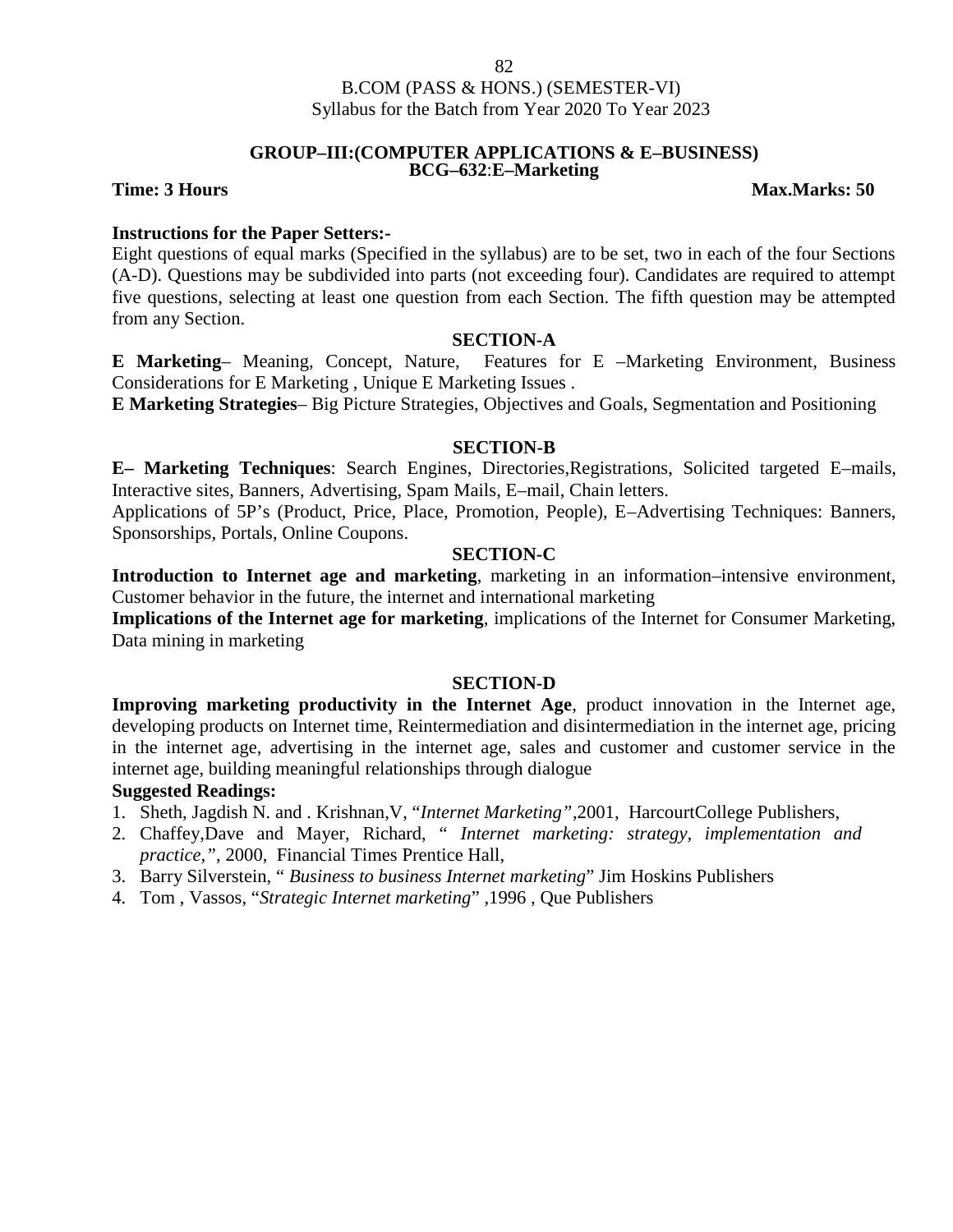# B.COM (PASS & HONS.) (SEMESTER-VI) Syllabus for the Batch from Year 2020 To Year 2023 **Two Years Course)**

The students will have to select one of the following groups having four papers each, of which Paper–I shall be offered in B.Com (Hons.) Semester–III, Paper II in B.Com. (Hons.) Semester–IV, Paper III in B.Com. (Hons.), Semester–V & Paper IV in B.Com. (Hons.) Semester–VI.

## **Each paper shall carry 50 marks. Total Marks will be 200.**

## **Group I: Banking**

Paper I: Banking and Financial System Paper II: Electronic Banking and Risk Management Paper III: Accounting for bankers Paper IV: Bank Marketing

## **Group II: Project and production Management**

Paper I: Production Management Paper II: Quality Management Paper III: Project Evaluation and Management Paper IV: Logistics and Supply Chain Management

## **Group III: Insurance**

Paper I : Principles and Practices of Life Insurance Paper II: Principles and Practices of General Insurance Paper III: Accounting for Insurers Paper IV: Insurance Marketing

## **Group IV: International Business**

Paper I: Management of International Business Operations Paper II: India's Foreign Trade Paper III: International Financial Management Paper IV: International Marketing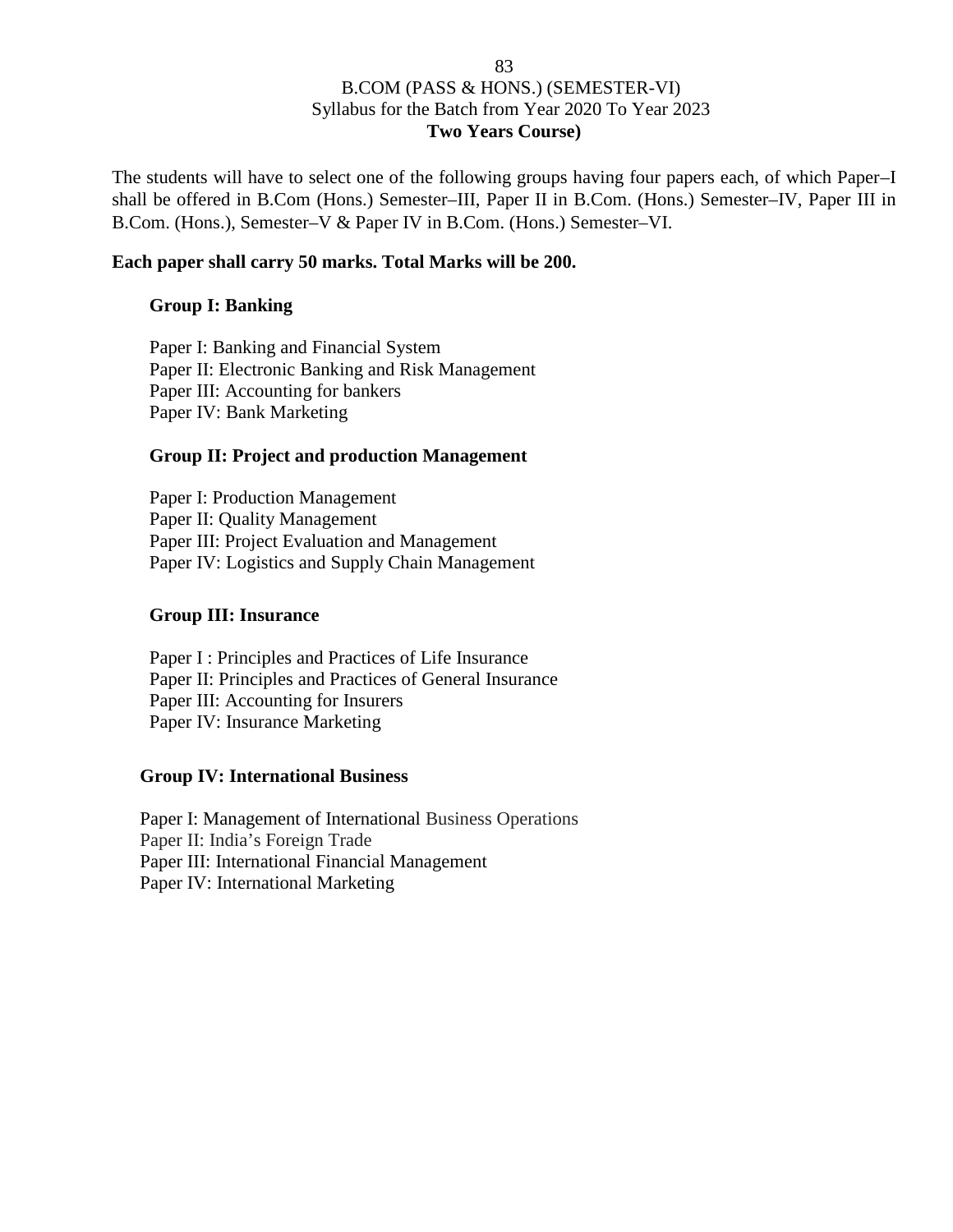## B.COM (PASS & HONS.) (SEMESTER-VI) Syllabus for the Batch from Year 2020 To Year 2023 **Group–I: BANKING Paper–I: BANKING AND FINANCIAL SYSTEM**

## **Time: 3 Hours Max.** Marks: 50

## **Instructions for the Paper Setters:-**

Eight questions of equal marks (Specified in the syllabus) are to be set, two in each of the four Sections (A-D). Questions may be subdivided into parts (not exceeding four). Candidates are required to attempt five questions, selecting at least one question from each Section. The fifth question may be attempted from any Section.

## **SECTION-A**

**Financial Economics:** Fundamental Concepts – money, money supply, money creation.

**Overview of the Financial System:** Nature, significance, structure: Financial Institutions,financial markets and financial services.

**Modern Commercial Banking:** Role and functions of banks, structure of banking in India, regulatory framework. Opening of accounts for various types of customers – minors – joint account holders – HUF – firms – companies – trusts – societies – Govt. and public bodies Importance of Anti Money Laundering.

## **SECTION-B**

Banker–Customer relations – Know your Customer (KYC) guidelines–Different Deposit Products – services rendered by Banks, Ancillary Services: Remittances, Safe Deposit lockers etc – Mandate and Power of attorney.

Payment and Collection of Cheque – Duties and Responsibilities of Paying and Collecting, Banker– protection available to paying and collecting banker under NI Act – endorsements – forged instruments – bouncing of cheques and their implications.

## **SECTION-C**

Principles of Lending – various credit Products / Facilities – working capital and term loans – Credit Appraisal Techniques – Approach to lending; – credit management – credit monitoring – Different types of documents; Documentation Procedures; Securities – Different modes of charging – types of collaterals and their characteristics.

## SECTION-D

Priority Sector Lending – sectors – targets – issues / problems – recent developments – Financial Inclusion.

Credit Cards / Home Loans / Personal Loans / Consumer Loans–Brief outline of procedures and practices.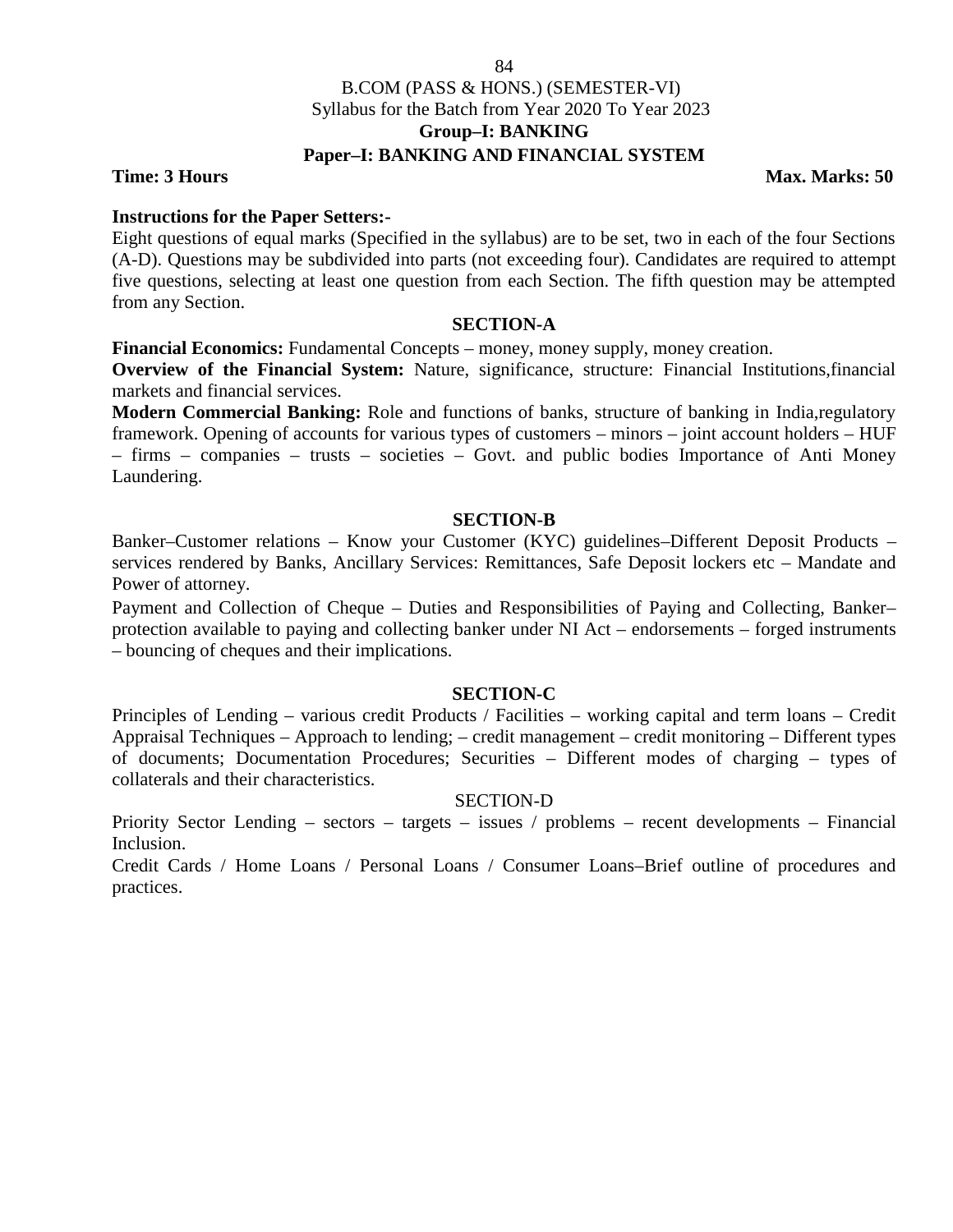- 1. Paul and Suresh, "*Management of Banking and Financial Services*", 2007, Pearson Education.
- 2. Sunderam and Varshney, "*Banking Theory Law and Practices*", 2004, Sultan Chand and Sons Publisher.
- 3. Varshney, P.N, "*Banking Law and Practice*", 2012, Sultan Chand and Sons
- 4. Desai, Vasant, "Banks and institutional management", 2008, Himalaya Publications.
- 5. Gurusamy, S., "*Banking Theory: Law and Practice*", 2009, Tata McGraw Hill
- 6. Sundharam, KPM, "*Money Banking and International Trade*", 2002, Sultan Chand and Sons.
- 7. Bedi H. L. and Hardikar V. K., *"Practical Banking Advances", 2001,* UBSPD Publishers and Distributers.
- 8. Bhole, L.M., "*Financial Institutions and Markets"*, 2009, Tata McGraw Hill.
- 9. Khan, M.Y., "*Indian Financial System: Theory and Practices*", 2004, Tata McGraw Hill.
- 10. Mishkin, Frederic S.**, "***The Economics of Money, Banking, and Financial Markets*", 2012, Pearson college Division.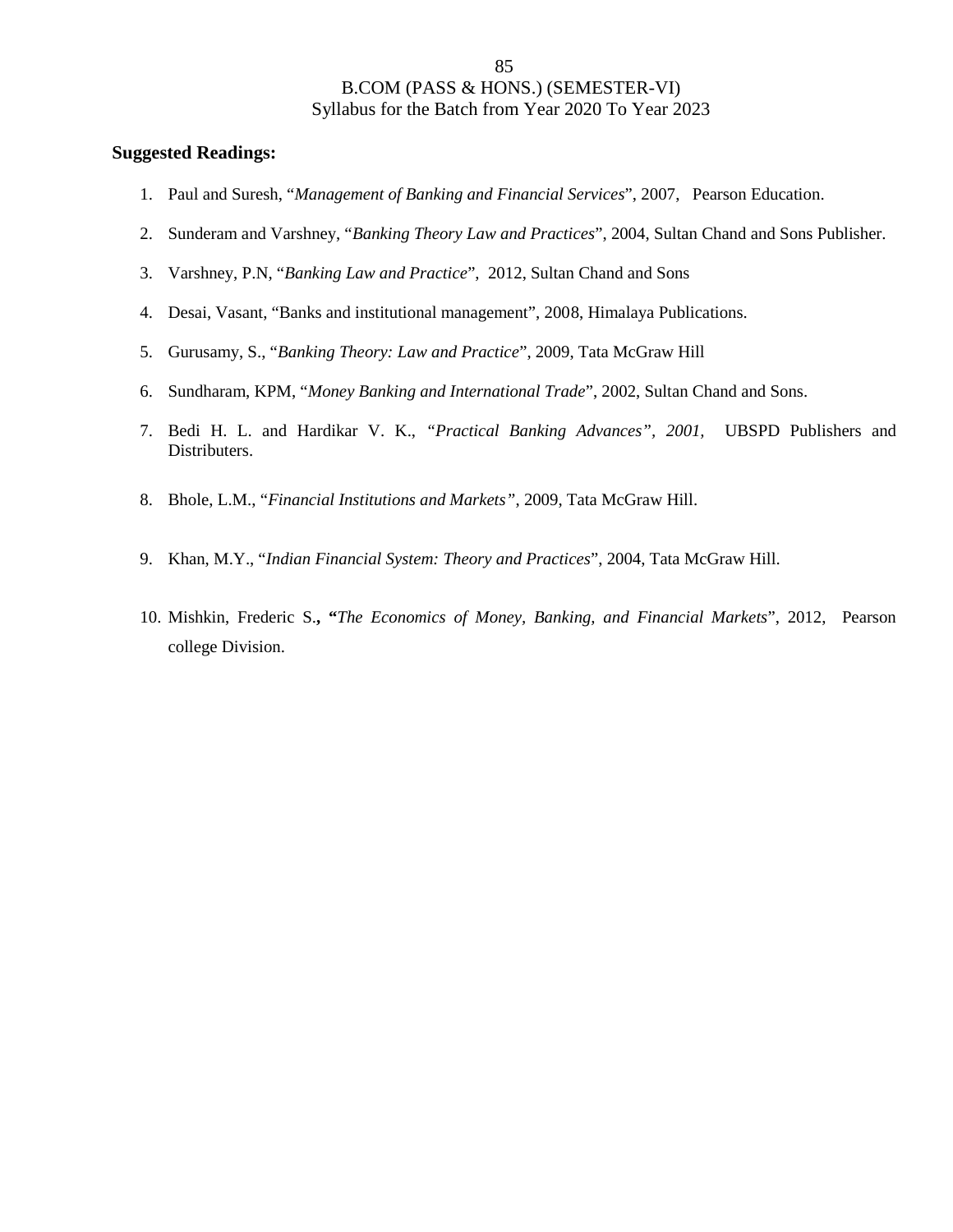### 86

## B.COM (PASS & HONS.) (SEMESTER-VI) Syllabus for the Batch from Year 2020 To Year 2023 **Group–I: BANKING PAPER II: ELECTRONIC BANKING AND RISK MANAGEMENT**

**Time: 3 Hours Max. Marks: 50** 

## **Instructions for the Paper Setters:-**

Eight questions of equal marks (Specified in the syllabus) are to be set, two in each of the four Sections (A-D). Questions may be subdivided into parts (not exceeding four). Candidates are required to attempt five questions, selecting at least one question from each Section. The fifth question may be attempted from any Section.

## **SECTION-A**

Electronic Banking– Core Banking –Electronic products On line Banking – Facilities provided and Security Issues, Cheque Truncation, Microfiche, Phone and Mobile Banking Electronic Funds Transfer Systems – plain messages (Telex or Data Communication) – Structured messages (SWIFT, etc...) – RTGS

## **SECTION-B**

Information Technology – Current trends – Banknet, RBI net, Datanet, Nicnet, I–net, Internet, E–mail, etc.–Role and uses of technology up gradation – Global developments in Banking Technology Impact of Technology on Banks – Effect on Customers and Service Quality – Computer Audit – Information System Audit. Information System Security and Disaster Management.

## **SECTION-C**

**Risk Management:** Types of risks in banks, Risk Management Frame work in Banks: Enterprise–wide Risk Management in Banks; Elements of Risk Management Frame work.

## **SECTION-D**

Systematic Risk Management in Banks; Different Measures of measuring Risks; risk management – process and techniques for assessment and management. Asset– liability management in banks, Role of RBI

- 1. Marrison, Christopher Ian, "*The fundamentals of risk measurement*", 2002, New York: McGraw Hill.
- 2. Marshall, Christopher Lee, "*Measuring and Managing Operational Risks in FinancialInstitutions: Tools, Techniques, and Other Resources*", 2001, Singapore, New York: JohnWiley.
- 3. MacDonald and Koch, "*Management of Banking*", 2010, Thomson, London.
- 4. Bidani, S.N., "Banking Risks", 2010, Vision Books.
- 5. Joshi, V.C. and Joshi, V.V., *"Managing Indian Banks"*, 2009, Sage Publications.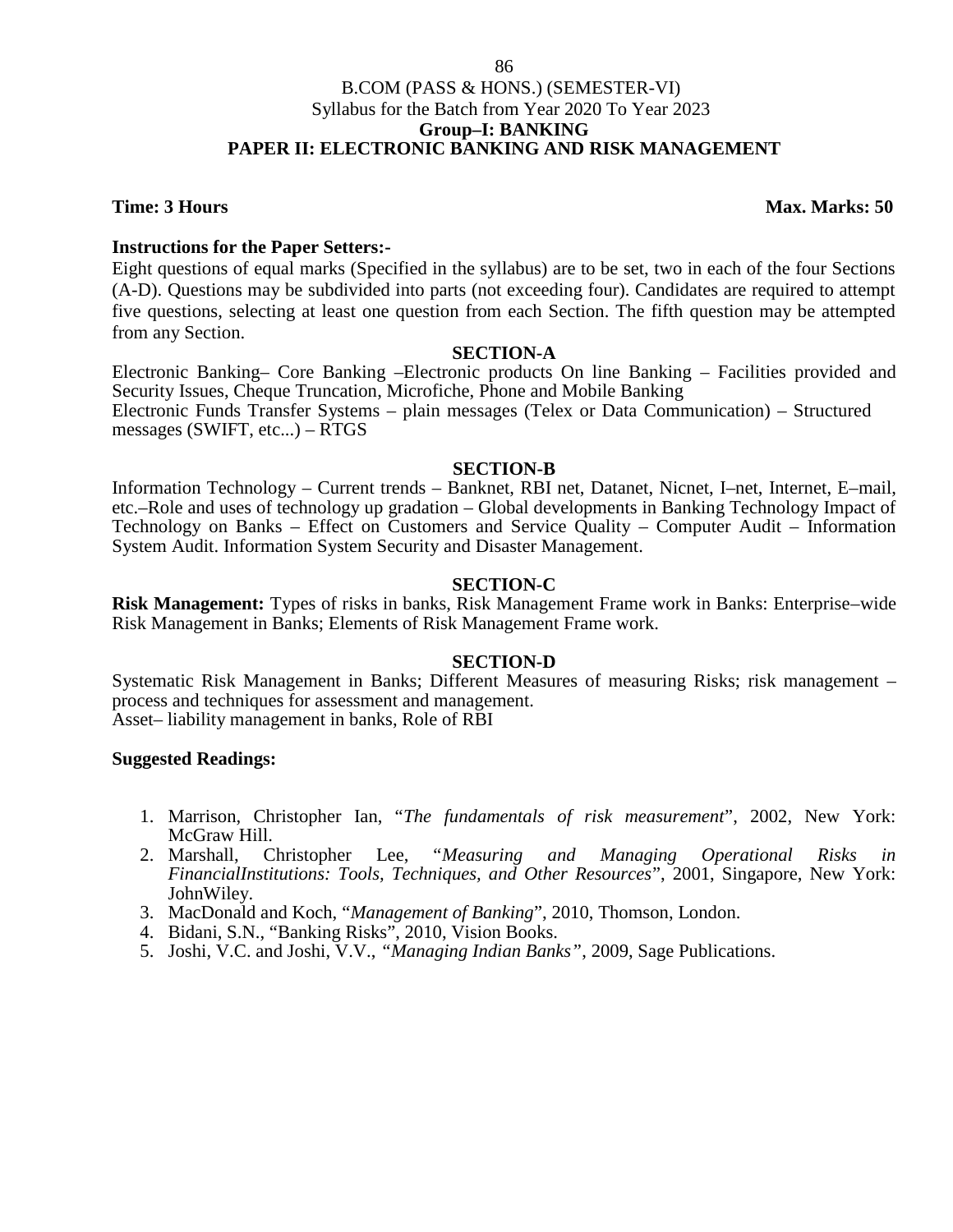## **Group–I: BANKING PAPER–III: ACCOUNTING FOR BANKERS**

**Time: 3 Hours Max.Marks: 50** 

**Instructions for the Paper Setters:-**<br>Eight questions of equal marks (Specified in the syllabus) are to be set, two in each of the four Sections (A-D). Questions may be subdivided into parts (not exceeding four). Candidates are required to attempt five questions, selecting at least one question from each Section. The fifth question may be attempted from any Section.

**Section A**<br>Accounting- Evolution, Definition, Scope ,Nature and purpose of accounting; historical perspectives – Origins of accounting principles – accounting standards and its definition and Scope. Generally Accepted Accounting Principles. Basic Accountancy Procedures. Record keeping basics -account categories – debit and credit concepts – journalizing – Maintenance of Cash/ Subsidiary books and Ledger -Trial Balance – Adjusting and Closing entries – Day Book and General Ledger Posting, Capital & Revenue Expenditure, Preparation of Trading A/C; Profit and Loss A/C; Profit & Loss Appropriation Account; Balance Sheet.

### **Section B**

Calculation of Simple Interest and Compound Interest-Fixed and Floating Interest Rates – calculation of EMIs – Calculation of front end and back end interest -Calculation of Annuities. Relationship between Banker and customer. Rules for bank accounts, cash/clearing/transfer vouchers/Registers maintained /main day book / General Ledger.

## **Section C**

Requirements of Banking Companies as to Accounts and Audit; Significant Features of Accounting Systems of Banks; Principal Books of Accounts ;Preparation and Presentation of Financial Statements of Banks; Disclosure Requirements of Banks; Additional Disclosures prescribed by RBI; Disclosures required under BASEL norms.

Provisions regarding the Audit of Bank accounts. Accounting for NPA /Provisioning norms.

## **Section D**

Computerized accounting-meaning, features, trends used in computerized accounting: difference between computerized accounting and manual accounting: software's available in the market: Computerization in the banks – scope and experiences in the banking: various banking services through computers.

Bank Reconciliation statement, Bills of Exchange.

## **Suggested Readings:**

- 1) IIBF, "Accounting and Finance for Bankers: (For JAIIB Examinations)", 2008, Macmillan Publishers.
- 2) Morton, D. Walter, "Banking and Bank Accounting: An Advanced Set on the Individual Business Practice Plan", 2011, Biblio Bazaar.
- 3) Tulsian, P C and Tulsian Bharat,"Accountancy", 2013, Srijan Publishers P LTD, New Delhi.
- 4) Maheshwari, S.N. and Maheshwari, S.K, "Financial Accounting", 2009, Vikas Publishing House, New Delhi.
- 5) Mukherjee, A. and Hanif, M., "Financial Accounting", 1st Edition, 2003, Tata McGraw Hill.
- Ramchandran, N. and Kakani, R.K., "Financial Accounting for Management", 2nd Edition, 2007, Tata McGraw Hill.
- 7) Shukla, M.C., Grewal T.S. and Gupta S.C: "Corporate Accounting",2008, S. Chand and Co. New Delhi.

Note: Latest edition of text book may be used.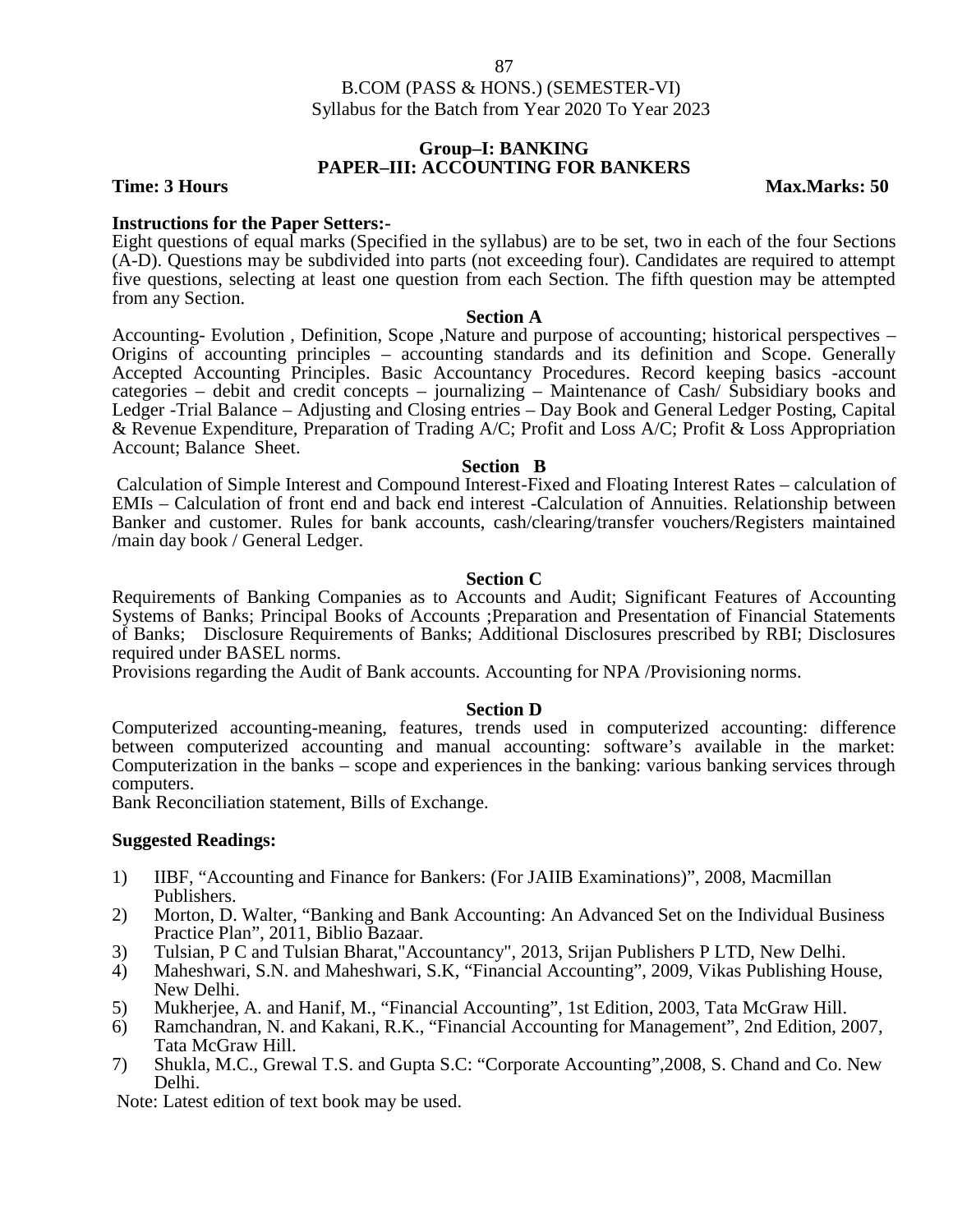## **Group–I: BANKING PAPER–IV: BANK MARKETING**

**Time: 3 Hours Max.Marks: 50**

### **Instructions for the Paper Setters:-**

Eight questions of equal marks (Specified in the syllabus) are to be set, two in each of the four Sections (A-D). Questions may be subdivided into parts (not exceeding four). Candidates are required to attempt five questions, selecting at least one question from each Section. The fifth question may be attempted from any Section.

### **SECTION-A**

**Introduction of Marketing and Key Concepts**–Definition Marketing and Market, Four elements in Marketing Mix and their inter relationship. Marketing Planning–Micro and Macro factors influencing the market for an organisation, Bank Marketing and Marketing Mix, Bank Distribution. The art of Customer Service as applied to banking.

### **SECTION-B**

**Customer Behaviour in Banking**, Banking Consumer and Market Segmentation–Mass Marketing, Multiple Marketing, Steps in strategy formulation, Marketing Research in Banking–types of data– primary and secondary, uses of Marketing Research. Relationship Marketing in Banking, Competitive Analysis in Banking

### **SECTION-C**

**Bank's product strategy**–Core, Value Added, Fundamental and Augmented Products, Product Item and Product Line , Difference between product and service , The concept of Product/Service Delivery in Banking, Pricing Strategies and its applications in banking––Elasticity of demand , Break Even Analysis, Different types of products and key variables

### **SECTION-D**

**Banking Promotion Strategy**– The Communication process, Goals of Communication,Steps in developing effective communication, Selling and Organising for sales and Selling to corporate clients– Meaning of corporate clients, relationship and transaction banking, bank organisation for large corporate clients

- 1. Chacko, Oommen and Grewal, Rajendra, "*Marketing of Banking Services*", 2003, MacMillan India Ltd
- 2. Bank Marketing Association, "*Bank Marketing*", 1990, The Association
- 3. Reidenbach, R. Eric and Pitts, Robert E, "*Effective bank marketing: issues, Techniques and Applications",*1987, Bank Administration Institute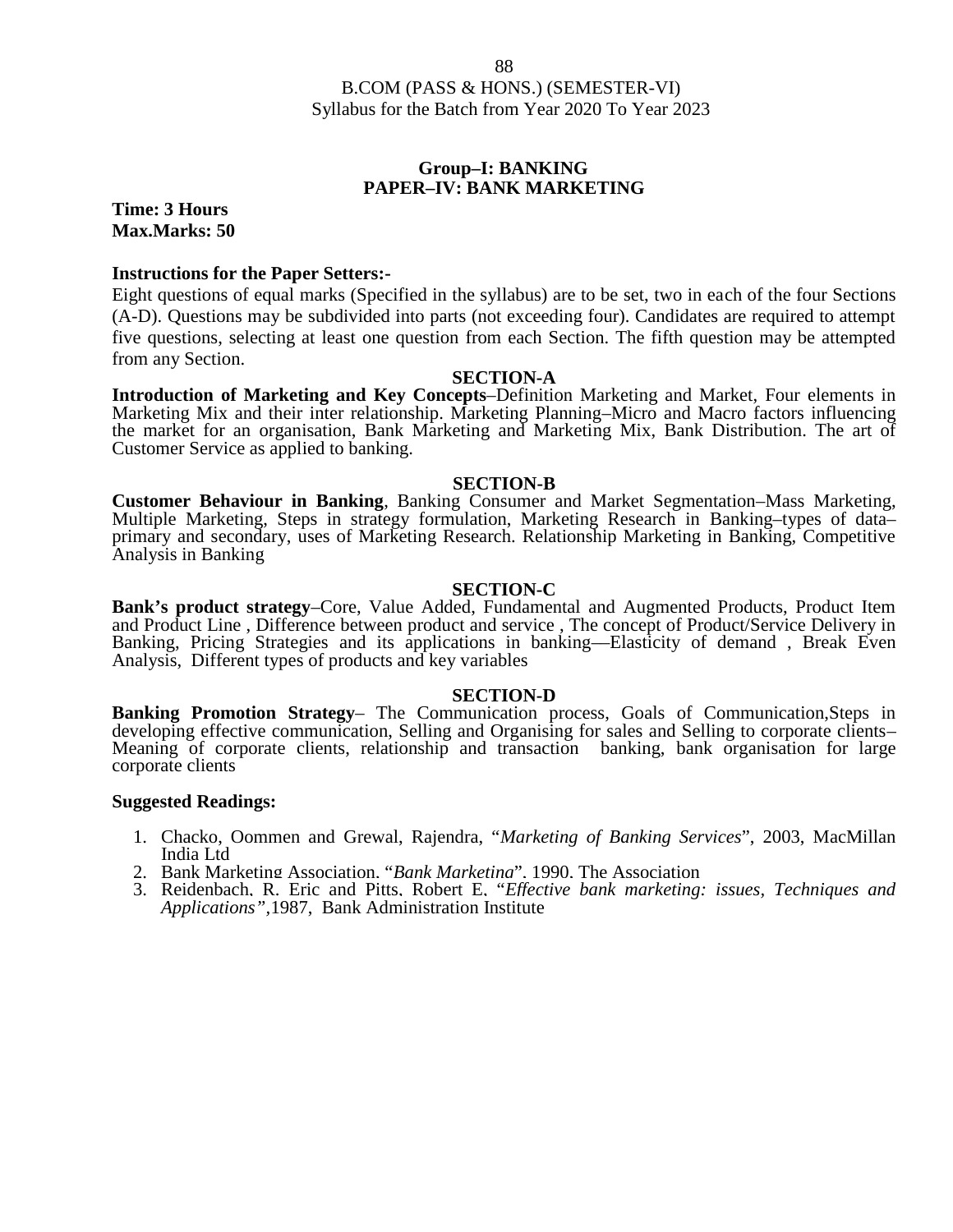## **Group–II: PROJECT AND PRODUCTION MANAGEMENT PAPER–I: PRODUCTION MANAGEMENT**

## **Time: 3 Hours Max. Marks: 50**

## **Instructions for the Paper Setters:-**

Eight questions of equal marks (Specified in the syllabus) are to be set, two in each of the four Sections (A-D). Questions may be subdivided into parts (not exceeding four). Candidates are required to attempt five questions, selecting at least one question from each Section. The fifth question may be attempted from any Section.

## **SECTION-A**

Introduction of production and operational management, Demand forecasting, productivity concepts and measurement. New product /service development. Production processes, service operations.

## **SECTION-B**

Design of production system

Facility location and facility layout Capacity planning and management

## **SECTION-C**

Design of work systems Production planning and control

Production scheduling – sequencing, network analysis.

Material management – material planning and control, Purchase management, Store Management Inventory Management – Fundamentals, Inventory Cost, Inventory Control Systems, Use of IT.

## **SECTION-D**

Supply Chain Management and Enterprise Resource Planning Maintenance Management, Management of safety in a factory.

- 1. Ashwathappa, K. and Bhai, K.S., "*Production and Operations management*," 2009, Himalaya publications
- 2. Mahadevan, B., "*Operations Management: Theory and Practice*", 2nd Edition (2010), Pearson Education.
- 3. Bedi, Kanishka, "*Production and Operations Management*", 2004, Oxford Higher Education.
- 4. Krajewski, L.J. and Ritzman, L.P., "*Operations Management Processes and ValueChains*", 7<sup>th</sup>Edition (2004), Pearson Education.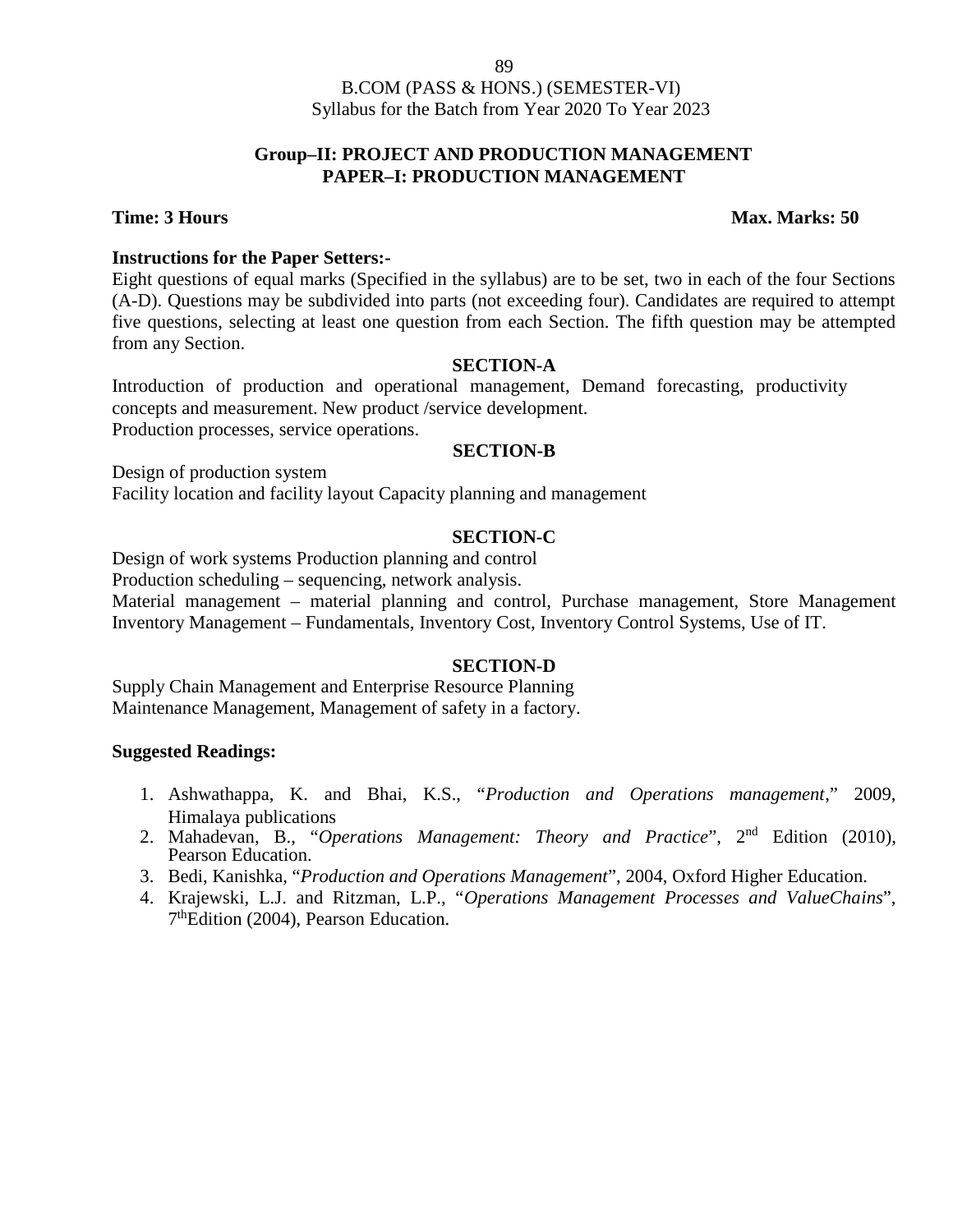90

## B.COM (PASS & HONS.) (SEMESTER-VI) Syllabus for the Batch from Year 2020 To Year 2023

## **Group–II: PROJECT AND PRODUCTION MANAGEMENT PAPER–II: QUALITY MANAGEMENT**

## **Time: 3 Hours Max. Marks: 50**

## **Instructions for the Paper Setters:-**

Eight questions of equal marks (Specified in the syllabus) are to be set, two in each of the four Sections (A-D). Questions may be subdivided into parts (not exceeding four). Candidates are required to attempt five questions, selecting at least one question from each Section. The fifth question may be attempted from any Section.

### **SECTION-A**

Concepts of Product and Service Quality, Principles and Philosophies of quality management, Dimensions of Quality. PDCA Cycle, Deming's, Juran's, Crosby's Quality Philosophy. Quality Cost. Relevance of quality management to organizational excellence. Business Process reengineering

## **SECTION-B**

Quality systems – fundamentals, organizing and implementation of quality systems Tools and techniques of quality management

Control Charts for SQC: Statistical Quality Control (SQC). Six Sigma: Concepts, Steps and Tools.

## **SECTION-C**

Quality Function Deployment, QFD example.

Total Quality Management perspective, methodologies and procedures; Roadmap to **TQM**, ISO 9000, KAIZEN, Quality Circles,

## **SECTION-D**

Quality Models for organizational excellence. Benchmarking, Taguch method, Pareto Analysis, Pokka Yoke (Mistake Proofing Other Factors in Quality: Human Factors such as attitude and errors. Material–Quality,

Quality circles, Quality in sales & service. Information technology and Quality management

- 1. Mitra A., "*Fundamentals of Quality Control and Improvement*", 2012, John Wiley & Sons.
- 2. J Evans and W Linsay, "*The Management and Control of Quality*", 2005, Thomson.
- 3. Besterfield, D. H.; Besterfield, G.H.; Besterfield, Carol; Besterfield M.; Urdhwareshe, H.; Urdhwareshe R., "*Total Quality Management"*, 2011, Pearson Education.
- 4. Besterfield, D H, "*Quality control*", 2009, Prentice Hall.
- 5. Bhat, K.S., "*Quality Management*", 2009, Himalaya Publishing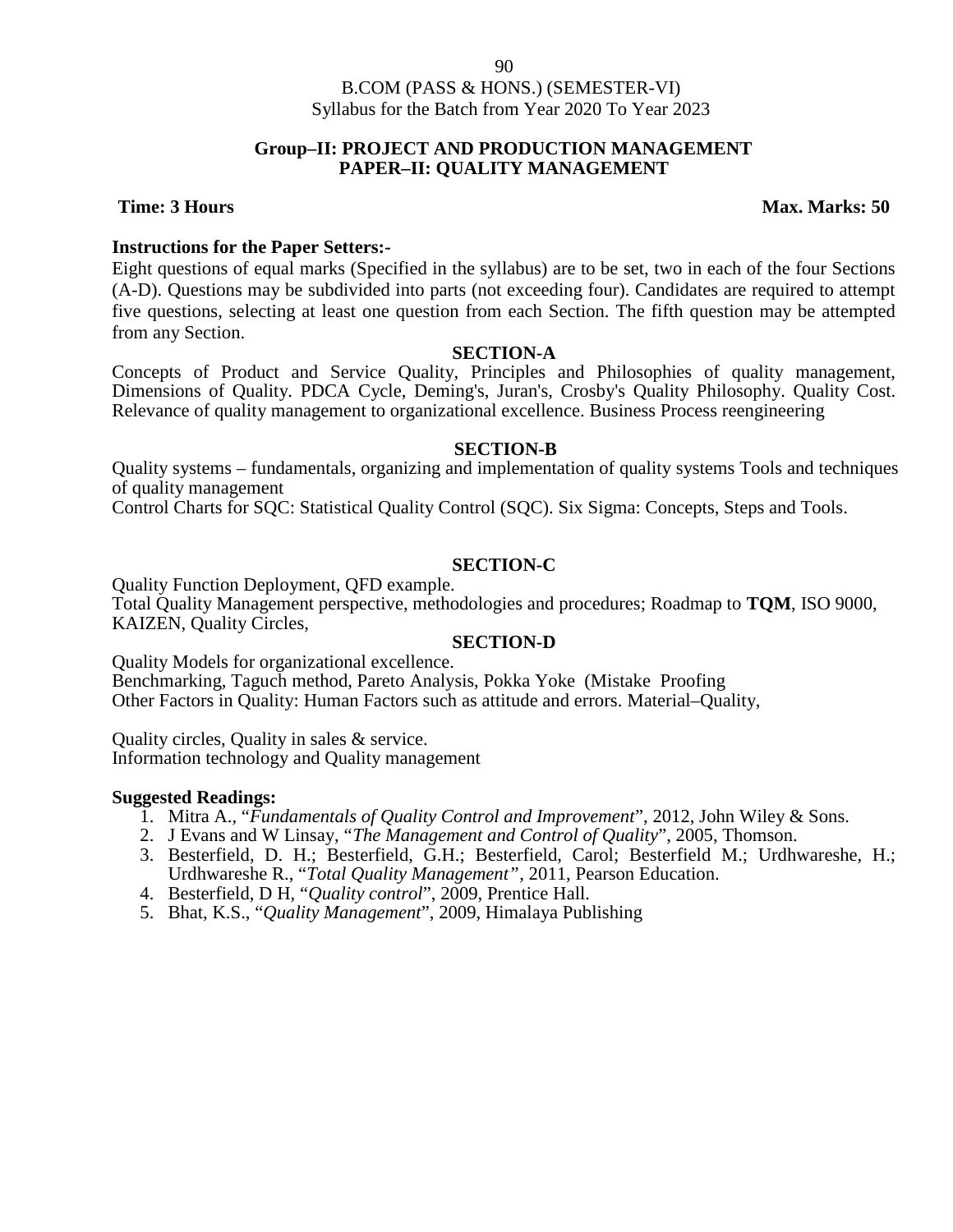### **Group–II: PROJECT AND PRODUCTION MANAGEMENT PAPE–III: PROJECT EVALUATION AND MANAGEMENT**

**Time: 3 Hours Max. Marks: 50** 

**Instructions for the Paper Setters:-**<br>Eight questions of equal marks (Specified in the syllabus) are to be set, two in each of the four Sections (A-D). Questions may be subdivided into parts (not exceeding four). Candidates are required to attempt five questions, selecting at least one question from each Section. The fifth question may be attempted from any Section.

### **SECTION-A**

**Project Identification Analysis**: Socio–economic Consideration in Project Formulation; SocialInfrastructure Projects for Sustainable Development; Investment Opportunities; Project Screening and Presentation of Projects of Decision Making; Expansion of Capacity; Diversification.

**Market and Technical Analysis:** Market and Demand Analysis – Market Survey,Demand Forecasting,Uncertainties in Demand Forecasting; Technical Analysis–Product Mix, Plant Capacity, Materials and Inputs, Machinery and Equipment.

### **SECTION-B**

**Project Costing and Finance:** Cost of project; Cost of production; Break even Analysis; Means ofFinancing Project; Tax Aspects in Project Finance; Role of Financial Institution in Project Finance.

## **SECTION-C**

**Project Appraisal**: Time Value of Money; Project Appraisal Techniques – Playback Period, AccountingRate of Return, Net Present Value, Internal Rate of Return, Benefit Cost Ratio; Social Cost Benefit Analysis; Effective Rate of Protection.

Measures of Risk; Sensitivity Analysis; Simulation Analysis; Decision Tree Analysis.

## **SECTION-D**

**Project Scheduling/Network Techniques in Project Management**: CPM and PERT Analysis; Floattimes; Crashing of Activities; Contraction of Network for Cost Optimization, Updating; Cost Analysis of Resources Allocation. Basic knowledge of the leading softwares for Project Planning and Analysis.

- 1. Bhavesh, M. Patel, "*Project Management–Strategic Financial Planning Evaluation and Control"*,2000, Vikas Publishing House Pvt. Ltd.
- 2. Chandra, P, "*Project Management*.",2007 Tata McGraw Hill.
- 3. Wysocki and Robert K., " *Effective Project Management*.", 2000, John Wiley and Sons, USA.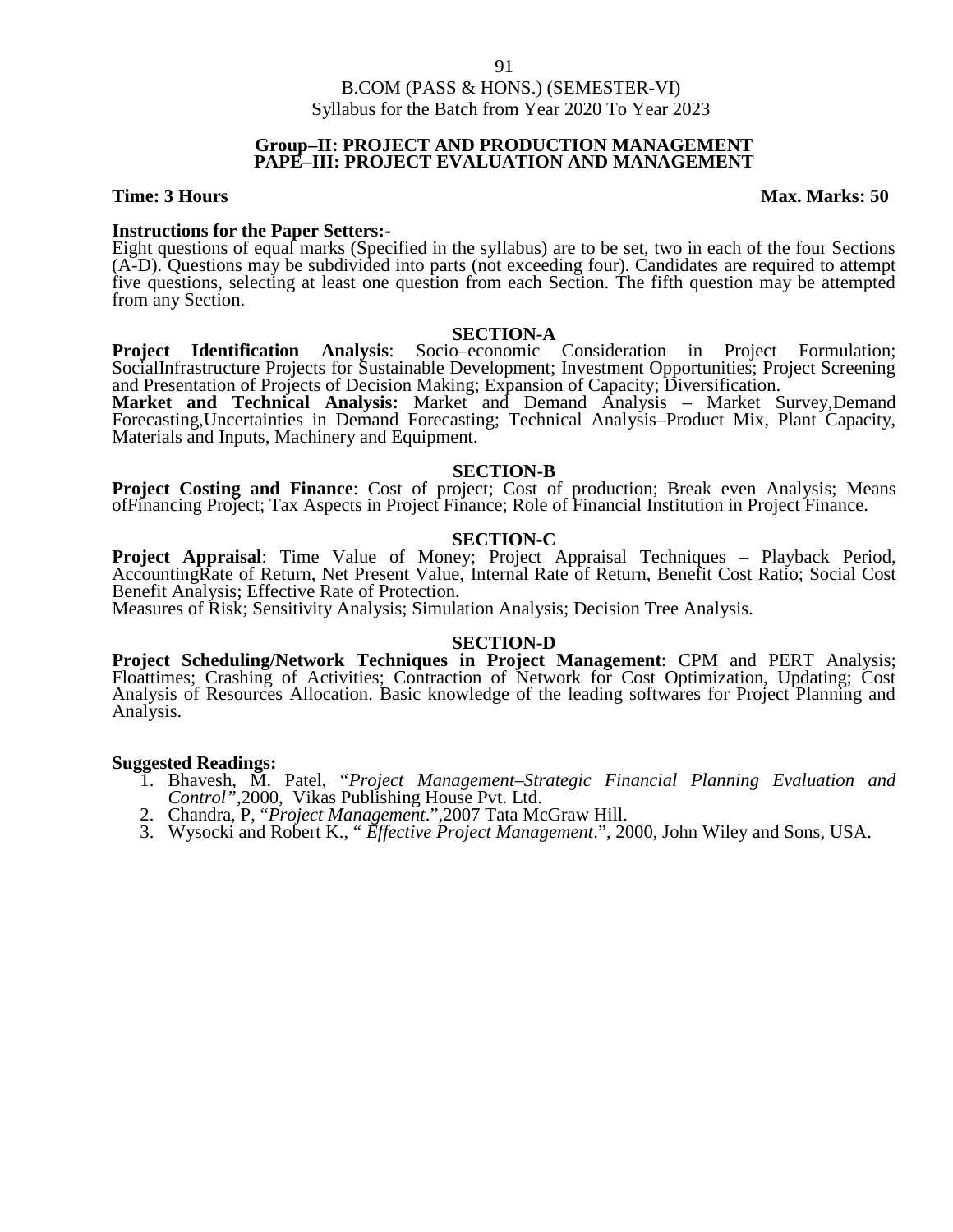## **Group–II: PROJECT AND PRODUCTION MANAGEMENT PAPER–IV: LOGISTICS AND SUPPLY CHAIN MANAGEMENT**

## **Time: 3 Hours Max.Marks: 50**

## **Instructions for the Paper Setters:-**

Eight questions of equal marks (Specified in the syllabus) are to be set, two in each of the four Sections (A-D). Questions may be subdivided into parts (not exceeding four). Candidates are required to attempt five questions, selecting at least one question from each Section. The fifth question may be attempted from any Section.

**SECTION-A**<br>**Logistics Management**: Definition of logistics and the concepts of logistics. Logistics Activities: **Logistics Management**: Definition of logistics and the concepts of logistics. Logistics Activities: Functions of the logistics system – transportation, warehousing, order processing, information handling and procurement. Materials Management: Materials management functions and control, inventory management in logistics system, inventory decision–making, MRP, MRP II systems, multi–echelons.

## **SECTION-B**

**Logistics Customer Service**, Modeling logistics systems, Simulation of logistic systems, cost effective distribution strategies, Value of information in logistics, E-logistics, risk pooling effect, International and globa international logistics and Principal characteristics of logistics in various countries and regions.

## **SECTION-C**

**Definition of Supply Chain Management (SCM);** Scope & Importance of Supply Chain Management; Key drivers Of the SCM; Features of Supply Chain Management; Supply Chain Network – 1st Tier , 2nd Tier Suppliers and Customers; Customer Service Dimension (Seven "R" Principles, Service after sale, Customer delight)

## **SECTION-D**

Inventory Control, Planning & Managing Inventories; Warehouse Management (Receipt, issue, storage and preservation, stock verification, In bound and out bound distribution operations); Order Management; Competitive advanta

- 1. Dyckhoff, Harald," *Supply Chain Management and Reverse Logistics*",2004, Springer (India) Pvt. Ltd.
- 2. Dubey, Jayashree and Saikumar, M.L, "*Supply Chain Management*",2007, IIPE Hyderabad and New Century Publication, New Delhi.
- 3. Sahay, BS, "*Emerging Issues in Supply Chain Management*",2004, Macmillan.
- 4. Kulkarni, Sarika and Sharma, Ashok, "*Supply Chain Management – Creating Linkages for Faster Business Turnaround",2005,* McGraw Hill.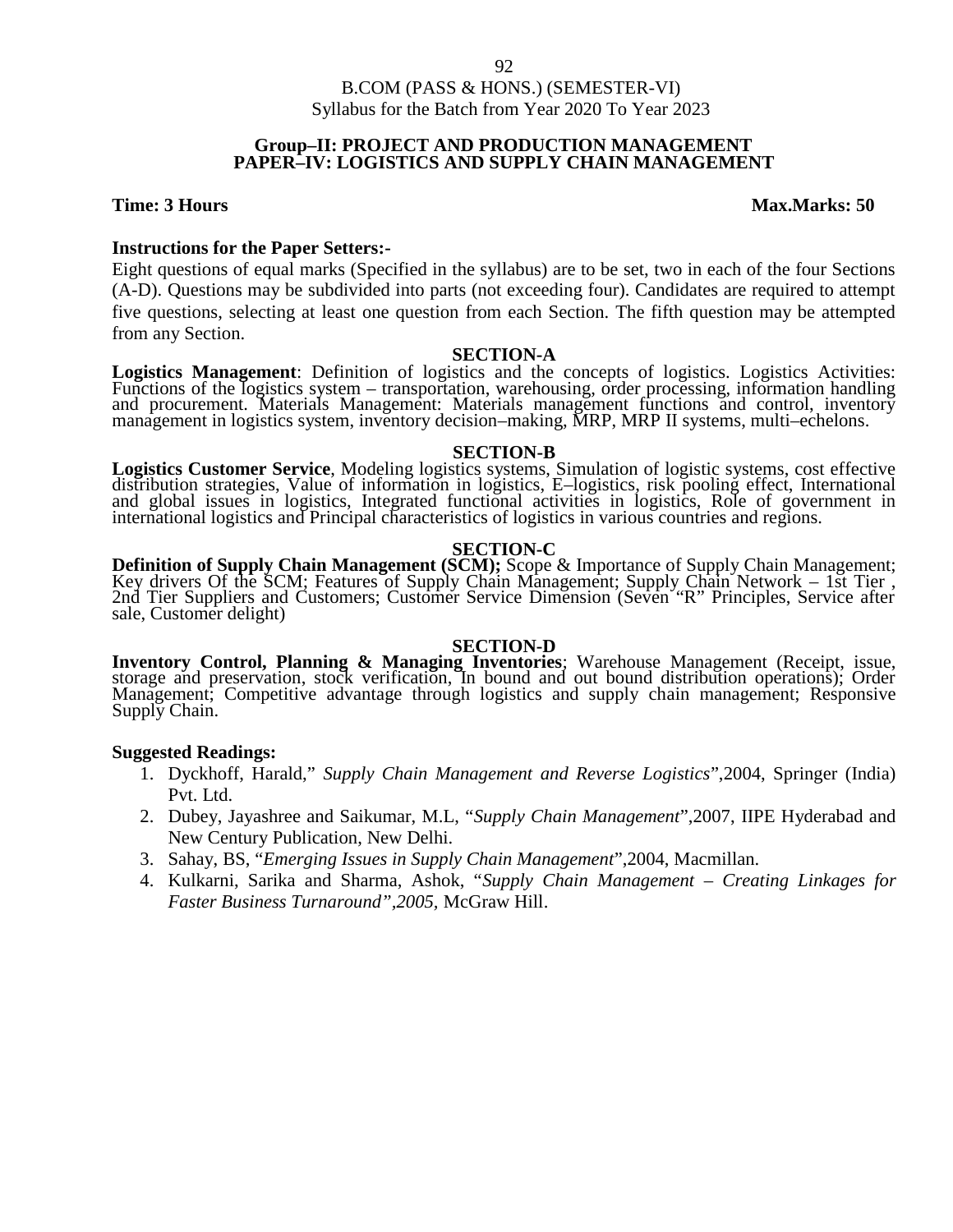## B.COM (PASS & HONS.) (SEMESTER-VI) Syllabus for the Batch from Year 2020 To Year 2023 **GROUP–III: INSURANCE**

### **PAPER–I: PRINCIPLES AND PRACTICE OF LIFE INSURANCE Time: 3 Hours Max. Marks: 50**

## **Instructions for the Paper Setters:-**

Eight questions of equal marks (Specified in the syllabus) are to be set, two in each of the four Sections (A-D). Questions may be subdivided into parts (not exceeding four). Candidates are required to attempt five questions, selecting at least one question from each Section. The fifth question may be attempted from any Section.

### **SECTION-A**

Introduction to risk management, mitigating risk via insurance markets, Nature of insurance business, insurance business environment in India, Insurance sector in India.

**Life Insurance:** Introduction to Life insurance, principles of life insurance. Regulatoryframework, Financial planning and life insurance.

**Plans/Policies of Life insurance:** Different types of life insurance plans – Term Plan –Endowment Plan – Money Back Insurance Plan – Whole–Life Insurance Plan.

## **SECTION-B**

Unit Linked Insurance Plans (ULIPs) – Joint Life Insurance Plans – Child Insurance Plans – Rider benefits.–Industrial life insurance – Group insurance– Keyman insurance – Health insurance and its types.

**Annuities:** Understand the concept of annuity – Different types of annuity plans – Advantagesand disadvantages of annuity –Annuity Vs Life Insurance –

## **SECTION-C**

**Policy Documents:** Importance of a policy document – Format of a policy document – Policyschedule and its various components – Conditions and privileges in a policy document – Duplicate policies.

Premium payment, policy lapse and revival: Different types of premium – Different factors considered in calculating premium – Bonus in policies – Different types of bonus in life insurance policies, Premium calculations – Surrender value and non–forfeiture options – Revival of lapsed policies and its types

### **SECTION-D**

**Policy Claims:** Different types of policy claims – Survival Benefits – Death Claims – MaturityClaims – Submission of Proof of title at claim processing stage – Early Claims & Nonearly Claims – Documents required for processing early claims – Death due to un–natural causes or accidents – Nomination – Assignment––Waiver of evidence of title – Claims Concession Clause and Extended Claims Concession Clause – Presumption of Death – Insurance Riders – Accidental Death Benefit rider – Permanent Death Benefit Rider

### **Suggested Readings:**

1. Periasamy, P., "*Principles and Practice of Insurance*", 2010, Himalaya Publlication.

- 2. Sahoo, S.C. and Das, S.C., "*Insurance Management",* 2010, Himalaya Publication.
- 3. Kotreshwar, G., "*Risk Management– Insurance and Derivatives*", 2005, Himalaya Publishing House.
- 4. Gopal Krishan, G., *"Insurance Principles and Practice*", 1994, Sterling Publishers, New Delhi.
- 5. Gupta, P.K., "Fundamentals of Insurance",  $2<sup>nd</sup>$  edition (2011), Himalaya Publications.
- 6. Niehaus, Harrington, "*Risk Management and Insurance*", 2007, Tata McGraw–Hill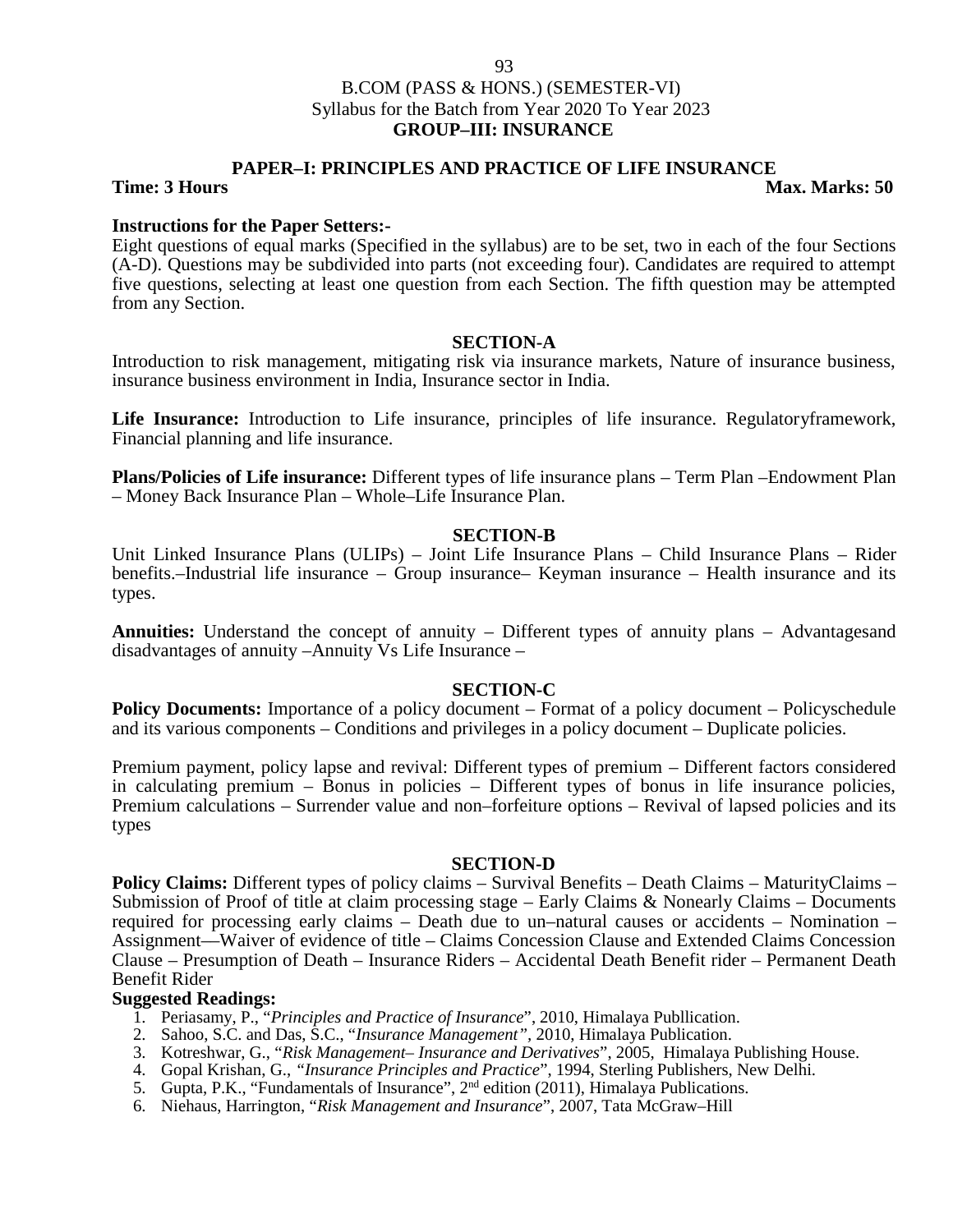### 94

## B.COM (PASS & HONS.) (SEMESTER-VI) Syllabus for the Batch from Year 2020 To Year 2023 **GROUP–III: INSURANCE PAPER–II: PRINCIPLES AND PRACTICE OF GENERAL INSURANCE**

## **Time: 3 Hours Max. Marks: 50**

## **Instructions for the Paper Setters:-**

Eight questions of equal marks (Specified in the syllabus) are to be set, two in each of the four Sections (A-D). Questions may be subdivided into parts (not exceeding four). Candidates are required to attempt five questions, selecting at least one question from each Section. The fifth question may be attempted from any Section.

## **SECTION-A**

**Risk Mitigation Through General Insurance:** Risks Faced by the Owner of Assets – Exposure toPerils – Nature of General Insurance, General Insurance Industry in India.

**Insurance Forms:** Proposal Forms, Cover Notes, Certificate of Insurance, Policy Forms,Endorsements, Interpretation of Policies, Co–Insurance, Standard Policies.

**Fire & Marine Insurance Coverages:** Fire Insurance Coverages – Marine Insurance Coverages –Types of Marine Insurance Policies, – Duty & Increased Value Insurance.

## **SECTION-B**

Reinsurance Recoveries– Functions of Salvage Association and Functions of Cargo Surveyors. **Motor Insurance:** Comprehensive Policy for Private Cars Loss on Damage – Liability to ThirdParties, Medical Expenses – General Exception – Conditions – No Claims Bonus – Transfer of Interest – The Schedule Comprehensive Policies on Commercial Vehicles Comprehensive Policies on Motor Cycle

## **SECTION-C**

**Miscellaneous Coverages:** Personal Accident insurance – health insurance – Burglary insurance– Baggage insurance – Legal Liability insurance – Public & Product Liability insurances – Professional Indemnity insurance – Workmen's Compensation Insurance – Fidelity Guarantee insurance – Banker's Indemnity insurance – Carrier's Legal Liability insurance – Jeweller's Block insurance – Composite policies – Aviation insurance – Engineering insurance – Rural Insurances – Micro insurance.

**Specialised Insurances:** Industrial All Risks insurance – Advance Loss of Profits insurance –Oil & Energy Risks insurance – Satellite insurance.

## **SECTION-D**

**Underwriting:** Objectives and approach – Underwriting policy – Reinsurance.

**Rating and Premium:** Classification of risks – Discrimination – Bonus / Malus – Claims cost – acquisition cost – Management expenses – Classification of products – Premium – Short period scales – Failure of consideration – Refund / return of premium – Advance payment of premium,

**Claims:** Preliminary procedure – Loss minimization – Procedure – Claims Form – Investigationand assessment – Surveyors and loss assessors – Claims documents – Arbitration – Discharge vouchers – Post settlement actions – Recoveries – Salvage & Loss minimization – Inhouse settlement.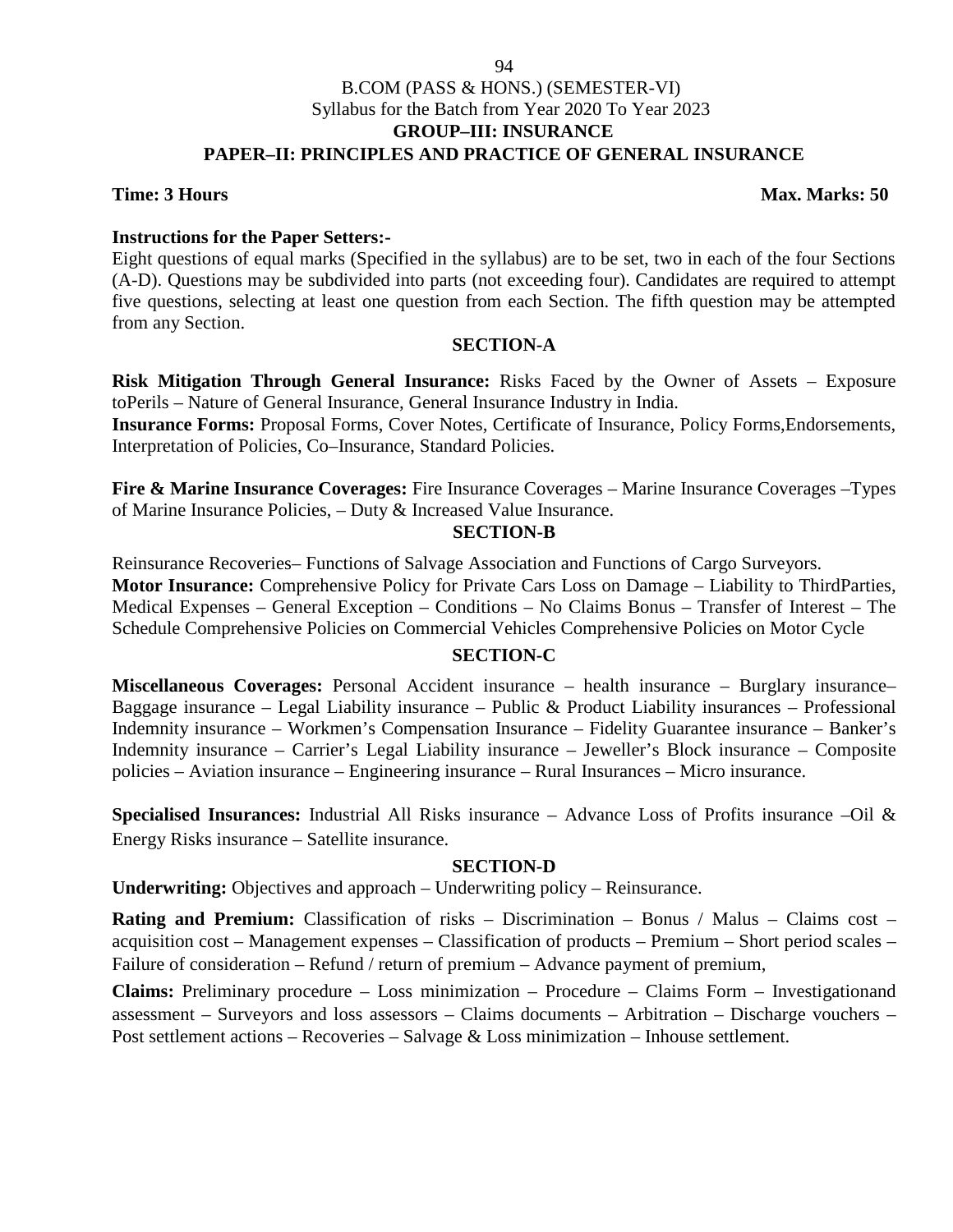- 1. Gupta, P.K., "*Principles and Practice of Non life Insurance*", 2006, Himalaya Publications
- 2. Periasamy, P., "*Principles and Practice of Insurance*", 2010, Himalaya Publication.
- 3. Gupta, P.K., "*Insurance and Risk Management*", 2010, Himalaya Publication.
- 4. Gopal Krishan, G., *"Insurance Principles and Practice*", 1994, Sterling Publishers, New Delhi.
- 5. Niehaus, Harrington (2007), Risk Management and Insurance, Tata McGraw–Hill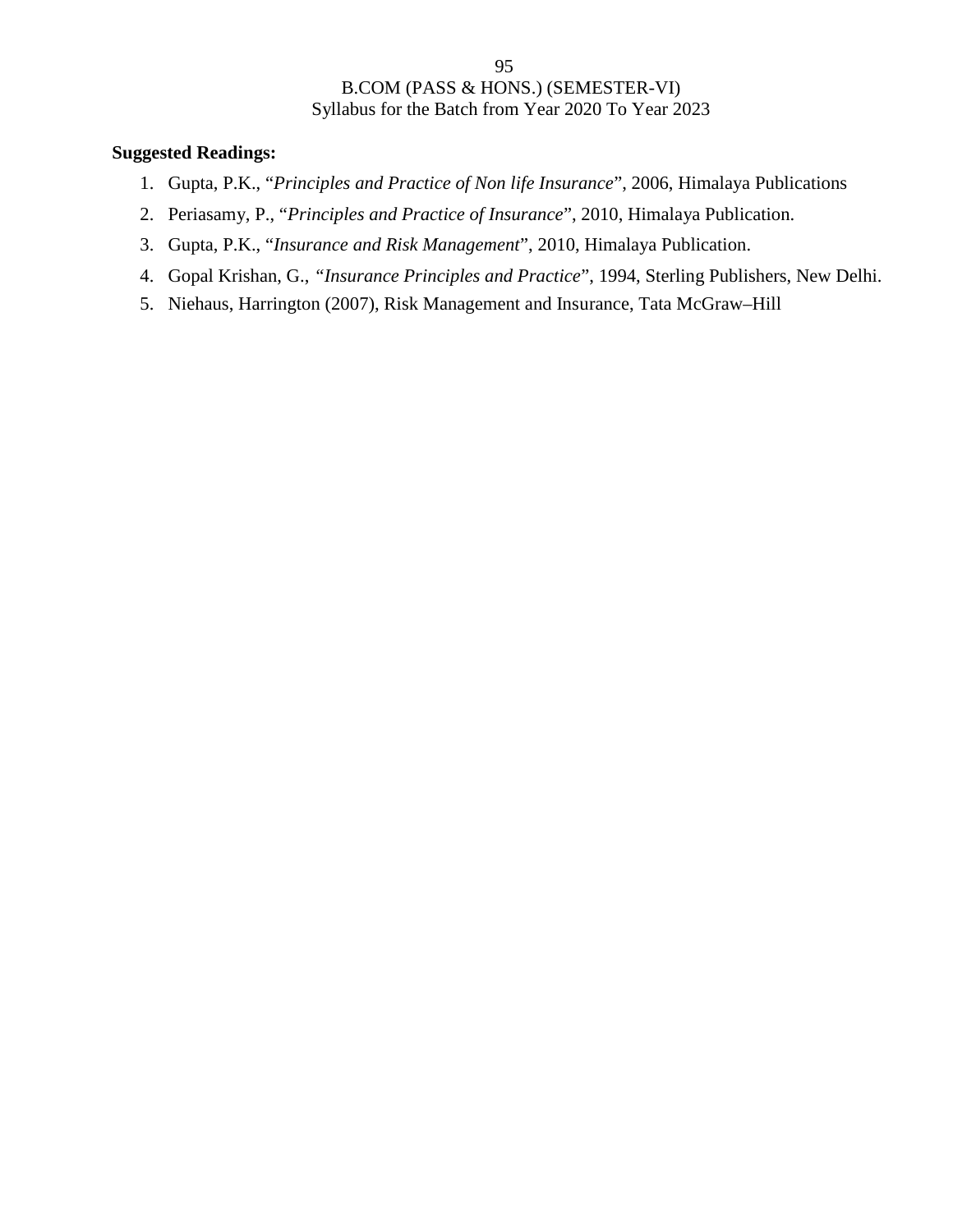**Time: 3 Hours Max.Marks: 50** 

## **Instructions for the Paper Setters:-**

Eight questions of equal marks (Specified in the syllabus) are to be set, two in each of the four Sections (A-D). Questions may be subdivided into parts (not exceeding four). Candidates are required to attempt five questions, selecting at least one question from each Section. The fifth question may be attempted from any Section.

## **SECTION-A**

**Elementary Principles of Accounts***:* Basic Principles of Double Entry, Groupof Accounts. Principle of Journal and Ledger, Cash Book , Trial Balance , Final Accounts, Distinction between Capital and Revenue Expenditure ,Trading Account , Balance Sheet

**Accounting Procedures –Premium Accounting***:* Accounting of Premium,Renewal Premium, SSS Business Accounting Procedures.

## **SECTION-B**

## **Application of Financial Management Concept in Insurance Industry***:*

Introduction – Different Financial Management Concepts, Assets Risks, Market Risks, Realization Risk, Asset Liability Management, Cash Management, Capital Market Financial Ratio in Life Insurance Industry.

### **SECTION-C**

**Introduction to Underwriting:**InsuranceProfile of an Underwriter, Underwriting Purpose & Objectives of Underwriting, Importance of Underwriting, The Underwriting Process, Functions of Underwriting, Risk selection, Classification & Rating, Policy Forms. Rate Making, Types of Underwriting, Risk selection, Classification & Rating, Policy Forms. Rate Making, Underwriters, Underwriting Decisions, Policies on Preferred / Standard / Sub–standard Basis, Monitoring Underwriting Decisions.

### **SECTION-D**

**Reinsurance***:* Definition of reinsurance, utility of reinsurance*,* healthinsurance and reinsurance models, products supported by reinsurers, white labelling, social reinsurance annual reinsurance programme.

## **Suggested Readings:**

- 1. Barnett, Samuel " *Life Insurance Accounting*" ,2012, General Books
- 2. American Institute of Certified Public Accountants, "*Deposit Accounting: Accounting For Insurance and Reinsurance Contracts",* 1998 , The Institute
- 3. Henns, John L , "*Principles of Insurance Accounting"* Mid America Publishing Corporation

96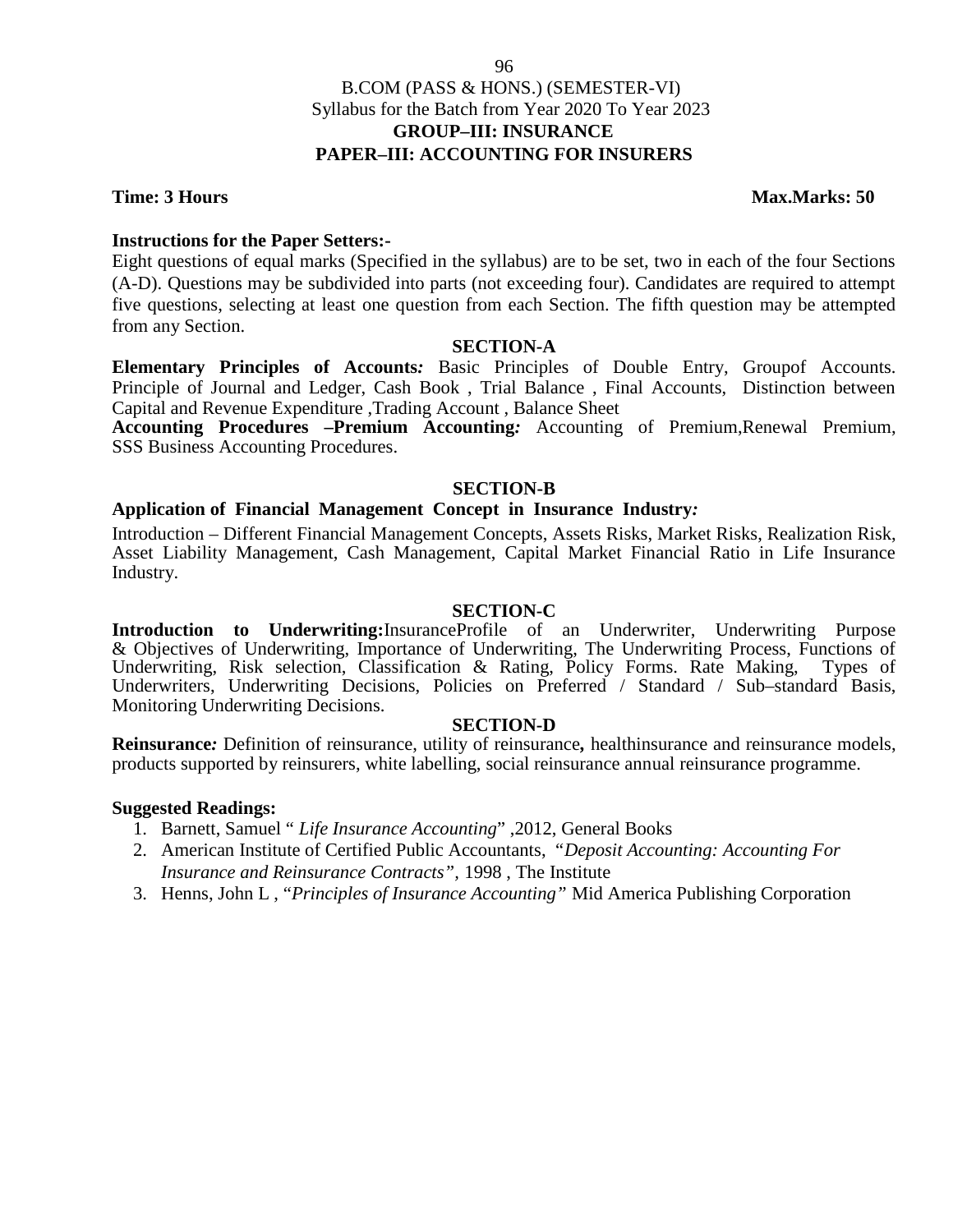## **GROUP–III: INSURANCE PAPER–IV: INSURANCE MARKETING**

**Time: 3 Hours Max.Marks: 50** 

## **Instructions for the Paper Setters:-**

Eight questions of equal marks (Specified in the syllabus) are to be set, two in each of the four Sections (A-D). Questions may be subdivided into parts (not exceeding four). Candidates are required to attempt five questions, selecting at least one question from each Section. The fifth question may be attempted from any Section.

## **SECTION-A**

**Insurance Industry In India**– Introduction and History , An analysis of evolution of Insurance in India , Dynamic Market Environment for Insurance in India, Authorities and Regulatory Environment. Status Quo– The Indian Market vis–a–vis other Markets

## **SECTION-B**

**Life Insuarnce**– Industry Outlook and major players, Market Opportunitiesand Challenes:Empirical Results and Analysis. Urgent needs and Customer Segmentation, Products, Pricing Criteria, Distribution Channels, Communication Strategy .

## **SECTION-C**

**Health Insurance**– Industry Outlook and Major Players, Market Opportunities and Challenges: Empirical Results and Analysis. Urgent needs and Customer Segmentation, Products, Pricing Criteria,

## **SECTION-D**

Distribution Channels, Communication Strategy.

**Conclusion**– Outlook for Life and Health Insurance Market in India , Summary of the Best practices

- 1. Dewan,Novi , "*Indian Life and Health Insurance Industry– A Marketing Approach"*, 2010, Gabler Edition Wissenschart
- 2. Allen, Sharon B and Goodwin, Dennis W " *Life and Health Insurance Marketing*", 1998, Life Office Management Association
- 3. Kravitz, Seth and Barinskiy, Lev " *Mastering Insurance Marketing*", 2010, Create Space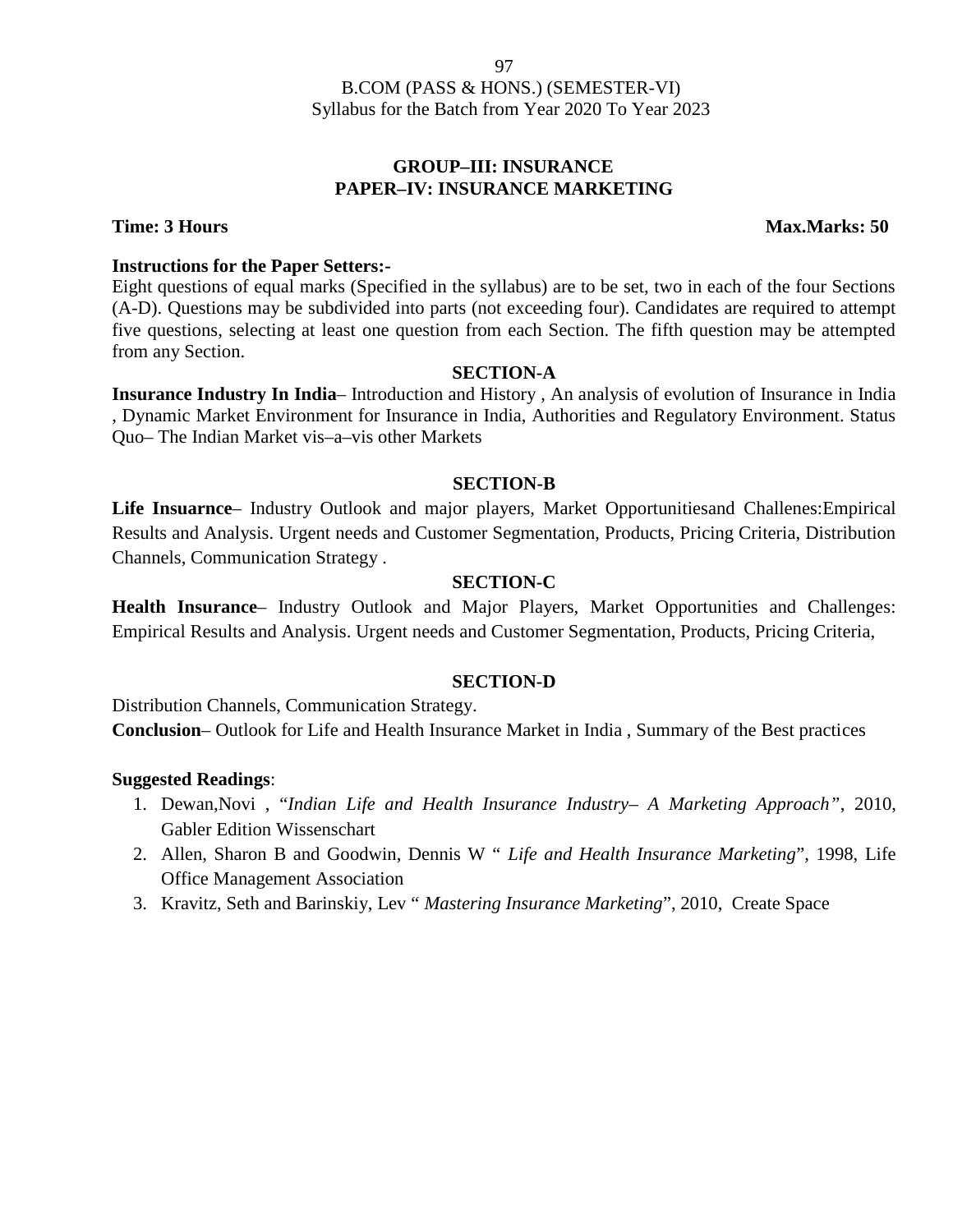## B.COM (PASS & HONS.) (SEMESTER-VI) Syllabus for the Batch from Year 2020 To Year 2023 **GROUP–IV: INTERNATIONAL BUSINESS**

## **PAPER–I: MANAGEMENT OF INTERNATIONAL BUSINESS OPERATIONS**

**Instructions for the Paper Setters:-** Eight questions of equal marks (Specified in the syllabus) are to be set, two in each of the four Sections (A-D). Questions may be subdivided into parts (not exceeding four). Candidates are required to attempt five questions, selecting at least one question from each Section. The fifth question may be attempted from any Section.

### **SECTION-A**

International Business – nature, scope, structure and significance, Emergence of multinational and Transnational corporations, Global business environment – social, cultural, economic, political and ecological factors.

Cultural Contacts of Global Management, Understanding the Role of Culture – Communicating Across Cultures, Cross Cultural Negotiations and Decision Making.

### **SECTION-B**

**Foreign Market Entry Modes:** Direct and Indirect entry modes, choice of entry mode, FDI andcollaborative ventures, Managing collaborative ventures, Licensing, Franchising, and other Contracts.

Mergers and acquisitions, Indian companies going global.

## **SECTION-C**

**Global Sourcing:** Trends towards outsourcing, evolution of global sourcing, benefits andchallenges, risks in global sourcing and strategies for minimising risk.

Social Responsibilities: MNE Social Responsibilities, Efficiencies, Perspectives.

### **SECTION-D**

Ethics, Technological Perspective, Foreign Corrupt Practices Act

Competitive Strategy and the International Business Environment. Designing Organizations for International Environments

## **Suggested Readings:**

- 1. Sundaram, Anant K. and Black, J. S., "The International Business Environment, 2<sup>nd</sup> Edition Prentice Hall.
- 2. Hamilton, Leslie and Webster, Philip, "*The International Business Environment*", 2nd Edition (2012), OxfordUniversity press
- 3. Daniels, John; Radebaugh, Lee and Sullivan, Daniel, "*International Business*", 13th Edition (2011), Pearson Education.
- 4. Paul, Justin, "*International Business*", 4<sup>th</sup> Edition (2008), PHI Learning.
- 5. Sharan Vyuptakesh, "*International Business – Concept, Environment and Strategy*",3rd Edition (2010), Pearson Education, Delhi.
- 6. Hill, Charles W.L. and Jain, Arun Kumar, "*International Business – Competing in the GlobalMarket Place*", 6<sup>th</sup>Edition (2011), The McGraw Hill Publishing Co. Ltd., New Delhi.
- 7. Cavusgil, S.T.; Knight Gary and Riesenberger, John, "*International Business – StrategyManagement and the New Realities*", 2<sup>nd</sup>Edition (2011), Pearson Education, DorlingKindersley (India) Pvt. Ltd, Delhi.

### **Time: 3 Hours Max. Marks: 50**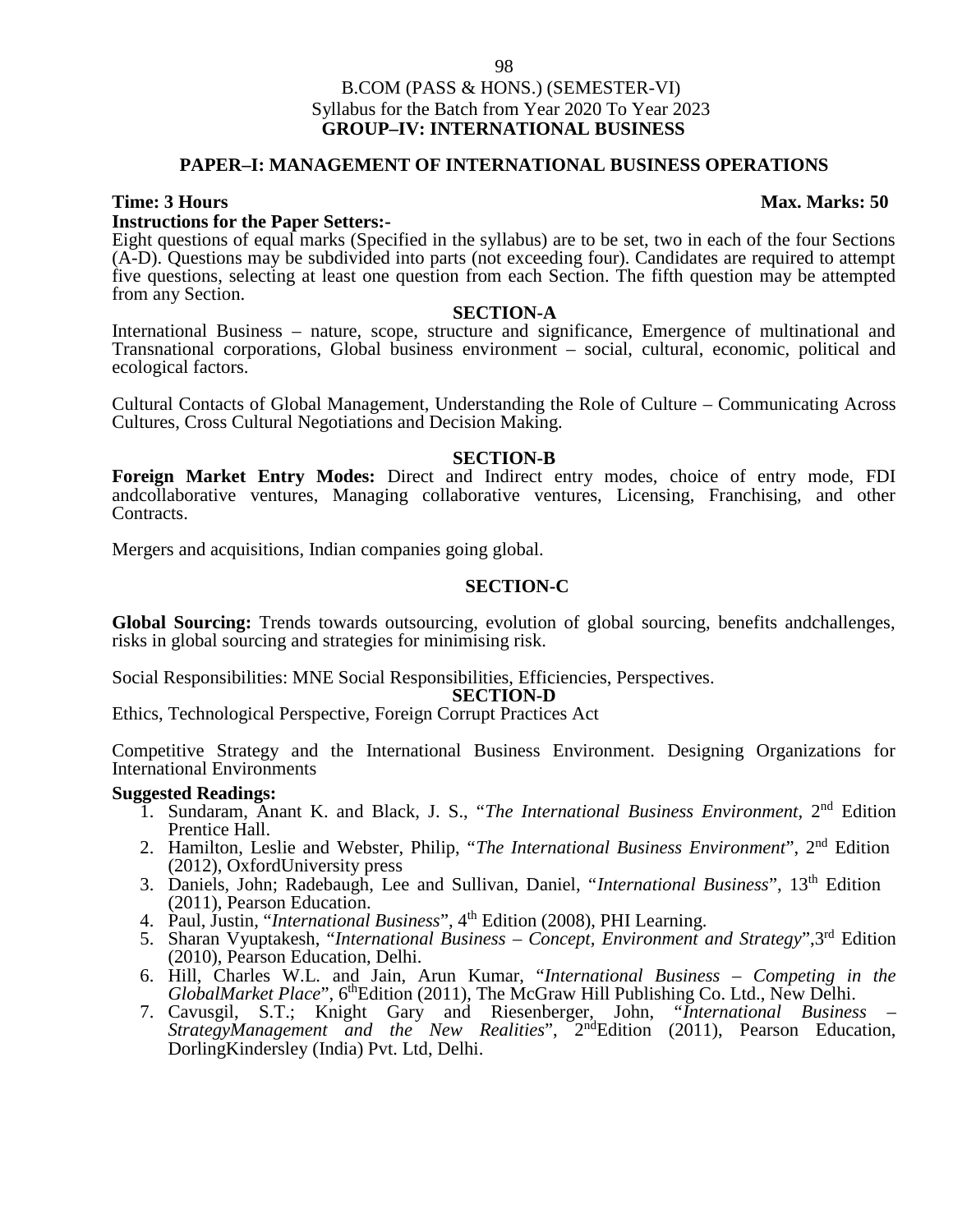## **Time: 3 Hours Max. Marks: 50**

## **Instructions for the Paper Setters:-**

Eight questions of equal marks (Specified in the syllabus) are to be set, two in each of the four Sections (A-D). Questions may be subdivided into parts (not exceeding four). Candidates are required to attempt five questions, selecting at least one question from each Section. The fifth question may be attempted from any Section.

## **SECTION-A**

**Foreign Trade**, Instruments of foreign trade, Import/export control, Exchange control in India,import finance (documentary credit), export financing,

Regulatory framework for export/ import operations. Export promotion incentives, import/export guarantees,

## **SECTION-B**

Foreign remittances, technology transfer.

Crossborder banking arrangements – forms of International banking, NRI/NRO accounts, cross border risk.

International monetary systems. International finance.

## **SECTION-C**

**Foreign Exchange Market:** Nature of transactions in foreign exchange market and types ofplayers, convertibility of rupee, euro currency market, commercial rates of exchange, exchange rate determination

Strategies of international business,

## **SECTION-D**

**International Investment:** Types and significance of foreign investments, factors affectinginternational investment, growth and dispersion of FDI, cross border mergers and acquisitions, foreign investment in India,

- 1. Chaudari, B.K. and Agarwal, O.P., "Foreign Trade and foreign exchange", 2010, Himalaya Publication.
- 2. Daniels, John; Radebaugh, Lee and Sullivan, Daniel, "*International Business*", 13th Edition (2011), Pearson Education.
- 3. Paul, Justin, "*International Business*", 4th Edition (2008), PHI Learning.
- 4. C. Paul Hallwood and Ronald Macdonald, "*International Money and Finance*", 3<sup>rd</sup> Edition (2000), Blackwell, OxfordU.K.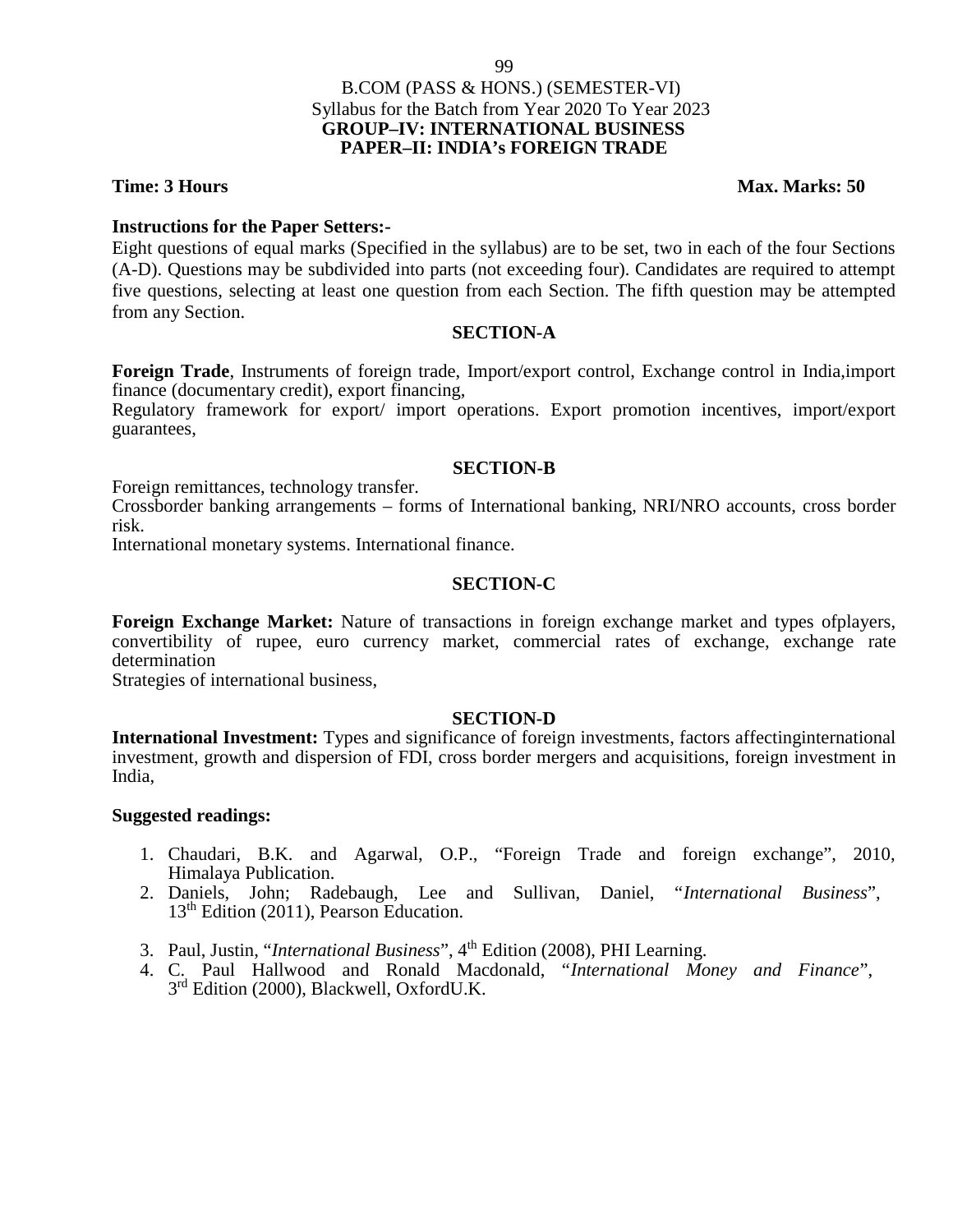## B.COM (PASS & HONS.) (SEMESTER-VI) Syllabus for the Batch from Year 2020 To Year 2023 **GROUP–IV: INTERNATIONAL BUSINESS PAPER–III: INTERNATIONAL FINANCIAL MANAGEMENT**

**Time: 3 Hours Max.Marks: 50** 

## **Instructions for the Paper Setters:-**

Eight questions of equal marks (Specified in the syllabus) are to be set, two in each of the four Sections (A-D). Questions may be subdivided into parts (not exceeding four). Candidates are required to attempt five questions, selecting at least one question from each Section. The fifth question may be attempted from any Section.

## **SECTION-A**

**Foreign Exchange System**: The Internationalization of Business and Finance, Alternatives Exchange Rate System; International Monetary System, The European Monetary System. Foreign Exchange Rate Determination: Introduction To Spot Market And Forward Market; Setting The Equilibrium Spot Exchange Rate; Factors Affecting Currency Value; Bop Approach And Asset Market Approach.

## **SECTION-B**

Role of Central Bank In Determination Of Exchange Rates; Parity Conditions In International Finance; Purchasing Power Parity.

**Foreign capital budgeting decisions of an MNP**: Ascertainment of Cash Outlay and Future Cash Inflows for Parent and Subsidiary, Profitability Analysis of Project for Parent under Different Situation.

## **SECTION-C**

Country risk analysis: Country Risk Analysis, Measuring And Managing Political Risk, Firms Specific Risk; Country Risk Analysis, Study Of Economic And Political Factors Posing Risk, Country Risk Analysis In International Banking

## **SECTION-D**

Measuring and Managing Various Exposures: Alternative Measures of Foreign Exchange Exposure. **Risk Hedging,** Measuring and Managing Transaction Exposure; Measuring and Managing Operating Exposure.

Foreign Exchange Risk Management; Foreign Exchange Instruments, Currency Futures and Options Market; Interest Rates and Currency Swaps; Interest Rate Forwards and Futures.

## **Suggested Readings:**

1. Shapiro, Allan C "*Multinational Financial Management*", 2003, John Wiley and Sons, Singapore.

2. Apte P.G., "*International Financial Management*", 2009,Tata McGraw Hill, India.

3. Bhalla, V.K., "*International Financial Management*", 2008, Anmol Publications, India.

4. Eitman, Stonehill and Moffett, "*Multinational Business Finance*", 2004, Pearson Education, India.